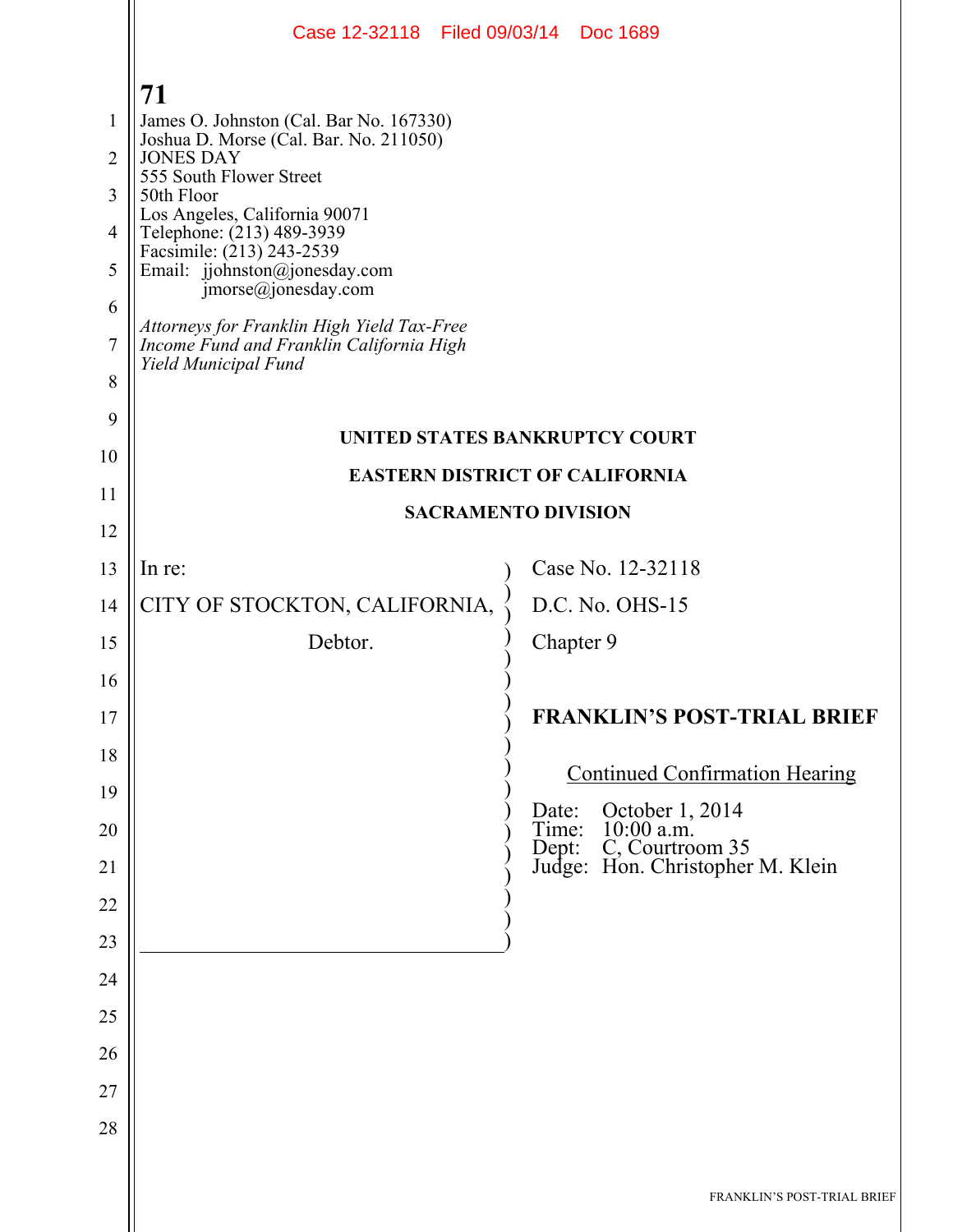|     |            | <b>TABLE OF CONTENTS</b>                                                                                    | <u>Page</u>                                                                                                                                                                                                                                                                                                                                                                                                                                                                                                                                      |
|-----|------------|-------------------------------------------------------------------------------------------------------------|--------------------------------------------------------------------------------------------------------------------------------------------------------------------------------------------------------------------------------------------------------------------------------------------------------------------------------------------------------------------------------------------------------------------------------------------------------------------------------------------------------------------------------------------------|
| I.  |            |                                                                                                             |                                                                                                                                                                                                                                                                                                                                                                                                                                                                                                                                                  |
| II. |            |                                                                                                             |                                                                                                                                                                                                                                                                                                                                                                                                                                                                                                                                                  |
|     | A.         | The City's Ability To Impair Pension Liabilities<br>Presents A Live Controversy That The Court Must Resolve |                                                                                                                                                                                                                                                                                                                                                                                                                                                                                                                                                  |
|     | <b>B</b> . | The City's Relationship With CalPERS Is Voluntary And Subject To                                            |                                                                                                                                                                                                                                                                                                                                                                                                                                                                                                                                                  |
|     |            | 1.<br>The PERL Authorizes The City To Terminate Its                                                         |                                                                                                                                                                                                                                                                                                                                                                                                                                                                                                                                                  |
|     |            | 2.                                                                                                          |                                                                                                                                                                                                                                                                                                                                                                                                                                                                                                                                                  |
|     | $C$ .      |                                                                                                             |                                                                                                                                                                                                                                                                                                                                                                                                                                                                                                                                                  |
|     |            | The City May Terminate Its Relationship With CalPERS<br>1.                                                  |                                                                                                                                                                                                                                                                                                                                                                                                                                                                                                                                                  |
|     |            | Section 20487 Of The California Government Code Does Not Prohibit<br>2.                                     |                                                                                                                                                                                                                                                                                                                                                                                                                                                                                                                                                  |
|     |            | 3 <sub>1</sub>                                                                                              |                                                                                                                                                                                                                                                                                                                                                                                                                                                                                                                                                  |
|     |            | a.                                                                                                          |                                                                                                                                                                                                                                                                                                                                                                                                                                                                                                                                                  |
|     |            | Section 20487 Is Preempted Whether Or Not<br>$b_{\cdot}$<br>Part Of The State's Statutory Consent           | 21                                                                                                                                                                                                                                                                                                                                                                                                                                                                                                                                               |
|     | D.         | The Bankruptcy Code Permits Impairment Of Any Liability Arising From The                                    |                                                                                                                                                                                                                                                                                                                                                                                                                                                                                                                                                  |
|     |            | 1.                                                                                                          |                                                                                                                                                                                                                                                                                                                                                                                                                                                                                                                                                  |
|     |            | 2.<br>The Bankruptcy Code Preempts Any Requirement That                                                     |                                                                                                                                                                                                                                                                                                                                                                                                                                                                                                                                                  |
|     |            | 3.<br>Section 943(b)(4) Of The Bankruptcy Code Does Not Require The City                                    |                                                                                                                                                                                                                                                                                                                                                                                                                                                                                                                                                  |
|     |            | 4.                                                                                                          |                                                                                                                                                                                                                                                                                                                                                                                                                                                                                                                                                  |
| Ш.  |            |                                                                                                             |                                                                                                                                                                                                                                                                                                                                                                                                                                                                                                                                                  |
|     | A.         | There Is No "Good Faith" Or "Business Judgment" Exemption From The                                          |                                                                                                                                                                                                                                                                                                                                                                                                                                                                                                                                                  |
|     |            | The Plan Fails The Best Interests Test, In Part<br>1.                                                       |                                                                                                                                                                                                                                                                                                                                                                                                                                                                                                                                                  |
|     |            | <b>Because It Leaves Pensions Untouched While</b>                                                           |                                                                                                                                                                                                                                                                                                                                                                                                                                                                                                                                                  |
|     |            | - i -                                                                                                       |                                                                                                                                                                                                                                                                                                                                                                                                                                                                                                                                                  |
|     |            |                                                                                                             | THE CITY'S PREPETITION PENSION LIABILITIES ARE<br>CalPERS Assumes No Financial Risk Upon Termination 11<br>Whether Or Not The CalPERS Contract Is Executory  14<br>Termination Of The CalPERS Relationship Pursuant To The PERL  15<br>Section 20487 Is Not Part Of The State's Statutory Consent 18<br>There Is No State Policy Prohibiting Impairment Of Pension Benefits 29<br>The City Fully Satisfy Its Termination Liability Under The PERL 30<br>THERE IS NO LEGAL OR FACTUAL JUSTIFICATION FOR THE CITY'S<br>FRANKLIN'S POST-TRIAL BRIEF |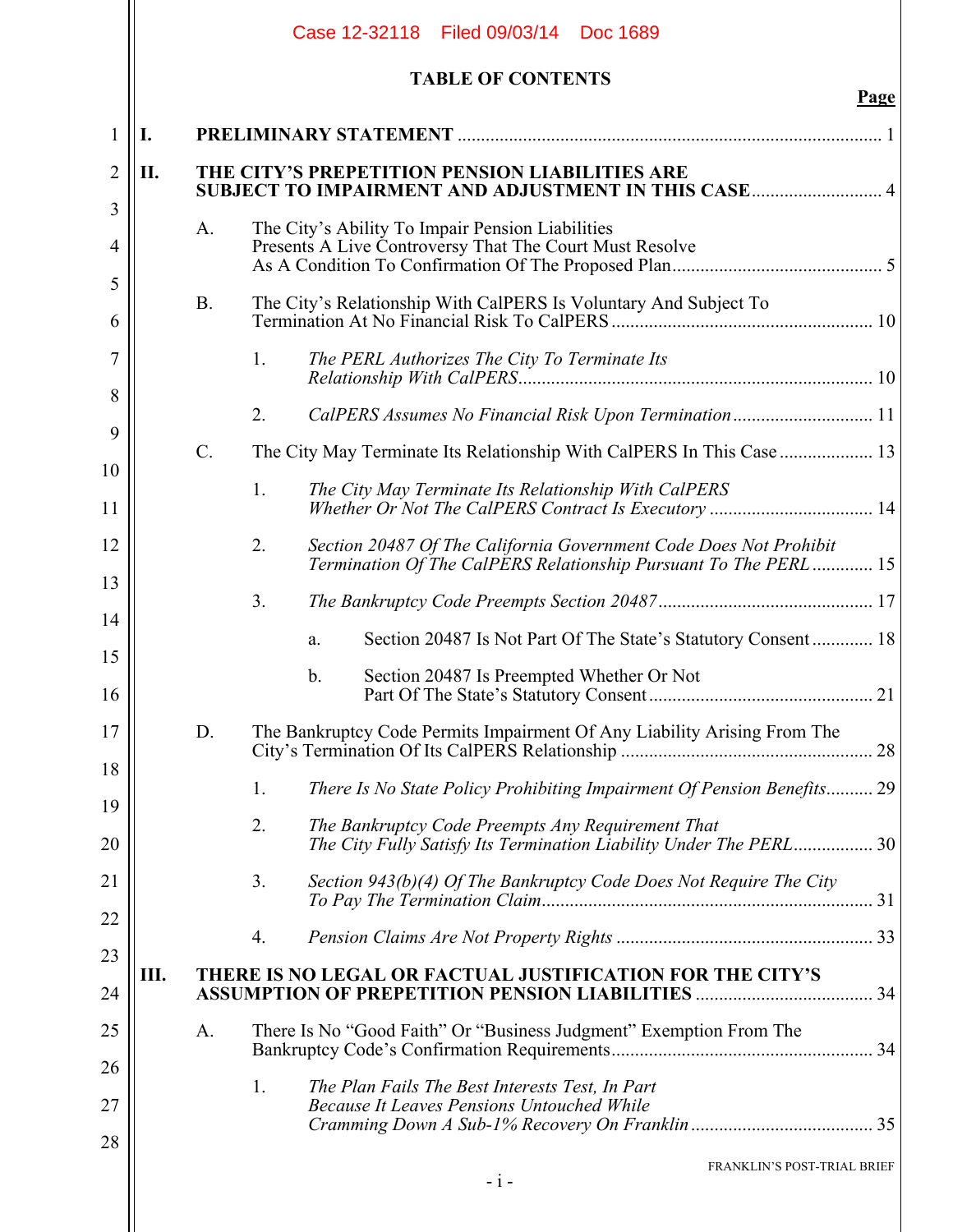|         |     |                 | Case 12-32118 Filed 09/03/14 Doc 1689                                                                                                       |
|---------|-----|-----------------|---------------------------------------------------------------------------------------------------------------------------------------------|
|         |     |                 | <b>TABLE OF CONTENTS</b><br>Page                                                                                                            |
| 1       |     |                 | 2.<br>The Plan Unfairly Discriminates Against Franklin, In Part Because                                                                     |
| 2       |     |                 | Pensions Are Paid In Full While Franklin Is To Receive Less Than 1% 39                                                                      |
| 3       |     | <b>B.</b>       | Assumption Of The City's Massive Prepetition Liability For Unfunded<br>Pensions Is Neither Prudent Nor Required Under The Circumstances  41 |
| 4       |     |                 | 1.<br>This Case Presents The City's Only Opportunity                                                                                        |
| 5       |     |                 | 2.                                                                                                                                          |
| 6       |     |                 | 3.                                                                                                                                          |
| 7       |     |                 | 4.                                                                                                                                          |
| 8       |     |                 | a.                                                                                                                                          |
| 9<br>10 |     |                 | $\mathbf b$ .<br><b>Employees Will Act Rationally Based Upon</b>                                                                            |
| 11      | IV. |                 | <b>CALPERS' ALLEGED CLAIM FOR TERMINATION LIABILITY DOES</b>                                                                                |
| 12      |     | A.              |                                                                                                                                             |
| 13      |     |                 | 1.                                                                                                                                          |
| 14      |     |                 | a.                                                                                                                                          |
| 15      |     |                 | b.                                                                                                                                          |
| 16      |     |                 | 2.<br><b>Section 362 Prohibits Creation And</b>                                                                                             |
| 17      |     |                 |                                                                                                                                             |
| 18      |     | <b>B.</b>       |                                                                                                                                             |
| 19      |     | $\mathcal{C}$ . | CalPERS' Claim For Termination Liability Must Be Adjusted Equitably With                                                                    |
| 20      | V.  |                 |                                                                                                                                             |
| 21      |     |                 |                                                                                                                                             |
| 22      |     |                 |                                                                                                                                             |
| 23      |     |                 |                                                                                                                                             |
| 24      |     |                 |                                                                                                                                             |
| 25      |     |                 |                                                                                                                                             |
| 26      |     |                 |                                                                                                                                             |
| 27      |     |                 |                                                                                                                                             |
| 28      |     |                 | FRANKLIN'S POST-TRIAL BRIEF<br>- ii -                                                                                                       |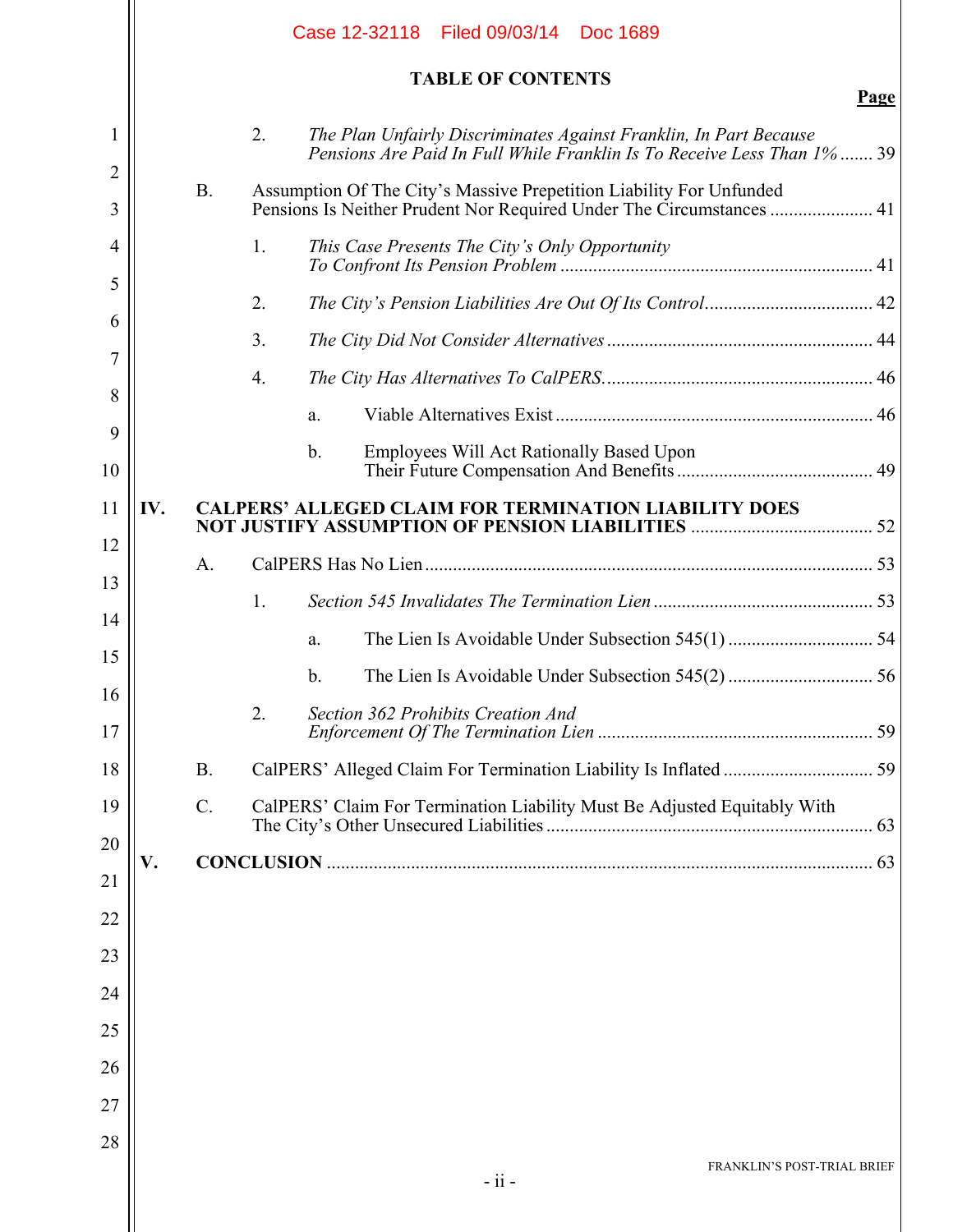## **TABLE OF AUTHORITIES**

|          | Page                                                                                                                                        |
|----------|---------------------------------------------------------------------------------------------------------------------------------------------|
| 1        | Cases                                                                                                                                       |
| 2        |                                                                                                                                             |
| 3        |                                                                                                                                             |
| 4        |                                                                                                                                             |
| 5        |                                                                                                                                             |
| 6<br>7   | In re Chateaugay Corp., 130 B.R. 690 (S.D.N.Y. 1991),<br>vacated due to settlement, 1993 U.S. Dist. LEXIS 21409 (S.D.N.Y. June 16, 1993) 59 |
| 8        | In re City of Colo. Springs Spring Creek Gen. Imp. Dist.,                                                                                   |
| 9<br>10  | In re City of Columbia Falls, Mont., Special Improvement Dist. No. 25,                                                                      |
| 11       |                                                                                                                                             |
| 12       |                                                                                                                                             |
| 13       |                                                                                                                                             |
| 14       |                                                                                                                                             |
| 15       |                                                                                                                                             |
| 16       |                                                                                                                                             |
| 17       |                                                                                                                                             |
| 18       |                                                                                                                                             |
| 19       |                                                                                                                                             |
| 20       |                                                                                                                                             |
| 21       | In re Falk, BAP No. NC-12-1385-DJuPa, 2013 Bankr. LEXIS 4645                                                                                |
| 22       |                                                                                                                                             |
| 23       |                                                                                                                                             |
| 24       |                                                                                                                                             |
| 25       |                                                                                                                                             |
| 26       |                                                                                                                                             |
| 27<br>28 |                                                                                                                                             |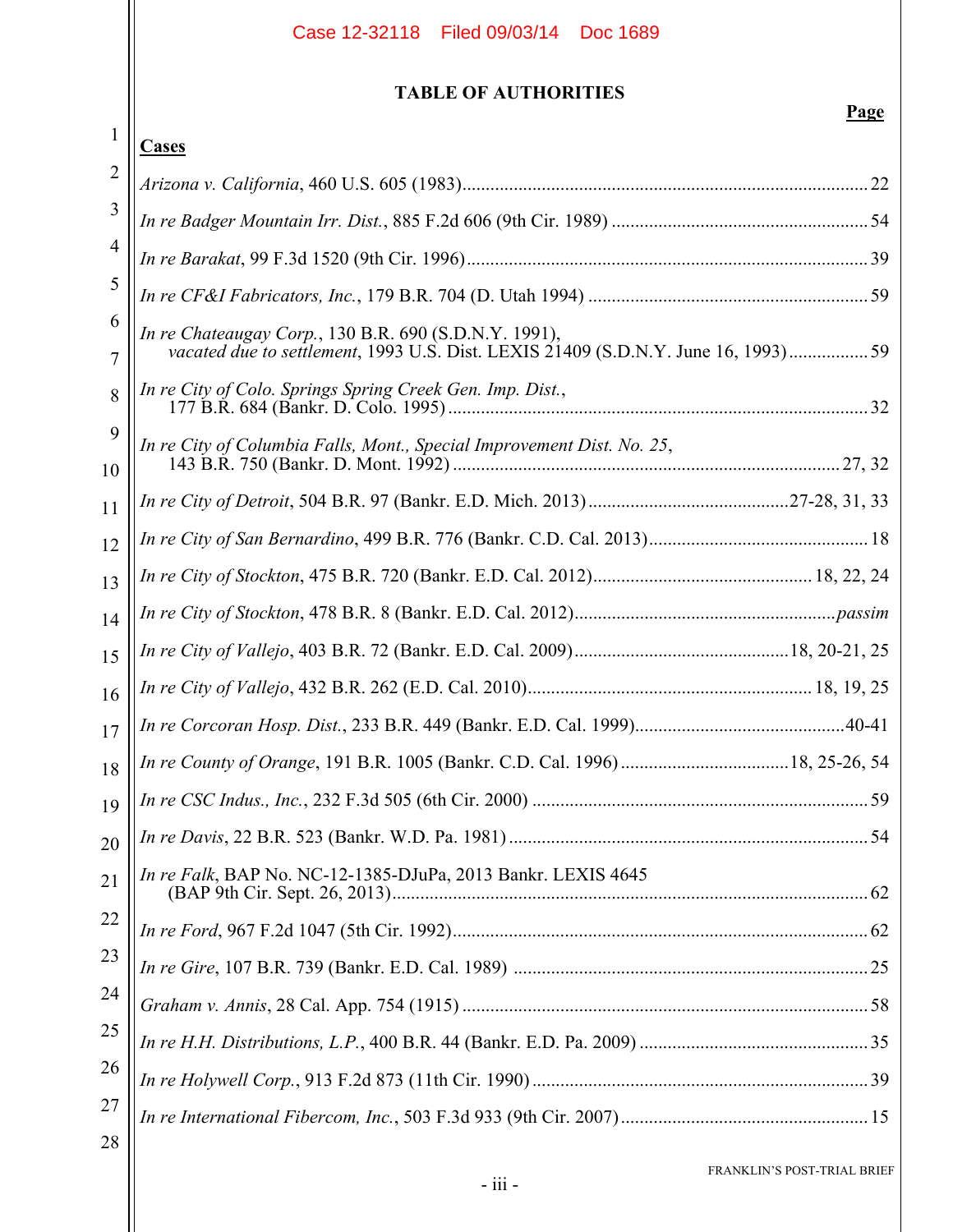## **TABLE OF AUTHORITIES**

| 1              | Islander Yachts, Inc. v. One Freeport 36-Foot Vessel, No. 145,                        |
|----------------|---------------------------------------------------------------------------------------|
| 2<br>3         |                                                                                       |
| 4              |                                                                                       |
| 5              | In re Laurel Glen Apartments of Acworth, Ltd., 139 B.R. 199 (Bankr. S.D. Ohio 1991)35 |
| 6              |                                                                                       |
| $\overline{7}$ | Mission Independent School District v. Texas, 116 F.2d 175 (5th Cir. 1940) 22, 23, 24 |
| 8              |                                                                                       |
| 9              |                                                                                       |
| 10             |                                                                                       |
| 11             |                                                                                       |
| 12             |                                                                                       |
| 13             |                                                                                       |
| 14             |                                                                                       |
| 15             |                                                                                       |
| 16             | In re Wicklund, BAP No. WW-07-1209-JuKMo, 2008 Bankr. LEXIS 4744                      |
| 17             |                                                                                       |
| 18             | <b>Statutes and Legislative History</b>                                               |
| 19             |                                                                                       |
| 20             |                                                                                       |
| 21             |                                                                                       |
| 22             |                                                                                       |
| 23<br>24       |                                                                                       |
| 25             |                                                                                       |
| 26             |                                                                                       |
| 27             |                                                                                       |
| 28             |                                                                                       |
|                | FRANKLIN'S POST-TRIAL BRIEF                                                           |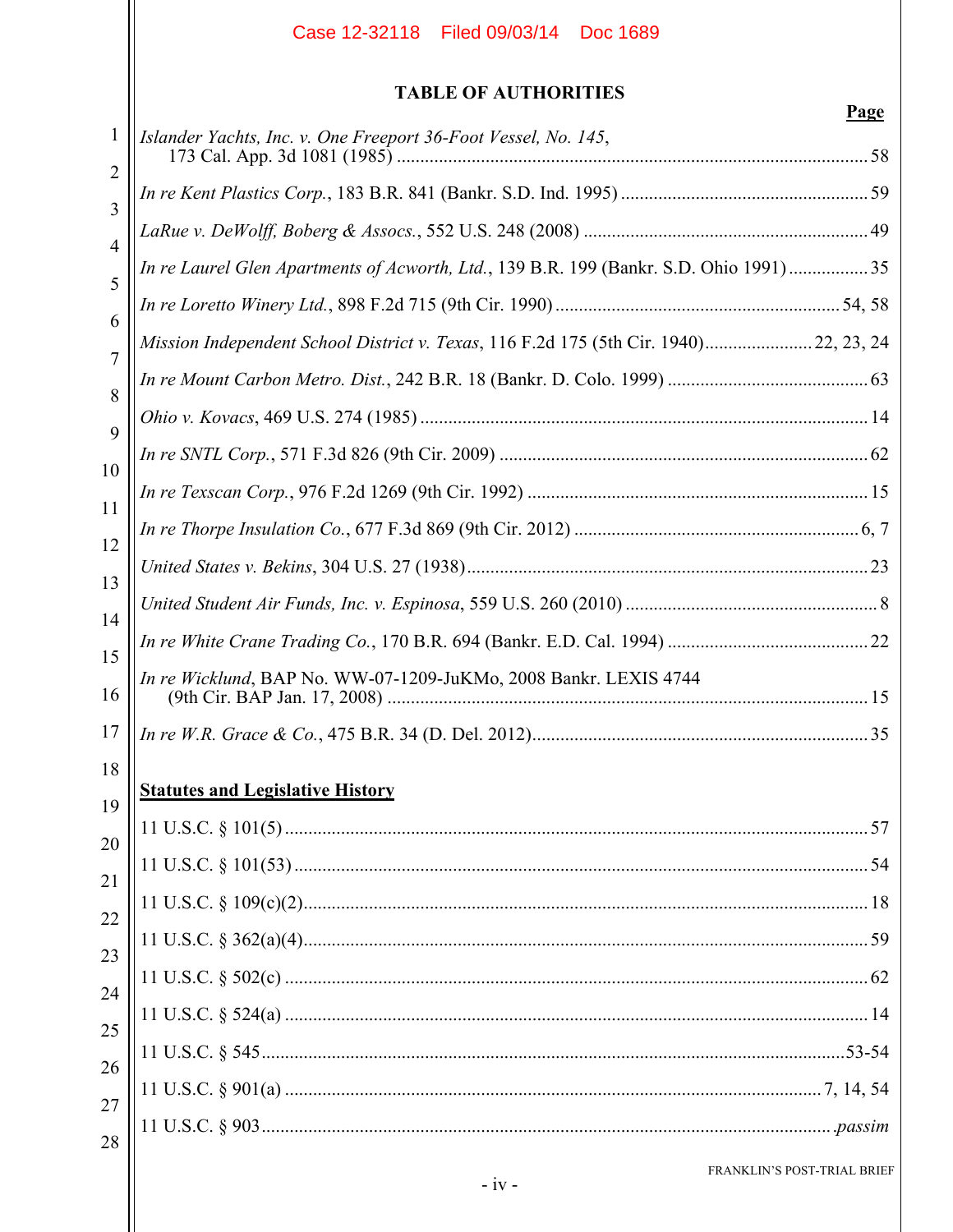## **TABLE OF AUTHORITIES**

|                | Page |
|----------------|------|
| $\mathbf{1}$   |      |
| $\overline{2}$ |      |
| 3              |      |
| $\overline{4}$ |      |
| 5              |      |
| 6              |      |
| $\overline{7}$ |      |
| 8              |      |
| 9              |      |
| 10             |      |
| 11             |      |
| 12             |      |
| 13             |      |
| 14             |      |
| 15             |      |
| 16             |      |
| 17             |      |
| 18             |      |
| 19             |      |
| 20             |      |
| 21             |      |
| 22             |      |
| 23             |      |
| 24             |      |
| 25             |      |
| 26             |      |
| 27             |      |
| 28             |      |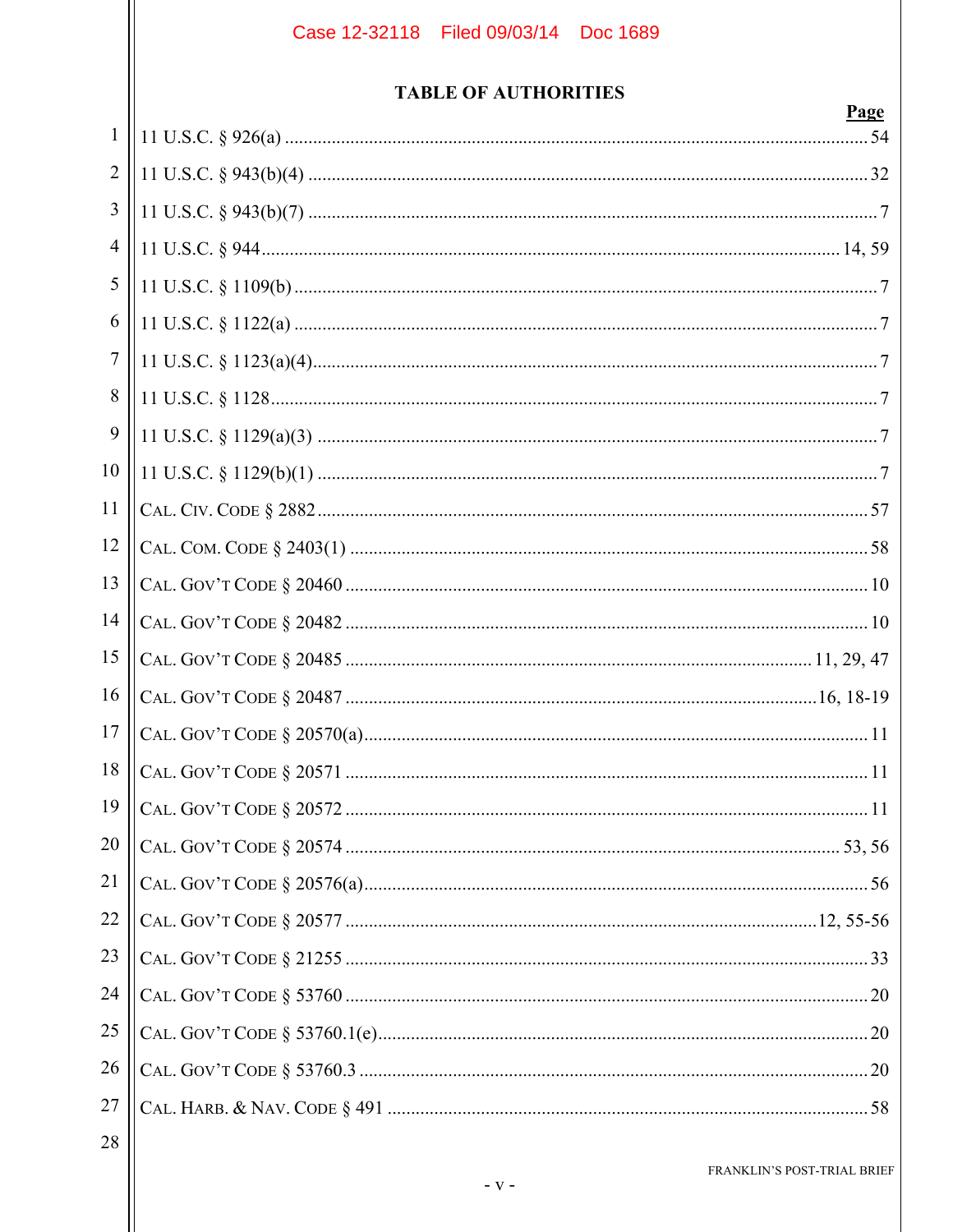|              | Case 12-32118   Filed 09/03/14   Doc 1689                                                                                    |
|--------------|------------------------------------------------------------------------------------------------------------------------------|
|              | <b>TABLE OF AUTHORITIES</b><br><b>Page</b>                                                                                   |
| $\mathbf{1}$ |                                                                                                                              |
| 2            |                                                                                                                              |
| 3            |                                                                                                                              |
| 4            | <b>Other Authorities</b>                                                                                                     |
| 5            |                                                                                                                              |
| 6            |                                                                                                                              |
| 7            |                                                                                                                              |
| 8            | Editorial: CalPERS Proposal Would Authorize Pension Spiking By Another Name,                                                 |
| 9            | SACRAMENTO BEE (Aug. 19, 2014), available at<br>www.sacbee.com/2014/08/19/6637585/editorial-calpers-proposal-world.html43-44 |
| 10           | <i>Review and Outlook: CalPERS's Play For Pay, WALL STREET JOURNAL (Aug. 26, 2014),</i>                                      |
| 11           | available at http://online.wsj.com/articles/calperss-play-for-pay-1409009372  44                                             |
| 12           | Tim Reid, California City Looks To Quit Calpers, Fears It Can't Afford To,                                                   |
| 13           |                                                                                                                              |
| 14           | Don Henley, Glenn Lewis Frey, Don Felder,                                                                                    |
| 15           |                                                                                                                              |
| 16           |                                                                                                                              |
| 17           |                                                                                                                              |
| 18           |                                                                                                                              |
| 19           |                                                                                                                              |
| 20           |                                                                                                                              |
| 21           |                                                                                                                              |
| 22           |                                                                                                                              |
| 23           |                                                                                                                              |
| 24           |                                                                                                                              |
| 25           |                                                                                                                              |
| 26           |                                                                                                                              |
| 27           |                                                                                                                              |
| 28           |                                                                                                                              |
|              | FRANKLIN'S POST-TRIAL BRIEF<br>$- vi -$                                                                                      |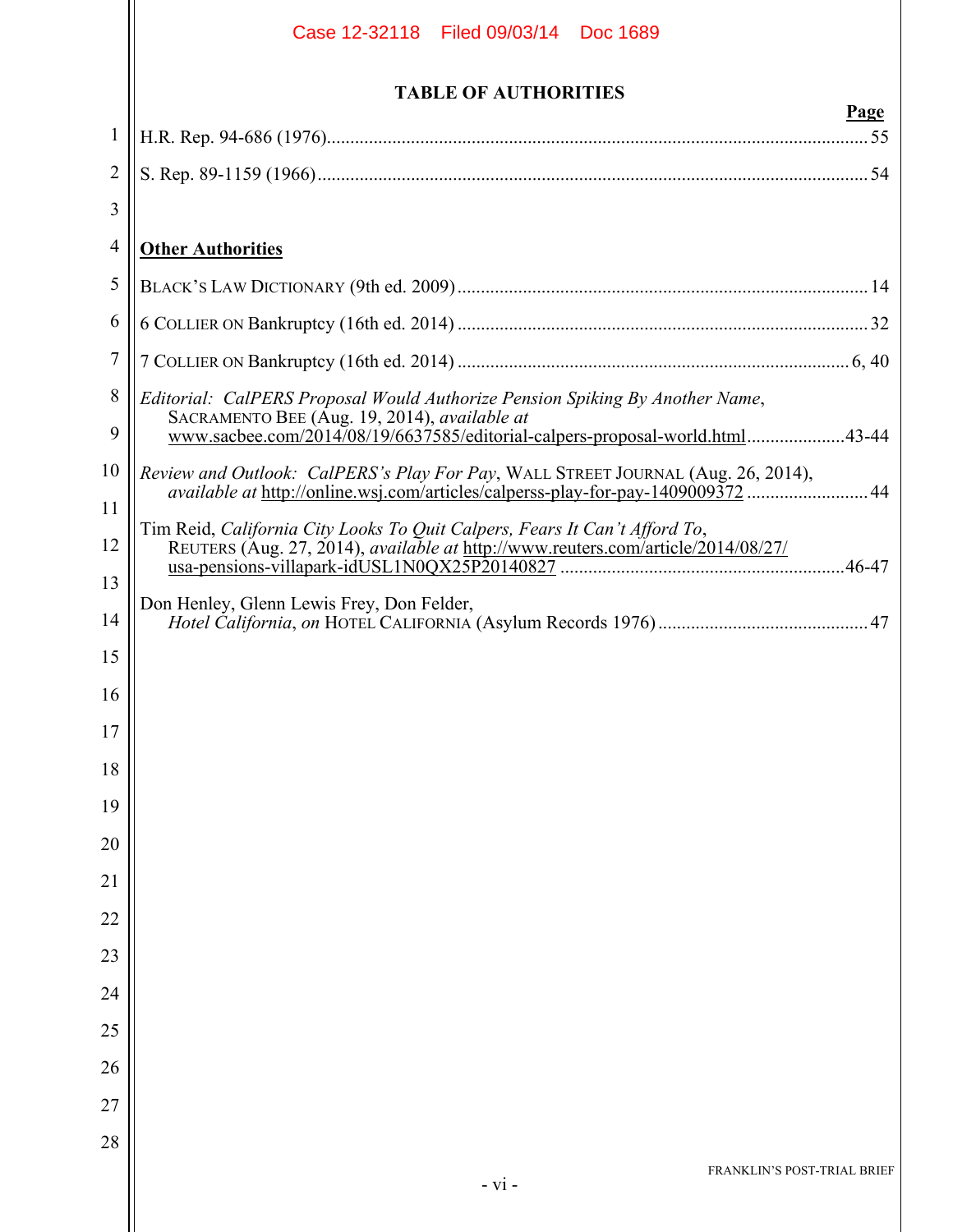Franklin High Yield Tax-Free Income Fund and Franklin California High Yield Municipal Fund (collectively, "Franklin") submit this post-trial brief pursuant to the Court's request at the hearing held on July 8, 2014, and in response to submissions made by supporters of the City's Plan.<sup>1</sup>

4 5

6

7

8

9

1

2

3

## **I. PRELIMINARY STATEMENT**

In their voluminous new submissions, the City and its organized labor allies conspicuously avoid the basic question – can the Court confirm a plan that provides full payment of the City's massive prepetition liability for unfunded pensions, delivers recoveries ranging from 52% to 100% for all other material unsecured creditors, yet crams down a sub-1% payment on Franklin?

10 11 12 13 The answer is no. The City and its employees – who naturally want to preserve their favorable treatment under the plan – thus try to change the subject. They argue instead that there are good "business justifications" for the City's (preordained) decision to leave pensions untouched. There are two fundamental problems with that argument.

14 15 16 17 18 First, the testimony and evidence at trial revealed those "justifications" to be pretext, cloaking the City's true goal of shedding debt for borrowed money while shielding employees from the burden of this restructuring. The City's decision to forgo the only opportunity available to adjust its largest unsecured liability – brought about by years of "pension spiking" and unfunded promises of lavish benefits – is simply irresponsible.

19 20 21 Second, and more importantly, the plan supporters fail to address – much less resolve – the plan's fatal defect. Whether or not the City's reasons for preserving pensions are valid, the Bankruptcy Code affords no preferential or exalted position to a municipal debtor's unfunded

- 22
- 23 24 25 26 27  $\frac{1}{1}$ This brief responds to submissions of the City ("City Br."), CalPERS ("CalPERS Plan Br." and "CalPERS Pension Br."), the Retirees Committee ("Retiree Br."), the Stockton Police Officers' Association ("SPOA Br."), the Stockton City Employees Association and allied unions ("Union Br."), *amicus* Peace Officers Research Association of California ("PORAC Br."), and *amicus* International Association of Fire Fighters ("IAAF Br."). By responding to the *amicus* briefs, Franklin does not concede that the *amici* or their submissions are properly before the Court, and Franklin reserves the right to object to the filing of those briefs at the appropriate time. Undefined terms have the meanings given to them in Franklin's prior objections to Plan. Copies of relevant trial exhibits, transcript excerpts, legislative histories, state authorities, and other materials are compiled in the accompanying Compendium and are cited as "Comp. " with reference to the Compendium's consecutive pagination.
- 28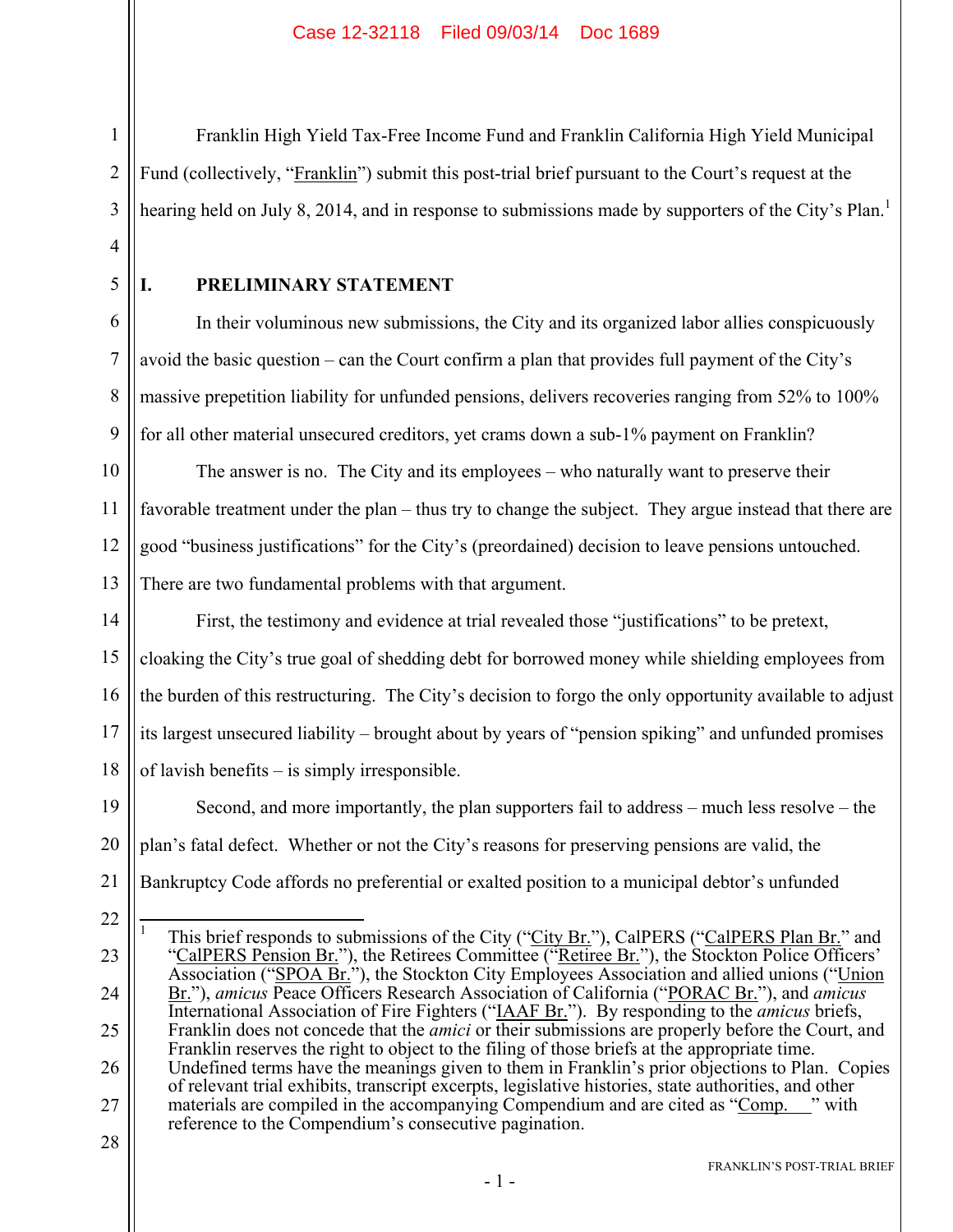pension liabilities, no matter how much the municipality would like to honor those liabilities. The rules of the game remain the same, whether the debtor's promises are for future employee benefits or to repay borrowed money.

Those rules include the Code's mandate of fair, equitable and nondiscriminatory creditor treatment and baseline recoveries that are in the best interests of all creditors – even those with whom the debtor has failed to reach agreement. They prohibit a debtor from picking and choosing among its creditors, paying some in full and then pleading poverty as a justification for paying others virtually nothing.

9 10 11 12 13 14 15 16 17 18 19 The evidence developed over five days of trial negates the City's core thesis that it cannot afford to pay Franklin more than 1% now or ever. A fair, equitable and nondiscriminatory plan would provide for payment of Franklin over time as the City recovers financially – just as the City proposes to treat the other "capital markets" creditors and, indeed, its employees and retirees, who are to receive the benefit of assumed collective bargaining agreements and ongoing, unimpaired pensions over the next half century or longer. The City's shape-shifting "living" Long-Range Financial Plan does the opposite to Franklin. It is designed to suck up every single extra dollar generated by the City for hypothetical "mission critical" expenses the City has not even identified. With a forecast ending cash balance in excess of \$114 million on top of \$236 million of extra "mission critical" spending over the next three decades, the City's assertion that it cannot spare additional funds for Franklin defies belief (and reality).

20 21 22 23 24 25 26 27 The City's recent actions confirm this. At trial, the City proclaimed that it could not possibly pay Franklin any more than \$350,000 (1%) on Franklin's claim, which the City asserted to be a wholly-unsecured debt. Then, after the Court valued Franklin's collateral at \$4,052,000, the City amended the Plan to provide for payment of that sum in full in cash on the effective date. In other words, since trial the City miraculously found \$4 million – in just the first year of its forecast – to pay Franklin's secured claim. Surely the City has the ability to wring more than \$305,000 (0.93578% on Franklin's remaining unsecured claim) out of the amorphous Long-Range Financial Plan over the next thirty years. The City's duty as a chapter 9 debtor is to do just that.

28

1

2

3

4

5

6

7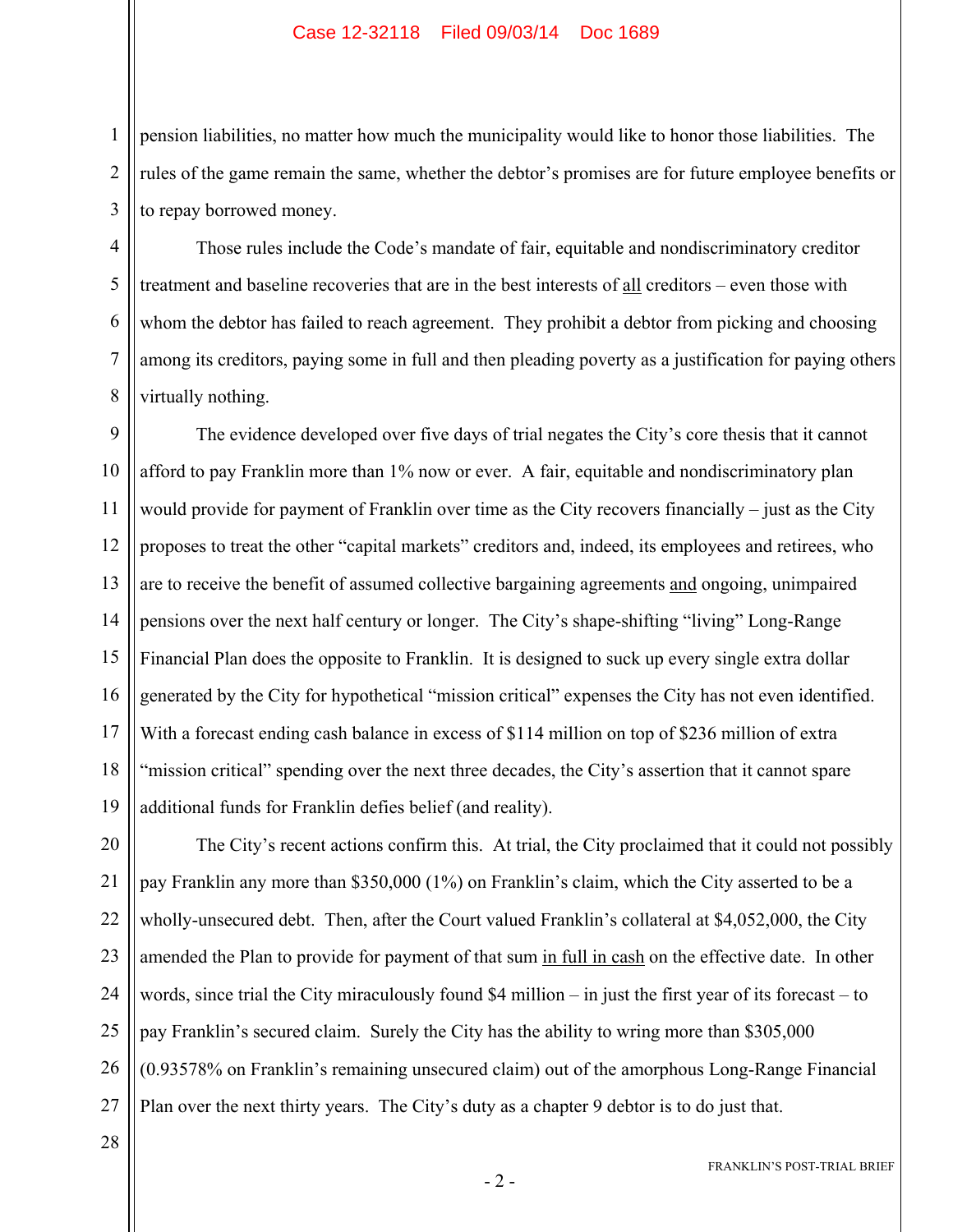1

The City has now wasted millions of dollars attempting to cram down an unconfirmable plan. Along the way, it has trotted out one baseless and discredited argument after another. It asserted that Franklin's claim arose from a lease that could be rejected and capped at a fraction of the amount loaned to the City, only to concede defeat before trial. After agreeing that Franklin's claim was secured, the City insisted that the collateral was valueless – not worth a single penny. The Court rejected that position to the tune of more than \$4 million. This prompted the City to threaten vacuously to return the collateral – forcing Franklin to "eat dirt" – only later to "find" cash necessary to pay the secured claim in full.

This conduct should lead the Court to view the City's core pronouncements with a jaundiced eye. Why should the City be trusted now when it says that it has no money to pay Franklin, given the ample flexibility of the "conservative" Long-Range Financial Plan, the \$4 million it just "found," and the continuing improvement in the City's financial fortunes? Why should the City be believed when it says that CalPERS pensions are so sacrosanct that a "mass exodus" of employees would result if it merely suggested a modification of benefits, when it did not even bother to explore available alternatives and entered this case with a preordained mission, put into place by its former City Manager, to protect pensions at all costs by restructuring on the backs of "Wall Street"?

19 20 21 22 23 24 The City and its allies attempt to place the black hat on Franklin. The City claims that Franklin demands that the City "play chicken with its workforce."<sup>2</sup> The retirees argue that denial of confirmation would "send the message that one hold-out creditor can torpedo the extensive mediation efforts of all other creditor groups."<sup>3</sup> The unions argue that a failure to confirm "would undermine all that good faith effort and have much the same effect on the parties as Lucy's pulling the football out from under Charlie Brown."<sup>4</sup> The police claim that "all that effort would be thrown away" if Franklin's objection is sustained and the City is forced to abide by the Bankruptcy Code's requirements.<sup>5</sup> This is empty rhetoric. The only game of chicken is being played by the City, which

- 5 SPOA Br. at 14.
- 28

 $\frac{1}{2}$ City Br. at 1.

<sup>26</sup> 3 Retiree Br. at 2.

<sup>27</sup> 4 Union Br. at 13.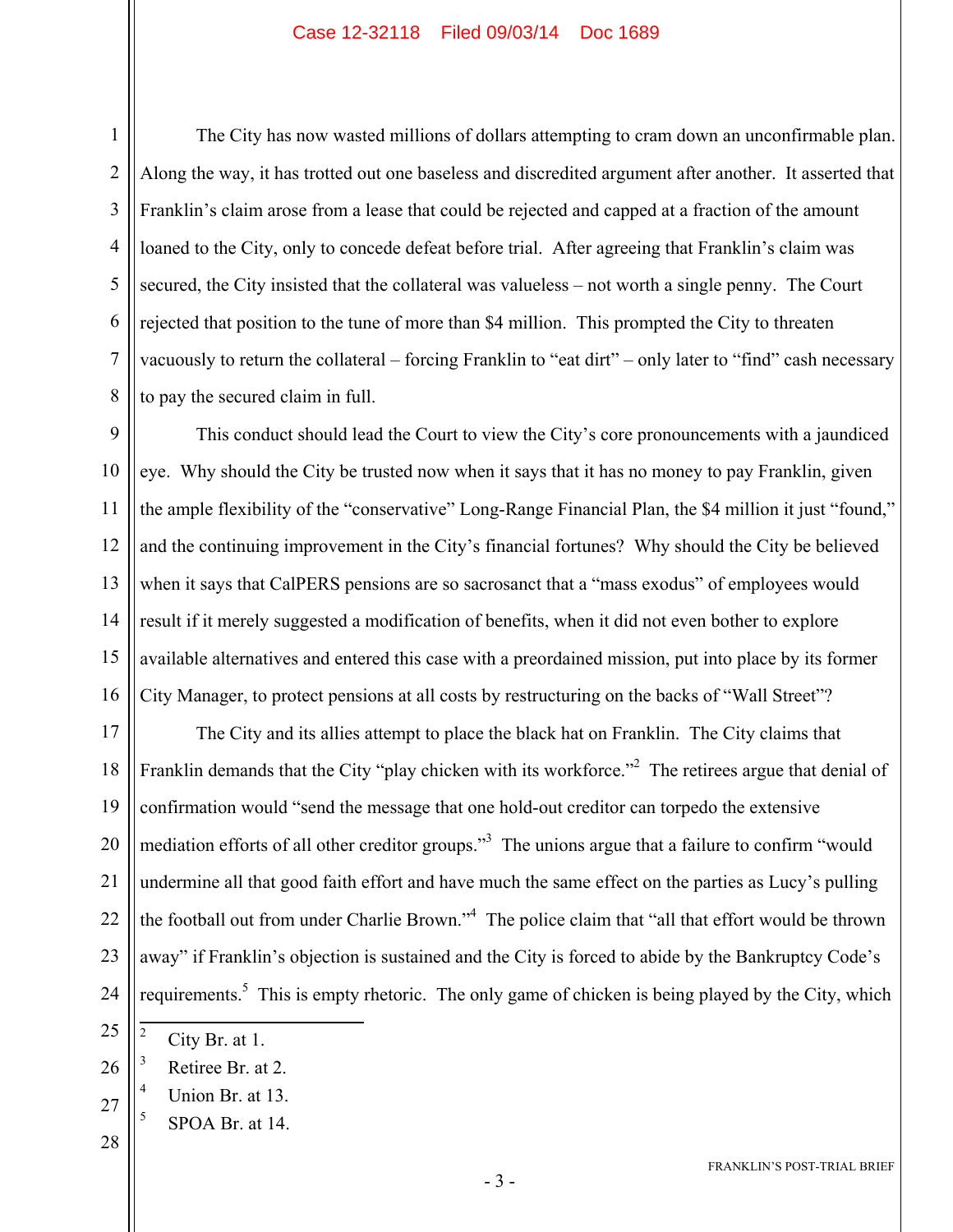persists in trying to cram down a sub-1% recovery on Franklin while paying all other creditors (pensioners and non-pensioners alike) vastly more.

The time has come for the City to abandon that foolish game, end its crusade, acknowledge its obligations under the Bankruptcy Code, and propose a realistic and reasonable plan of adjustment. Franklin asks the Court to deny confirmation and set the City on an appropriate path toward the exit in this case. To assist the Court in doing so, Franklin addresses the briefs filed by the plan supporters in the pages below.

8 9 10 11 12 13 14 15 16 17 18 19 Franklin first addresses the City's ability to impair pension liabilities in this chapter 9 case, refuting CalPERS' windy but discredited argument that the Constitution insulates pensions and ties the Court's hands, as well as CalPERS' desperate effort to have the Court avoid even considering the question (Section II). Franklin then responds to the City's assertion (echoed by labor) that unfunded prepetition pensions are so important that they cannot be impaired notwithstanding the City's clear ability to adjust them in this case (Section III). As shown below, there is no "business justification" exception to the Bankruptcy Code's confirmation standards and, in any event, there is no true justification for assuming that liability while seeking to cram down a 1% recovery on Franklin. Finally, Franklin shows that CalPERS' hypothetical (and vastly inflated) claim for termination liability is unsecured and does not justify the City's wholesale assumption of pension liabilities (Section IV). That claim for termination liability – in whatever amount and by whomever held – can and must be adjusted equitably with the City's other unsecured liabilities.

20

1

2

3

4

5

6

7

#### 21 **II. THE CITY'S PREPETITION PENSION LIABILITIES ARE**

22

23

24

## **SUBJECT TO IMPAIRMENT AND ADJUSTMENT IN THIS CASE**

According to CalPERS, as of June 30, 2012 – two days after the petition date – the City's unfunded liability for vested pension obligations was  $$1,618,321,517$ .<sup>6</sup> In its Plan, the City proposes

- 25
- 26 27 6 Comp. 288 [Trial Ex. 2727 (Safety Plan Valuation Report) ("Safety Plan Rep.") at 28 (calculation of "unfunded termination liability" for Safety Plan)]; Comp. 291 [Trial Ex. 2728 (Miscellaneous Plan Valuation Report) ("Misc. Plan Rep.") at 28 (calculation of "unfunded termination liability" for Miscellaneous Plan)].
- 28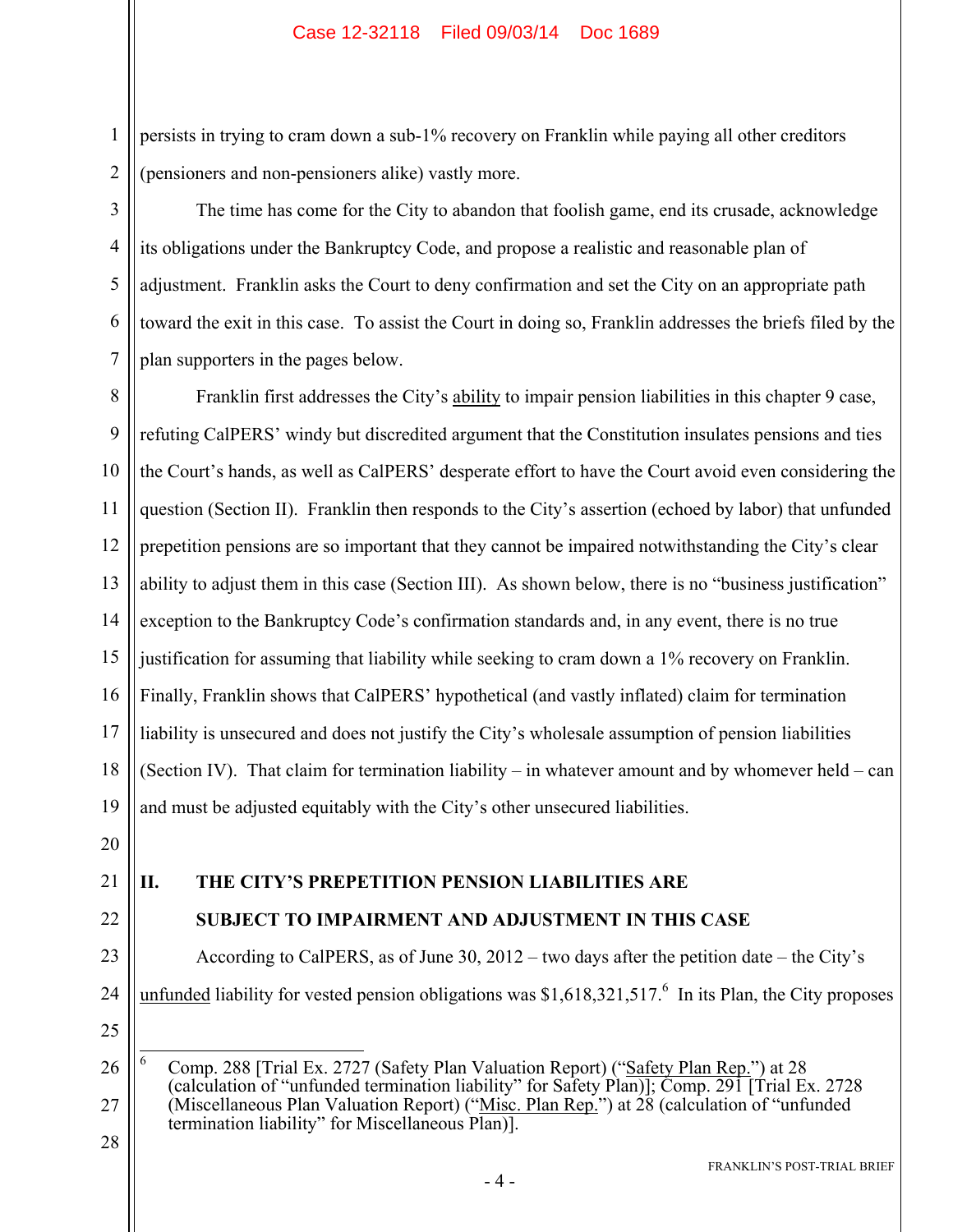to assume that entire liability and thereby shoulder the burden of its prepetition pension promises for the next fifty or more years (however long the pension beneficiaries live).<sup>7</sup> At the same time, the City proposes to pay Franklin less than \$305,000 (0.93578%) on its \$32,551,625 unsecured claim for money the City borrowed in 2009.<sup>8</sup>

The Court cannot confirm that Plan without resolving the issue of whether or not the City's prepetition pension liabilities are subject to adjustment in this chapter 9 case. As shown below, those liabilities are capable of being impaired in accordance with the standards of the Bankruptcy Code. CalPERS' arguments to the contrary are unfounded and ill-considered.

## 9 10

1

2

3

4

5

6

7

8

#### **A. The City's Ability To Impair Pension Liabilities Presents A Live Controversy That The Court Must Resolve As A Condition To Confirmation Of The Proposed Plan.**

11 12 13 14 15 16 17 18 19 20 21 22 23 24 25 26 27 To start, the City is plainly wrong in deeming the issue of pension impairment "a purely academic question,"<sup>9</sup> as is CalPERS is declaring it an "unnecessary" and "hypothetical question  $\dots$ of little significance."10 This is revealed by the fourteen pages of briefing in which CalPERS urges the Court not to even consider the question.<sup>11</sup> CalPERS doth protest too much. The question is critically important. The Court will recall that CalPERS made this same argument at trial. Counsel for CalPERS urged the Court to sweep the pension issue under the rug, arguing that it was not "necessary" for the Court to consider it.<sup>12</sup> The Court forcefully disagreed: THE COURT: Well, I don't agree with that. When I decide, among other things, whether to confirm the plan, I need to think about what are the alternatives. Otherwise, I'd just mindlessly be rubber-stamping a plan. You might as well hire a potted palm to preside in the courtroom.<sup>1</sup>  $\overline{a}$ 7 *First Amended Plan For The Adjustment Of Debts Of City Of Stockton, California, As Modified (August 8, 2014)* [D.I. 1645] (the "Plan") § IV.P.2. 8 Plan § IV.M.2. 9 City Br. at 2.  $10$  CalPERS Plan Br. at 1, 42. <sup>11</sup> CalPERS Plan Br. at 1-2, 31-44; CalPERS Pension Br. at 1. <sup>12</sup> Comp. 61-63 [5/13/14 Tr. at 176:7-178:5]. 13 Comp. 63 [5/13/14 Tr. at 178:6-10].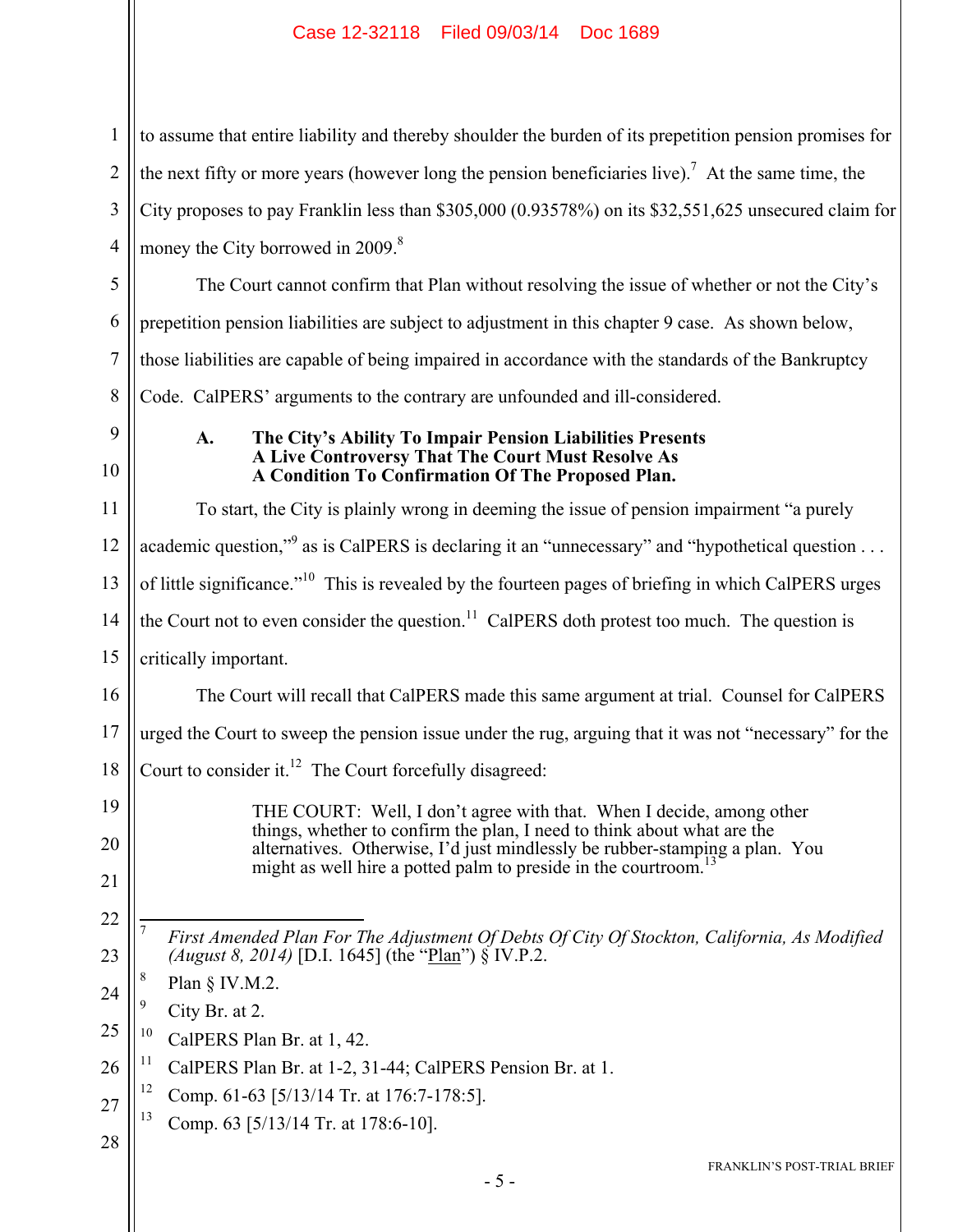The Court concluded that the issue of pension impairment was "a festering sore" that required the Court "to get in there and excise it and figure out what the story is."14

CalPERS thoroughly briefed and lost the point.<sup>15</sup> Yet, it now ignores the prior holding and re-argues the "advisory opinion" issue, lecturing the Court about its responsibility to decide only actual cases and controversies. CalPERS' arguments have no more merit now than they did previously. Because the Court already ruled against CalPERS on the question of justiciability, Franklin will respond only in summary form here. Should the Court desire a more fulsome rejection of the rewarmed CalPERS assertions, Franklin will be happy to supplement its analysis.

9 10 11 12 To start, CalPERS argues that neither the Court nor Franklin "has standing to challenge any of the California laws that this Court has suggested may be at issue or the issues of impairment of pensions in general."<sup>16</sup> In particular, CalPERS asserts that "Franklin cannot demonstrate any injury in fact for Article III purposes."<sup>17</sup> This is beyond ridiculous.

13 14 15 16 17 18 19 20 Franklin clearly is "injured" by the City's effort to cram down a sub-1% recovery on it. "[I]n the Chapter 11 context, Article III standing exists where 'the participant holds a financial stake in the outcome of the proceeding such that the participant has an appropriate incentive to participate in an adversarial form to protect his or her interests.'" *In re Thorpe Insulation Co.*, 677 F.3d 869, 887 (9th Cir. 2012) (quoting 7 COLLIER ON BANKRUPTCY ¶ 1109.04 (16th ed. 2014)). In confirmation proceedings, standing to object is afforded to any entity whose "contractual rights," "financial interests," or "litigation rights" might be affected by the proposed plan. *Id.* There is no reason to think that any different standard applies in a chapter 9 case.

21  $14$ Comp. 60 [5/13/14 Tr. at 174:7-8].

22 23 24 25 26 15 *See CalPERS' Response To Franklin's Objection To Confirmation Of The City Of Stockton's First Amended Plan Of Adjustment* [D.I. 1308] ("CalPERS Resp. I") at 15 ("It would be improper for this Court to opine on any issue that is not actually before it because Federal Courts lack the power under Article III to issue advisory opinions."); *CalPERS' Response To Franklin's Reply Regarding Confirmation Of The City Of Stockton's First Amended Plan Of Adjustment* [D.I. 1434] at 4-5 ("[T]he Court should exercise judicial restraint and avoid deciding these questions because they raise issues of the highest constitutional magnitude which go to the very structure of Our Federalism (*i.e.*, the relationship between the Federal Government and the Sovereign States).").

- 16 CalPERS Plan Br. at 32.
- 27 <sup>17</sup> CalPERS Plan Br. at 35.
- 28

1

2

3

4

5

6

7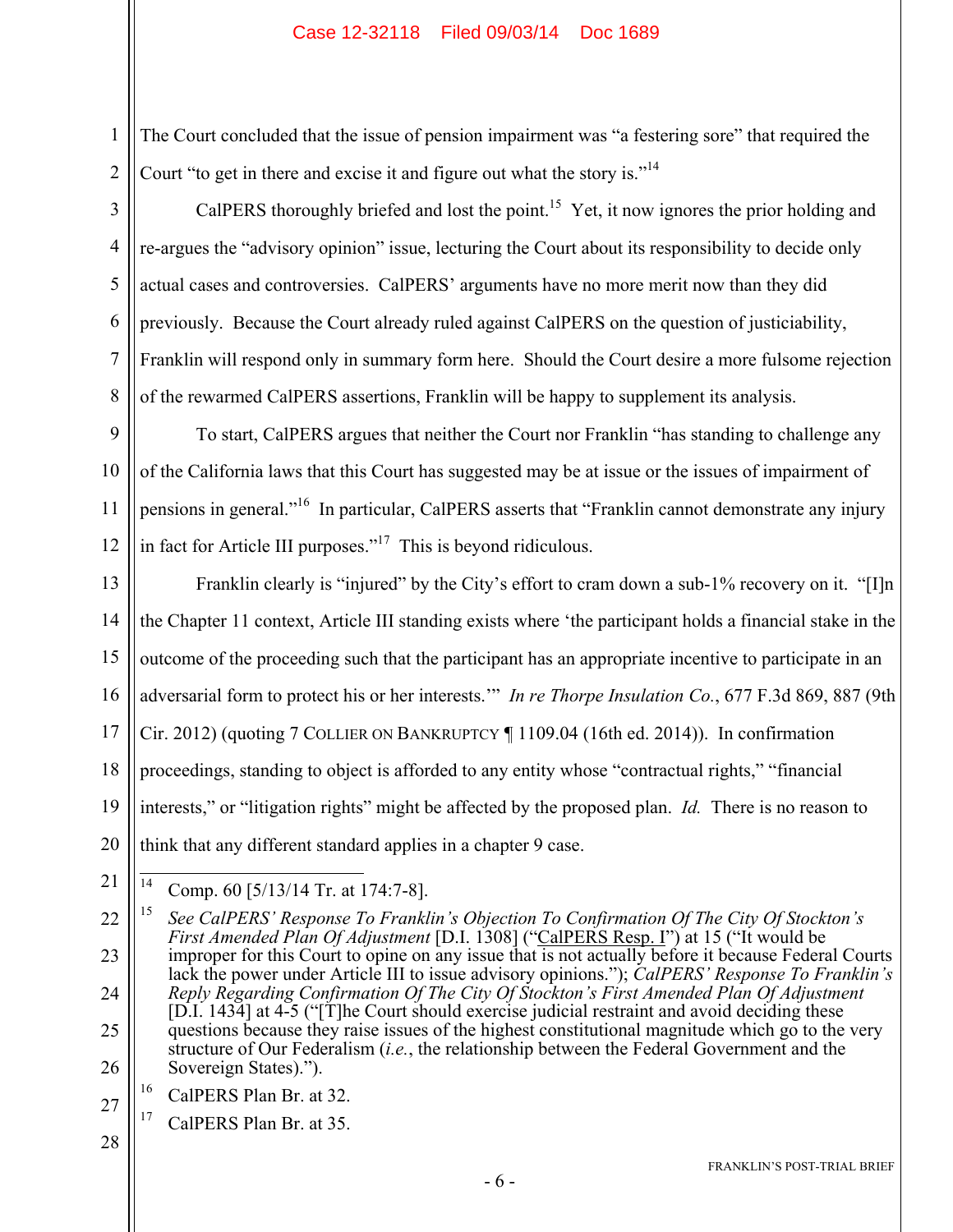In fact, the Bankruptcy Code affords Franklin the right to "raise and [] appear and be heard on any issue in a case" under chapter 9. 11 U.S.C. § 1109(b) (incorporated into chapter 9 by 11 U.S.C.  $\S$  901(a)). This includes the right to "object to confirmation of a plan." 11 U.S.C.  $\S$  1128 (also incorporated). Congress intended "to confer broad standing so that those whose rights would be affected by reorganization proceedings could participate and protect their rights." *Thorpe*, 677 F.3d at 888; *id.* at 884 ("On bankruptcy standing, the interests in a fair plan are paramount, and the bankruptcy court is open to all 'parties in interest.'") (quoting 11 U.S.C. § 1109(b)).

In this case, Franklin has objected to confirmation on grounds that include the Plan's failure to satisfy explicit provisions of the Code, including section 943(b)(7) (best interests of creditors), section 1122(a) (classification of claims), section 1123(a)(4) (same treatment of classified claims), section  $1129(a)(3)$  (good faith) and section  $1129(b)(1)$  (fair and equitable treatment and prohibition on unfair discrimination). In each instance, Franklin has argued that the City's failure to adjust its prepetition pension liabilities causes the Plan to violate the statutory prerequisites to confirmation.

15 16 17 18 The City's refusal to confront its pension problem does not neuter Franklin's ability to raise pension issues in its objection to confirmation, as CalPERS asserts.18 To the contrary, the City's conduct gives rise to those objections. It matters not whether the City believes that it cannot impair pension liability or whether the City simply chooses not to act even though empowered to do so. The City is deliberately vague on the point. What matters is Franklin's objection that, without impairment of pensions, the Plan cannot be confirmed. A necessary predicate to that objection is a determination of whether the City in fact has the power to impair its prepetition debt to CalPERS. That is the question now before the Court.

One component of that question is the enforceability – or lack thereof – of various provisions

22 23

- 24 25
- 26 27 18 CalPERS Plan Br. at 35 ("Any claimed injury caused by application of California laws, section 903 or the Tenth Amendment, [sic] would be purely hypothetical and conjectural unless and until the City takes the position that it is not impairing CalPERS because it is legally precluded from doing so.") (emphasis in original).

of the Public Employee Retirement Law (the "PERL") in which CalPERS seeks refuge, including

section 20487 (prohibition on rejection in bankruptcy) and section 20574 (lien upon termination) of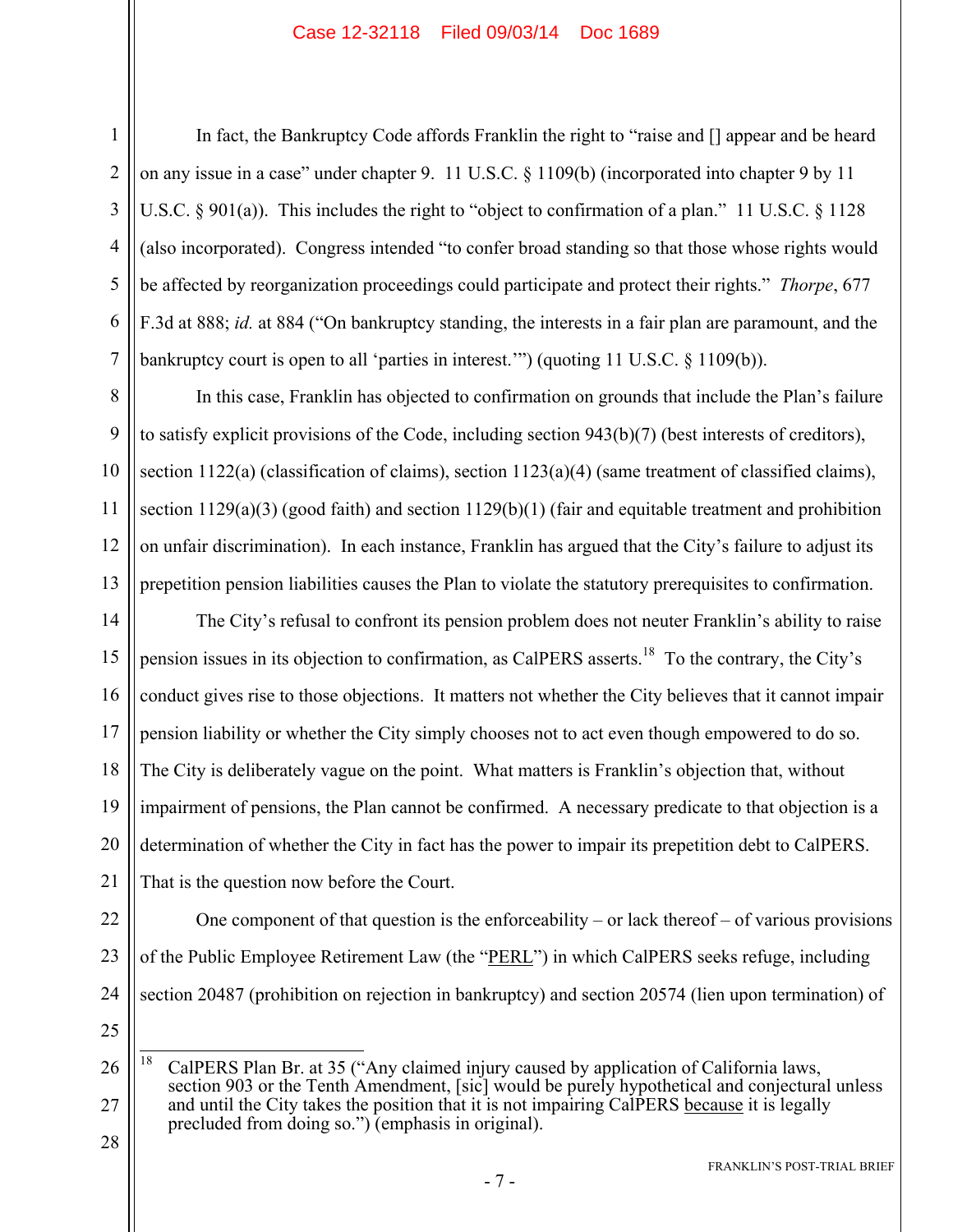the California Government Code. CalPERS' assertion that "those statues are not at issue in this case" – and that the question is not "ripe" for decision – because CalPERS has not "invoked either statute" ignores history and defies reality.<sup>19</sup> CalPERS has "invoked" those statutes in multiple briefs to date,<sup>20</sup> not to mention numerous hearings, and CalPERS devotes dozens of pages to them its two post-trial briefs.<sup>21</sup>

6 7 8 9 10 11 12 13 14 15 16 17 18 In any event, as noted at trial, the Court has an independent duty to assure itself that the Plan satisfies the Bankruptcy Code's confirmation standards, regardless of Franklin's alleged lack of standing or CalPERS' alleged failure to invoke the preempted statutes. That is the specific holding of *United Student Air Funds, Inc. v. Espinosa*, 559 U.S. 260, 277-78 and nn.14-15 (2010) ("the Code makes plain that bankruptcy courts have the authority – indeed, the obligation – to direct a debtor to conform his plan to the requirements" of the Code) (the Code "requires bankruptcy courts to address and correct a defect in a debtor's proposed plan even if no creditor raises the issue") (emphasis in original). CalPERS cites nothing to support its assertion that section 903 of the Code somehow removes chapter 9 proceedings from the reach of *Espinosa*. 22 To the contrary, the Court correctly noted that, due to the other limitations on day-to-day judicial oversight in a municipal restructuring, "the duty of the Court to be independently persuaded of all essential elements of confirmation actually is somewhat amplified in Chapter 9.<sup>23</sup> CalPERS also cites nothing to support its incredible assertion that the Court lacks the power to explain its forthcoming ruling on confirmation.<sup>24</sup>

19 20 CalPERS admits that one possible outcome is a conclusion that "[t]he CalPERS relationship can be impaired and the City's Plan fails to meet the confirmation standards set forth in the Code

28

1

2

3

4

<sup>21</sup> 19 CalPERS Plan Br. at 35, 37.

<sup>22</sup> 23 24 20 *See, e.g.*, *CalPERS' Brief In Support Of The City Of Stockton's Petition* [D.I. 711] ("CalPERS Elig.") at 9 (section 20487) and 15 n.12 (section 20574); *CalPERS' Summary Limited Objections And Reservation Of Rights Regarding The City Of Stockton's First Amended Plan Of Adjustment* [D.I. 1255] ("CalPERS Conf.") at 3 (section 20487); CalPERS Resp. I at 5 and n.7 (section  $20\overline{487}$ ) and 11 and n.14 (section 20574).

<sup>25</sup> <sup>21</sup> CalPERS Plan Br. at 25-28 and 30-31; CalPERS Pension Br. at 21-42.

<sup>&</sup>lt;sup>22</sup> CalPERS Plan Br. at 41.

<sup>26</sup> <sup>23</sup> Comp. 57 [5/13/14 Tr. at 169:22-24 (emphasis added)].

<sup>27</sup> <sup>24</sup> CalPERS Plan Br. at 42 n.30 ("The power to confirm a plan does not provide the Court with the concomitant power to propose, or even suggest, an alternative plan.").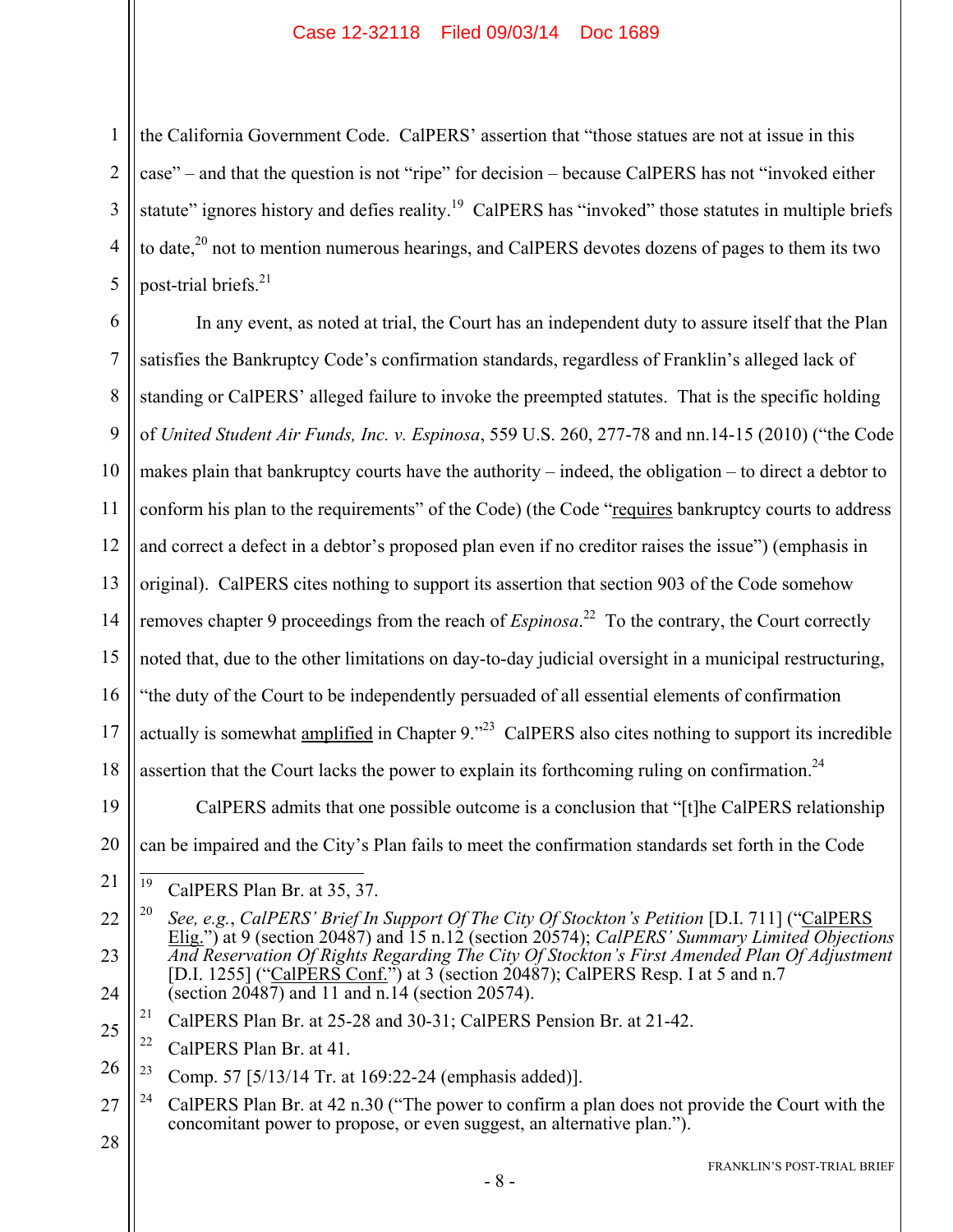2 3 4 5 6 7 8 because the City failed to take that into account.<sup>225</sup> To reach that conclusion and sustain Franklin's objection – or to reach the opposite conclusion and overrule Franklin's objection – the Court necessarily has to decide the issues raised by Franklin, including (a) whether the City's unfunded prepetition pension liabilities are susceptible to adjustment in this case, and (b) whether provisions of the PERL that purport to prohibit impairment and elevate CalPERS to a preferred position are enforceable. It matters not that "the City has never taken the position that it cannot legally impair pensions."<sup>26</sup> What matters is that the City has put before the Court a Plan that leaves pensions untouched and seeks to cram down a recovery of less than 1% on Franklin.

9 10 11 12 13 14 15 16 17 18 These are not questions raised "in a vacuum" and their answer will not result in an "advisory opinion."<sup>27</sup> In order to determine confirmability of the Plan, it is "absolutely necessary" – to use CalPERS' term – to consider and decide whether the City's pension liability may be adjusted. Without a ruling on that core issue the Court could not determine (a) whether the Plan is in the best interests of creditors (it is not, because it proposes to pay massive prepetition pension liabilities that otherwise could be impaired); (b) whether the Plan does not discriminate unfairly and otherwise is fair and equitable (it is not, because it proposes full payment of prepetition pensions while cramming down a vastly-smaller recovery on Franklin); or (c) whether the Plan was proposed in good faith (it was not, because it punitively seeks to wipe out Franklin's claim while leaving untouched the much larger debt for impairable prepetition pension obligations).

19 20 21 22 23 24 The Court can surmise why CalPERS desperately wants it to refrain from issuing a decision on these critical issues. Having injected itself into this case from the very beginning, CalPERS' efforts to avoid the consequences of a decision are hypocritical, to say the least. Whatever its motivations, CalPERS cannot wish away Franklin's standing to raise legitimate objections premised on the City's failure to impair pension liabilities or the Court's independent obligation to determine whether the Plan meets the Code's confirmation standards.

25 26

1

- 26 CalPERS Plan Br. at 42.
- <sup>27</sup> CalPERS Plan Br. at  $38-40$ .
- 28

<sup>25</sup> CalPERS Plan Br. at 41.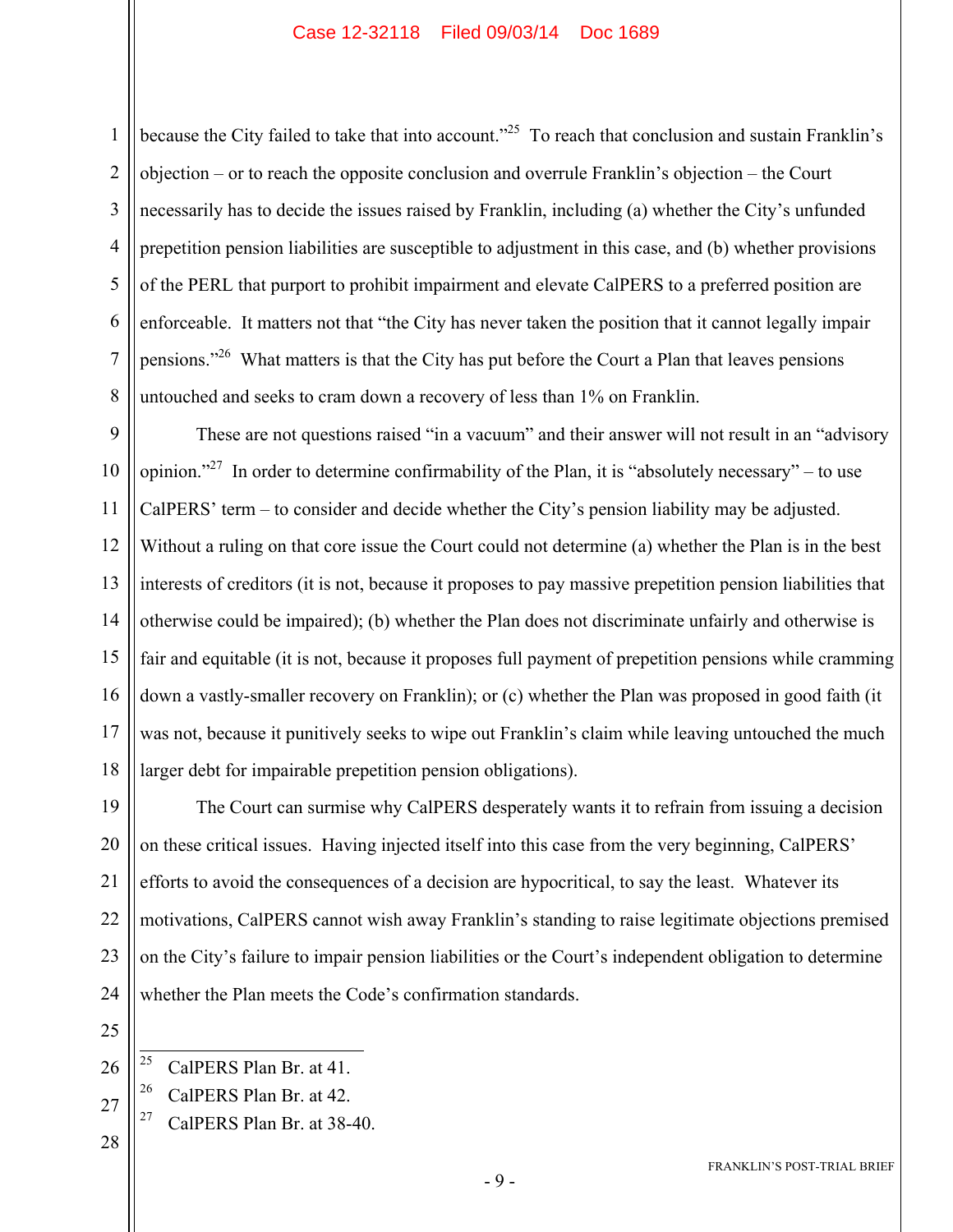1

#### **B. The City's Relationship With CalPERS Is Voluntary And Subject To Termination At No Financial Risk To CalPERS.**

2 3 4 5 6 7 As observed on July 8, in order to determine whether the City has the ability to adjust unfunded pension liabilities the Court first must ascertain the nature of those liabilities and the parties who would be impacted by their impairment and discharge. Recognizing this, CalPERS seeks to portray itself as the defender of immutable and fundamental interests of the State, effectively asserting that California's entire pension system would be jeopardized by the City's adjustment of its prepetition pension obligations. CalPERS is wrong.

8 9 10 11 12 13 14 15 Notwithstanding CalPERS' lofty rhetoric, there simply is no fundamental State interest in need of protection in these proceedings (which likely is why the State itself has chosen not to participate). The City's relationship with CalPERS is a voluntary contractual arrangement for the administration of a pension plan. Applicable state law – the PERL – expressly contemplates that the City may terminate that relationship and cause the impairment of pension benefits if it is unable to satisfy vested liabilities upon termination. Far from being offensive to interests of the State, impairment and discharge in this case are fundamentally consistent with the State's legislative framework governing public employee pensions.

16

## 1. The PERL Authorizes The City To Terminate Its Relationship With CalPERS.

17 18 19 20 21 22 23 24 To start, nothing in State law requires the City to provide a CalPERS pension or otherwise have any relationship with CalPERS. Rather, a public agency like the City "may participate in and make all or part of its employees members of [the] system by contract entered into between its governing body and the [CalPERS] board." CAL. GOV'T CODE § 20460 (emphasis added) [Comp. 357]; *see also id.* § 20482 ("the contracting agency may elect to continue the local system and to place under this system only a portion of the members of the local system") [Comp. 359]. The Court correctly observed that "[t]he City participates in CalPERS . . . by virtue of contract and the City does not have to do that."<sup>28</sup>

25

<sup>26</sup> 27 28 28 Comp. 151 [7/8/14 Tr. at 29:2-4]. This is different than the way that it works for employees of the State itself. Benefits for State employees are specified in the PERL, Comp. 108-10 [5/14/14 Tr. at 165:12-167:1 (Lamoureux)], and there is no CalPERS contract with the State. CalPERS Plan Br. at 4-5.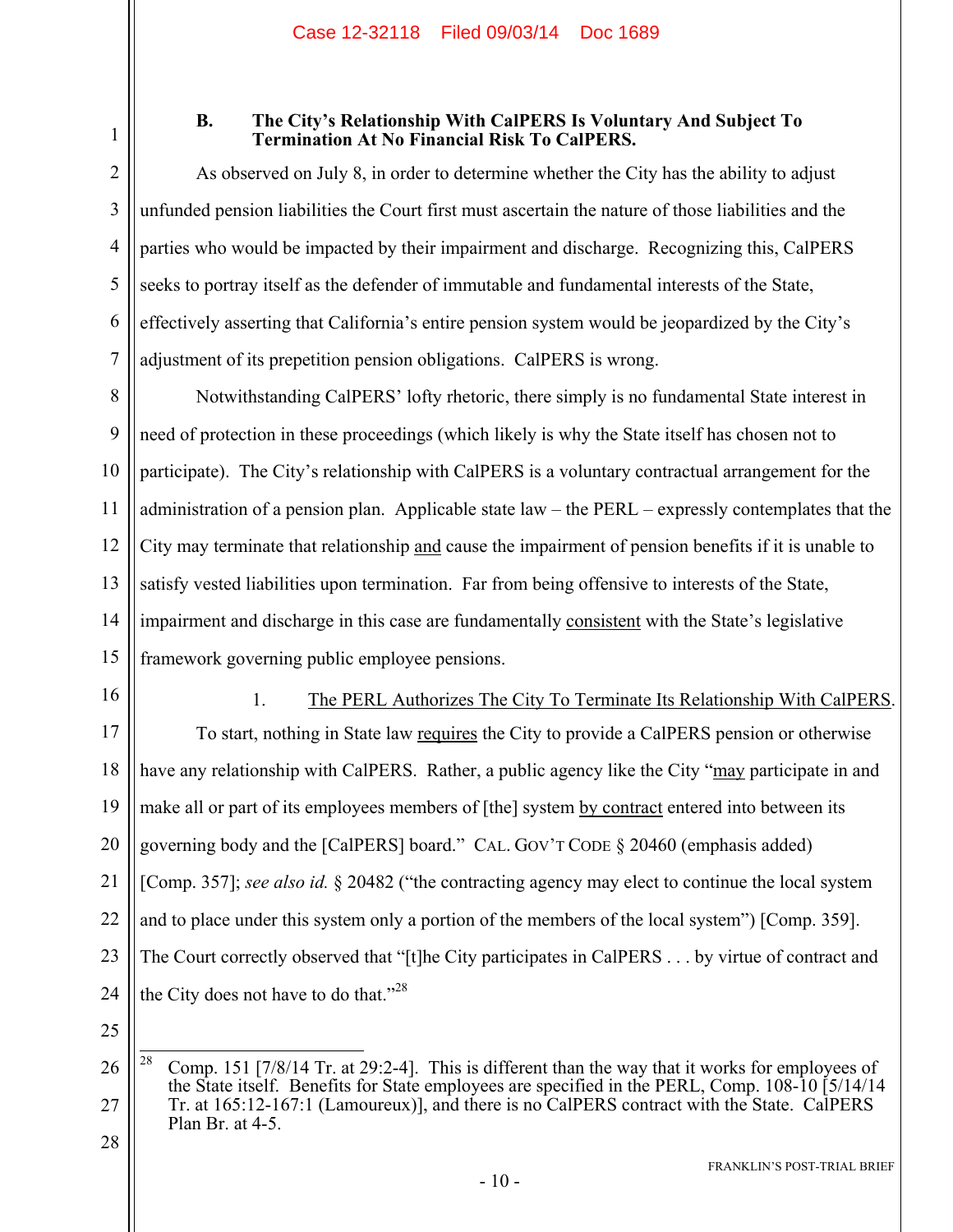1 2 3 4 5 6 7 Once the voluntary contract with CalPERS is made, public agencies like the City are free to terminate their agreements with CalPERS. *Id.* § 20570(a) ("the governing body [of the contracting agency] may terminate [the contract] by the adoption of a resolution giving notice of intention to terminate") [Comp. 365]; *see also id.* § 20571 (similar provisions for termination through a majority vote of the electorate)  $[Comp. 367]$ <sup>29</sup> Similarly, CalPERS can terminate the contract upon a contracting agency's failure to make timely payments or otherwise perform its contractual obligations. *Id.* § 20572 [Comp. 369].<sup>30</sup>

8 9 10 11 Correspondingly, there are alternatives to a "CalPERS pension" for municipal employers. Mr. Lamoureux testified that municipalities like the City can join a county-run system, contract with a private plan administrator, establish their own plan, or choose not to provide a pension benefit at all.31 In fact, *the PERL specifically encourages employers to pursue defined-contribution* 

12 13 14 *alternatives to CalPERS pensions*: "It is the intent of the Legislature that contracting agencies in conjunction with recognized local employee organizations, develop alternative retirement plans that provide benefits under a defined contribution program." *Id.* § 20485 [Comp. 361].

15 16 17 18 The viability of those alternatives is addressed in Section III.B.4, below. The point here is simply that alternatives do exist and, in fact, are encouraged by the State Legislature. The assertion that the State has a special sovereign interest in ensuring that the City refrain from terminating its CalPERS contract is false.

19

2. CalPERS Assumes No Financial Risk Upon Termination.

20 21 22 Relatedly, neither CalPERS nor the State would be at financial risk if the City chose to terminate its CalPERS contract and adjust its prepetition pension liabilities in this case. To the

<sup>23</sup> 24 25 29 Per Mr. Lamoureux: "The PERL allows for voluntary termination by a contracting agency." Comp. 346-47 [Direct Testimony Declaration Of David Lamoureux [Trial Ex. 4015] ("Lamoureux  $\overline{DTD}$ ") [38]; "[T]here are really two ways that an arrangement with CalPERS could be terminated. The first one would be voluntary termination on the part of the employer." Comp. 111 [5/14/14 Tr. at 176:18-20 (Lamoureux)].

<sup>26</sup> 27 <sup>30</sup> Here again, these are rights that do not exist with respect to State employees. As CalPERS notes, "a municipal employer's participation in the System can be terminated, whereas a State employer's cannot." CalPERS Plan Br. at 5 n.4.

<sup>28</sup> 31 Comp. 116-17 [5/14/14 Tr. at 190:23-191:16 (Lamoureux)]; *see* City Br. at 7-13.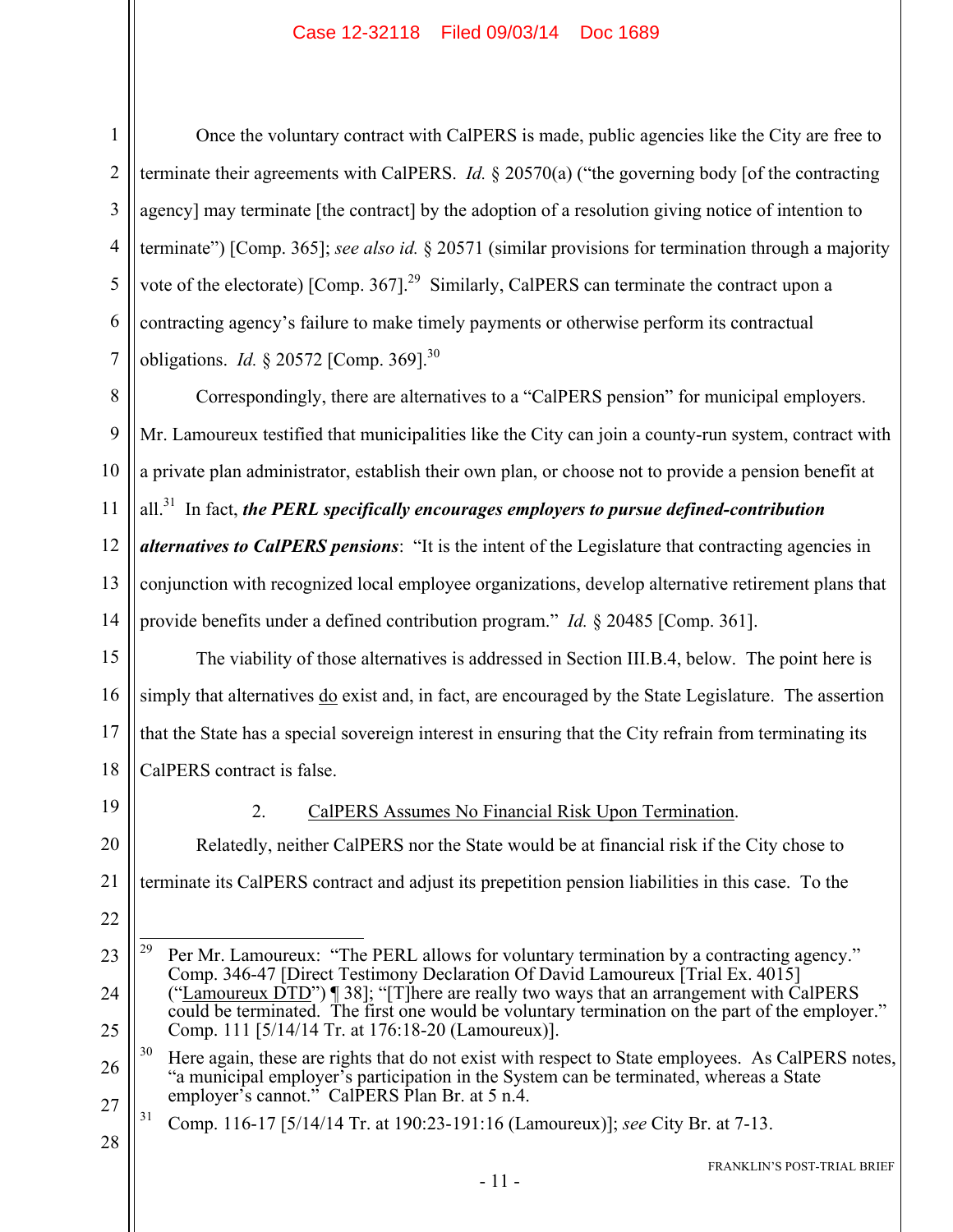1 2 3 4 5 6 7 8 contrary, the PERL specifies that, in the event a terminating agency fails to make the required payment to CalPERS upon termination, *it is the pension beneficiaries whose benefits are reduced*: "If the agency fails to pay to the board the amount of the [termination payment], all benefits under the contract, payable after the board declares the agency in default therefor, shall be reduced . . . . The right of an employee of a contracting agency, or his or her beneficiary, to a benefit under this system, whether before or after retirement or death, is subject to the reduction." *Id.* § 20577 (emphasis added) [Comp. 375].<sup>32</sup> Put simply, as the Court noted, "CalPERS does not bear the financial risk of a shortfall in payments."33

9 10 11 12 13 14 15 16 17 18 19 While true that, "[i]n the event of termination, CalPERS assumes the actuarial risk of the terminated agency's member benefits,"<sup>34</sup> that "risk" is solely within CalPERS' control. As explained in Section IV.B, below, CalPERS protects itself against the hypothetical "risk" through extreme "conservatism" in the calculation of an agency's termination liability. In just the past several years, CalPERS changed its calculation methodology to account for "the current economic environment" and "minimize the risk" of any liability whatsoever upon termination.<sup>35</sup> As CalPERS states: "If a terminated agency fails to pay in full the Termination Payment, CalPERS must take steps necessary to ensure the actuarial soundness of the [Terminated Agency Pool]. If CalPERS determines that nonpayment will impact its ability to provide benefits to other members in the TAP, it must reduce benefits of the employees of the new terminated agency pro rata, based on the amount of the Termination Payment that remains unpaid."<sup>36</sup>

- 20
- 21
- 
- 22 23 24 32 32 Comp. 349 [Lamoureux DTD ¶ 45 ("because Stockton could not fund its shortfall following a hypothetical termination, in the event that Stockton did not fund a material amount of its contribution obligations, CalPERS would be required to reduce benefits before merging Stockton's assets into the Terminated Agency Pool")]; Comp. 114-15 and 124-27 [5/14/14 Tr. at 180:9-181:3 and 204:24-207:1 (Lamoureux)]; *see* City Br. at 7-13.
- 25 33 Comp. 153 [7/8/14 Tr. at 40:7-8]; Comp. 17 [3/27/13 Tr. at 438:16-18 ("if CalPERS were to be impaired, . . . it is the employees who would suffer, not CalPERS")].
- 26 34 CalPERS Plan Br. at 22.
- 27  $35$  Comp. 351-52 [Lamoureux DTD, Ex. 11 at 1 and 2].
	- <sup>36</sup> CalPERS Plan Br. at 23 (emphasis added).
- 28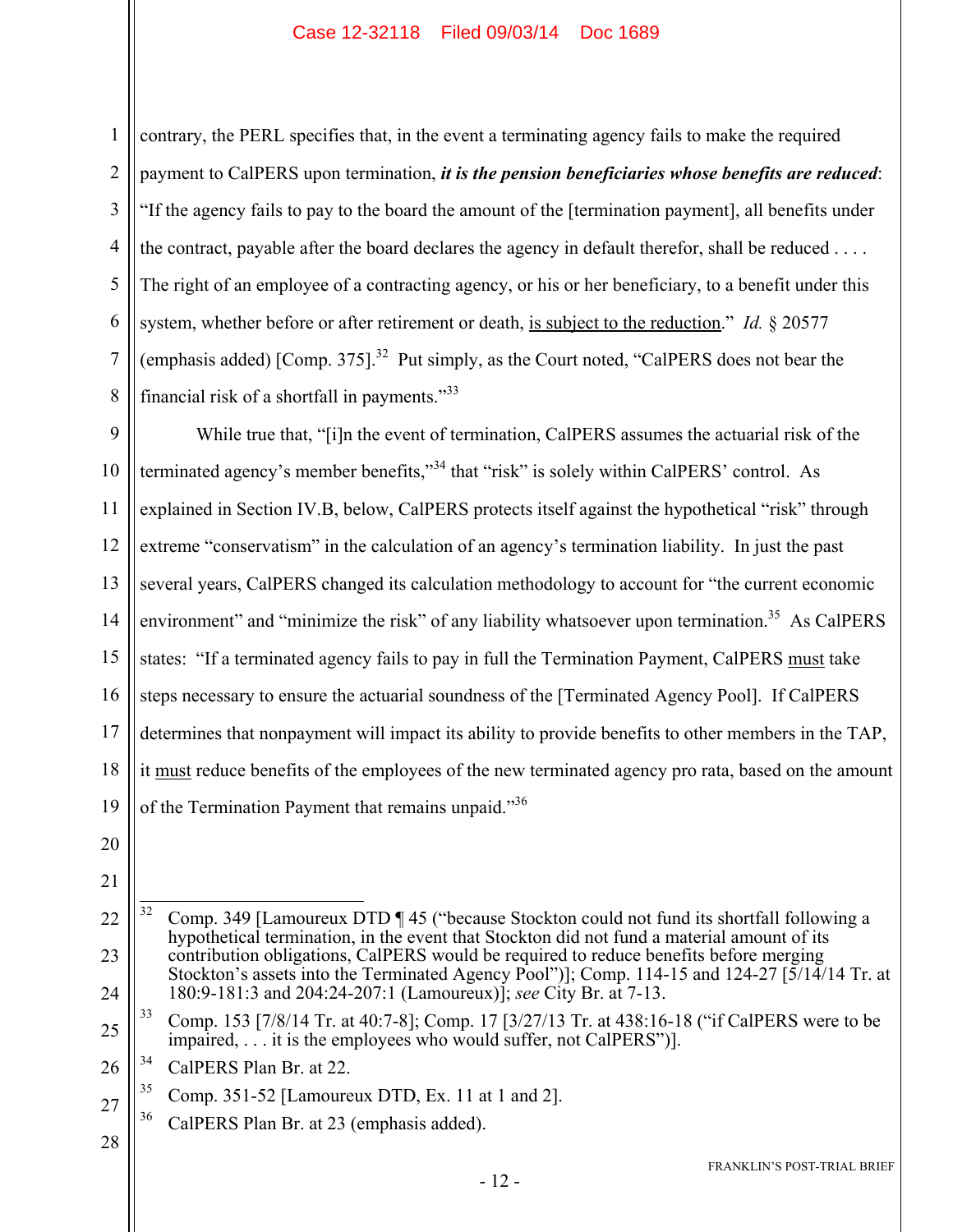The lack of any material financial risk to CalPERS further illustrates the lack of any material State interest in the question of the City's ability to impair its unfunded prepetition pension liability. Indeed, the Court was right to question whether CalPERS has any interest at all in these proceedings<sup>37</sup> (other than its obvious political interest in portraying itself as a staunch defender of "the integrity of the System and its consistent delivery of promised benefits to CalPERS retirees").<sup>38</sup>

1

2

3

4

5

6

#### **C. The City May Terminate Its Relationship With CalPERS In This Case.**

7 8 9 10 11 Despite unambiguous provisions of the PERL that entitle the City to terminate its relationship with CalPERS and cause a reduction in pension benefits to its vested beneficiaries, CalPERS argues that the City's contract cannot be rejected in bankruptcy because it is not an executory contract and, even if it were, section 20487 of the California Government Code would prohibit rejection.<sup>39</sup>

12 13 14 This is a curious argument. As shown in Section III.C.2, below, section 20487 clearly is preempted by and ineffective in chapter 9, as it purports to immunize CalPERS from "cherry picked" provisions of the Bankruptcy Code. More importantly, section 20487 is inconsequential.

15 16 17 18 *Section 20487 says nothing about a municipality's ability to impair its obligations to CalPERS*. It speaks solely to the operation of section 365 of the Code and nothing else. Whether or not rejection under section 365 is available, the City remains free to terminate its relationship with CalPERS and liquidate its prepetition pension obligations in accordance with the PERL. By its terms,

19 section 20487 does not prohibit adjustment of those liquidated prepetition liabilities in bankruptcy.

- 20 21
- 22
- 23

27 39 CalPERS Plan Br. at 29-31; CalPERS Pension Br. at 21-42.

<sup>24</sup> 25 26  $37$ 37 Comp. 152-53 [7/8/14 Tr. at 39:19-40:2 ("So the standard solution appears to be that CalPERS, to the extent it does not have accumulated contributions, reduces pensions by that amount. That leads to the interesting question of, well, what is CalPERS then in relation to a case like this? Who is the real creditor? It seems to me that, if you're going to take an individual's pension or part of an individual's pension, the individual employee is the creditor and CalPERS is, in effect, kind of a servicing agency.")].

<sup>38</sup> CalPERS Plan Br. at 3.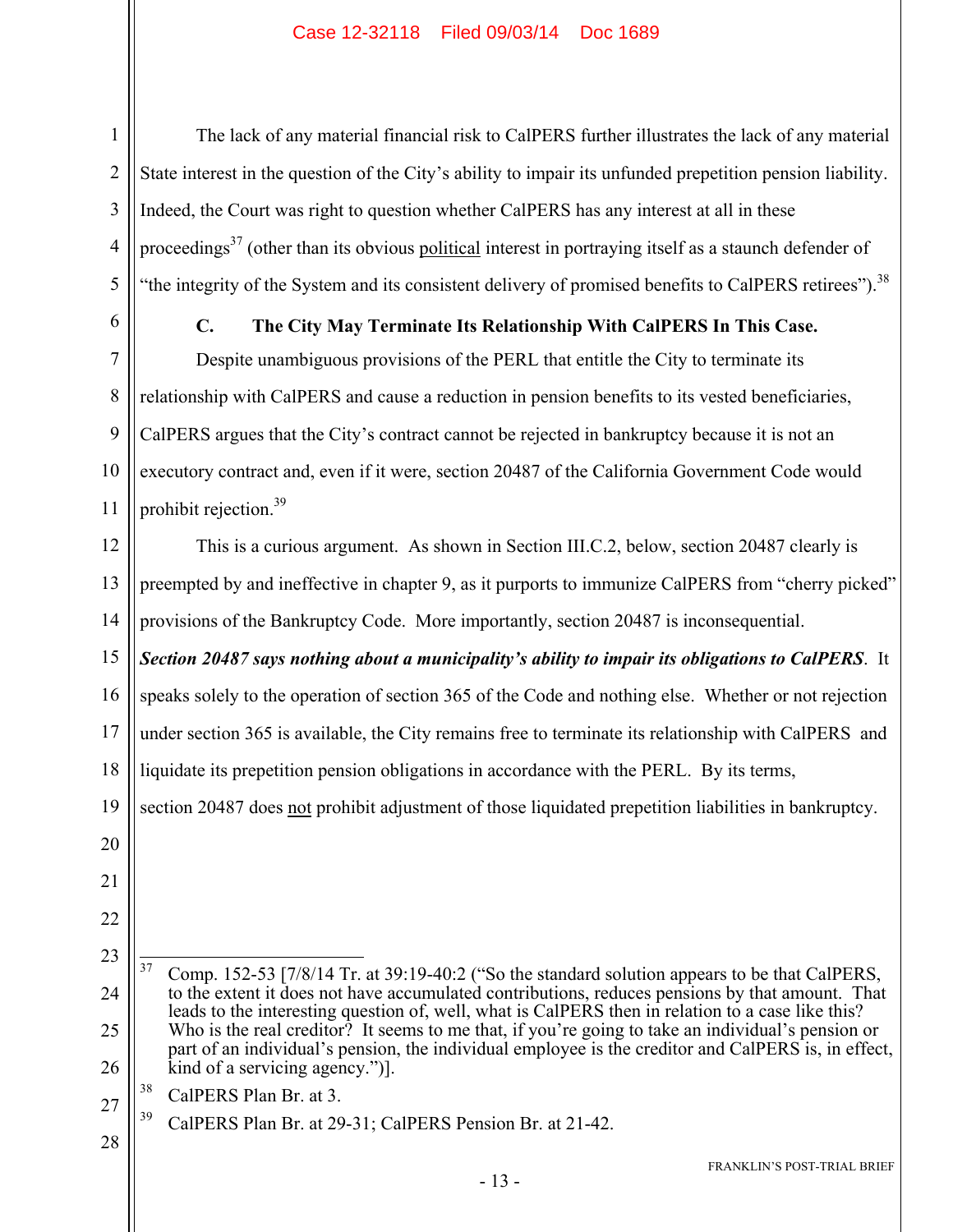1

#### 1. The City May Terminate Its Relationship With CalPERS Whether Or Not The CalPERS Contract Is Executory.

2 3 4 5 6 7 8 9 10 11 CalPERS argues that its agreement with the City "is not really a contract at all, but is instead primarily a statutory relationship."<sup>40</sup> CalPERS cites no authority for that proposition, which seems plainly wrong given that the City voluntarily opted into the relationship pursuant to a document entitled "Contract" executed by the City and CalPERS, and it thereafter modified the relationship pursuant to a series of "Amendments to Contract" also executed by the City and CalPERS.<sup>41</sup> BLACK'S LAW DICTIONARY (9th ed. 2009) ("Contract" is "1. An agreement between two or more parties creating obligations that are enforceable or otherwise recognizable at law. . . . 2. The writing that sets forth such an agreement. . . . 3. A promise or set of promises by a party to a transaction, enforceable or otherwise recognizable at law; the writing expressing that promise or set of promises."). The PERL even labels members of the CalPERS system as "contracting agencies."

12 13 14 15 16 17 18 19 20 21 In any event, whether "contractual" or "statutory," no one disputes that the City has massive prepetition debt for liabilities arising as a result of its relationship with CalPERS. Just like contractual obligations, monetary statutory obligations are subject to impairment and fully dischargeable in bankruptcy unless specifically exempted (which the City's debts are not). *See* 11 U.S.C. § 944(b) (plan of adjustment discharges debtor "from all debts"); 11 U.S.C. § 524(a) (incorporated into chapter 9 by 11 U.S.C. § 901(a)). This is the precise holding of *Ohio v. Kovacs*, 469 U.S. 274 (1985), in which the Supreme Court held that a debtor's monetary obligation under a state statute was a debt dischargeable in bankruptcy. *Id.* at 279 (rejecting argument by state "that the injunction it has secured is not a claim against Kovacs for bankruptcy purposes because . . . Kovacs' default was a breach of the statute, not a breach of an ordinary commercial contract").

22 23 CalPERS also argues that, "[e]ven if the relationship between a city and CalPERS was determined to be a contract, it is not an executory contract under Section 365 of the Bankruptcy Code . . . [because] [s]tate law prohibits the nondebtor party, CalPERS, from failing to perform."<sup>42</sup>

 $42$  CalPERS Plan Br. at 29-30.

<sup>40</sup> CalPERS Plan Br. at 29.

<sup>41</sup> Lamoureux DTD, Ex. 8.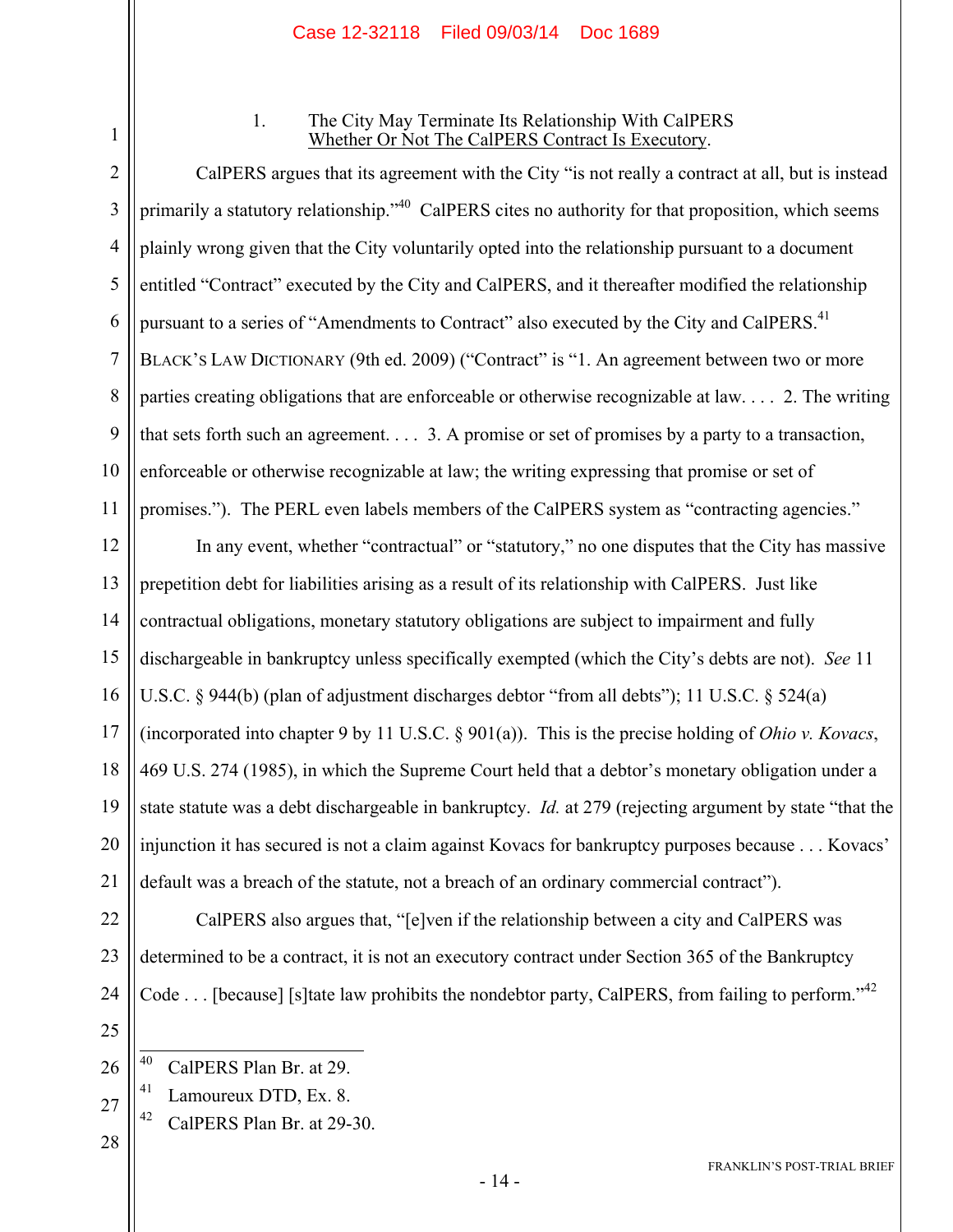2 3 4 This too seems plainly wrong, given the provisions of the PERL that enable CalPERS to reduce benefit payments in the event a terminating agency fails to make its termination payment. More importantly, the "executoriness" of the CalPERS contract is irrelevant. If the contract is not executory, the City's prepetition pension debt remains.

5 6 7 8 9 10 11 12 13 14 CalPERS cites *In re Texscan Corp.*, 976 F.2d 1269 (9th Cir. 1992), where a contract "was not executory because an Arizona state statute prohibited the insurer 'from stopping performance.'"43 But CalPERS fails to mention that the result in *Texscan* was discharge of the debtor's remaining obligations under the non-executory contract. *Texscan*, 976 F.2d at 1271 (at issue was "a \$80,212 premium deficit"). In this case, the Court already has held that obligations arising under a non-executory agreement are debts subject to adjustment through a plan, concluding that the appropriate action for the City's retirees was "to present claims, have them evaluated, to accept or reject the plan, and to object to confirmation." *In re City of Stockton*, 478 B.R. 8, 25 (Bankr. E.D. Cal. 2012) [*Stockton II*]; *id.* at 27 ("The plaintiffs' asserted right to require the City to continue to pay for health benefits based on their prebankruptcy contractual rights are 'claims.'").

15 16 17 18 19 20 Thus, a declaration that the City's CalPERS contract is not executory does not advance the ball for CalPERS – the City's obligations under that contract remain prepetition obligations that are subject to adjustment and discharge under chapter 9. *See, e.g.*, *In re International Fibercom, Inc.*, 503 F.3d 933, 939-42 (9th Cir. 2007) (prepetition claims arising under non-executory contract are dischargeable); *In re Wicklund*, BAP No. WW-07-1209-JuKMo, 2008 Bankr. LEXIS 4744, at \*10- \*20 (9th Cir. BAP Jan. 17, 2008) (same).

21

1

22

#### 2. Section 20487 Of The California Government Code Does Not Prohibit Termination Of The CalPERS Relationship Pursuant To The PERL.

23 24 25 CalPERS cites section 20487 of the California Government Code for the proposition that "[a]ny attempt by the City to reject its relationship with CalPERS through the City's bankruptcy would . . . violate State law."<sup>44</sup> This misreads the statute.

26

43

CalPERS Plan Br. at 30.

27 44 CalPERS Plan Br. at 30.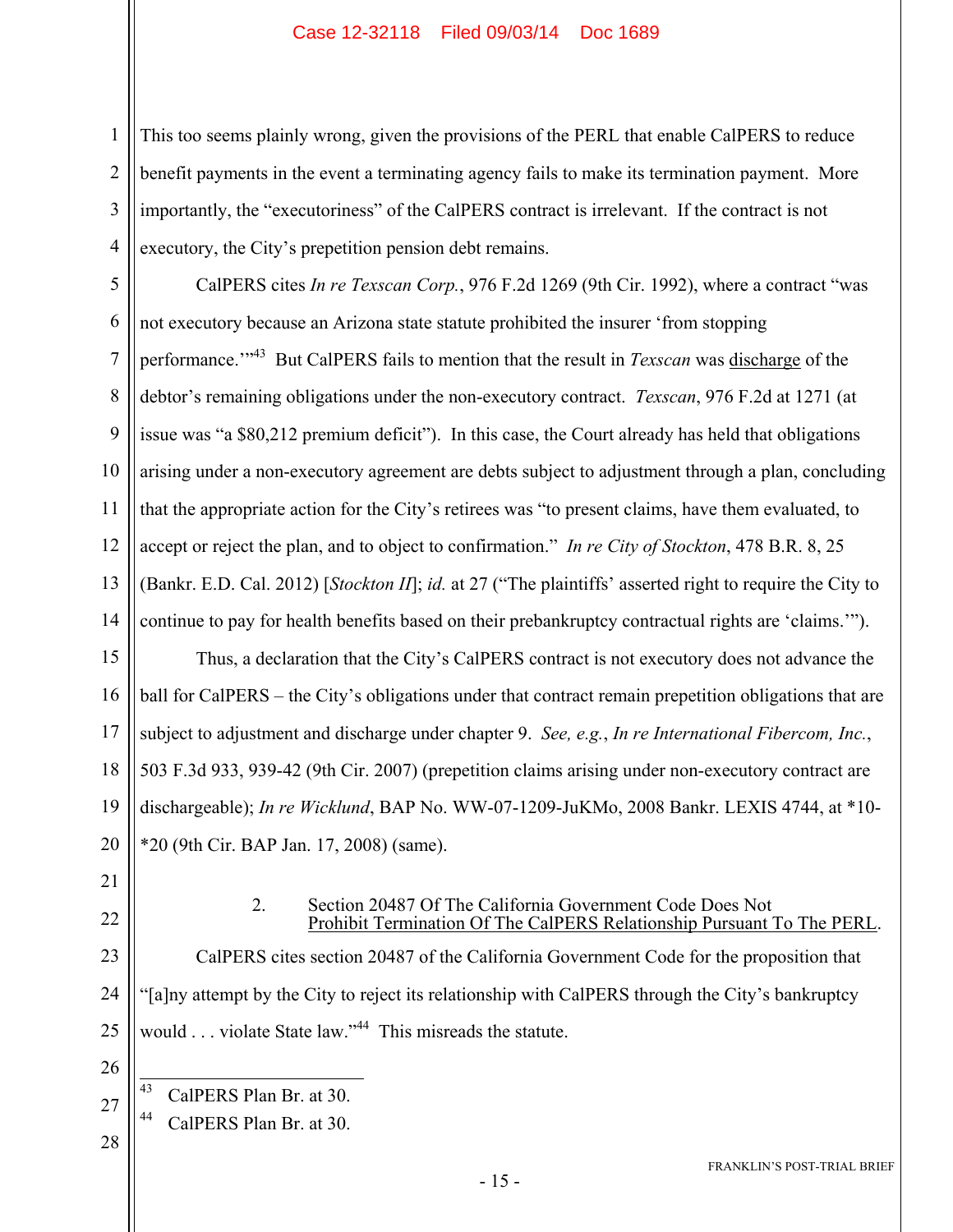1 2 3 4 5 6 7 8 9 10 11 12 13 14 15 16 17 18 19 20 21 22 23 24 25 26 27 Section 20487 seeks to remove, by fiat, CalPERS member contracts from operation of section 365 of the Bankruptcy Code, prohibiting both rejection and assumption of those agreements: Notwithstanding any other provision of law, no contracting agency or public agency that becomes the subject of a case under the bankruptcy provisions of Chapter 9 (commencing with Section 901) of Title 11 of the United States Code shall reject any contract or agreement between that agency and the board pursuant to Section 365 of Title 11 of the United States Code or any similar provision of law; nor shall the agency, without the prior written consent of the board, assume or assign any contract or agreement between that agency and the board pursuant to Section 365 of Title 11 of the United States Code or any similar provision of law. CAL. GOV'T CODE § 20487 (emphasis added) [Comp. 363]. Notably, however, *the statute says nothing about a contracting agency's ability to terminate its contract pursuant to the PERL via section 20570 of the Government Code*. Thus, even if section 20487 were enforceable (as shown below, it is not), the City remains free to terminate its CalPERS contract and liquidate its liability for unfunded prepetition pension obligations – the exact same thing that would happen upon rejection of the contract pursuant to section 365 of the Code. Section 20487 simply is not relevant to the question of whether the City is capable of impairing and adjusting its prepetition pension liabilities in this case. Moreover, section 20487 seeks to address a problem that does not exist. Section 20487 was enacted in the aftermath of Orange County's chapter 9 case. Legislative history states that "CalPERS sponsored this measure to prevent a public agency such as Orange County, [sic] from shifting liability for funding its employees' retirement benefit payments to CalPERS."<sup>45</sup> As the Court observed on July 8, this makes no sense.<sup>46</sup> Under the PERL a contracting agency is free to terminate its contract with CalPERS (section 20570 of the Government Code) and CalPERS is entitled to reduce benefits to the agency's members and avoid liability if the agency is unable to pay 45 45 Comp. 388 [excerpts from legislative history of section 20487]. The State Senate's "bill analysis" confirms this legislative intent: "The Senate Public Employment and Retirement Committee analysis indicates that the recent Orange County fiscal crisis has raised the possibility that a PERS' contracting agency could file a Chapter 9 Bankruptcy, and that the agency's trustee in bankruptcy might seek to reject its contract with PERS, thereby transferring the liability for its retirees' retirement allowances to PERS." Comp. 389. <sup>46</sup> Comp. 154 [7/8/14 Tr. at 46:16-17 ("who was pulling the wool over the eyes of the California

28

Assembly and State Senate?")]. Answer: "CalPERS sponsored this measure."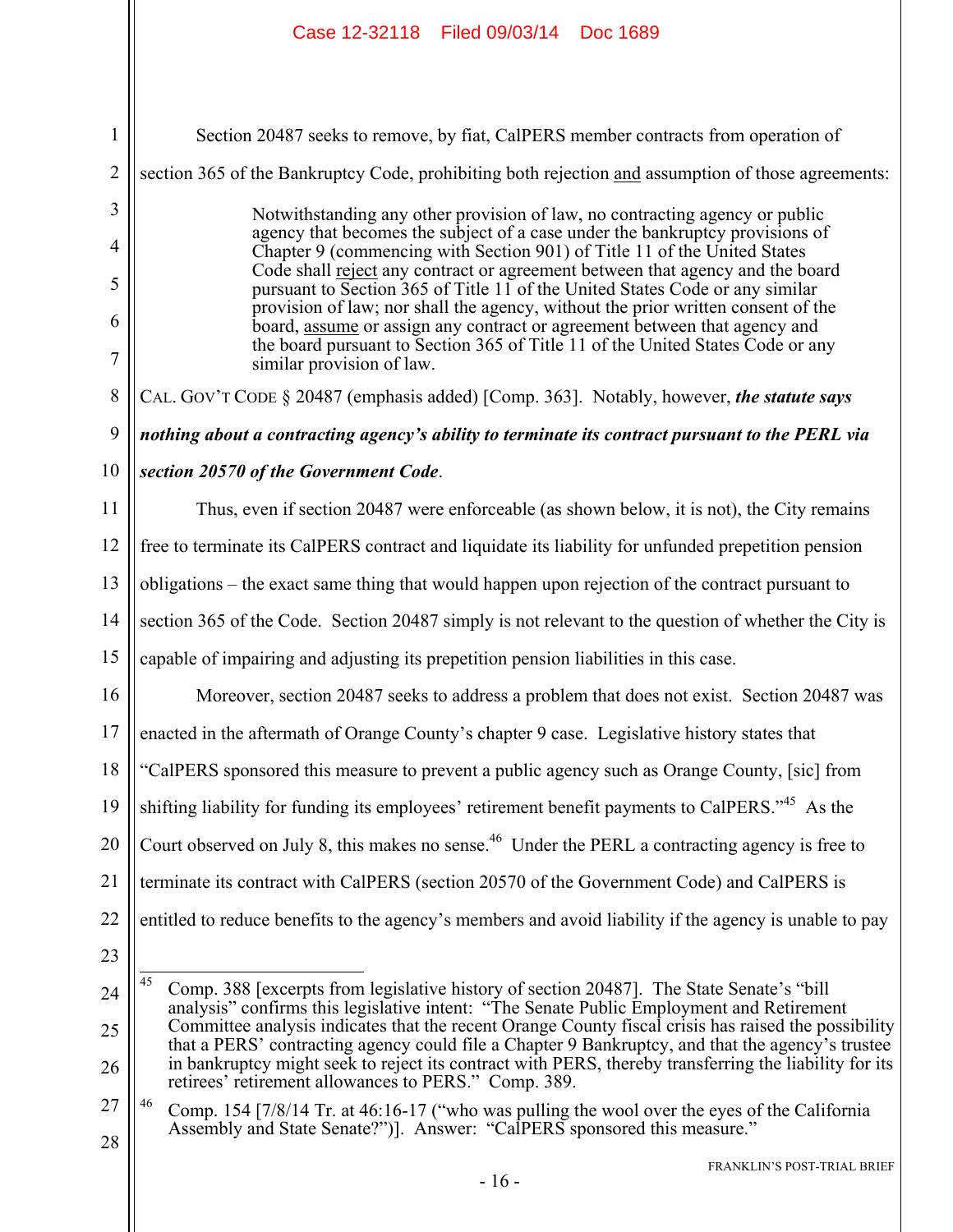the resulting termination claim (section 20577 of the Government Code). There is no risk that a debtor agency could "transfer liability for its retirees' retirement allowances to PERS."

Despite this misguided statutory purpose, section 20487 and its legislative history do reveal some important truths. For one thing, the California Legislature obviously believed that contracts of member agencies with CalPERS are executory contracts. Otherwise, what would be the point of the statute? For another, the Legislature drew a clear line of demarcation between the fiscal interests of the State and the fiscal interests of CalPERS. This is shown by the fact that, notwithstanding the intent to prevent member agencies from "shifting liability for funding [] employees' retirement benefit payments to CalPERS," the legislative analyst opined that "[t]his measure will not result in additional state costs or savings."<sup>47</sup> In other words, prevention of alleged (albeit imaginary) losses to CalPERS would not result in any "savings" to the State itself.

12

1

2

3

4

5

6

7

8

9

10

11

#### 3. The Bankruptcy Code Preempts Section 20487.

13 14 15 16 17 18 Should the Court disagree with this interpretation and conclude that section 20487 does limit the City's ability to impair its pension liabilities, it will be necessary to consider whether the statute is actually enforceable in this case. On July 8, the Court indicated that it "would need a pretty good explanation what authority the California legislature has to revise or condition the application of the Unites States Bankruptcy Code" through section 20487.<sup>48</sup> Neither CalPERS nor its organized labor allies has provided such an explanation.

19 20 21 22 23 A good place to start is with the legislative history of section 20487. In it, the California Legislature acknowledged that the statute was of questionable validity, noting that "[a] bankruptcy judge might refuse to recognize the power of the state to control bankruptcy proceedings or to set conditions for using bankruptcy protection."49 Indeed. As addressed in greater detail below, the Court already has concluded that the State has no power "to condition or to qualify, *i.e.*, to 'cherry

24

25

<sup>47</sup> Comp. 388 [excerpts from legislative history of section 20487].

<sup>26</sup> 27 48 Comp. 154; 155 [7/8/14 Tr. at 46:19-22; *id.* at 47:5-6 ("I look at this and I just am in wonderment. Does anybody think this is valid and why?")].

<sup>&</sup>lt;sup>49</sup> Comp. 392 [excerpts from legislative history of section 20487].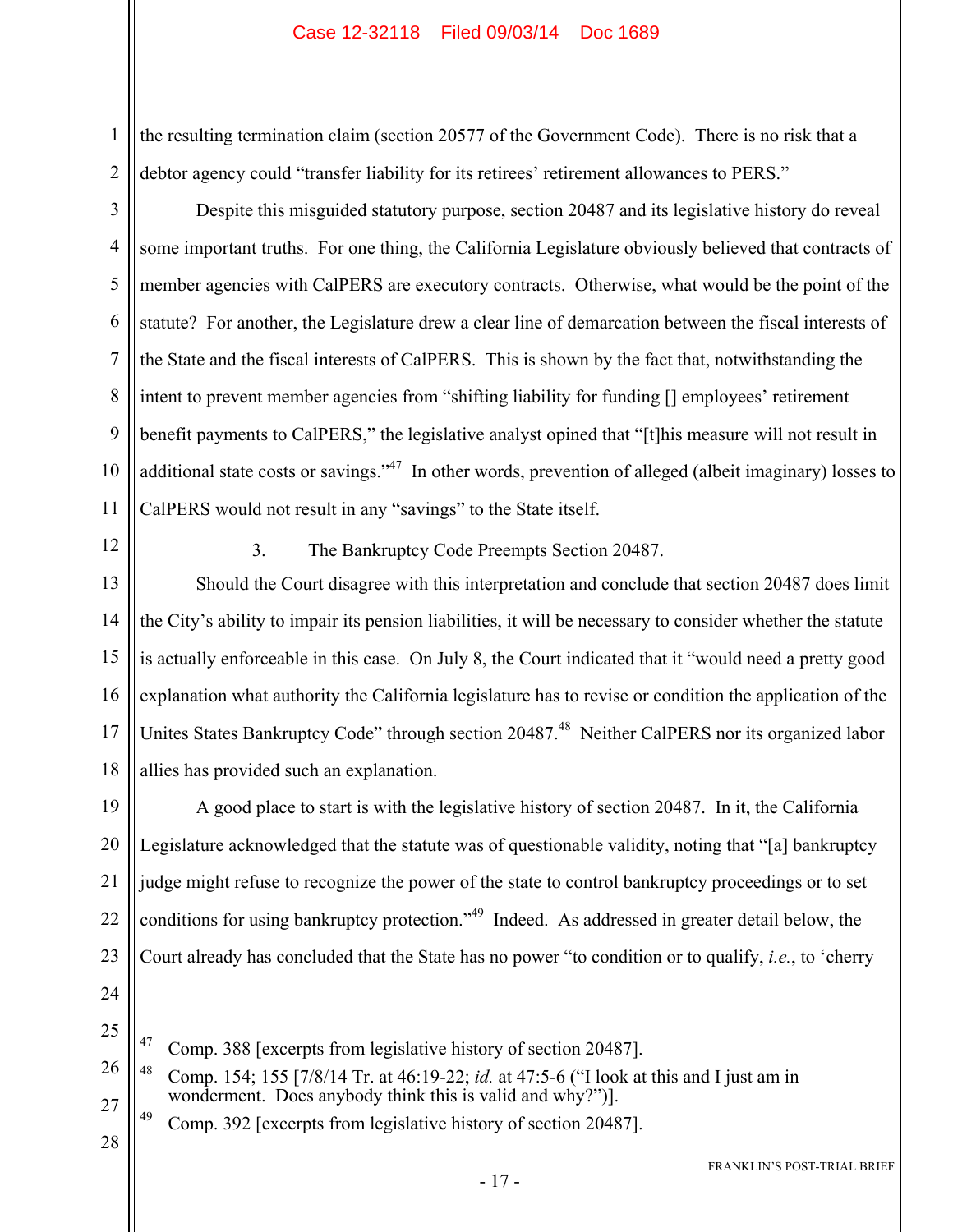pick,' the application of the Bankruptcy Code provisions that apply in chapter 9 cases after such a case has been filed." *Stockton II*, 478 B.R. at 16.

Despite that law of the case, CalPERS seeks to defend section 20487 in two ways. First, it argues that the statute "is part of the State's 'consent' to file for chapter 9 protection"<sup>50</sup> and, second, it argues that "section 20487 is protected by section 903 of the Code and [therefore] is not preempted."<sup>51</sup> CalPERS is wrong on both accounts.

7

1

2

3

4

5

6

#### a. *Section 20487 Is Not Part Of The State's Statutory Consent*.

8 9 10 11 12 13 14 15 16 17 18 Section 109(c)(2) of the Bankruptcy Code provides that a municipality may not be a debtor under chapter 9 unless it "is specifically authorized, in its capacity as a municipality or by name, to be a debtor under such chapter by State law." 11 U.S.C. § 109(c)(2). In other words, "[t]he state is the chapter 9 gatekeeper by virtue of § 109(c)(2)." *In re City of Stockton*, 475 B.R. 720, 727 (Bankr. E.D. Cal. 2012) [*Stockton I*]. Here, the Court has concluded, as have all other courts to consider the question before it,<sup>52</sup> that section 53760 of the California Government Code provides such authorization: "California has engineered the parameters of its gate in California Government Code § 53760, which authorizes any county, city, district, public authority, public agency, or entity that qualifies as a municipality under the Federal Bankruptcy Code, other than a school district, to be a debtor under chapter 9 but recently imposed preconditions for which this case functions as the maiden voyage." *Stockton I*, 475 B.R. at 727 (footnote omitted).

19 20 21 22 Section 53760 serves as the sole source of authority for California municipalities to seek protection under chapter 9. Contrary to CalPERS' assertions, section 20487 has nothing to do with the State's authorization or the gatekeeping function performed by section 53760. To start, the text of section 20487 says nothing about authorization to file a chapter 9 case. Rather, the text purports

23

24

<sup>50</sup> CalPERS Pension Br. at 22-29.

<sup>25</sup> <sup>51</sup> CalPERS Pension Br. at 30-35.

<sup>26</sup> 27 52 *See, e.g.*, *In re City of Vallejo*, 432 B.R. 262, 268 (E.D. Cal. 2010) [*Vallejo II*] ("California Government Code § 53760 authorizes municipalities to petition for bankruptcy."); *In re City of San Bernardino*, 499 B.R. 776, 786 (Bankr. C.D. Cal. 2013); *In re City of Vallejo*, 403 B.R. 72, 76 (Bankr. E.D. Cal. 2009) [*Vallejo I*] (same); *In re County of Orange*, 191 B.R. 1005, 1021 (Bankr. C.D. Cal. 1996) (same).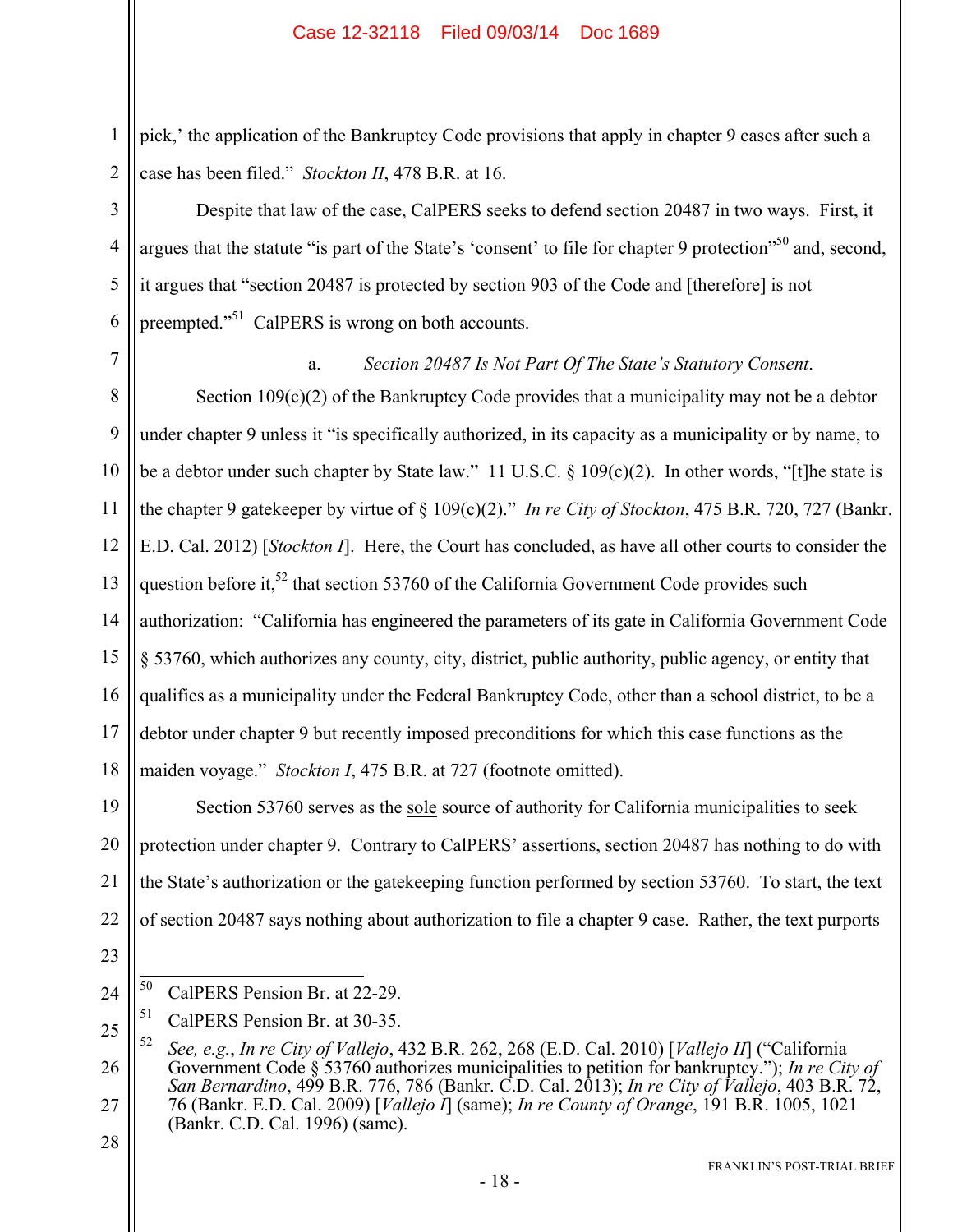to limit the actions of a "contracting agency or public agency that becomes the subject of a case under the bankruptcy provisions of Chapter 9." CAL. GOV'T CODE § 20487 (emphasis added) [Comp. 363]. Section 20487 thus assumes that the agencies to which the statute is directed already are debtors in a bankruptcy case, having been provided authorization to file by section 53760. There is no "interplay between section 20487 and section 53760" as CalPERS asserts.<sup>53</sup>

6 7 8 9 10 12 Further, contrary to CalPERS' mystifying claim that section 20487 was enacted "long before the municipal bankruptcy authorization law,"<sup>54</sup> section 53760 was enacted in  $\frac{1949}{2}$  (and itself superseded predecessor provisions enacted as early as  $1897$ ),<sup>55</sup> "long before" the State's enactment of section 20487 in 1996 in reaction to the Orange County case. Section 53760 then was amended in 2002 and again in 2011 – after section 20487 was on the books – without any mention of section 20487. Nothing in the legislative history of section 53760 or its amendments even hints at purported eligibility restrictions in section 20487.

13 14 15 16 17 18 19 20 21 To the contrary, the legislative history repeatedly stresses that "California grants its cities, counties, and special districts the broadest possible access to federal bankruptcy."56 *See Vallejo II*, 432 B.R. at 268. The legislative history of the 2002 amendments states that, "[i]n keeping with historical practice, [the statute] provides local governments with the broadest possible access to federal bankruptcy protections" and explicitly rejects suggestions of State control over a municipality's entry into the chapter 9 process: "the Legislature is effectively choosing in favor of the current system that provides access without state oversight."<sup>57</sup> Similarly, the legislative history of the 2011 amendments notes that "[t]he California State Legislature has a long history, dating back to the Orange County bankruptcy filing in 1994, of debating access to federal municipal bankruptcy

22

1

2

3

4

5

11

23

28

<sup>53</sup> CalPERS Pension Br. at 26.

<sup>24</sup> 54 CalPERS Pension Br. at 25.

<sup>25</sup> 26 <sup>55</sup> Comp. 407 [excerpt of legislative history section 53760, noting that "[f]ormer Gov C  $\&$  53760, relating to consent by State to adoption and application of Bankruptcy Act, was added Stats 1949 ch 81  $\tilde{\S}$  1, and repealed Stats 2002 ch 94  $\tilde{\S}$  3"].

<sup>56</sup> Comp. 410, 411, 413, 415 [excerpt of legislative history of 2002 amendments to section 53760].

<sup>57</sup> Comp. 414 [excerpt of legislative history of 2002 amendments to section 53760].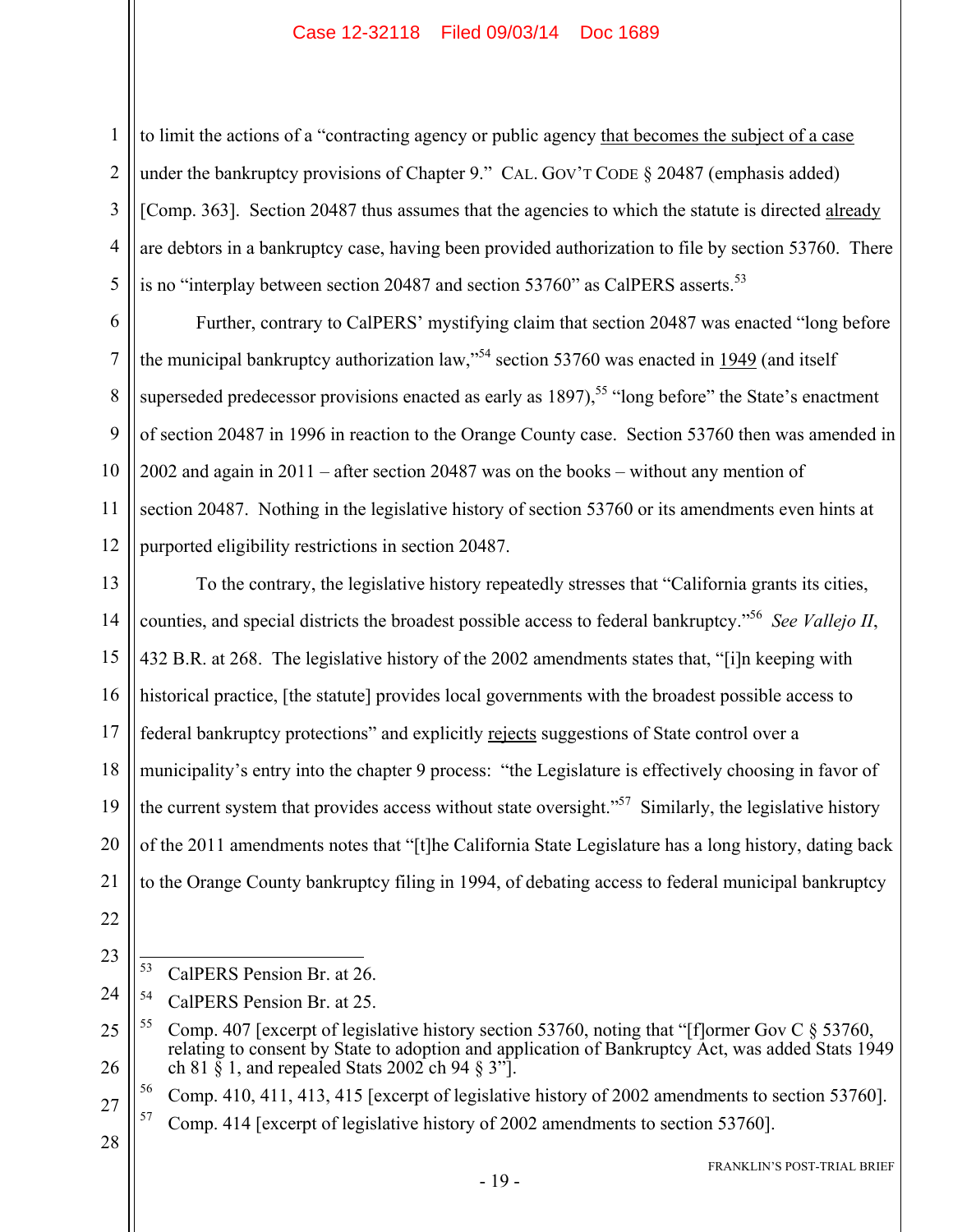1 2 laws every few years . . . and ultimately in 2002, made the decision to seek the broadest authority for municipal bankruptcies that exists under federal law."<sup>58</sup>

3

4 5 6 7 8 9 10 11 12 13 14 15 Section 53760's failure to reference, much less incorporate or adopt, the purported restrictions of section 20487 demonstrates that the two statutes are addressed to different legislative concerns: authorization to enter chapter 9 (section 53760) on one hand, and actions to be taken once in chapter 9 (section 20487) on the other hand. To the extent there was a question previously, the 2011 amendments to section 53760 removed any plausible argument that the State attempted to condition access to chapter 9 on compliance with section 20487. Those amendments provide for a neutral evaluation to take place between a distressed municipality and "interested parties." CAL. GOV'T CODE § 53760.3. The term "interested party" is defined to include "a pension fund [and] a representative selected by an association of retired employees of the public entity who receive income from the public entity." *Id.* § 53760.1(e) [Comp. 383]. If CalPERS were correct that section 20487 prohibits California municipalities from impairing or impacting prepetition pension liabilities in a chapter 9 case, there would have been no point in making CalPERS ("a pension fund") an interested party entitled to participate in the pre-bankruptcy negotiations.

16 17 18 19 20 21 22 23 Moreover, the amended version of section 53760 removed the prior version's introductory phrase "Except as otherwise provided by statute," making clear once and for all that section 53760 is the sole source of authorization – and limitations on authorization – for commencement of a chapter 9 case. *Compare* CAL. GOV'T CODE § 53760 (repealed 2011) ("Except as otherwise provided by statute, a local public entity in this state may file a petition and exercise powers pursuant to applicable federal bankruptcy law.") (emphasis added) [Comp. 377] *with* CAL. GOV'T CODE § 53760 (2012) (removing "except as otherwise provided by statute" and replacing it with alternative preconditions for filing) [Comp. 380].<sup>59</sup>

24

25

58 58 Comp. 429 [excerpt of legislative history of 2011 amendments to section 53760].

<sup>26</sup> 27 28 In any event, the now-excised phrase merely referred to individual limitations on the bankruptcy of specific types of municipalities. *Vallejo I*, 403 B.R. at 76 ("With respect to the prefatory phrase, 'Except as otherwise provided by statute,' in section 53760, neither it nor any other California law imposes pre-filing limitations or post-filing restrictions requiring compliance with, or making applicable, public sector labor laws. The 2002 Comments to section 53760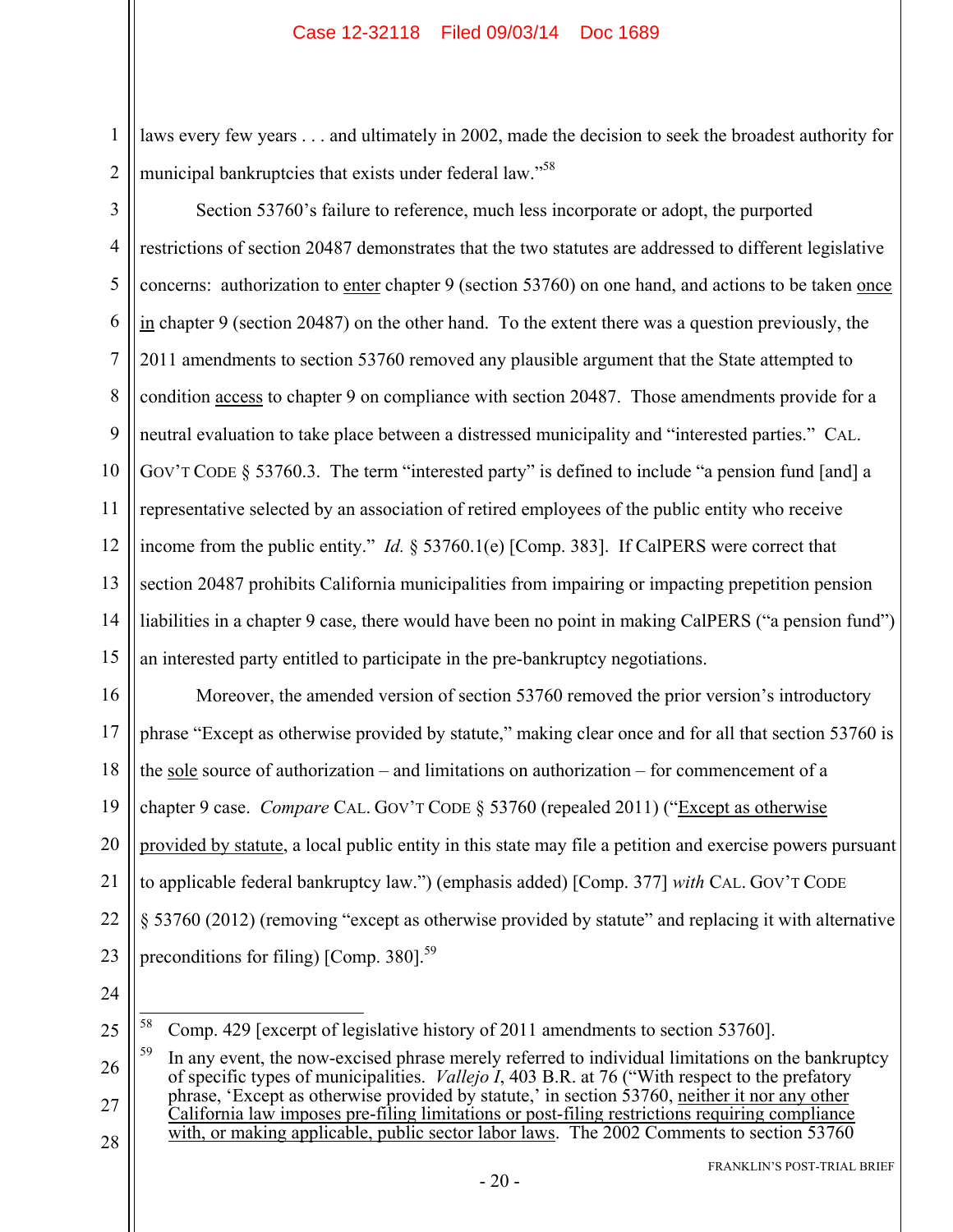| $\mathbf{1}$   | The bottom line is that section 20487 provides no restriction or condition on the State's                                                                                                                                                                                                             |  |  |
|----------------|-------------------------------------------------------------------------------------------------------------------------------------------------------------------------------------------------------------------------------------------------------------------------------------------------------|--|--|
| $\overline{2}$ | authorization for its municipalities to commence bankruptcy proceedings. <sup>60</sup>                                                                                                                                                                                                                |  |  |
| 3              |                                                                                                                                                                                                                                                                                                       |  |  |
| $\overline{4}$ | Section 20487 Is Preempted Whether Or Not<br>$b_{\cdot}$<br>Part Of The State's Statutory Consent.                                                                                                                                                                                                    |  |  |
| 5              | Further, whether or not section 20487 is part of the State's consent to the City's chapter 9                                                                                                                                                                                                          |  |  |
| 6              | case, it is plainly unenforceable.                                                                                                                                                                                                                                                                    |  |  |
| 7              | As noted at trial, the Court already decided this issue. <sup>61</sup> In Stockton II (the retiree health care                                                                                                                                                                                        |  |  |
| 8              | decision), after painstakingly reviewing the applicable constitutional components of municipal                                                                                                                                                                                                        |  |  |
| 9              | bankruptcy, the Court concluded that State law prohibiting the City from terminating vested                                                                                                                                                                                                           |  |  |
| 10             | retirement benefits was preempted by and not enforceable in chapter 9. In the process, the Court                                                                                                                                                                                                      |  |  |
| 11             | rejected the precise argument now made by CalPERS – that the "reservation of state power to                                                                                                                                                                                                           |  |  |
| 12             | control municipalities" in section 903 of the Bankruptcy Code entitles States to pick and choose                                                                                                                                                                                                      |  |  |
| 13             | among provisions of the Bankruptcy Code:                                                                                                                                                                                                                                                              |  |  |
| 14             |                                                                                                                                                                                                                                                                                                       |  |  |
| 15<br>16       | This reservation is limited by the Supremacy Clause. A state cannot rely on<br>the § 903 reservation of state power to condition or to qualify, <i>i.e.</i> to "cherry<br>pick," the application of the Bankruptcy Code provisions that apply in<br>chapter 9 cases after such a case has been filed. |  |  |
| 17             | Stockton II, 478 B.R. at 16. The Court held that, simply put, "[w] hile a state may control                                                                                                                                                                                                           |  |  |
| 18             | prerequisites for consenting to permit one of its municipalities (which is an arm of the state cloaked                                                                                                                                                                                                |  |  |
| 19             |                                                                                                                                                                                                                                                                                                       |  |  |
| 20             | identify various California statutes that do impose such limitations, and state labor law is not                                                                                                                                                                                                      |  |  |
| 21             | among them.") (emphasis added).<br>60<br>CalPERS states that "the legislative history of section 20487 specifically references California's                                                                                                                                                           |  |  |
| 22             | former authorization statute on several occasions" and asserts that this is "probative evidence" of<br>legislative intent to make section 20487 "part and parcel" of the authorization statute. CalPERS                                                                                               |  |  |
| 23             | Pension Br. at 29. The opposite is true. This legislative history proves that the Legislature was<br>well aware of what was (and was not) required for a municipality to commence a chapter 9 case                                                                                                    |  |  |
| 24             | and chose not to modify those requirements in the course of enacting section 20487.<br>61                                                                                                                                                                                                             |  |  |
| 25             | Comp. 58-59 [5/13/14 Tr. at 172:22-173:7 ("Keeping in mind, if you go back and read the retired<br>employees case, that there's a published decision in it that laid out the constitutional aspects that                                                                                              |  |  |
| 26             | the bankruptcy clause of the constitution trumps the California statutes to the contrary. I should<br>say the combination of the bankruptcy clause in the constitution and the supremacy clause of the                                                                                                |  |  |
| 27             | constitution trump California law to the contrary, be that California common-law, California<br>statutory law, or the California Constitution. Those are all issues that were raised and resolved in<br>the retiree employees case.") (emphasis added).                                               |  |  |
| 28             | <b>FRANKLIN'S POST-TRIAL BRIEF</b>                                                                                                                                                                                                                                                                    |  |  |
|                | $-21-$                                                                                                                                                                                                                                                                                                |  |  |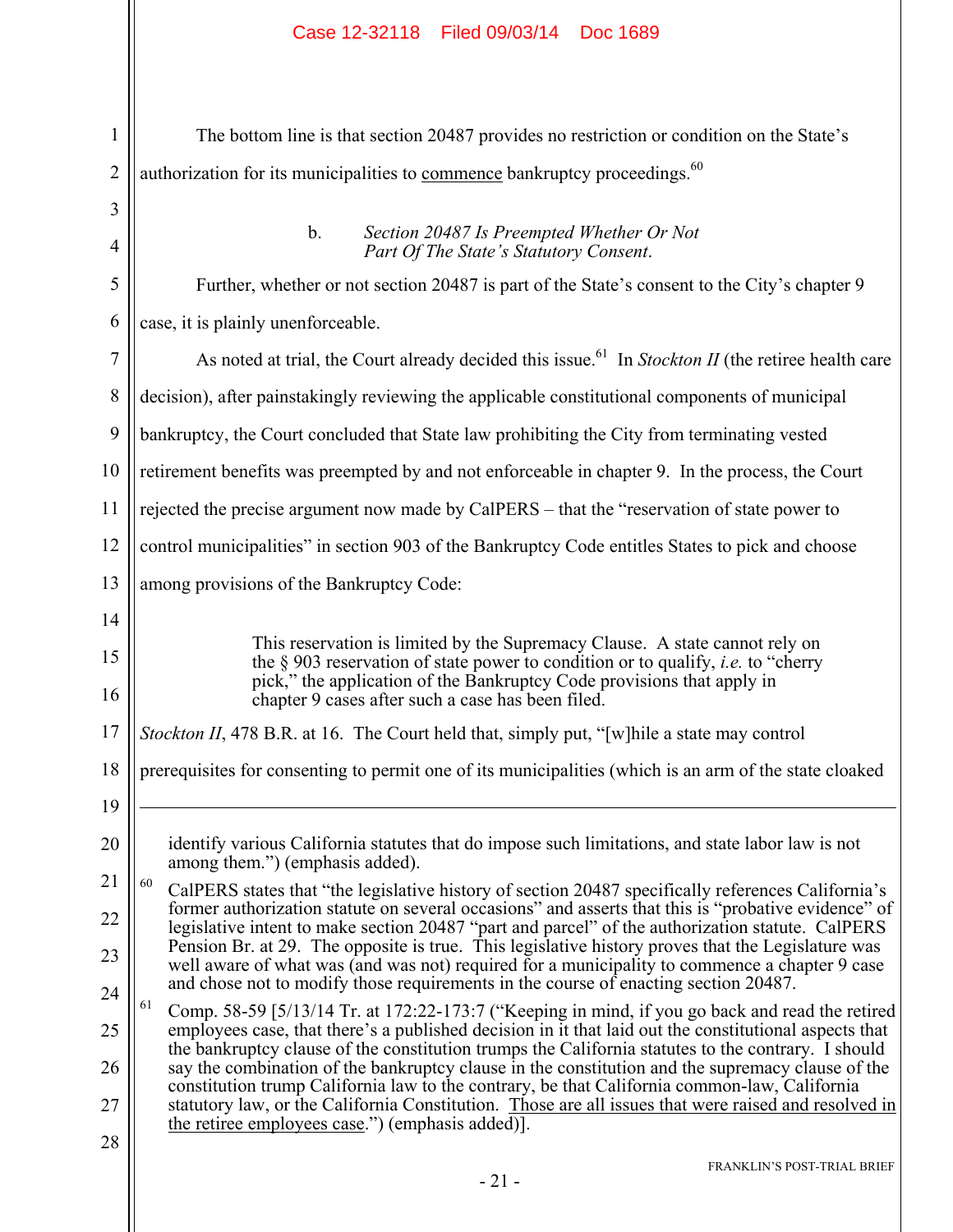in the state's sovereignty) to file a chapter 9 case, it cannot revise chapter 9." *Id.* at 17. This conclusion went hand-in-hand with the Court's earlier conclusion in *Stockton I* that, although "[t]he state is the chapter 9 gatekeeper by virtue of  $\S 109(c)(2)$ [,]... that gatekeeping function ends once the gate is opened and a chapter 9 case is filed." *Stockton I*, 475 B.R. at 727.

As an explicit attempt to exempt certain contracts from the purview of section 365, section 20487 unquestionably is an effort by the State "to condition or to qualify, *i.e.* to 'cherry pick,' the application of the Bankruptcy Code provisions that apply in chapter 9 cases after such a case has been filed." One could not think of a more blatant example of "cherry picking." Under the reasoning of *Stockton I* and *Stockton II*, section 20487 is invalid and unenforceable.

10 11 12 13 14 15 16 *Stockton I* and *Stockton II* are law of the case. *See, e.g.*, *In re White Crane Trading Co.*, 170 B.R. 694, 701 (Bankr. E.D. Cal. 1994) ("when a court decides upon a rule of law, that decision should continue to govern the same issues in subsequent stages in the same case") (quoting *Arizona v. California*, 460 U.S. 605, 618 (1983)). Yet, astonishingly, *CalPERS never mentions those holdings, much less attempts to distinguish them, in eighty-seven pages of briefs*. This disregard of the Court's thoughtful and thorough treatment of these important issues demonstrates a lack of respect and an inability to distinguish the prior analysis in any meaningful way.

17 18 Indeed, CalPERS would have the Court ignore not only its own opinions (*Stockton I* and *Stockton II*) but also all of the ample precedent supporting those opinions.

19 20 21 22 23 24 25 26 27 *Mission*. For example, in *Stockton II* the Court cited the Fifth Circuit's seminal decision in *Mission Independent School District v. Texas*, 116 F.2d 175 (5th Cir. 1940), for the proposition that a state "cannot immunize . . . [itself] . . . from impairment." *Stockton II*, 478 B.R. at 17. *Mission* involved a Texas statute that authorized municipalities to seek bankruptcy relief but purported to exempt bonds held by units of the State of Texas. *Mission,* 116 F.2d at 177 ("this Act shall not apply to any bond or bonds while held by the permanent school fund of Texas"). The Circuit concluded that the statute would operate "to protect the school owned bonds, while authorizing a composition proceeding otherwise" and thus would "conflict with the provision of the Bankruptcy Act which forbids discrimination among creditors of the same class." *Id.* at 177-78.

28

1

2

3

4

5

6

7

8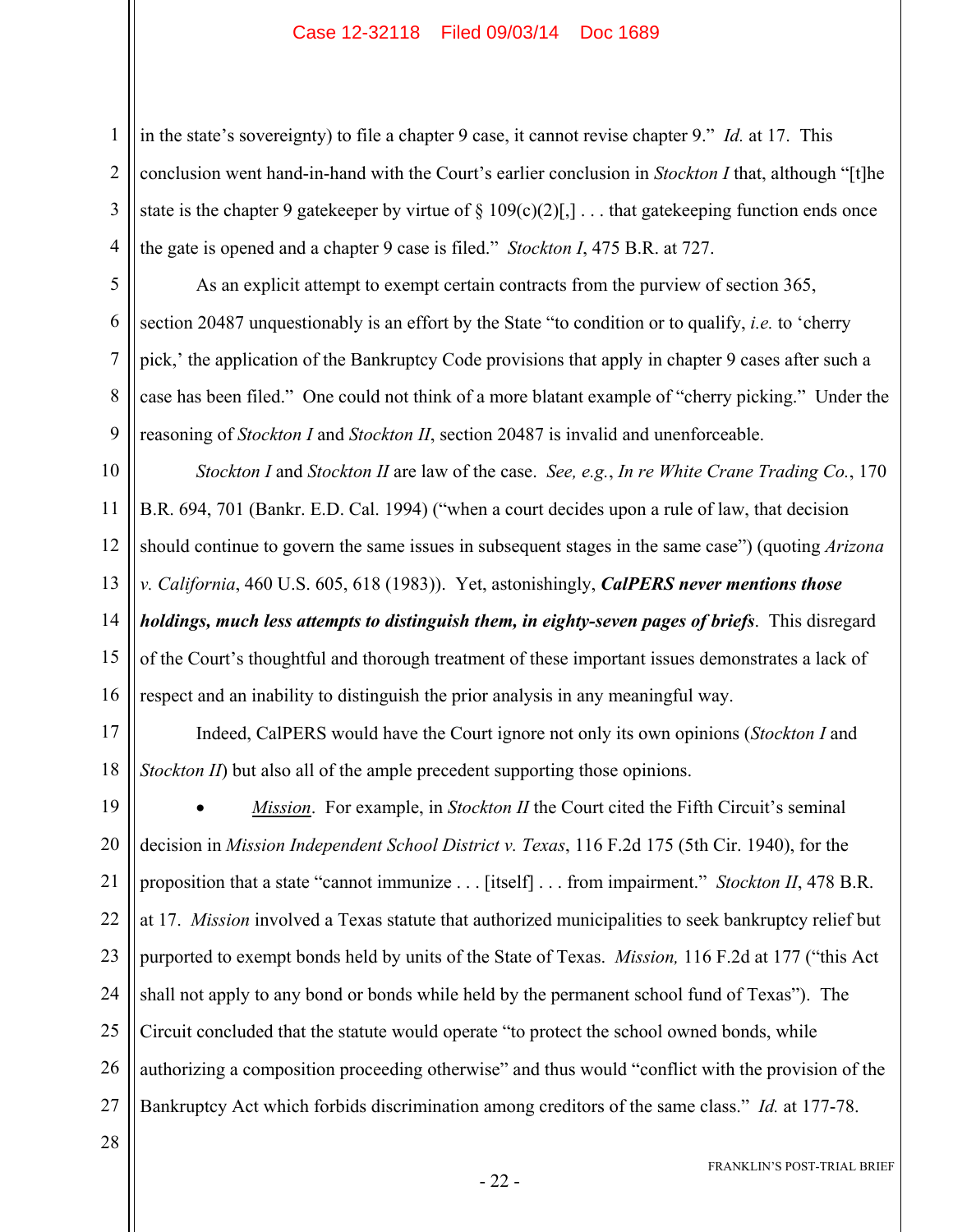1 2 3 4 5 Accordingly, the Circuit held that the statute was preempted and unenforceable: "The Bankruptcy Act as a law of Congress made in pursuance of the Constitution of the United States, is part of the supreme law. It makes no provision for separate or preferential treatment of a bondholding state as a creditor. . . . The [Texas law] fails of effect, either because in conflict with the provisions of the bankruptcy act or because inserted contrary to the State Constitution." *Id.* at 178.

6 7 8 9 10 11 12 13 14 15 16 17 18 CalPERS deems this to be "enigmatic dictum" that is "just plain wrong under modern day jurisprudence."<sup>62</sup> Each of CalPERS' criticisms, however, are unfounded. CalPERS first says that *Mission* is distinguishable because "the municipal bankruptcy law in effect at that time did not contain any requirement that a municipality actually have any State authorization," citing *United States v. Bekins*, 304 U.S. 27 (1938).<sup>63</sup> This misreads *Bekins*. The entire premise of *Bekins*, in which the Supreme Court upheld the municipal bankruptcy law it had struck down several years earlier, was that the state in question (California) had enacted a statute providing consent for its municipalities to file for bankruptcy. *Bekins*, 304 U.S. 47-48 (citing the predecessor to section 53760 and holding that "the State has given its consent"). The precise question the Court answered in *Bekins* (in the negative) was "whether the exercise of the federal bankruptcy power in dealing with a composition of the debts of the [municipality], upon its voluntary application and with the State's consent, must be deemed to be an unconstitutional interference with the essential independence of the State as preserved by the Constitution." *Id.* at 49 (emphasis added).

19 20 21 22 23 24 CalPERS next says that *Mission* is distinguishable because the Fifth Circuit "did not construe the [Texas] law as a bankruptcy authorization statute; rather, it interpreted the law as excluding [the state bonds] from the operation of any composition made."<sup>64</sup> This is both wrong and irrelevant. First, the Texas law plainly was an authorization statute. As the Circuit noted, "the Legislature has spoken, both by way of consent [to filing] and prohibition [of impairment of State debt]." *Mission*, 116 F.2d at 177 (emphasis added). The Circuit held that the statute provided authorization to file but

 $63$  CalPERS Pension Br. at 36 (emphasis in original).

64 CalPERS Pension Br. at 36 (emphasis in original) (quotation omitted).

28

<sup>25</sup> 26

<sup>62</sup> CalPERS Pension Br. at 36.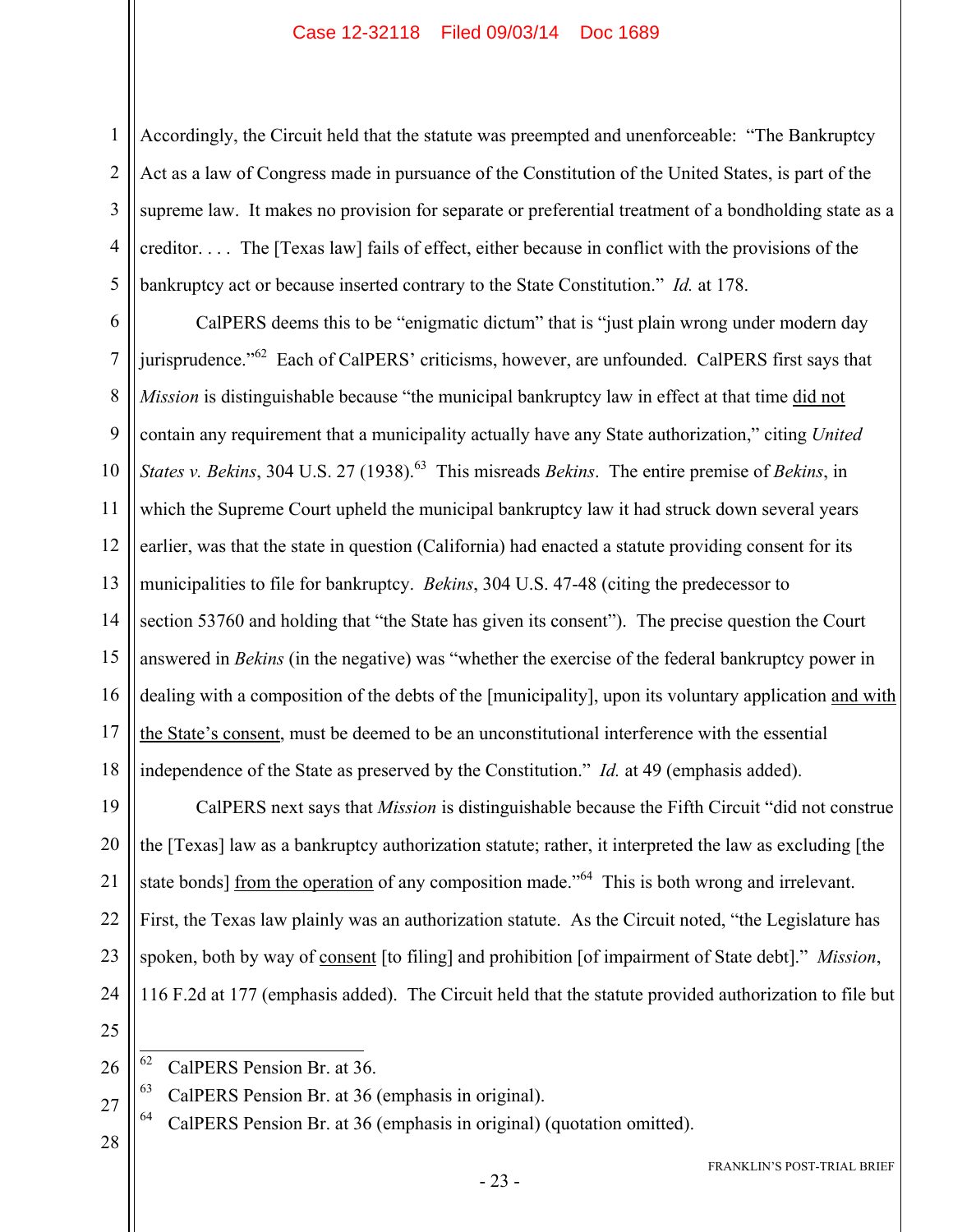1 2 3 4 5 6 attempted to limit the operation of certain provisions of the Bankruptcy Act. *Id.* at 177-78. This is precisely how CalPERS (incorrectly) says that section 20487 operates. Second, whether or not an authorization statute, the key point is that the Texas law was invalid because it attempted to cherry pick the application of the Bankruptcy Code. This is impermissible, whether the cherry picking occurs in an authorization statute or otherwise. *Stockton I*, 475 B.R. at 727 ("that gatekeeping function ends once the gate is opened and a chapter 9 case is filed").

7 8 9 10 11 12 13 Undaunted, CalPERS next argues that *Mission* is distinguishable because Texas had purchased its bonds as an investment whereas, "[i]n sharp contrast," CalPERS allegedly is acting to preserve funds "used to pay out pension benefits."<sup>65</sup> CalPERS, however, fails to answer the obvious question: so what? For bankruptcy purposes, the interests of the State of Texas in preserving its "investment" in one of its municipalities are no different than the interests of CalPERS (or, indeed, the State of California itself) in preserving funds used to pay pensions. Nothing in *Mission* turns on whatever superficial distinction CalPERS might seek to draw between the facts of the two cases.

14 15 16 17 18 19 CalPERS then argues that *Mission* is irrelevant because it does not mention the predecessor to section 903 of the Bankruptcy Code.<sup>66</sup> This is a head scratcher. "A state cannot rely on the  $\S$  903 reservation of state power to condition or to qualify, *i.e.* to 'cherry pick,' the application of the Bankruptcy Code provisions that apply in chapter 9 cases after such a case has been filed." *Stockton II*, 478 B.R. at 16. That was the fatal flaw of the Texas statute at issue in *Mission* and it is the fatal flaw of section 20487 here.

20 21 22 23 Finally, CalPERS asserts that the Court should ignore *Mission* because the Fifth Circuit's "30,000-foot approach to preemption" – whatever that means – "is not the law today."<sup>67</sup> The Court thoroughly covered the modern law of preemption – as applied in bankruptcy cases – in *Stockton II* and reached precisely the same conclusion as did the Circuit. CalPERS is simply wrong that, had

25

- 26 65 CalPERS Pension Br. at 37.
- 27 66 CalPERS Pension Br. at 37.
- 28 67 CalPERS Pension Br. at 38.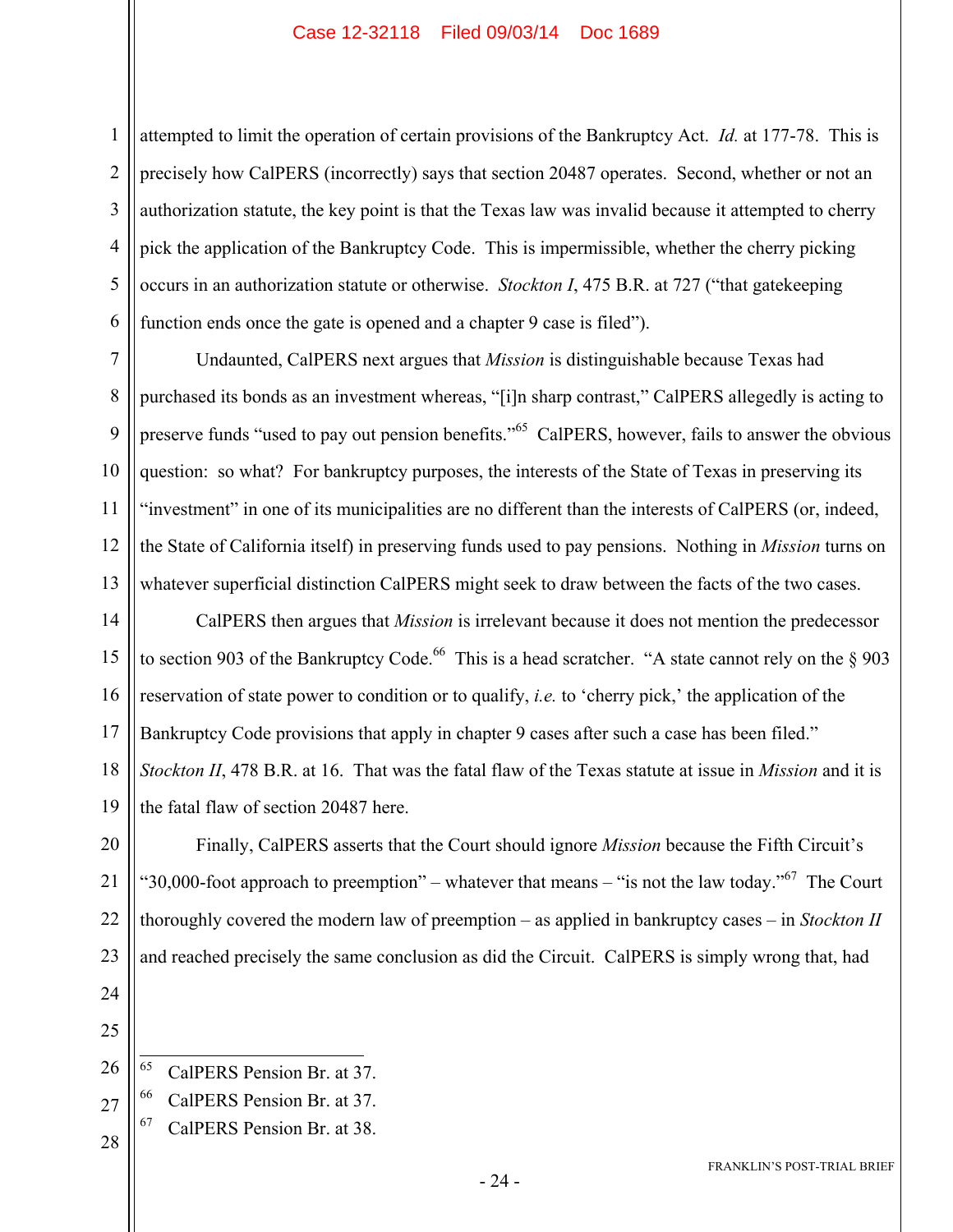the Circuit undertaken the analysis that CalPERS condescendingly asserts it should have, it "would have been compelled to come to a contrary result."<sup>68</sup>

3

2

1

4 5 6 7 8 9 10 11 12 13 14 15 16 17 18 *Vallejo*. While futilely attempting to distinguish *Mission*, CalPERS denigrates or ignores the wealth of subsequent authority (just as it disregards the Court's prior decisions in this case) that builds on *Mission* and further compels the conclusion that section 20487 is invalid. Take *Vallejo I*. In that case, at the urging of the City of Vallejo (represented by Mr. Levinson, Mr. Hile and other lawyers now representing the City), Judge McManus concluded that California labor law restricting the debtor's ability to reject collective bargaining agreements was preempted: "Assuming for sake of argument that California law superimposes its labor laws onto section 365, such law would be unconstitutional. . . . Incorporating state substantive law into chapter 9 to amend, modify or negate substantive provisions of chapter 9 would violate Congress' ability to enact uniform bankruptcy laws." *Vallejo I*, 403 B.R. at 76-77 (emphasis added) (citations omitted). After thoroughly canvassing the law of federal preemption, District Judge Mendez affirmed that conclusion. *Vallejo II*, 432 B.R. at 268-70 ("incorporating state labor law is, as the Bankruptcy Court so found, prohibited by the Supremacy Clause, the Uniformity [Bankruptcy] Clause and the Contracts Clause"). In the face of that compelling precedent by "a court that has appellate jurisdiction over bankruptcy matters in this district,"<sup>69</sup> CalPERS ignores Judge Mendez entirely and asserts only that Judge McManus' conclusions are "wrong" and "particularly troubling."<sup>70</sup>

19 20 21 22 23 24 *County of Orange*. Similarly, in *County of Orange*, Judge Ryan considered whether another provision of the California Government Code – section 27100.1 – was enforceable in a chapter 9 case. Section 27100.1 purported to impose a trust over certain funds held by municipalities. Judge Ryan observed that, just like section 20487, the California Legislature had enacted section 27100.1 in response to a potential bankruptcy filing by one of the State's municipalities. *County of Orange*, 191 B.R. at 1016 ("The California state legislature passed

25 26

- 69 *In re Gire*, 107 B.R. 739, 743 (Bankr. E.D. Cal. 1989)
- 70 CalPERS Pension Br. at 5, 15.

<sup>68</sup> CalPERS Pension Br. at 38.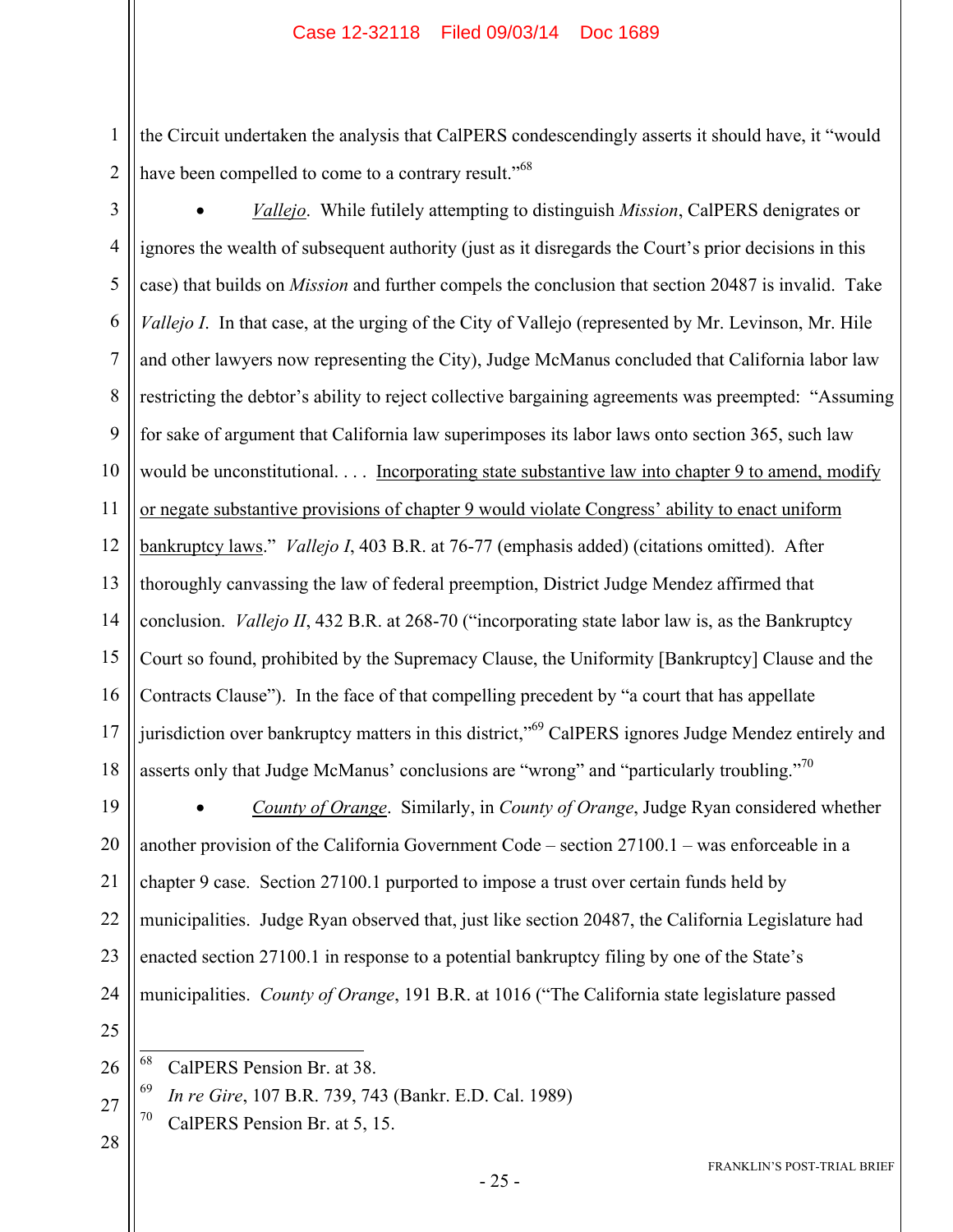| 1              | § 27100.1 in response to concerns expressed when Butte County considered filing bankruptcy.").                                                                                                                                    |
|----------------|-----------------------------------------------------------------------------------------------------------------------------------------------------------------------------------------------------------------------------------|
| $\overline{2}$ | He then held that the statute conflicted with federal bankruptcy law and was preempted: "To the                                                                                                                                   |
| 3              | extent that § 27100.1 was intended to eliminate tracing when a debtor trustee is insolvent, it conflicts                                                                                                                          |
| $\overline{4}$ | with federal bankruptcy law When a state law conflicts with federal bankruptcy law, the state                                                                                                                                     |
| 5              | law is preempted." <i>Id.</i> at 1016-17. Simply put, "[t]he California legislature cannot rewrite                                                                                                                                |
| 6              | bankruptcy priorities," id. at 1017, a point Judge Ryan held to be "universally recognized by the                                                                                                                                 |
| $\overline{7}$ | courts and legal scholars," id. at 1017 n.13.                                                                                                                                                                                     |
| 8              | Judge Ryan's analysis did not stop there. He also rejected the argument that section 903                                                                                                                                          |
| 9              | "prevents this court from preempting $\S 27100.1$ ," <i>id.</i> at 1017, which is precisely the contention that                                                                                                                   |
| 10             | CalPERS makes now:                                                                                                                                                                                                                |
| 11             | If chapter 9 permitted states to define all properties of the debtor in                                                                                                                                                           |
| 12             | bankruptcy regardless of the situation and to rewrite bankruptcy priorities,<br>then chapter 9 would become a balkanized landscape of questionable value.                                                                         |
| 13             | Moreover, chapter 9 would violate the constitutional mandate for <i>uniform</i><br>bankruptcy laws. See U.S. CONST., art. I, § 8.                                                                                                 |
| 14             | Reserving to bankruptcy law the setting of priorities in chapter 9 does not                                                                                                                                                       |
| 15             | unnecessarily impinge on states' rights or the ability of a municipal debtor to<br>provide important services to the public. Nor does this principle conflict with                                                                |
| 16             | Code $\S$ 903, which reserves to the state the power to control the municipal<br>debtor in the exercise of its political or governmental powers                                                                                   |
| 17             | Furthermore, pursuant to Code § $109(c)(2)$ , a municipal debtor must be                                                                                                                                                          |
| 18             | specifically authorized by state law to file a chapter 9. See 11 U.S.C.<br>$\S$ 109(c)(2). Cal. Gov. Code $\S$ 53760 specifically authorizes counties in<br>California to file a chapter 9 case. See Cal. Gov't Code § 53760). By |
| 19             | authorizing the use of chapter 9 by its municipalities, California must accept<br>chapter 9 in its totality; it cannot cherry pick what it likes while disregarding                                                               |
| 20             | the rest. The right to discharge is not a benefit without burdens                                                                                                                                                                 |
| 21             | Chapter 9 does not permit individual states to override the priority scheme<br>that is inherent in the Code. A uniform bankruptcy code necessitates that                                                                          |
| 22             | federal law control creditor priorities. States voluntarily agree to permit their<br>counties to file chapter 9. It is equally clear that the Bankruptcy Act                                                                      |
| 23             | of 1978 explicitly defined the order of creditor priority and declared the<br>congressional intent of federal supremacy over declared but conflicting state                                                                       |
| 24             | law.                                                                                                                                                                                                                              |
| 25             | County of Orange, 191 B.R. at 1020-21 (quotations omitted). Remarkably, CalPERS ignores County                                                                                                                                    |
| 26             | of Orange in its entirety.                                                                                                                                                                                                        |
| 27             |                                                                                                                                                                                                                                   |
| 28             | FRANKLIN'S POST-TRIAL BRIEF                                                                                                                                                                                                       |
|                | $-26-$                                                                                                                                                                                                                            |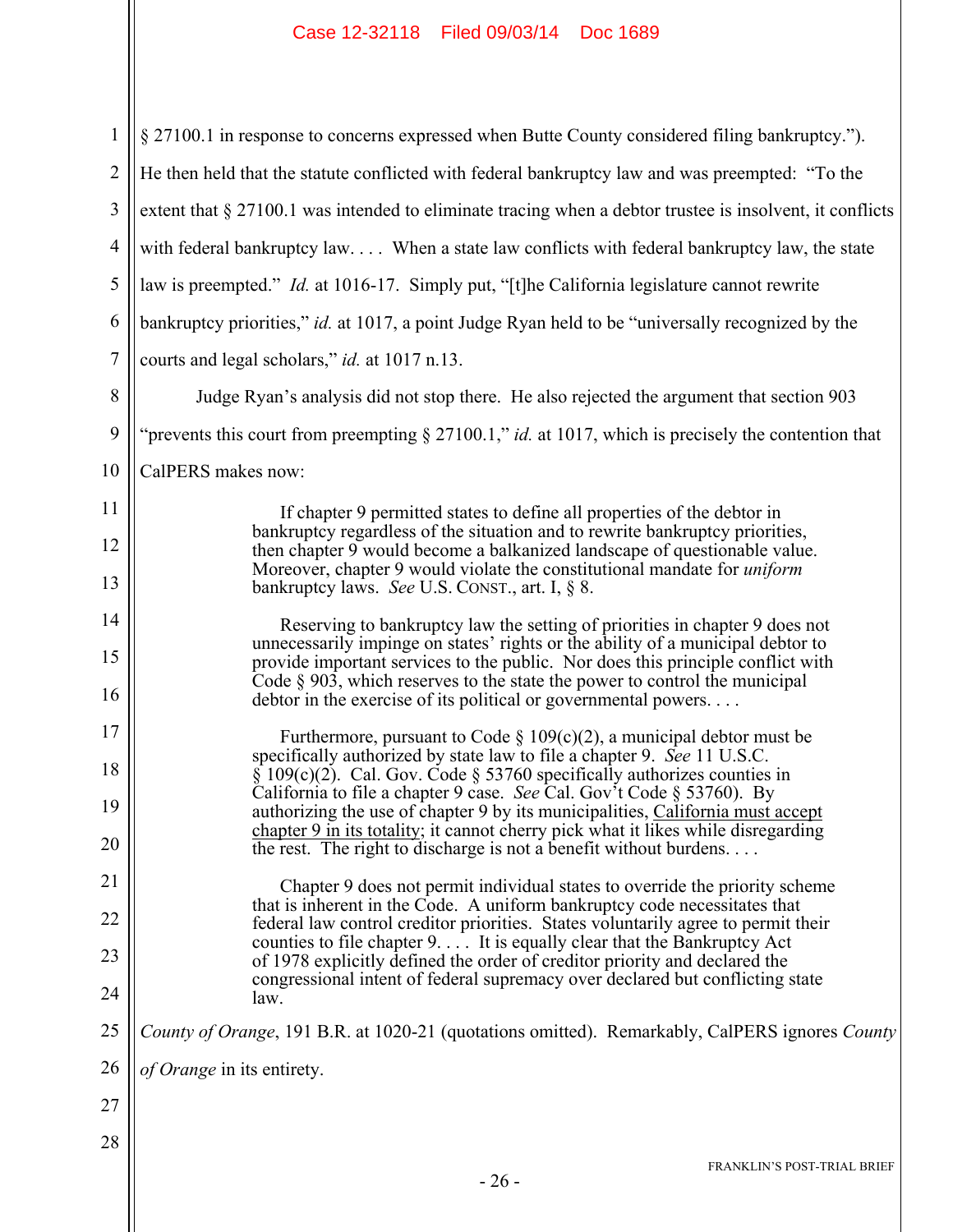|                | Case 12-32118 Filed 09/03/14 Doc 1689                                                                                                                                                                                            |
|----------------|----------------------------------------------------------------------------------------------------------------------------------------------------------------------------------------------------------------------------------|
|                |                                                                                                                                                                                                                                  |
| 1              | <i>Columbia Falls.</i> CalPERS also ignores the <i>Columbia Falls</i> case decided within the                                                                                                                                    |
| $\overline{2}$ | Ninth Circuit and cited in <i>County of Orange</i> . There, like here, a creditor argued that section 903                                                                                                                        |
| 3              | obligated a chapter 9 debtor to abide by a state statute requiring that certain bondholders be                                                                                                                                   |
| $\overline{4}$ | unimpaired and paid in full. The court rejected that argument:                                                                                                                                                                   |
| 5              |                                                                                                                                                                                                                                  |
| 6              | The language of 11 U.S.C. $\S$ 903 does not prevent the obligations to the<br>bondholders from being impaired in bankruptcy. Section 903 provides<br>Chapter 9 cannot "impair the power of a State to control, by legislation or |
| 7              | otherwise, a municipality." However, no municipality may seek the<br>protection of the federal bankruptcy laws without statutory authorization by                                                                                |
| 8              | the state. The Montana statute permit [s] municipalities to file under Chapter 9                                                                                                                                                 |
| 9              | Had the Montana Legislature sought to require municipalities to pay all of                                                                                                                                                       |
| 10             | their debts in full, regardless of the cost to city services, it could have merely<br>refused to permit municipalities to file Chapter 9 petitions by not enacting the                                                           |
| 11             | enabling legislation required by Section $109(c)(2)$ . As has been well stated:                                                                                                                                                  |
| 12             | If a municipality were required to pay prepetition bondholders the full<br>amount of their claim with interest as contained on the face of the bonds                                                                             |
| 13             | and the [debtor] had no ability to impair the bondholder claims over<br>objection, the whole purpose and structure of Chapter 9 would be of little                                                                               |
| 14             | value. State law already requires full payment of the bonds issued<br>prepetition and the state and the municipality are forbidden the<br>opportunity to compromise the amounts due, without 100 percent consent                 |
| 15             | of the bondholders. To create a federal statute based upon the theory that<br>federal intervention was necessary to permit adjustment of a municipality's                                                                        |
| 16             | debts and then to prohibit the municipality from adjusting such debts is<br>not, in the point of view of this Court, a logical or necessary result.                                                                              |
| $17$           |                                                                                                                                                                                                                                  |
| 18             | Far from interfering with the ability of the state to control its<br>municipalities, it is concluded [that the state] has affirmed that its<br>municipalities may avail themselves of the benefits of the federal bankruptcy     |
| 19<br>20       | process, including the modification and termination of these sorts of debts,<br>and such does not interfere with the power of the state to control a                                                                             |
| 21             | municipality or in the exercise of the political or governmental powers of such<br>municipality.                                                                                                                                 |
| 22             | In re City of Columbia Falls, Mont., Special Improvement Dist. No. 25, 143 B.R. 750, 759-60                                                                                                                                      |
| 23             | (Bankr. D. Mont. 1992) (emphasis added) (footnotes, citations, and quotations omitted).                                                                                                                                          |
| 24             | City of Detroit. Finally, CalPERS fails to confront the recent decision in In re City of                                                                                                                                         |
| 25             | Detroit, 504 B.R. 97 (Bankr. E.D. Mich. 2013), which is directly on point. In Detroit, Judge Rhodes                                                                                                                              |
| 26             | rejected the argument – repackaged here by CalPERS – that "if chapter 9 permits the State of                                                                                                                                     |
| 27             | Michigan to authorize a city to file a petition for chapter 9 relief without explicitly providing for the                                                                                                                        |
| 28             |                                                                                                                                                                                                                                  |
|                | FRANKLIN'S POST-TRIAL BRIEF                                                                                                                                                                                                      |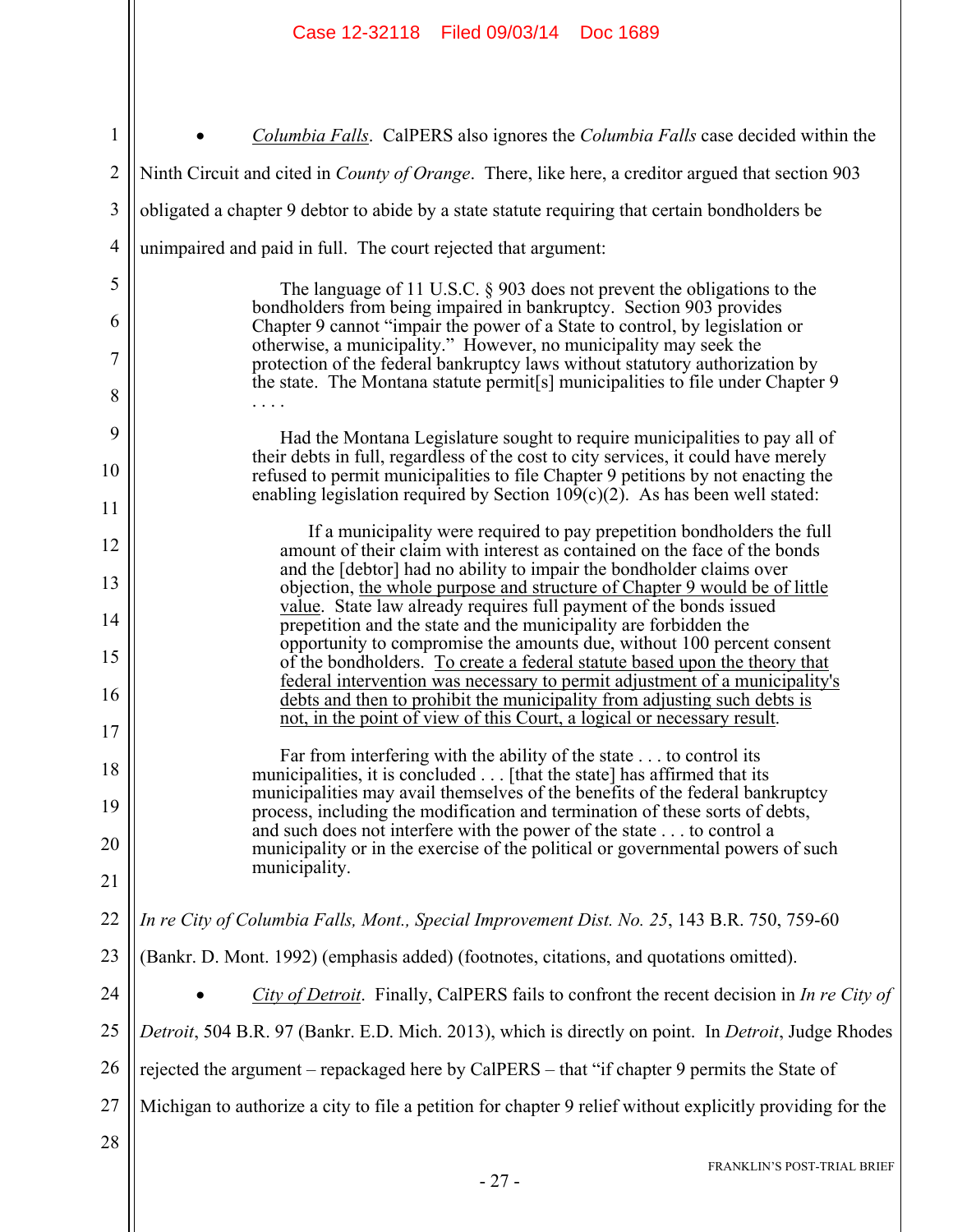|                | Case 12-32118 Filed 09/03/14 Doc 1689                                                                                                                             |
|----------------|-------------------------------------------------------------------------------------------------------------------------------------------------------------------|
|                |                                                                                                                                                                   |
| $\mathbf{1}$   | protection of accrued pension benefits, the Tenth Amendment is violated." <i>Id.</i> at 149-50. Relying                                                           |
| $\overline{2}$ | extensively on the Court's analysis in <i>Stockton II</i> , Judge Rhodes held:                                                                                    |
| 3              | The state constitutional provisions prohibiting the impairment of contracts                                                                                       |
| 4              | and pensions impose no constraint on the bankruptcy process. The<br>Bankruptcy Clause of the United States Constitution, and the bankruptcy code                  |
| 5              | enacted pursuant thereto, explicitly empower the bankruptcy court to impair<br>contracts and to impair contractual rights relating to accrued vested pension      |
| 6              | benefits. Impairing contracts is what the bankruptcy process does.                                                                                                |
| 7              | The constitutional foundation for municipal bankruptcy was well-<br>articulated in Stockton                                                                       |
| 8              | For Tenth Amendment and state sovereignty purposes, nothing<br>distinguishes pension debt in a municipal bankruptcy case from any other                           |
| 9              | debt. If the Tenth Amendment prohibits the impairment of pension benefits in<br>this case, then it would also prohibit the adjustment [of] any other debt in this |
| 10             | case. Bekins makes it clear, however, that with state consent, the adjustment<br>of municipal debts does not impermissibly intrude on state sovereignty.          |
| 11             | Bekins, 304 U.S. at 52. This Court is bound to follow that holding.                                                                                               |
| 12             | <i>Id.</i> at 150 (emphasis added) (quotation of <i>Stockton II</i> omitted).                                                                                     |
| 13             | CalPERS says only that <i>City of Detroit</i> "rests on a misreading of the relevant Supreme Court"                                                               |
| 14             | decisions." <sup>71</sup> This does nothing other than back-handedly criticize the Court's analysis in                                                            |
| 15             | Stockton II, which formed the basis for Judge Rhodes' conclusions.                                                                                                |
| 16             | *<br>∗                                                                                                                                                            |
| 17             | For all of these reasons, section 20487 of the California Government Code does not and                                                                            |
| 18             | cannot operate to prohibit the City from rejecting or terminating its contract with CalPERS and                                                                   |
| 19             | thereby liquidating whatever liability it may have for unfunded prepetition pensions.                                                                             |
| 20             | D.<br>The Bankruptcy Code Permits Impairment Of Any Liability Arising                                                                                             |
| 21             | From The City's Termination Of Its CalPERS Relationship.                                                                                                          |
| 22             | Throughout CalPERS' eighty-seven pages of briefing there is an implicit – although                                                                                |
| 23             | curiously not explicit – assertion that California law, specifically the PERL, prohibits the impairment                                                           |
| 24             | of vested pension benefits. This is not correct. The PERL anticipates pension benefit impairment.                                                                 |
| 25             | Moreover, to the extent that the PERL or any other State law did prohibit impairment, that law                                                                    |
| 26             |                                                                                                                                                                   |
| 27             | 71<br>CalPERS Pension Br. at 14.                                                                                                                                  |
| 28             | <b>FRANKLIN'S POST-TRIAL BRIEF</b>                                                                                                                                |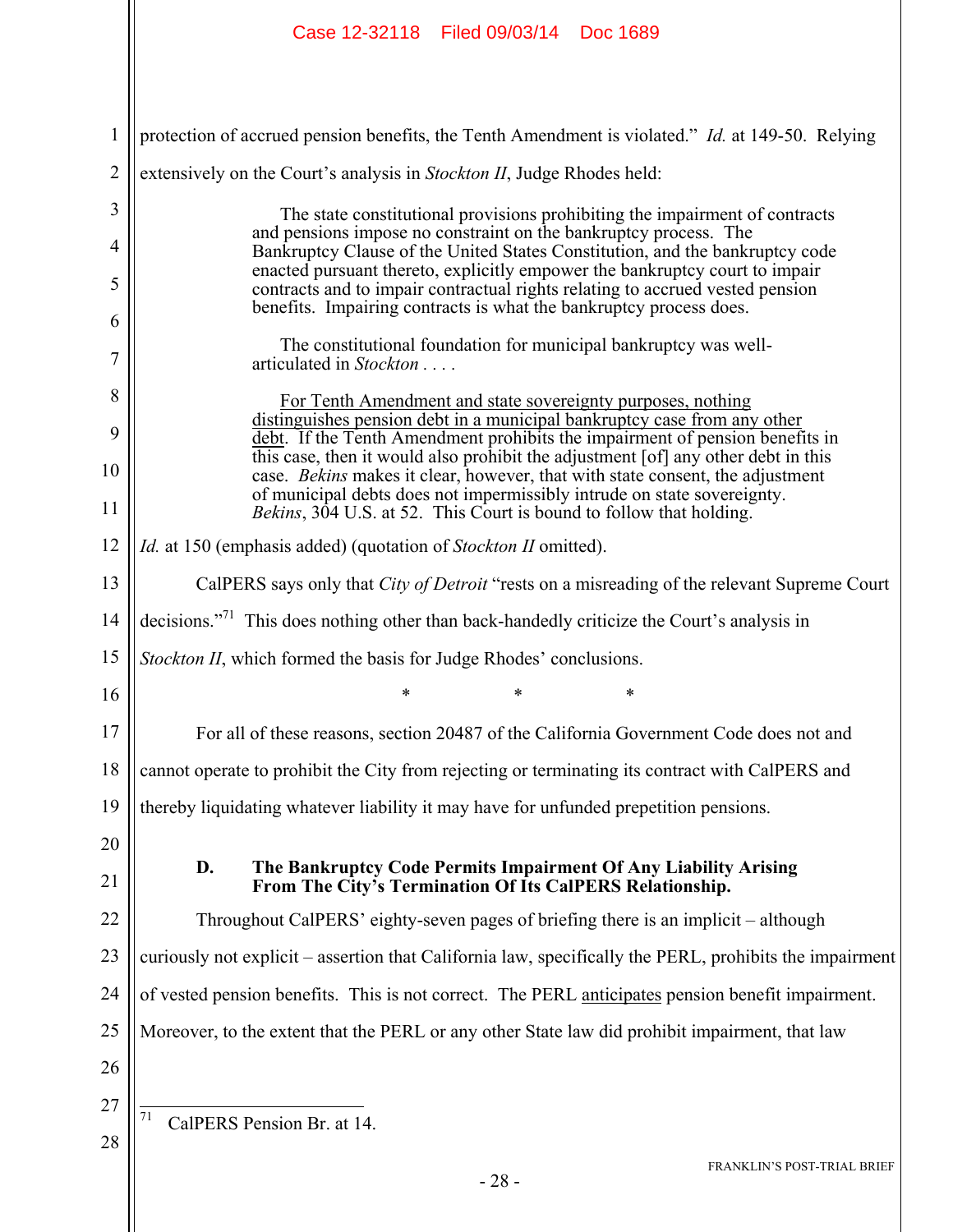would be preempted and invalid in this case, just as the specific statute on which CalPERS actually relies (section 20487) is preempted and invalid.

1

2

3

4

5

6

7

#### 1. There Is No State Policy Prohibiting Impairment Of Pension Benefits.

The basic premise of CalPERS and its organized labor allies is that the pension benefits the City promised to pay prior to bankruptcy are sacrosanct under California law and cannot possibly be modified, adjusted, or impaired in this case. However, when one peels back the onion and reviews the actual provisions of the PERL, it becomes clear that this core theory is unsupportable.

8 9 10 11 12 13 To start, consider the role of CalPERS. By its own admission, CalPERS does nothing more than "exercis[e] a governmental function in administering the Public Employees' Retirement Fund."<sup>72</sup> It is "the administrator of the statewide pension system for the State of California"<sup>73</sup> and, by its account, "tasked with protecting the System."<sup>74</sup> Nothing more. CalPERS deems this administrative function to be a "core governmental function"<sup>75</sup> – a highly-debatable proposition. As the Court observed on July 8, "CalPERS is, in effect, kind of a servicing agency."76

14 15 16 17 18 19 20 Whatever the label, CalPERS clearly is the not the protector of all public employee retirement benefits. Instead, state law authorizes a variety of retirement system options for municipal employers and, as noted above, the California Legislature specifically encourages employers to pursue alternatives to CalPERS pensions. CAL. GOV'T CODE § 20485. Municipalities are not, and have never been, required to participate in CalPERS. Rather, they are given the option to contract with CalPERS for pension administration services. Some do and others (such as the Cities of Fresno, Los Angeles, San Diego and San Jose) do not.<sup>77</sup> In fact, a full twenty of fifty-eight

- 21
- 22
- $72$ CalPERS Plan Br. at 3.
- 23 73 CalPERS Plan Br. at 10.
- 24 74 CalPERS Pension Br. at 16.
- 25  $75$  CalPERS Plan Br. at 6.
- 26 76 Comp. 153 [7/8/14 Tr. at 40:2].
- 27 28  $77$  Websites regarding the independent pension plans for those cities can be viewed here: http://lacers.org/ (Los Angeles); https://www.sdcers.org/ (San Diego); http://sjretirement.com/ (San Jose); http://www.cfrs-ca.org/ (Fresno).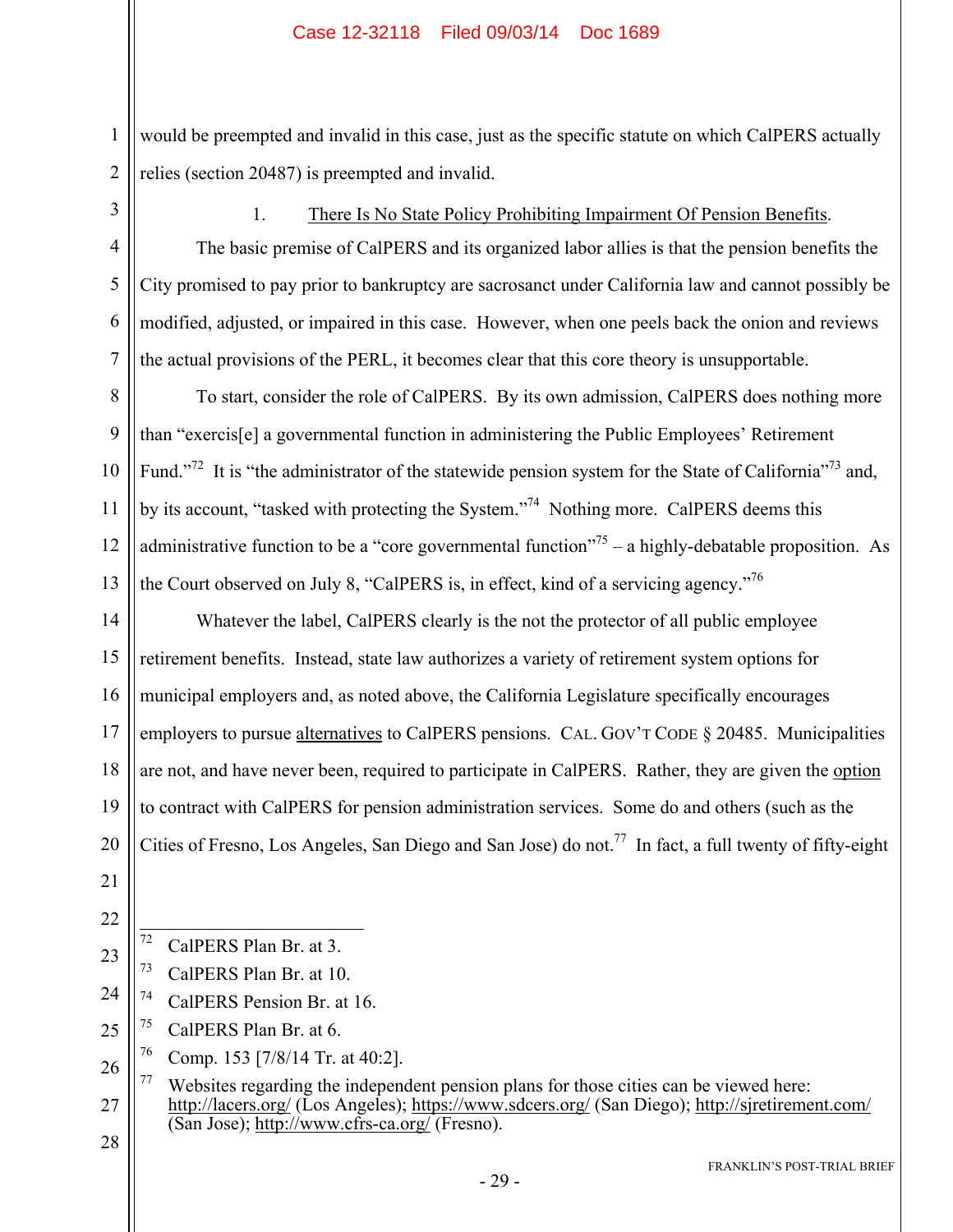1 2 3 California counties have established their own retirement systems.<sup>78</sup> If anything, the CalPERS system and the PERL represent a clear decision by the State not to establish a compulsory and uniform statewide system for municipal retirement.

4 5 6 7 8 9 Most importantly, however one describes the role of CalPERS, it cannot be said that California law prohibits the adjustment or impairment of pension benefits. To the contrary, the PERL expressly contemplates that benefits will be reduced in the event a member agency terminates its contract with CalPERS and is unable to make the termination payment called for under the statute. The "system" that CalPERS fights so hard to protect includes a member's ability to terminate and circumstances in which benefits are cut.

10 11 12 13 14 Thus, should the City terminate its relationship with CalPERS and discharge the claim for termination liability arising under the PERL, there is no harm to the State – monetary or otherwise. The result would be a reduction in pension benefits without any diminishment in funds held by CalPERS for the benefit of other pension beneficiaries, precisely that which the PERL contemplates and implements. The sovereign interests of the State are not offended by this in the least.

- 15
- 16

#### 2. The Bankruptcy Code Preempts Any Requirement That The City Fully Satisfy Its Termination Liability Under The PERL.

17 18 19 20 21 22 Given this, there is no colorable argument that impairment of the claim for termination liability offends the Tenth Amendment, section 903 of the Bankruptcy Code or any other applicable law. Upon termination by the City, CalPERS would have a claim for termination liability. When that claim is impaired and discharged in bankruptcy, CalPERS effectively would pass along the impairment to pension beneficiaries by reducing benefits in accordance with the PERL, with no harm to the State or other CalPERS pensioners.

- 23
- 24

25 26 78 According to CalPERS, the following are "'37 Act" counties that do not participate in the CalPERS system: Alameda, Contra Costa, Fresno, Imperial, Kern, Los Angeles, Marin, Mendocino, Merced, Orange, Sacramento, San Bernardino, San Diego, San Joaquin, San Mateo, Santa Barbara, Sonoma, Stanislaus, Tulare, and Ventura.

27 28 http://www.calpers.ca.gov/index.jsp?bc=/member/service-credit/purchaseoptions/redeposit/recipretiresystems.xml&pst=IN&pca=PA (last visited Aug. 29, 2014).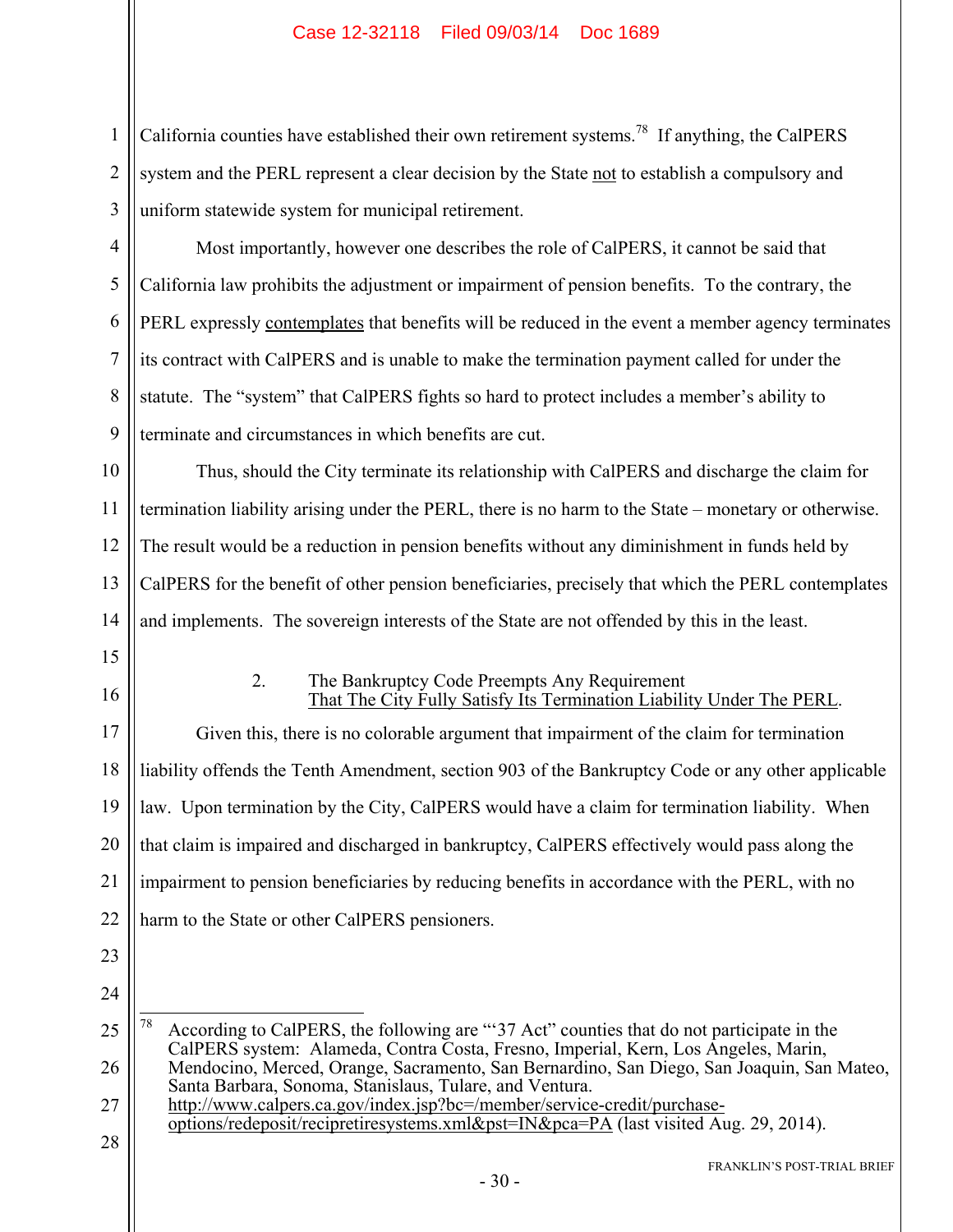1 2 3 4 5 6 7 8 9 The statute requiring the City to pay the termination claim to CalPERS is no different than the statute in *Mission* (requiring the municipality to pay bonds held by the state), the statute in *County of Orange* (requiring the municipality to hold funds in trust for other municipalities), the laws in *Vallejo* (prohibiting termination of collective bargaining agreements) or, perhaps most notably, the state constitutional provisions in *City of Detroit* (providing that accrued pensions "shall not be diminished or impaired"). It merely provides for the City to pay a liquidated sum to CalPERS. If anything, given CalPERS' ability under the PERL to immunize itself from losses due to the City's impairment of the termination claim, preemption here is far less offensive to legitimate interests of the State than the outcome of those other cases.

10 11 12 13 14 15 Having authorized the City to file for bankruptcy, the State (through CalPERS) cannot now neuter the City's ability to comply with the Bankruptcy Code by proposing a plan of adjustment that meets the Code's confirmation requirements. Those requirements include fair, equitable and nondiscriminatory treatment of creditors – something that, as Franklin has demonstrated, requires the City's unfunded prepetition pension liabilities to be impaired and adjusted. There is nothing remotely objectionable, much less unconstitutional, about this.<sup>79</sup>

- 16
- 17

#### 3. Section 943(b)(4) Of The Bankruptcy Code Does Not Require The City To Pay The Termination Claim.

18 19 20 21 22 23 After failing with its Tenth Amendment argument, CalPERS argues that "[a]n attempt by a municipal debtor to alter its obligations to CalPERS through the confirmation of a plan of adjustment that does not comply with State law would run counter to section 943(b)(4) of the Bankruptcy Code."<sup>80</sup> Specifically, CalPERS cites section 20831 of the California Government Code, which states that no contracting agency shall "fail or refuse to pay the employers' contribution required by" the PERL, and asserts that "a municipal debtor's plan would violate section 943(b)(4)

24

<sup>25</sup> 26 27 79 79 CalPERS appears to argue that the entirety of chapter 9 is unconstitutional. In *City of Detroit*, Judge Rhodes rejected multiple challenges to the constitutionality of the statute, concluding that chapter 9 does not violate the Tenth Amendment and that *Bekins* remains good law. *City of Detroit*, 504 B.R. at 138-49. Franklin refers to that persuasive analysis here in response to any suggestion that the Court is overseeing a case conducted under an unconstitutional statute.

<sup>80</sup> CalPERS Pension Br. at 16.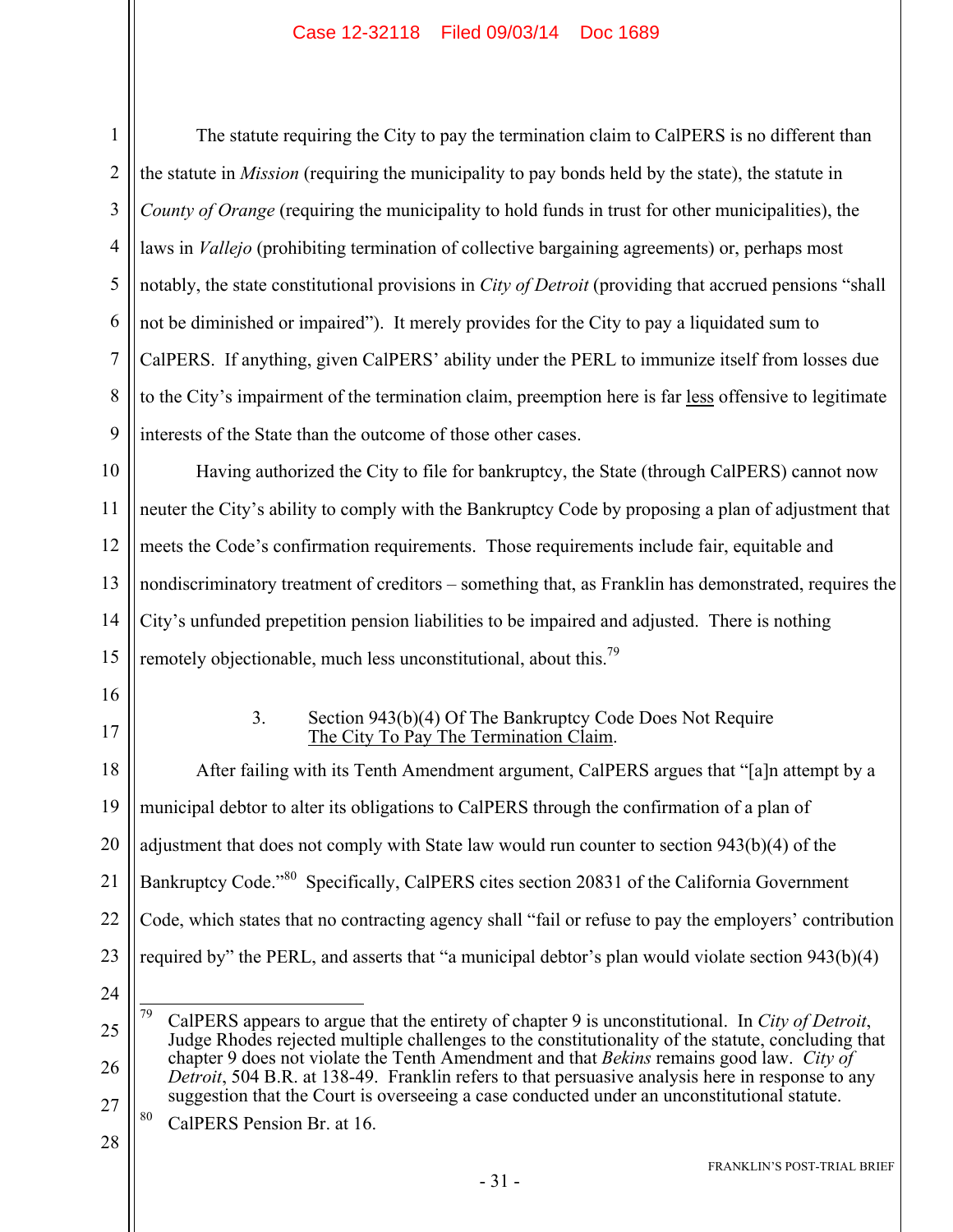1 2 to the extent it proposed to adjust its payments to CalPERS in contravention of the PERL through a plan of adjustment."<sup>81</sup>

3 4 5 6 7 CalPERS misreads the Code. Section 943(b)(4) merely requires that, as a condition to confirmation, the court find that "the debtor is not prohibited by law from taking any action necessary to carry out the plan." 11 U.S.C. § 943(b)(4). As the City correctly notes, "[t] his section is intended to prevent chapter 9 debtors from using the bankruptcy court for the purpose of circumventing compliance with state law after confirmation."<sup>82</sup>

8 9 10 11 12 13 14 15 16 Specifically, section 943(b)(4) only "applies to postpetition actions after confirmation of the plan." *Columbia Falls*, 143 B.R. at 760 (emphasis added). Thus, for example, a municipal debtor cannot "issue bonds as part of a plan that will not conform to all state law requirements for such bonds." *Id.*; *see In re City of Colo. Springs Spring Creek Gen. Imp. Dist.*, 177 B.R. 684, 694 (Bankr. D. Colo. 1995) (debtor required to follow state law governing bonds to be issued pursuant to plan of adjustment). Section 943(b)(4), however, does not restrict the impairment of debt under the plan itself, even where such impairment violates state law. *Columbia Falls*, 143 B.R. at 760 ("It does not, however, restrict the ability of the debtor to impair prepetition bonds so long as the other requirements of Chapter 9 are met.").

17 18 19 20 21 22 Thus, as COLLIER summarizes, under section 943(b)(4) "the debtor may take action or enter into transactions under the plan itself as necessary to adjust its debts without regard to state law, except for any required regulatory or electoral approval, but once the plan is confirmed and put in place, the debtor may not do things that are prohibited by state law. In other words, the confirmation of a chapter 9 plan does not exempt a municipality from future compliance with state law." 6 COLLIER, *supra*, ¶ 943.03[4] (emphasis added) (footnote omitted).

23

24

25

26

Section 943(b)(4) does not resuscitate the preempted State law on which CalPERS relies.

- 81
- 27 28

CalPERS Pension Br. at 16-17.

<sup>82</sup> *City's Memorandum Of Law In Support Of Confirmation* [D.I. 1243] at 19 (emphasis added).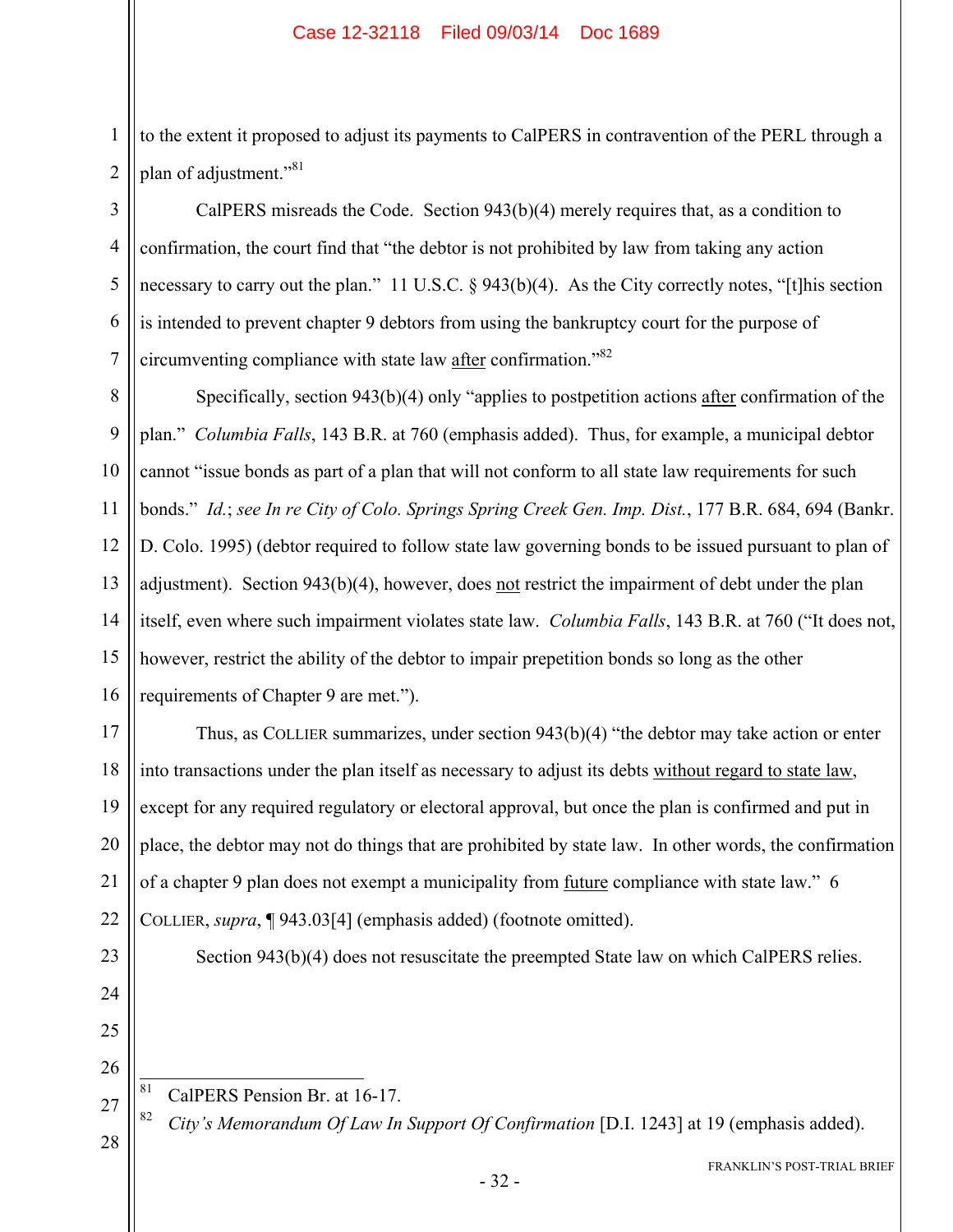| $\overline{2}$ |
|----------------|
| 3              |
| 4              |
| 5              |
| 6              |
| $\overline{7}$ |
| 8              |
| 9              |
| 10             |
| 11             |
| 12             |
| 13             |
| 14             |
| 15             |
| 16             |
| 17             |
| 18             |
| 19             |
| $20 \,$        |
| 21             |
| 22             |
| 23             |
| 24             |
| 25             |
| 26             |
| 27             |
| 2              |

1

#### 4. Pension Claims Are Not Property Rights.

Finally, citing nothing, certain union groups suggest that "vested pension rights are property rights [that] cannot be impaired."83 The PERL itself disposes of this argument, as it permits reduction in benefits (*i.e.*, impairment) upon a contracting agency's failure to make the termination payment. That would not be possible if beneficiaries had immutable property rights.

Moreover, the labor advocates concede that, "[i]n all the cited decisions, the courts referred to pension rights of public employees as 'vested contractual rights.'"<sup>84</sup> As the Court has observed, "[t]he goal of the Bankruptcy Code is adjusting the debtor-creditor relationship. Every discharge impairs contracts. While bankruptcy law endeavors to provide a system of orderly, predictable rules for treatment of parties whose contracts are impaired, that does not change the starring role of contract impairment in bankruptcy. It follows, then, that contracts may be impaired in this chapter 9 case without offending the Constitution." *Stockton II*, 478 B.R. at 16; *see City of Detroit*, 504 B.R. at 153-54 ("[T]he only remedy for impairment of pensions is a claim for breach of contract. Because under the Michigan Constitution, pension rights are contractual rights, they are subject to

impairment in a federal bankruptcy proceeding.").

\* \* \*

As a consequence, there is nothing about a claim for unfunded prepetition benefits that provides immunity from discharge or impairment in this case.<sup>85</sup>

<sup>83</sup> 83 Union Br. at 15; *see* Retiree Br. at 9; PORAC Br. at 12-14.

<sup>&</sup>lt;sup>84</sup> Union Br. at 15 (emphasis added).

<sup>85</sup> Grasping at straws, *amicus* PORAC asserts that pensions are immunized by provisions of the PERL and the California Code of Civil Procedure that prohibit benefits from being assigned and attached by creditors. PORAC Br. at 13-14. Those provisions only protect benefits "under this part" (the PERL), CAL. GOV'T CODE § 21255, which specifically contemplates reduction upon a contracting agency's termination. Moreover, protection against levy or execution does nothing to elevate a creditor's rights above the rights of others in the distribution of a debtor's assets.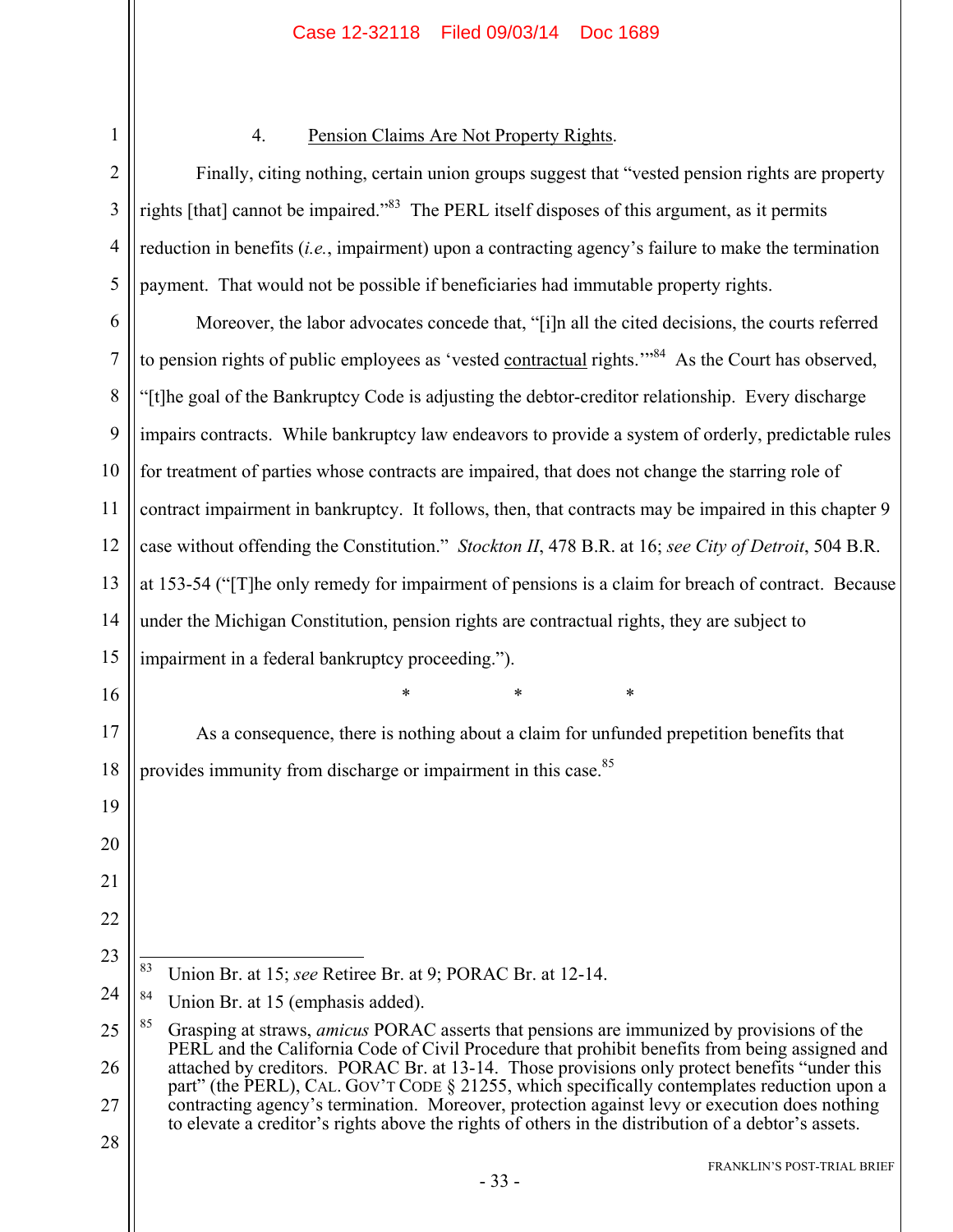1 2

3

4

5

6

7

8

9

# **III. THERE IS NO LEGAL OR FACTUAL JUSTIFICATION FOR THE CITY'S ASSUMPTION OF PREPETITION PENSION LIABILITIES**

Unlike CalPERS, the City does not contend that it is <u>unable</u> to impair and adjust its massive liability for unfunded prepetition pension benefits. Rather, the City simply chooses not to do so.<sup>86</sup> It defends itself by claiming that it has acted in "in good faith" and "has no better choice than the one it has made."87

As summarized in Section III.B, below, the evidence (contrasted with the self-interested speculation of the City and its labor allies) is to the contrary. More importantly, the City's entire argument proceeds on the assumption that there is a "good faith" or "business judgment" exemption from the Bankruptcy Code's statutory prerequisites to confirmation. There is not.

11

10

12

#### **A. There Is No "Good Faith" Or "Business Judgment" Exemption From The Bankruptcy Code's Confirmation Requirements.**

13 14 15 16 17 18 19 20 The major theme of the plan supporters is that the City has acted in good faith, with no viable alternative other than capitulating to CalPERS, and that any impairment of pensions would have a "devastating impact" on pensioners who already have made "major concessions."88 Yet, despite all the ink spilled over the alleged need to favor CalPERS and employees, the supporters say next to nothing about the core issues in this case: whether, in providing a recovery of less than 1% to Franklin while paying pensions in full, the Plan meets the "best interests of creditors" standard established by section 943(b)(7) and satisfies the requirements of section 1129(b) by providing fair, equitable, and not unfairly discriminatory treatment to Franklin.

21 22 23 Those statutory provisions are the rules of the game. They cannot be dismissed as "somewhat mechanical"<sup>89</sup> and they are not optional. In requiring that the City adhere to the Bankruptcy Code, the Court would not be "substitut[ing] its judgment in place of the debtor's

24

25

26  $87$  City Br. at 14.

<sup>88</sup> City Br. at 3-22; Retiree Br. at 4-7; SPOA Br. at 3-13; Union Br. at 6-10.

- 27  $89$  Union Br. at 11.
- 28

<sup>86</sup> City Br. at 26 ("the City takes no position").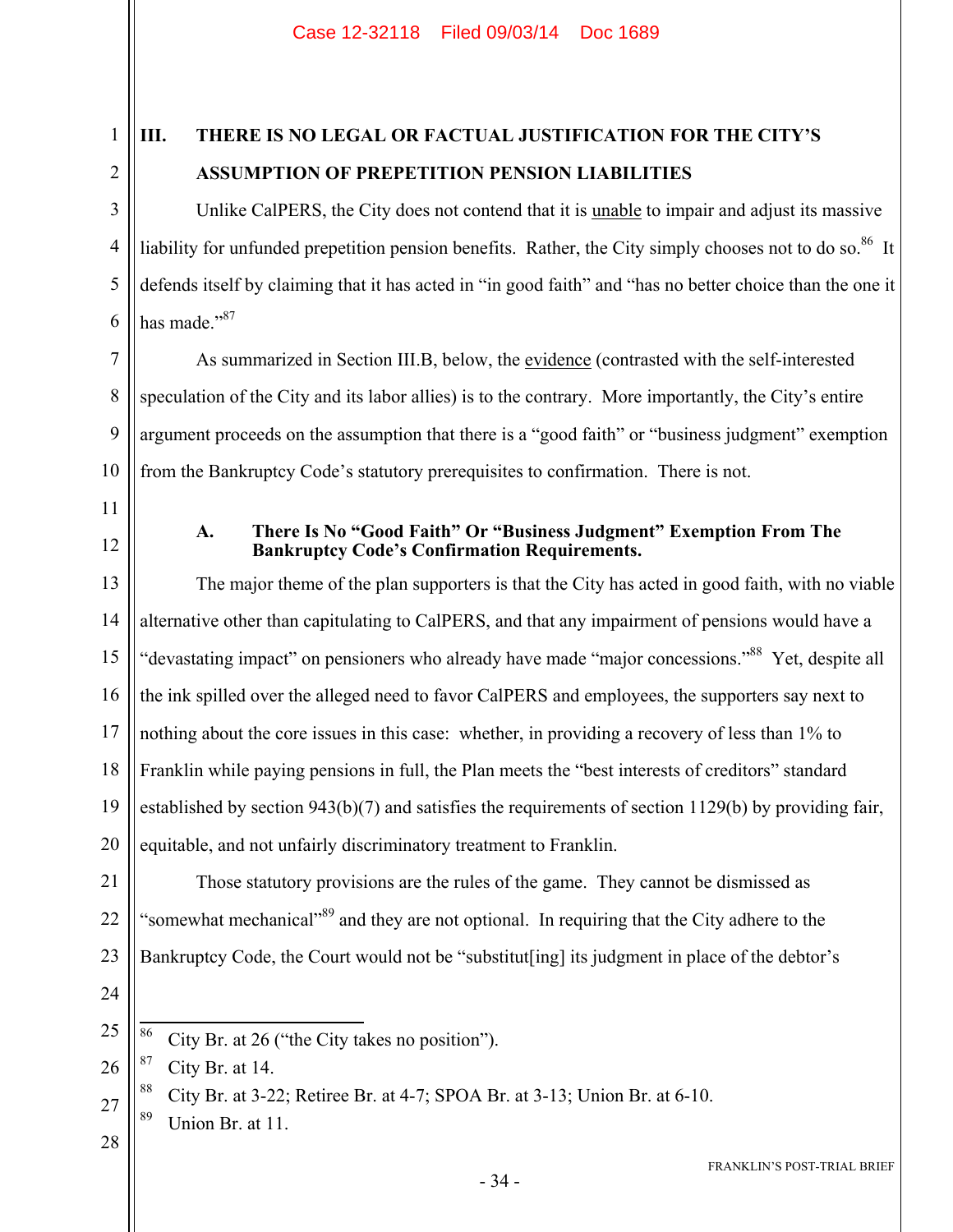political and governmental judgment" as the unions absurdly suggest.<sup>90</sup> To the contrary, the Court would be doing its job, as satisfaction of the statutory conditions to confirmation "is mandatory." *In re W.R. Grace & Co.*, 475 B.R. 34, 173 (D. Del. 2012); *In re H.H. Distributions, L.P.*, 400 B.R. 44, 50 (Bankr. E.D. Pa. 2009); *In re Laurel Glen Apartments of Acworth, Ltd.*, 139 B.R. 199, 201 (Bankr. S.D. Ohio 1991). The Court has an independent duty – "somewhat amplified in Chapter 9" – to assure itself that the Plan satisfies those mandatory requirements.

7 8

1

2

3

4

5

6

#### 1. The Plan Fails The Best Interests Test, In Part Because It Leaves Pensions Untouched While Cramming Down A Sub-1% Recovery On Franklin.

9 10 11 Franklin has demonstrated that the Plan fails section 943(b)(7) because the City has the ability pay vastly more than 1% on Franklin's unsecured claim, particularly in light of the City's wholesale unimpairment of its much larger prepetition liability for unfunded pensions.<sup>91</sup>

12 13 14 15 16 17 18 19 20 21 22 23 24 25 Mr. Moore's expert report and persuasive testimony put to rest any notion that the City cannot "afford" to pay Franklin.<sup>92</sup> The City simply chooses not to do so, and has rigged the game through the "living" Long-Range Financial Plan – a forecast the City feels free to revise whenever "inspiration strikes"<sup>93</sup> – which devours every single surplus dollar available to the City through hypothetical "mission critical" expenses that the City could not even identify, much less quantify.<sup>94</sup> At trial, Mr. Leland, the primary architect of the Long-Range Financial Plan, conceded that "mission critical" is just a fancy name for a plug number, as it represents every penny in excess of the City's cash reserve target, which itself is an arbitrary figure.<sup>95</sup> 90 Union Br. at 13-14. 91 *See* Franklin's *Summary Objection* [D.I. 1273] ("Obj. I") at 8-30 and Franklin's *Supplemental Objection* [D.I. 1377] ("Obj. II") at 2-24. <sup>92</sup> Comp. 295-96 [Expert Report of Charles Moore (Trial Ex. 2967) ("Moore Rep.") at 3-4]; Comp. 106-07 [5/14/14 Tr. at 91:20-92:4 (Moore)]. 93 Comp. 28-29 and 33-35 [5/12/14 Tr. at 116:5-117:3 and 133:16-135:14 (Leland)].  $94$  In fact, the City already has manipulated its forecast to keep money from Franklin. After performing better than forecast in the latter part of 2013 and the first quarter of 2014, the City

26 27 revised the Long-Range Financial Plan to account for the increased revenues, but then mysteriously reduced its revenue forecasts in the third decade of the forecast so that there would be no funds "available" to pay Franklin. Comp. 327 [Trial Ex. 2971]; Comp. 205-20 [Trial Ex. 2016]; Comp. 222-31 [Trial Ex. 2017]; Comp. 71-75 [5/14/14 Tr. at 33:19-37:2 (Moore)].

 $^{95}$  Comp. 30-32 [5/12/14 Tr. at 122:16-124:14 (Leland)].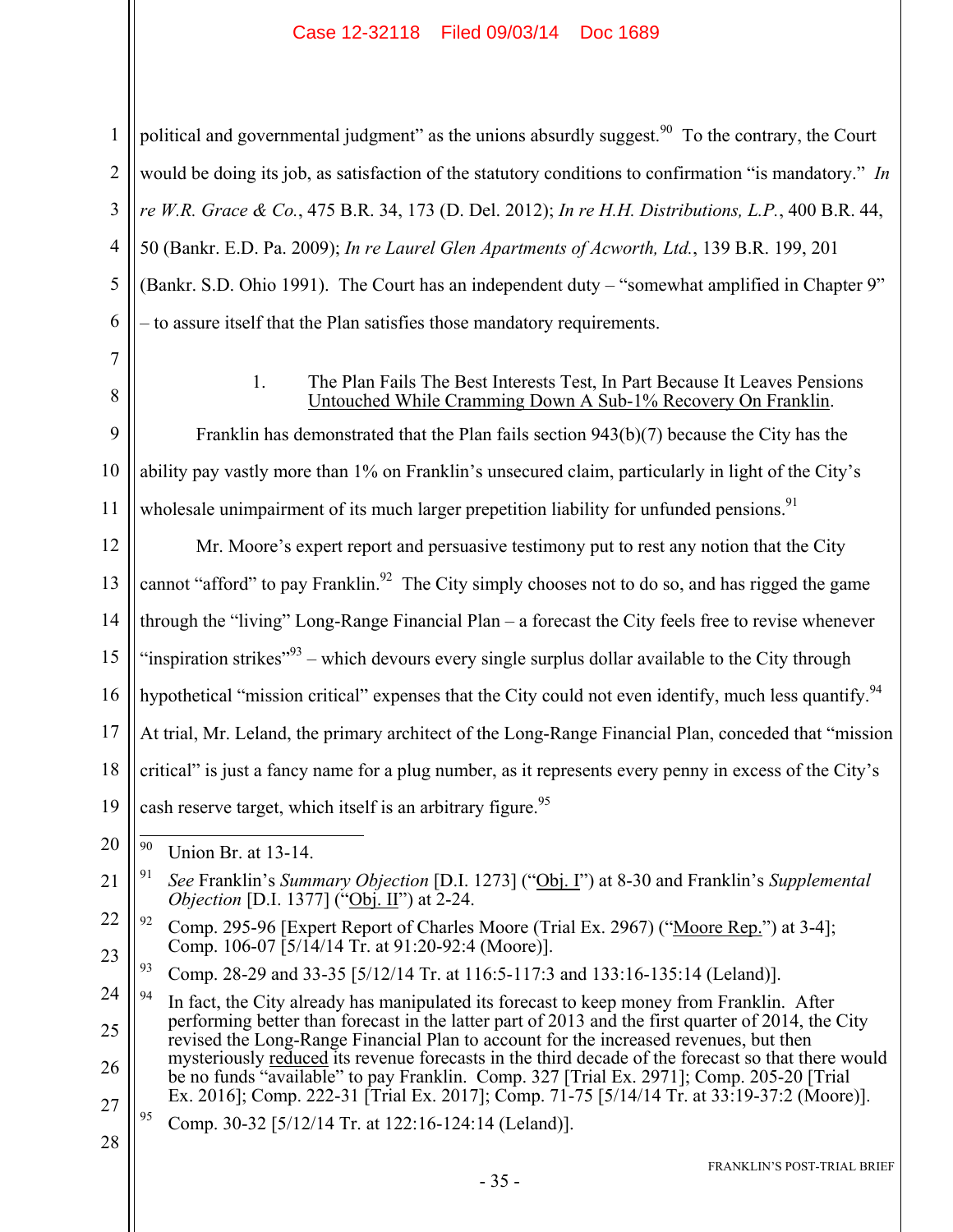The City's assertion that it has no cash to spare is not credible. This was demonstrated after trial when, notwithstanding its prior pronouncement that it could not possibly devote more than \$350,000 to payment of Franklin's claim, the Court valued Franklin's collateral and the City found enough cash to pay Franklin more than \$4 million on the Plan effective date. The evidence at trial confirmed that the City has plenty of additional resources with which to pay Franklin more than \$305,000 (0.93578% on Franklin's remaining unsecured claim) over the thirty years of the forecast period and beyond. In particular –

8 9 10 11 12 13 14 15 16 The Long-Range Financial Plan. The Long-Range Financial Plan is conservative, as the document reflects in multiple places.<sup>96</sup> In preparing the forecast, Mr. Leland took already "discounted" revenue projections provided by City staff and reduced them in order to be "conservative."<sup>97</sup> Those conservative revenue projections are well below the City's historical average growth rates<sup>98</sup> and, given the strong winds of recovery outlined by Mr. Chin,  $99$  it is highly likely that the City will do better than the conservative forecast predicts. Indeed, the City admits that variances in the projections are more likely to be "good news" than "bad news."<sup>100</sup> If the City averages just a half-percent better than forecast, the City will generate nearly an extra half billion dollars over the forecast period.<sup>101</sup>

17 18 19 20 Even as forecast – *including assumption and payment of all prepetition pension liabilities* – the City builds ample cash with which it could pay Franklin. By the end of the Long-Range Financial Plan in 2041, the City projects that it will have \$58 million in cash on hand, plus an additional \$56 million in unused "contingency" funds, and will have spent \$236 million of surplus

21

1

2

3

4

5

6

7

- 22
- 96 96 Comp. 193-95 [Trial Ex. 2006 (Long-Range Financial Plan) ("LRFP") at 1-3].
- 23  $^{97}$  Comp. 36-37 [5/12/14 Tr. at 139:2-140:10 (Leland)].
- 24 25 98 Comp. 296-97 [Moore Rep. at 4-5]; Comp. 66-70 [5/14/14 Tr. at 26:14-30:13 (Moore)]; Comp. 323-25 [Trial Ex. 2970].
- 26 99 Comp. 314-21 [Expert Report of Frederick Chin (Trial Ex. 2968) at 24-31]; Comp. 130-36  $[5/15/14$  Tr. at  $22:4-28:18$  (Chin)].
	- 100 Comp. 194, 195 [LRFP at 2, 3].
- 27 101 Comp. 195 [LRFP at 3].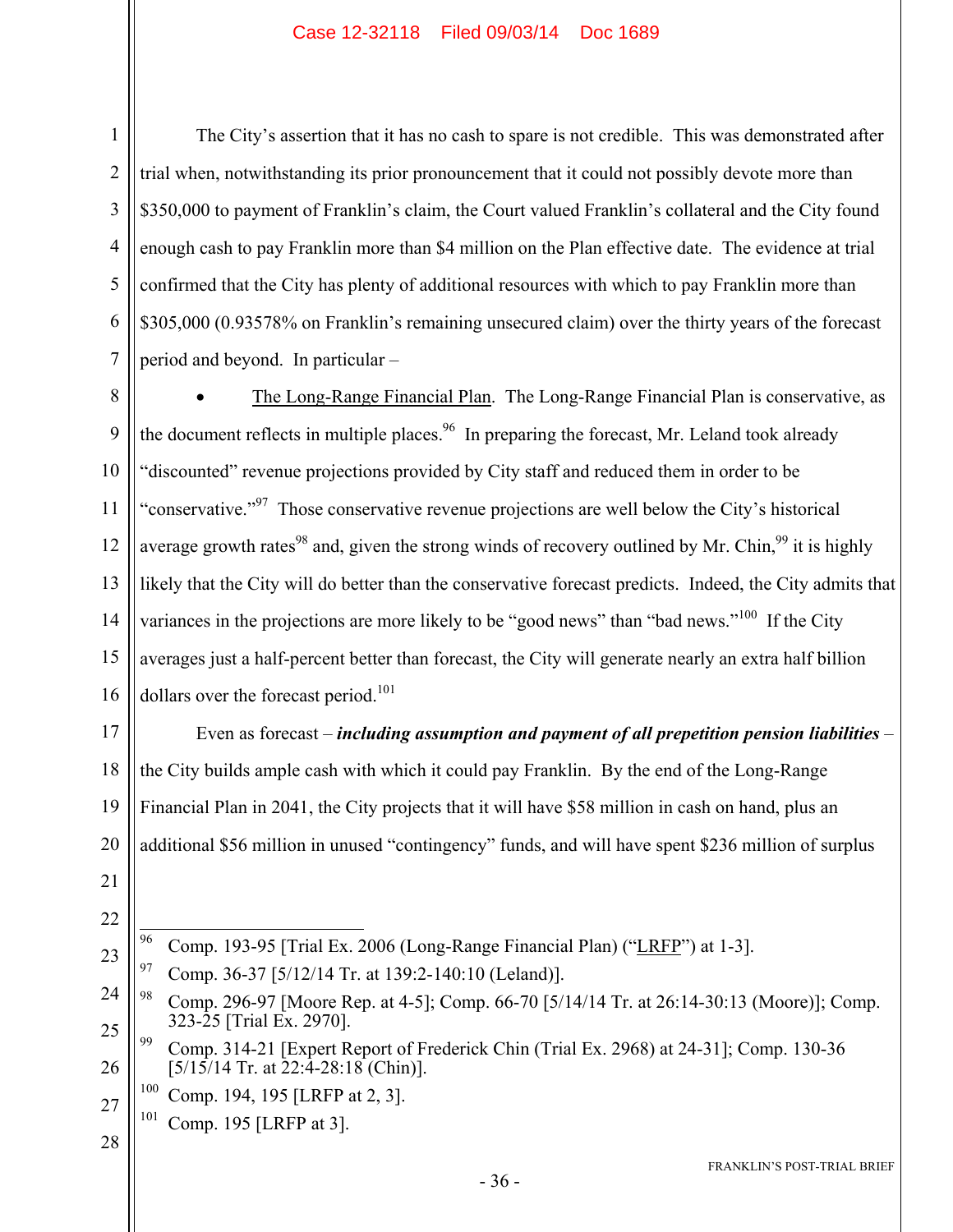cash on unidentified "mission critical" expenses $102$  plus an additional \$123 million to subsidize "entertainment venues" like the Arena, Ice Rink, Ballpark and Theater.<sup>103</sup> Extending the forecast out to 2053 – the period to which the City proposes to restructure the Pension Obligation Bonds – results in a cash balance of \$179 million plus \$80 million in unused contingency funds, with the City having spent \$824 million in surplus cash on the hypothetical "mission critical" expenditures.<sup>104</sup>

Given this, regardless of the level of minimum cash balance the City seeks to maintain, there will be ample funds available to pay Franklin in full.<sup>105</sup> Under the Plan, the City devotes not a single dollar of those funds to pay Franklin, while it simultaneously provides for full payment of the unfunded prepetition pension liabilities that constitute the largest unsecured claim in the case. This plainly does not satisfy the rigors of section 943(b)(7).

11 12 13 14 15 16 17 18 19 Public Facility Fees. The City also could pay Franklin from public facility fees (PFFs) but chooses not to do so. The evidence is clear that PFFs – which are restricted funds – can be used to pay Franklin. Indeed, the City sold Franklin's bonds on the premise that PFFs would provide the entirety of debt service,  $106$  and S&P gave the bonds an "A" rating as a consequence of that premise.<sup>107</sup> During the pre-bankruptcy neutral evaluation process, the City proposed to pay Franklin with future PFF revenues that it valued as a recovery of  $55\%$ ,  $^{108}$  and during the bankruptcy case City staff stated that it would "be seen as a sign of bad faith" if the City failed to devote PFFs to payment of Franklin's bonds.<sup>109</sup> The City's belated assertion that "restricted funds . . . are not available to  $\lceil$  pay  $\rceil$  Franklin's claims" is not credible.<sup>110</sup>

20

21

1

2

3

4

5

6

7

8

9

10

 $102\,$ 102 Comp. 329 [Trial Ex. 2973]; Comp. 76-82 [5/14/14 Tr. at 38:12-44:16 (Moore)]; Comp. 297-301 (Moore Rep. at 5-9)].

- 24 105 Comp. 331 [Trial Ex. 2974]; Comp. 83-84 [5/14/14 Tr. at 45:10-46:11 (Moore)]; Comp. 301 (Moore Rep. at 9) (Tables 2A and 2B)].
- 25 106 Comp. 334 [Trial Ex. 3050 at A-8].
- 26 107 Comp. 278 [Trial Ex. 2628].
	- 108 Comp. 190-91 [Trial Ex. 1376 (Ask) at 44-45].
- 27 28 <sup>109</sup> Comp. 240 [Trial Ex. 2023 at 8]. Mr. Chase, who was hired postpetition, initially claimed that no PFFs could be used to repay Franklin, but later conceded that PFFs would be available after

<sup>22</sup> 103 Comp. 303 (Moore Rep. at 13); Comp. 88-89 [5/14/14 Tr. at 59:20-60:13 (Moore)].

<sup>23</sup> 104 Comp. 329 [Trial Ex. 2973]; Comp. 76-82 [5/14/14 Tr. at 38:12-44:16 (Moore)]; Comp. 300-01 (Moore Rep. at 8-9)].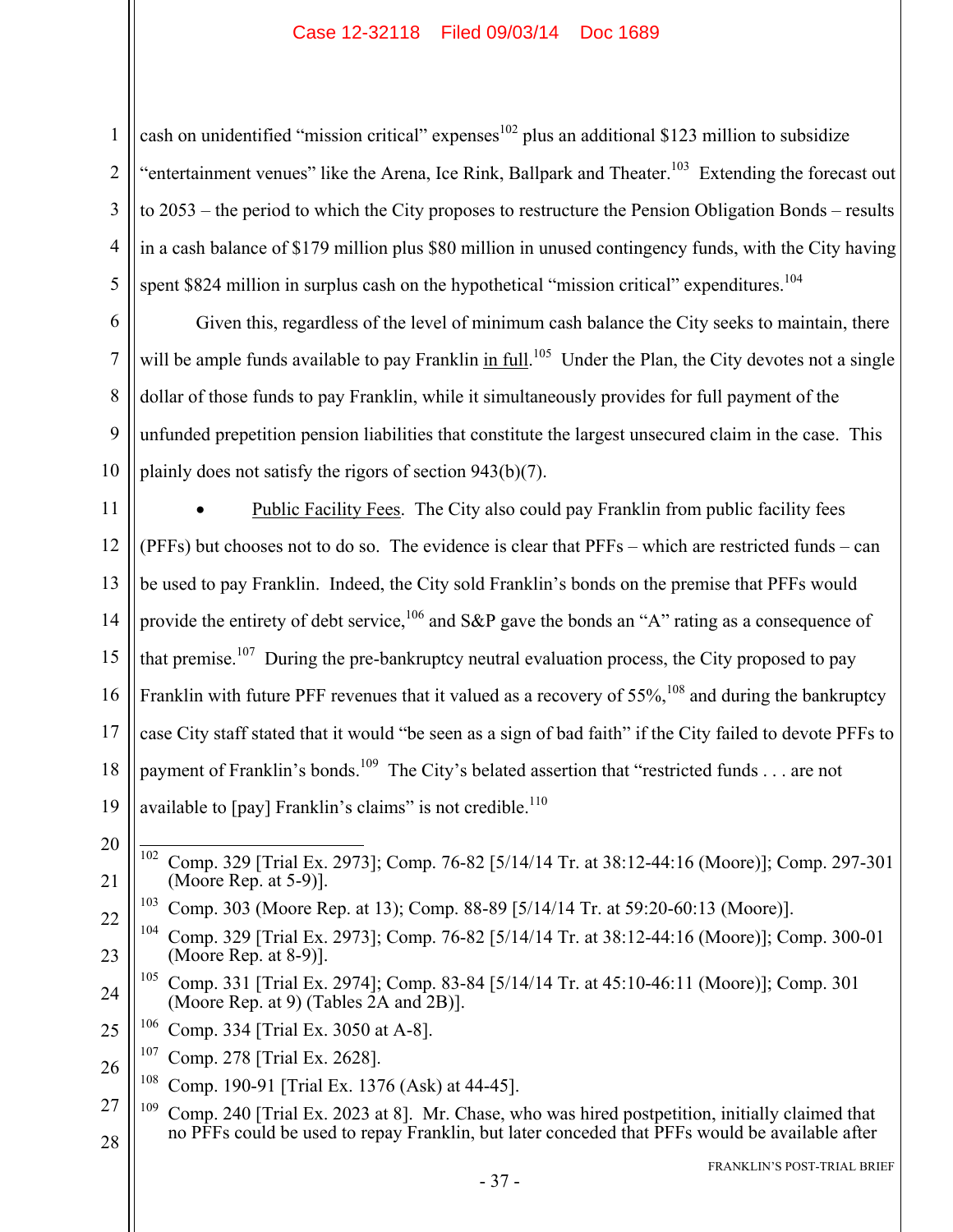1 2 3 4 5 6 7 8 9 10 11 12 13 14 15 16 17 18 19 20 21 22 23 24 25 26 27 28 FRANKLIN'S POST-TRIAL BRIEF While greatly diminished from the pre-recession peak, the City continues to generate PFF revenues, which will increase over time as the City's housing market recovers. In fact, the City's consultants project a sustained long-term average of 700 single family residence permits per year,<sup>111</sup> which would produce far more than enough PFF revenue to pay Franklin in full. Even with new home sales at current levels, PFFs generate more than \$1 million a year that could be devoted to repayment of Franklin, and new home permits of just several hundred units per year would be sufficient to pay a large portion of the debt service on Franklin's bonds.<sup>112</sup> Yet, the Plan devotes no future PFFs to pay Franklin's claim. None. Instead, the City keeps them all for itself.<sup>113</sup> If it insists on assuming its much larger liability for unfunded prepetition pensions, the City cannot satisfy the "best interests" test without also devoting a fair portion of future PFF revenues toward repayment of Franklin's claim. Neither the City nor the other plan supporters address the City's obvious ability to pay Franklin. At best, they imply that the collective welfare of the City's creditors is adequate to satisfy section 943(b)(7). Franklin conclusively refuted that suggestion in its pre-trial briefing. Chapter 9's "best interests" test provides a fundamental baseline of protection to each and every individual dissenting creditor, just as it does in chapter  $11$ .<sup>114</sup> None of the plan supporters has shown otherwise.  $\overline{a}$ payment of certain short-term expenditures – about 340 permits worth. Comp. 44 [Tr. 5/13/14 at 107:14-23 (Chase)].  $110$  City Br. at 24-25. 111 Comp. 234-37 [Trial Ex. 2021]; Comp. 196 [LRFP at 4]. Comp. 302 [Moore Rep. at 11 (Table 4)]; Comp. 85-87 [5/14/14 Tr. at 56:2-58:8 (Moore)]. <sup>113</sup> Incredibly, the City has used PFFs to pay the fees of its bankruptcy professionals, on the theory that expenses incurred in attempting the cram the Plan down on Franklin are legitimate costs to build out the projects that Franklin actually funded (while repayment of Franklin itself apparently is not). Comp. 257-66 [Trial Ex. 2070]; Comp. 268-69 [Trial Ex. 2071]; Comp. 23-  $24$  [5/12/14 Tr. at 87:3-88:21 (Burke)]. 114 Obj. I at 9-11; Obj. II at 3-6.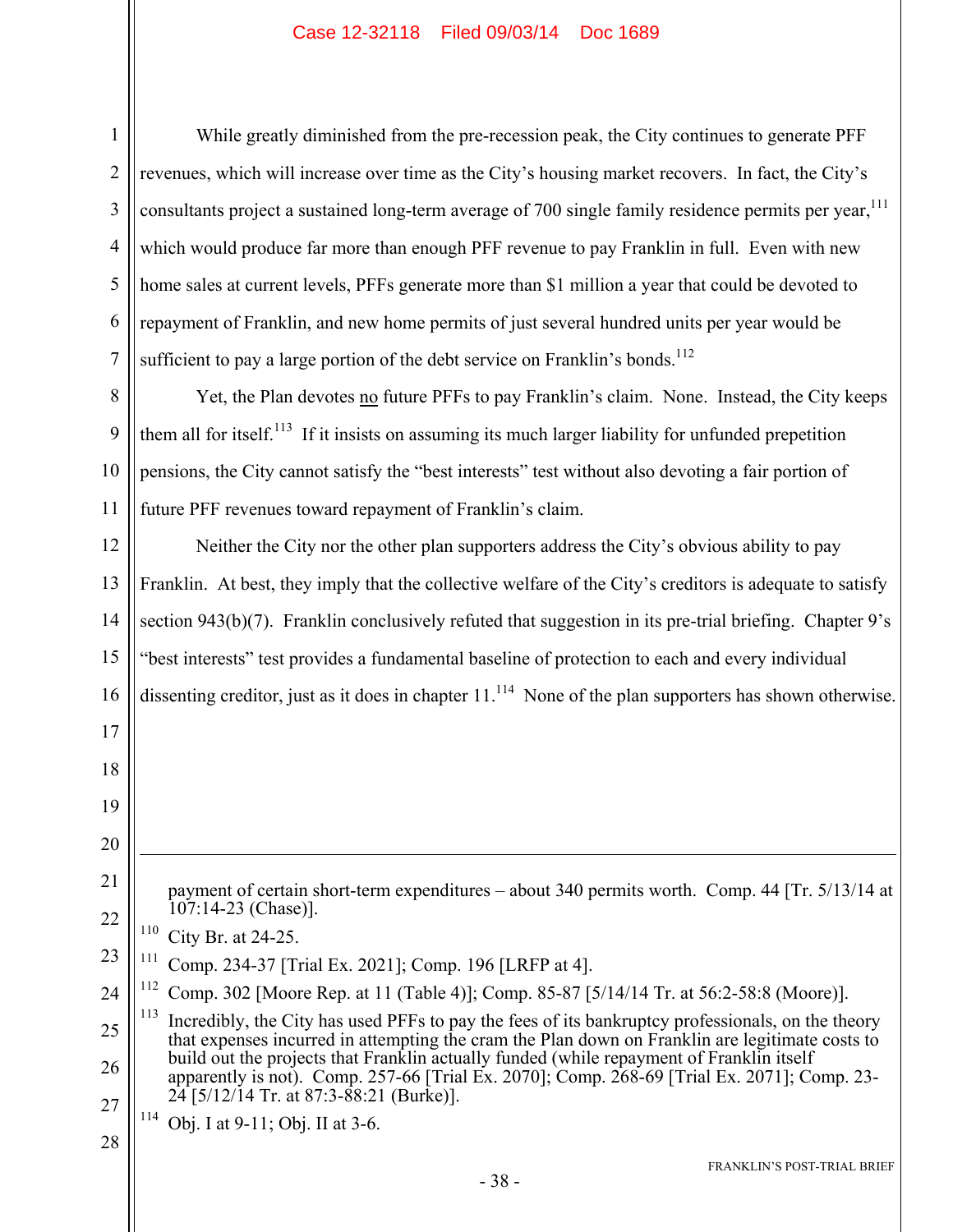2

1

3

4

5

6

7

8

9

10

11

#### 2. The Plan Unfairly Discriminates Against Franklin, In Part Because Pensions Are Paid In Full While Franklin Is To Receive Less Than 1%.

Franklin's second fundamental objection to confirmation is the discriminatory nature of the Plan, which seeks to pay Franklin less than 1% of its allowed unsecured claim while paying prepetition pensions in full and providing recoveries of 52% to 100% to other unsecured creditors.<sup>115</sup>

The City favors those other creditors without any legitimate basis for doing so. For example, the City never valued or appraised the collateral that purportedly secures the Ambac bonds, the National bonds and Assured's 400 East Main bonds. As Mr. Toppenberg admitted, "[t]he City has not appraised any of these properties."<sup>116</sup> The Pension Obligation Bonds are wholly unsecured, as are the claims of the retirees. Yet, in each case, the City seeks to pay the holders of those claims 52% or more. The City even satisfied all of its prepetition trade debt during the bankruptcy case, so that it could "focus" the restructuring on "unsustainable long term debt."<sup>117</sup>

12 13 14 This is textbook unfair discrimination. The City knows this, so it tries to remove the issue of unfair discrimination from the discussion, arguing that Franklin has no standing to invoke the cram down protections of section 1129(b) because Class 12 voted to accept the Plan.<sup>118</sup> This is too facile.

15 16 17 18 19 20 21 As Franklin demonstrated,<sup>119</sup> the City gerrymandered Class 12 specifically to avoid the unfair discrimination test. *See, e.g.*, *In re Barakat*, 99 F.3d 1520, 1525 (9th Cir. 1996) ("if the classifications are designed to manipulate class voting . . . , the plan cannot be confirmed") (quoting *In re Holywell Corp.*, 913 F.2d 873, 880 (11th Cir. 1990)). In particular, after separately classifying virtually every other unsecured claim, including the unsecured Pension Obligation Bonds, the City classified Franklin's claim together with the health care claims of retirees who agreed to accept an artificially low recovery in Class 12 in exchange for payment in full of their unfunded pension

- 22
- 23 24

27 119 Obj. I at 32-41; Obj. II at 25-29.

 $\overline{a}$ <sup>115</sup> Obj. I at 30-51; Obj. II at 24-38.

<sup>25</sup> 116 Comp. 342 [Direct Testimony Declaration Of Val Toppenberg [Trial Ex. 3067] at 8]; Comp. 40- 41, 42, 43 [5/13/14 Tr. at 68:20-69:1, 70:10-14, 71:13-17 (Toppenberg)].

<sup>26</sup> 117 Comp. 252-55 [Trial Ex. 2065]; Comp. 25-27 [5/12/14 Tr. at 95:2-97:3 (Burke)].

 $118$  City Br. at 26.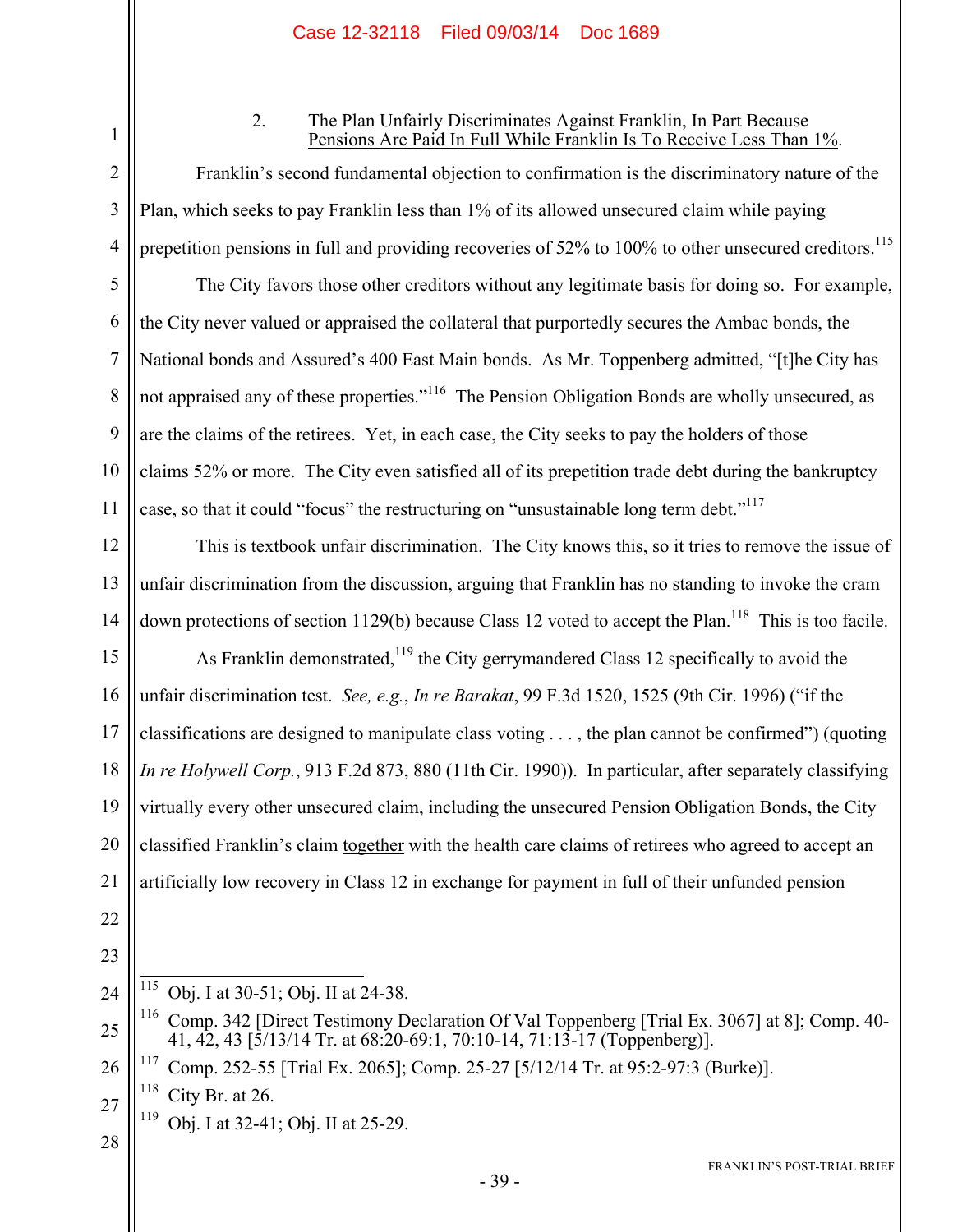| $\mathbf{1}$   | benefits. <sup>120</sup> Taken together, the retirees stand to recover well over 50% on their prepetition claims                                                                                                                                                                                                                                                                           |  |
|----------------|--------------------------------------------------------------------------------------------------------------------------------------------------------------------------------------------------------------------------------------------------------------------------------------------------------------------------------------------------------------------------------------------|--|
| $\overline{2}$ | (pensions and health benefits) against the City. <sup>121</sup> Franklin, on the other hand, gets no corresponding                                                                                                                                                                                                                                                                         |  |
| 3              | benefit to accompany the sub-1% recovery on its unsecured claim. It gets a 1% cram down and                                                                                                                                                                                                                                                                                                |  |
| $\overline{4}$ | nothing more. This disparate treatment – resulting from illegal gerrymandered classification –                                                                                                                                                                                                                                                                                             |  |
| 5              | violates the "same treatment" rule of section $1123(a)(4)$ of the Bankruptcy Code. <sup>122</sup>                                                                                                                                                                                                                                                                                          |  |
| 6              | In any event, section $1129(b)$ 's prohibition on unfair discrimination is not so easily                                                                                                                                                                                                                                                                                                   |  |
| 7              | evaded. <sup>123</sup> Considerations of unequal classification, disparate treatment and unfair discrimination                                                                                                                                                                                                                                                                             |  |
| 8              | work together to achieve the Bankruptcy Code's fundamental goal of equality of treatment:                                                                                                                                                                                                                                                                                                  |  |
| 9<br>10<br>11  | [S] eparate classification, when coupled with materially different economic<br>treatment of the classes, can have the effect of unfair discrimination<br>among similarly situated creditors. Classes may, by voting for the plan,<br>accept the different treatment, but courts should be cautious about carrying<br>this reasoning too far. Although the "unfair discrimination" standard |  |
| 12             | technically applies only under section 1129(b) when a class has not                                                                                                                                                                                                                                                                                                                        |  |
| 13             | accepted the plan, a court should consider a confirmation objection based<br>on alleged improper classification raised by a dissenting creditor in an                                                                                                                                                                                                                                      |  |
| 14             | accepting class if the combination of separate classification and materially<br>different treatment results in substantially different economic effects<br>between the two classes and the purpose and effect is other than the                                                                                                                                                            |  |
| 15             | debtor's good faith effort to protect its future business operations.                                                                                                                                                                                                                                                                                                                      |  |
| 16             | 7 COLLIER, supra, [1122.03[3][a] (emphasis added) (citation omitted); see, e.g., In re Corcoran                                                                                                                                                                                                                                                                                            |  |
| 17             | Hosp. Dist., 233 B.R. 449, 455 (Bankr. E.D. Cal. 1999) ("in determining whether a separate                                                                                                                                                                                                                                                                                                 |  |
| 18             |                                                                                                                                                                                                                                                                                                                                                                                            |  |
| 19             | <sup>120</sup> Payment in full of retiree pensions was an integral, inextricable component of the Retirees<br>Settlement that resulted in the retirees' acceptance of the Plan. Comp. 242-45 [Trial Ex. 2045];                                                                                                                                                                             |  |
| 20             | Comp. 247-50 [Trial Ex. 2052]; Comp. 271-73 [Trial Ex. 2610]; Comp. 275 [Trial Ex. 2613].<br>The City now concedes that "any impairment of pensions would also unravel its penny on the                                                                                                                                                                                                    |  |
| 21             | dollar settlement with the Retirees Committee." City Br. at 22; see Retiree Br. at 4-5; SPOA Br.<br>at 12 13 ("The Retirees' Committee and the City negotiated a settlement, now incorporated in the                                                                                                                                                                                       |  |
| 22             | Plan, allowing the elimination of their health care benefits in exchange for, and contingent upon,<br>retention of their CalPERS pensions.") (emphasis added).                                                                                                                                                                                                                             |  |
| 23             | 121<br>Comp. 197 [LRFP at 11]; Comp. 306 [Moore Rep. at 17]; Comp. 90; 94-96 [5/14/14 Tr. at 63:1-                                                                                                                                                                                                                                                                                         |  |
| 24             | 24; 67:7-69:25 (Moore)]. Notably, in the Retirees Settlement the City inflated the actual amount<br>of retiree health care claims by more than 100%, from roughly \$262 million to more than                                                                                                                                                                                               |  |
| 25             | \$546 million, by failing to discount its future liabilities to present value. Comp. 304-06 [Moore<br>Rep. at 15-17]; Comp. 90-94 [5/14/14 Tr. at 63:25-67:6 (Moore)]; Comp. 45-55 [5/13/14 Tr. at                                                                                                                                                                                         |  |
| 26             | 144:9-154:5 (Goodrich)]. This was done to depress Franklin's "pro rata" distribution as much as<br>possible. For more on this issue, see Obj. I at 60-63; Obj. II at 40-44.                                                                                                                                                                                                                |  |
| 27             | 122<br>Obj. I at 41-46; Obj. II at 29-32.                                                                                                                                                                                                                                                                                                                                                  |  |
|                | 123<br>Obj. I at 30-32; Obj. II at 24-25.                                                                                                                                                                                                                                                                                                                                                  |  |
| 28             | FRANKLIN'S POST-TRIAL BRIEF                                                                                                                                                                                                                                                                                                                                                                |  |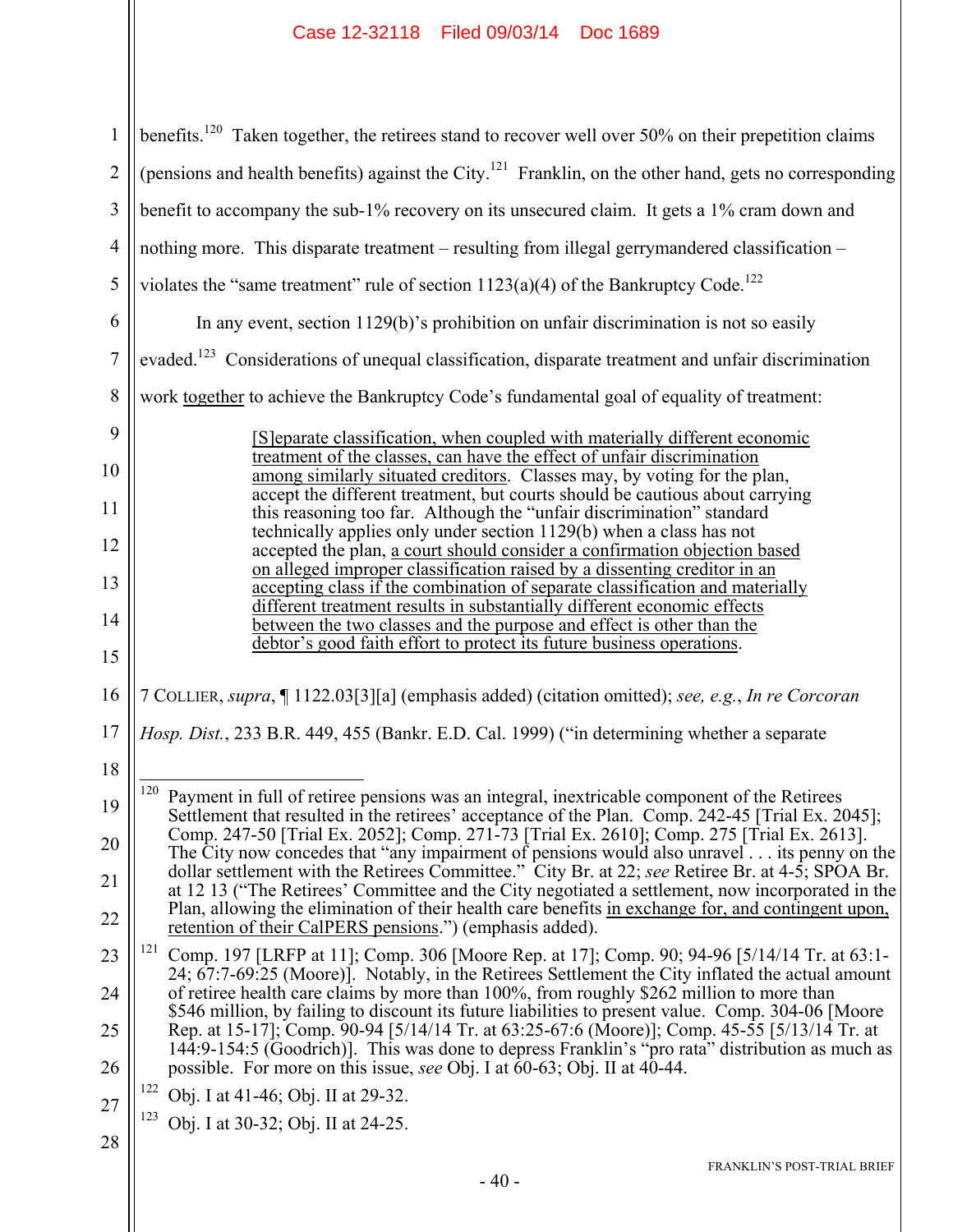1 2 3 4 classification under  $\S 1122(a)$  and, similarly, treatment of separate classes under  $\S 1123(a)(1)$ through (4) is appropriate, courts must be guided by the mandate of  $\S 1129(b)(1)$  that the plan not discriminate unfairly with respect to a class of creditors that is impaired under the plan and has not voted to accept the plan")*.*

5 6 7 8 9 10 11 12 13 In ruling on eligibility, the Court observed that the issue of unfair discrimination would be front and center if the City persisted in proposing a plan that left unfunded pension liabilities unimpaired: "If a plan is proposed that does not deal with CalPERS and if the Capital Market Creditors reject their treatment under the proposed plan, then I will have to focus on the question of unfair discrimination. . . . And the City is going to have a difficult time confirming a plan over an objection and claim of unfair discrimination without being able to explain that problem away."124 The City cannot explain the problem away. Comparing the favorable treatment of pensions and all other material creditors to the 1% the City wants to cram down on Franklin, the Plan plainly violates the fundamental goal of equality and unfairly discriminates against Franklin.

- 14
- 15

#### **B. Assumption Of The City's Massive Prepetition Liability For Unfunded Pensions Is Neither Prudent Nor Required Under The Circumstances.**

16 17 18 Even if there were a "business judgment" exception to the Bankruptcy Code's confirmation requirements, the City's decision to assume its unfunded prepetition pension liability is neither prudent nor supported by a legitimate business justification. To the contrary, it is reckless.

19 20

1. This Case Presents The City's Only Opportunity To Confront Its Pension Problem.

21 22 23 24 25 26 The City's decision regarding pensions must be considered in an important context – this bankruptcy case provides the City with its only opportunity to address the problem of its massive unfunded liability for prepetition pension promises. Outside of bankruptcy, the City has no ability to negotiate, reduce, or otherwise impair that liability. *The City must act now or not all*. This is not a can that can be kicked down the road, at least not unless the City anticipates another bankruptcy case in its future.

27 28

124 Comp. 20 [4/1/13 Tr. at 590:11-23].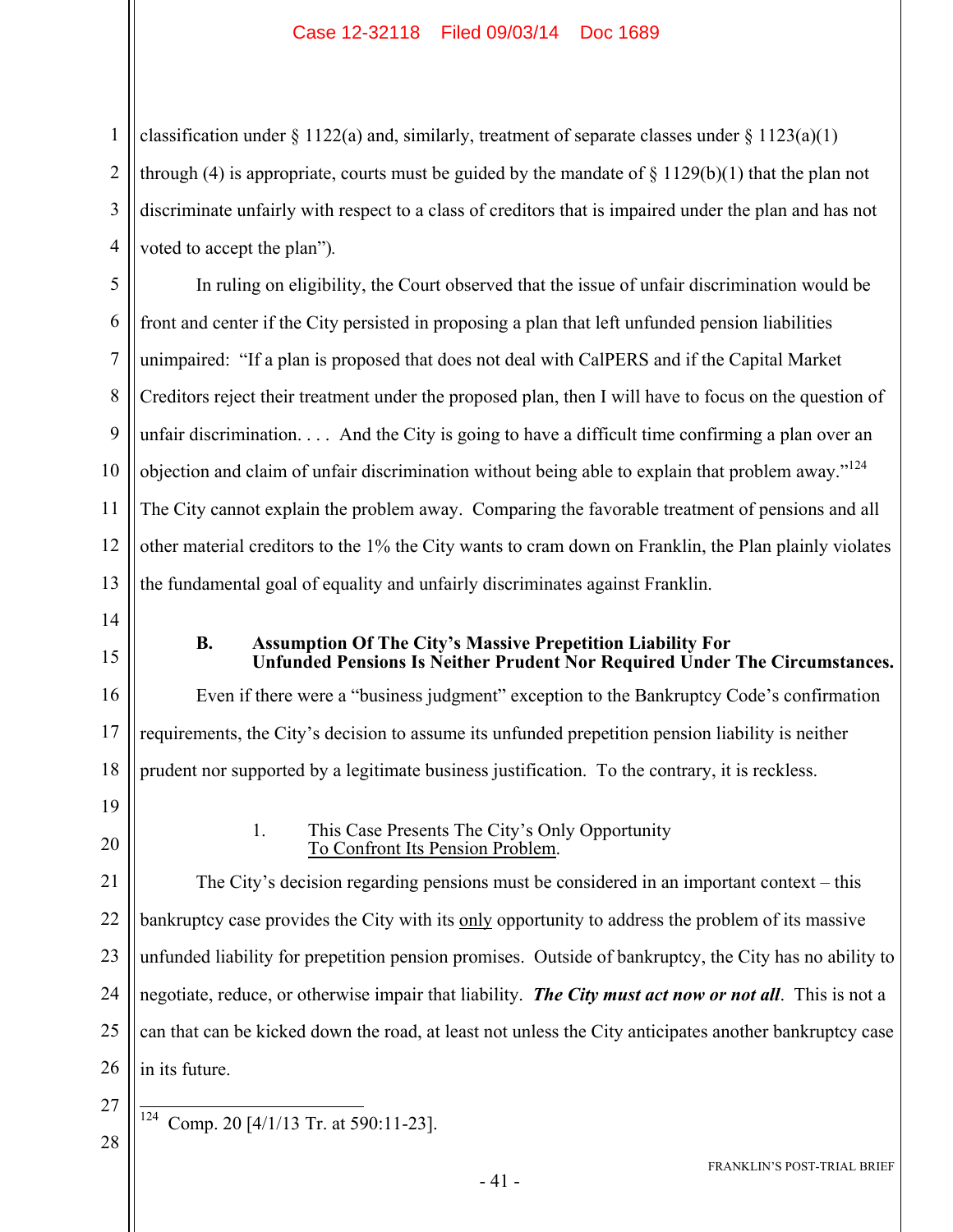1

There is no debate on this point. As summarized in Section IV, below, if the City terminated its CalPERS contract without the protection of the Bankruptcy Code it would be saddled with an inflated claim for termination liability, potentially secured by a lien on all of its assets. The City proclaims that, "outside of bankruptcy, the City would have no option other than to continue making its pension payments because not doing so would invite CalPERS to terminate the pension plan, which would result in the CalPERS Lien attaching to all of the City's assets to secure payment of the immediate \$1.6 billion termination liability."<sup>125</sup>

8 9 10 In bankruptcy, however, the City does have an "option." Unfortunately, the City has chosen to forgo its one-time opportunity to confront the irresponsible unfunded promises of the past, and instead seeks to assume them wholesale in this case. There is no defensible reason for it do to so.

11

2. The City's Pension Liabilities Are Out Of Its Control.

12 13 14 15 16 17 18 19 In contrast, there are good reasons for the City to act now to address its pension problem. By any measure, the City's projected annual payments to CalPERS are huge. In the Long-Range Financial Plan, the City projects that its annual payments to CalPERS will more than triple within a decade – from \$14.14 million in Fiscal Year 2011-12 to \$42.43 million in Fiscal Year 2020-21, and then climb to \$54.13 million a decade later in Fiscal Year 2030-31.<sup>126</sup> By Fiscal Year 2019-20, pension payments will consume 18.5% of the City's general fund, with contributions to the safety plan comprising 57.1% of payroll according to CalPERS, well above the City's historical norm and the liabilities of comparable peer cities. $127$ 

20 21 22 23 One reason the City's pension contributions are high in relation to its peers is that, in the past, it enabled employees to turn "pension spiking into an art form" and thus get "much larger pensions for the rest of their lives."128 *By assuming all pension obligations, the City will cement those mistakes and have to shoulder the burden for the next half century*.

24

25 125 City Br. at 27.

26 126 Comp. 198-203 [LRFP at CTY257707-CTY257712, line 52].

27 127 Comp. 307-10 [Moore Rep. at 18-21]; Comp. 98-99 [5/14/14 Tr. at 72:6-73:10 (Moore)]. <sup>128</sup> Comp. 162 [Trial Ex. 410 at 1].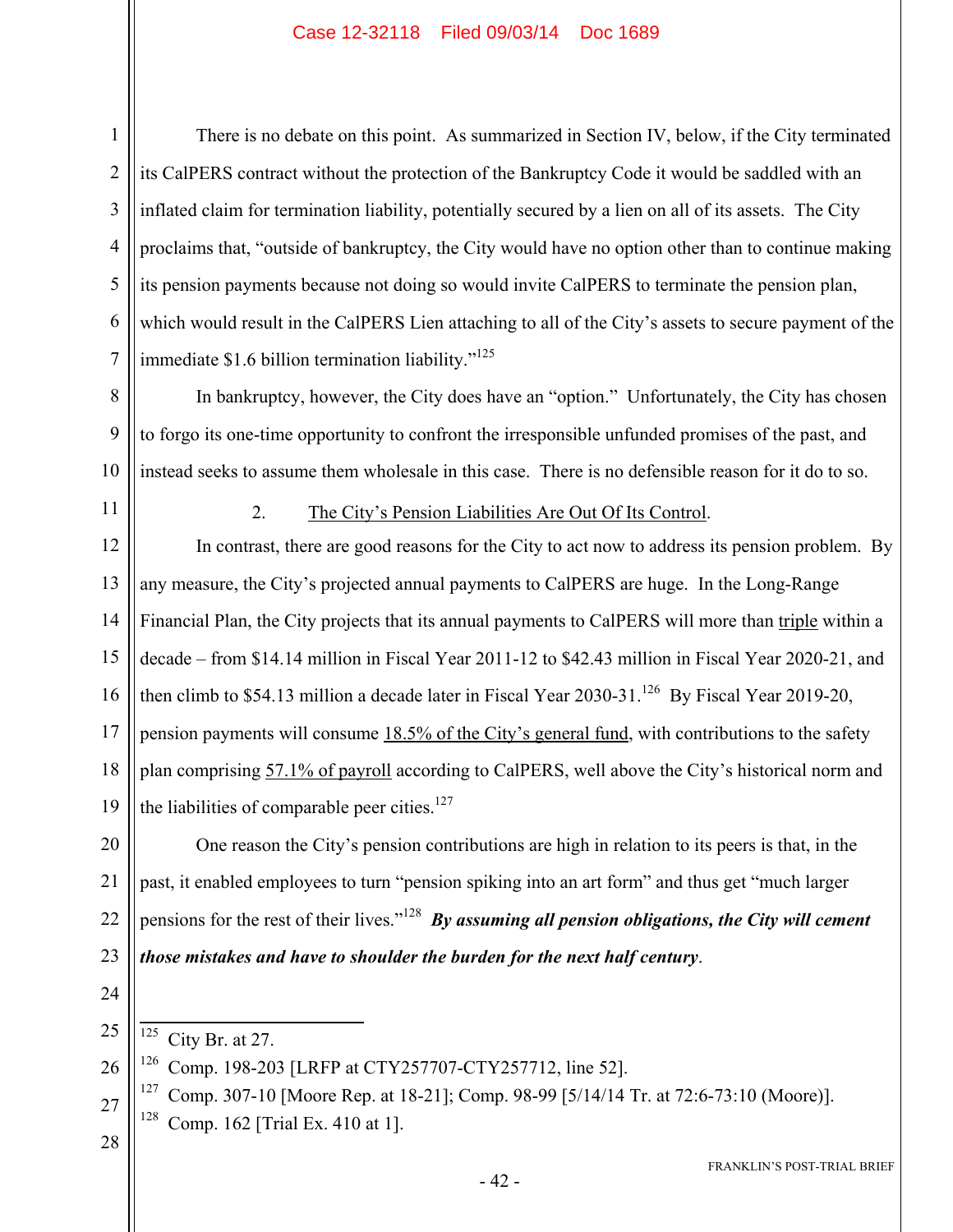1 2 3 4 5 6 7 8 9 10 11 To make matters worse, the City's annual payments to CalPERS are unpredictable and completely out of the City's control. Mr. Lamoureux testified that CalPERS calls all the actuarial shots, and establishes assumptions with respect to discount rates, mortality, retirement patterns, demographic trends and the like.<sup>129</sup> Ms. Nicholl agreed.<sup>130</sup> This results in volatility and unpredictability. As Mr. Moore explained, the City's projected contribution rates to CalPERS have tended to increase year over year, making it difficult if not impossible to prepare responsible and accurate forecasts.<sup>131</sup> Just during this case, CalPERS already has changed its demographic assumptions, discount rate, asset allocations, and amortization and rate smoothing policies – in an effort, among other things, to recoup CalPERS investment losses of seven to eight years ago – with the result being higher projected contributions for the City toward its unfunded prepetition pension liability for the next twenty-five years. $132$ 

12 13 14 15 16 17 18 19 20 21 22 23 24 25 And make no mistake about it, CalPERS does not have the interests of the City at heart. This was illustrated, yet again, two weeks ago, when CalPERS thumbed its nose at Governor Brown and the State Legislature by voting to add nearly one hundred different categories of "extra" or "add" pay that will count toward pension calculations for employees hired after January 1, 2013.<sup>133</sup> Governor Brown issued a release stating that "CalPERS got it wrong" and noting that the new regulations "undermine[] the pension reforms enacted just two years ago."134 The League of California Cities stated that it "is in complete agreement with the Governor's assessment"<sup>135</sup> and rating agency Fitch observed that CalPERS "exposes public employers to higher pension liabilities and contribution expenses, and appears to be a step backward from recent reforms."<sup>136</sup> Locally, the SACRAMENTO BEE bluntly noted in an editorial that CalPERS "would authorize pension spiking by 129 129 Comp. 118-19, 120 and 121 [5/14/14 Tr. at 195:9-196:2, 197:9-19, and 198:4-15 (Lamoureux)]. 130 Comp. 142-43 [6/4/14 Tr. at 44:6-45:6 (Nicholl)]. <sup>131</sup> Comp. 307-10 [Moore Rep. at 18-21]; Comp. 97-103 [5/14/14 Tr. at 71:11-77:18 (Moore)]. 132 Comp. 119-23 [5/14/14 at 196:21-200:22 (Lamoureux)]. 133 *See* accompanying request for judicial notice ("RFJN"), Ex. A.

26  $134$  RFJN, Ex. B.

27 135 RFJN, Ex. C.

 $136$  RFJN, Ex. D.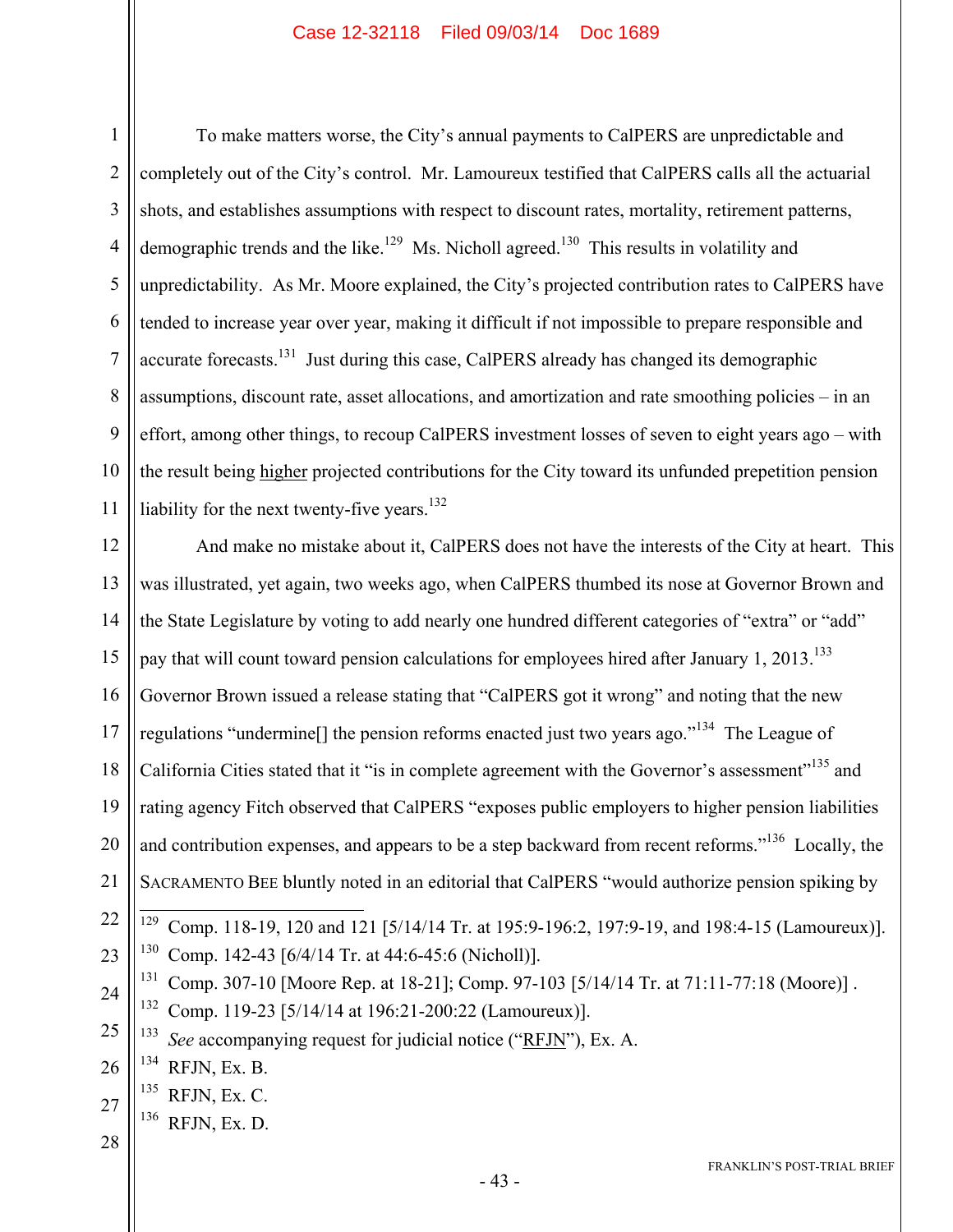1 2 another name,"<sup>137</sup> while nationally the WALL STREET JOURNAL editorialized: "Jerry Brown wanted to stop 'pension spiking.' So much for that."<sup>138</sup> Sadly, history repeats itself.

3

## 3. The City Did Not Consider Alternatives.

| $\overline{4}$ | Despite its large and uncontrollable pension liability and the irresponsible stewardship of                                                                                                              |
|----------------|----------------------------------------------------------------------------------------------------------------------------------------------------------------------------------------------------------|
| 5              | CalPERS, the City never seriously considered any course of action other than unimpairment and                                                                                                            |
| 6              | payment in full. During the eligibility trial, Mr. Deis testified that the City never explored                                                                                                           |
| 7              | alternatives to CalPERS prior to the petition date. <sup>139</sup> Ms. Goodrich conceded that she never                                                                                                  |
| 8              | "consider[ed] any pension reductions" in developing the pre-bankruptcy Ask, $^{140}$ and neither Ms.                                                                                                     |
| 9              | Haase nor Ms. Montes could recall the City performing any pre-bankruptcy analysis of                                                                                                                     |
| 10             | alternatives. <sup>141</sup> It was only after filing for bankruptcy and facing objections to eligibility that the                                                                                       |
| 11             | City began to develop a "business case" to support, in hindsight, its decision to pay all pensions. <sup>142</sup>                                                                                       |
| 12             | Why this lack of curiosity over ways to restructure the City's largest, most problematic                                                                                                                 |
| 13             | liability? The view of the City, then and now, is that employees and retirees "have borne more than                                                                                                      |
| 14             | their share of the bankruptcy burden." <sup>143</sup> The City asserts that its "workforce already has shouldered                                                                                        |
| 15             | a disproportionate share of cuts," pointing to (a) compensation cuts resulting from the collective                                                                                                       |
| 16             |                                                                                                                                                                                                          |
| 17             |                                                                                                                                                                                                          |
| 18             | 137<br>Editorial: CalPERS Proposal Would Authorize Pension Spiking By Another Name,                                                                                                                      |
| 19             | SACRAMENTO BEE (Aug. 19, 2014), available at<br>www.sacbee.com/2014/08/19/6637585/editorial-calpers-proposal-world.html.                                                                                 |
| 20             | 138<br>Review and Outlook: CalPERS's Play For Pay, WALL STREET JOURNAL (Aug. 26, 2014),                                                                                                                  |
| 21             | <i>available at http://online.wsj.com/articles/calperss-play-for-pay-1409009372.</i><br>139<br>Comp. 7-9 [3/25/13 Tr. (Vol. I – A.M.) at 60:12-62:20].                                                   |
| 22             | <sup>140</sup> Comp. 171 [Trial Ex. 713 at 116:5-15] Comp. 56 [5/13/14 Tr. at 156:1-6 (Goodrich) ("Q. The                                                                                                |
| 23             | boil down of the question is, did the City make a decision not to impair pensions before or as part<br>of its settlement with retirees? A. Before. As I said, the City made that decision as part of its |
| 24             | AB-506 preparation, and part of its agreements with the employer organizations at that time.").<br><sup>141</sup> Comp. 180-81 [Trial Ex. 719 at 88:15-89:13]; Comp. 165 [Trial Ex. 712 at 115:4-10].    |
| 25             | 142<br>Comp. 12 and 13-14 [3/26/13 Tr. (Vol. II – P.M.) at 365:9-19 and 371:14-372:5 (Goodrich)];                                                                                                        |
| 26             | Comp. 176-79 [Trial Ex. 719 at 82:20-85:11]; Comp. 172-73 [Trial Ex. 713 at 267:15-268:2].<br>143<br>City Br. at 19; see SPOA Br. at 13 ("the real parties in interest who would be economically hurt    |
| 27             | by a cut in CalPERS pensions – the retirees and the current employees, including the police –<br>have already made very significant concessions as part of the plan process").                           |
| 28             |                                                                                                                                                                                                          |
|                | FRANKLIN'S POST-TRIAL BRIEF<br>- 44 -                                                                                                                                                                    |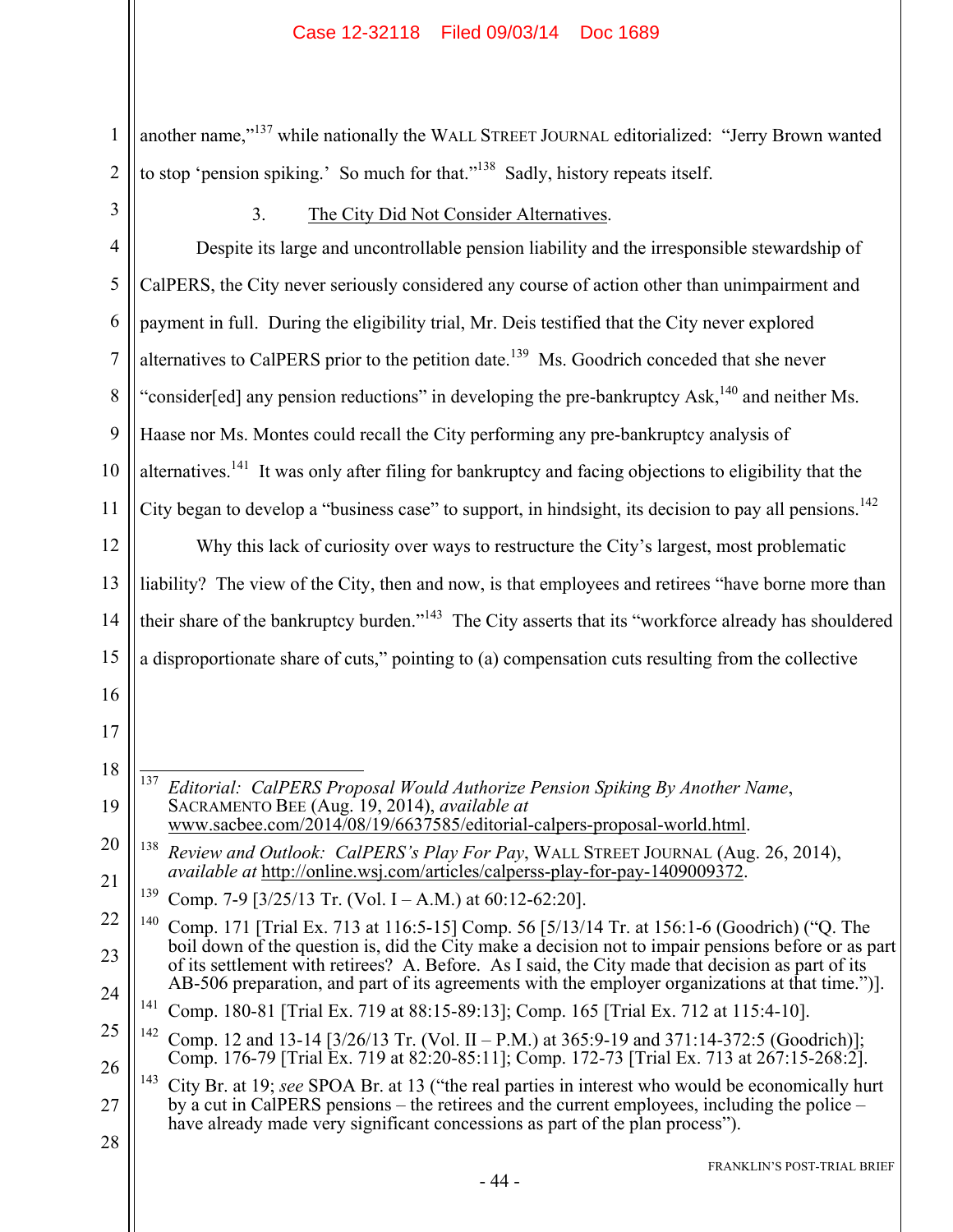bargaining agreements that the City negotiated immediately before and during the bankruptcy case, and (b) the retirees' agreement to accept impairment of their health benefit claims.<sup>144</sup>

The City's refusal to explore alternatives may have been influenced by the fact that employees who participated in the City's decision not to impair CalPERS, and three members of the City Council who ratified that decision, have CalPERS pensions.<sup>145</sup> Even if not, viewed objectively the concessions made by labor simply do not justify the Plan's treatment of Franklin. When compared to the 1% recovery for Franklin, the labor concessions are hardly "disproportionate." It is the other way around – Franklin is the party from whom a "disproportionate" concession is demanded.

10 12 13 Moreover, the "concessions" made by labor merely reduced "above market" pay and benefits to a "market" level,<sup>146</sup> and the new collective bargaining agreements relate to postpetition obligations. They say nothing about concessions made on account of the City's prepetition obligations, which have been paid in full with no concessions whatsoever.

14 15 16 17 18 19 20 21 The labor concessions also are temporary. All but one of the collective bargaining agreements that the City negotiated before and during this case have already expired and are subject to renegotiation now or in the near future,  $147$  with organized labor groups able to negotiate to recoup their prior concessions. The City actually anticipates this, as Chief Jones testified that officers are agitating to get "their previous 20-30% cuts restored."<sup>148</sup> Ephemeral temporary labor concessions intended to bring employee compensation to a market level simply are not comparable to the permanent 99+% impairment the City seeks to cram down on Franklin. The fact that the City renegotiates its collective bargaining agreements every year also disproves the City's assertion that it

22

23

1

2

3

4

5

6

7

8

9

11

 $\overline{a}$ <sup>144</sup> City Br. at 19-20.

<sup>24</sup> 145 Comp. 166, 167-68 [Trial Ex. 712 at 204:3-9, 205:21-206:16]; Comp. 184-85 [Trial Ex. 723 at 225:24-226:5].

<sup>25</sup> 26 <sup>146</sup> Comp. 159 [Trial Ex. 109 at 3] ("deep cuts to employee compensation and benefits in recent years . . . have left Stockton, for the most part, at the labor market average"); Comp. 186-87 [Trial Ex. 723 at 250:18-251:1].

<sup>27</sup> 147 Comp. 166-67; 167-68 [Trial Ex. 712 at 204:3–205:7; 205:21–206:19].

<sup>&</sup>lt;sup>148</sup> Comp. 339 [Direct Testimony Declaration of Eric Jones [Trial Ex. 3056] at 4].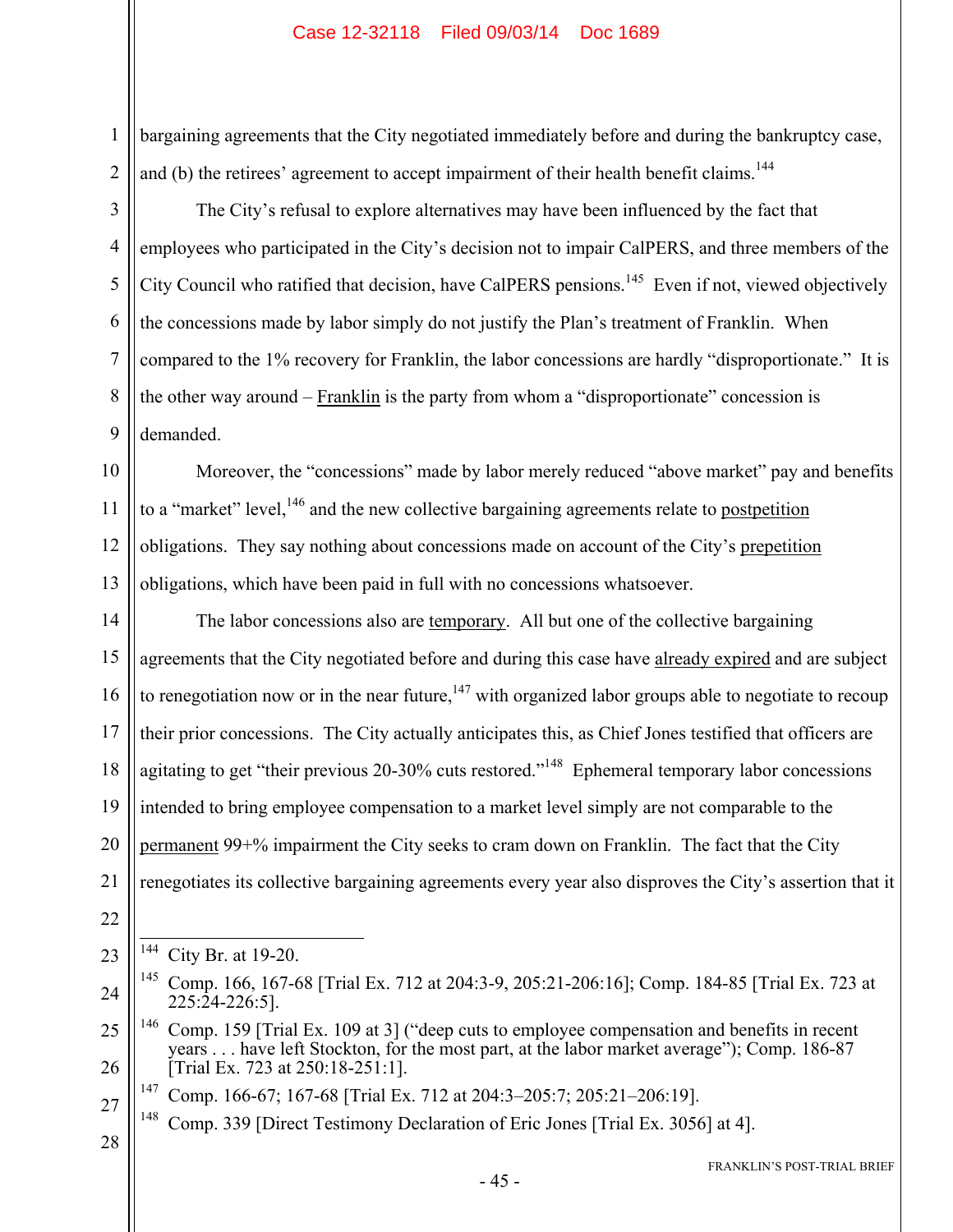must leave pension liabilities unimpaired lest it breach the agreements.<sup>149</sup> The City is free to negotiate new deals upon expiration of the existing agreements.

Similarly, while the retirees do face a permanent reduction in their health care benefits, they are to receive unimpaired pensions for life as the *quid pro quo* for that reduction. The retirees therefore stand to recover more than 50% of the prepetition claims against the City. Franklin, in contrast, has no *quid pro quo*. It gets 1% and nothing more. Ever.

7 8 9 10 Accordingly, the concessions made by employees and retirees cannot serve as justification for the permanent 99% haircut the City seeks to impose on Franklin. While those concessions may be significant, they pale in comparison to the punitive treatment to be meted out on account of Franklin's allowed unsecured claim.

11

1

2

3

4

5

6

#### 4. The City Has Alternatives To CalPERS.

12 13 14 15 16 17 The other major theme of the plan supporters is that the City has no choice but to leave pension liabilities unimpaired because there are no viable alternatives. The City says that, literally, "its only option is not to impair its pension obligations."<sup>150</sup> In particular, because there allegedly "is no viable, less costly alternative for the City,"<sup>151</sup> anything other than full capitulation to CalPERS would result in "large-scale departure of [the City's] employees."<sup>152</sup> Neither part of that assertion is supported by the evidence.

18

#### a. *Viable Alternatives Exist*.

19 20 21 22 23 There is no doubt that it would be a difficult, potentially painful, process for the City to extricate itself from the CalPERS system. The system clearly is designed to discourage members from terminating their relationships with CalPERS. As the Mayor of Villa Park recently quipped, "[g]etting out of Calpers is like getting out of jail." Tim Reid, *California City Looks To Quit Calpers, Fears It Can't Afford To*, REUTERS (Aug. 27, 2014), *available at*

26  $150$  City Br. at 1 (emphasis in original).

- 27 151 City Br. at 8; *see* SPOA Br. at 3.
	- 152 City Br. at 14; *see* SPOA Br. at 8; Union Br. at 8.
- 28

<sup>24</sup> 25 149 149 City Br. at 22 ("any impairment of pensions would also unravel the City's current labor agreements"); *see* Union Br. at 4 ("The City cannot impair its employees' vested pension rights without rejecting its MOUs.").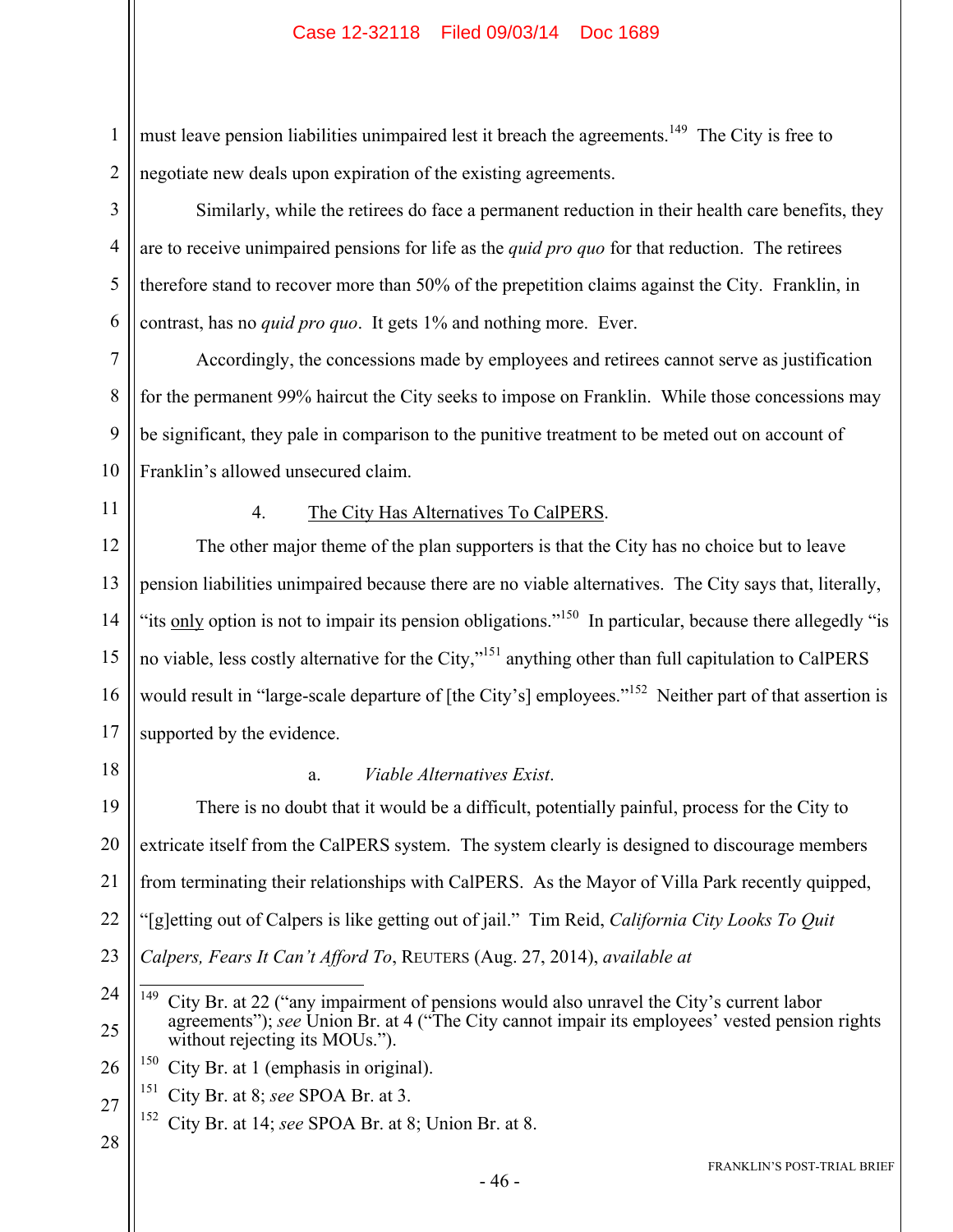http://www.reuters.com/article/2014/08/27/usa-pensions-villapark-idUSL1N0QX25P20140827 ("Two other California cities, Pacific Grove and Canyon Lake, tried to quit Calpers last year, but both balked when they learned the termination fee.") [Comp.  $440$ ].<sup>153</sup>

It would be much easier for the City simply to treat Franklin fairly in this reorganization. If, however, the City persists in attempting to cram down a minuscule recovery on Franklin, the City must face up to the fact that it cannot have its cake (punitive treatment of Franklin) and eat it too (assumption of pension liability). If it wishes to cram down Franklin, it must pursue pension alternatives.

9 10 11 12 13 14 15 16 17 18 19 20 21 22 23 24 25 26 27 The City admits that alternatives do exist. They include a stand-alone City pension system, joining San Joaquin County's system, and contracting with a private pension administrator.<sup>154</sup> Mr. Lamoureux's testimony on this point was clear.<sup>155</sup> Strangely, however, the City does not admit to the most logical alternative – a defined contribution retirement plan. This is the desired alternative written into the PERL itself. CAL GOV'T CODE § 20485 ("It is the intent of the Legislature that contracting agencies in conjunction with recognized local employee organizations, develop alternative retirement plans that provide benefits under a defined contribution program."). And it is one that suffers from none of the "start up, transition and maintenance" costs bemoaned by the City.<sup>156</sup> Private 401(k) plan administrators abound and a competitive market exists for their services. While conceding that there are alternatives, the City says that none of them are viable or "less costly." The City relies solely on Ms. Nicholl, its "pension expert," in this regard. The Court will recall that Ms. Nicholl was not even part of the City's case in chief. She was presented only as a "rebuttal expert" who limited her opinions to rebutting portions of "Opinion Three" in Mr. Moore's report<sup>157</sup> – that the City's "pension obligations, particularly for the safety plan, are very 153 Much like the fabled Hotel California, "you can check in anytime you like, but you can never leave." Don Henley, Glenn Lewis Frey, Don Felder, *Hotel California*, *on* HOTEL CALIFORNIA (Asylum Records 1976). 154 *See* City Br. at 7-14; *see* SPOA Br. at 3-6. <sup>155</sup> Comp. 116-17 [5/14/14/ Tr. at 190:23-191:16 (Lamoureux)].  $156$  City Br. at 10. 157 Comp. 141 [6/4/14 Tr. at 40:11-23 (Nicholl)]; Comp. 281-85 [Trial Ex. 2642 at 48:18–49:2; 49:5-10; 49:14-19; 49:23–50:7; 50:9-13; 50:16-24; 51:1-6; 51:8-14; 52:11-19; 52:24-25].

28

1

2

3

4

5

6

7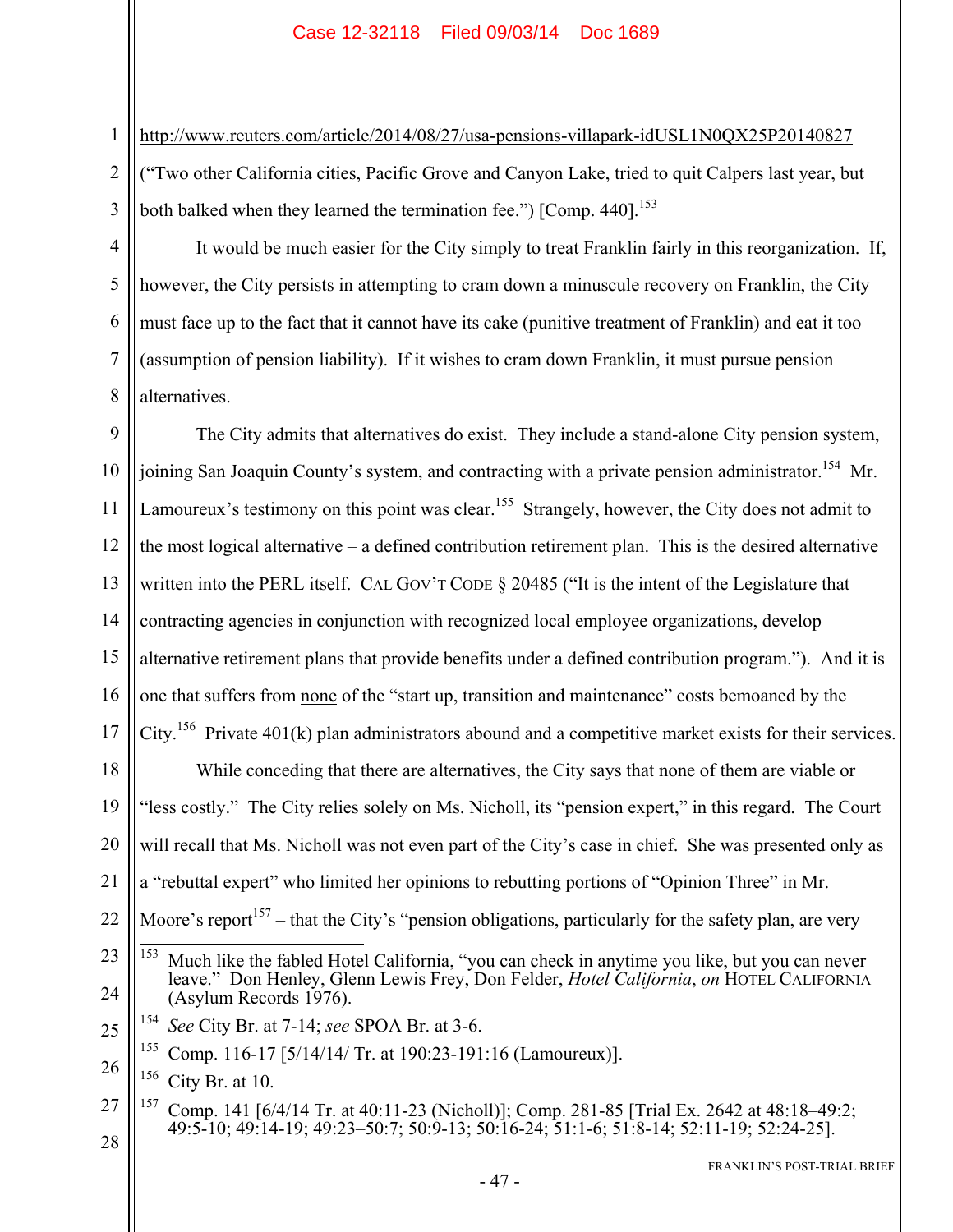1 2 3 4 5 6 7 high, growing and unpredictable." Mr. Moore's "Opinion Three" does not address potential alternatives to the CalPERS pension system, and Ms. Nicholl did not provide any affirmative expert testimony on the subject. Nevertheless, after hearing Mr. Lamoureux's devastating testimony about the lack of any incentive for City employees to seek employment elsewhere upon a plan termination (more on this below), the City scrambled Ms. Nicholl – taking advantage of the three-week trial break – to opine about alleged hurdles and problems the City might have in providing other sorts of retirement benefits.

8 9 10 11 12 13 14 15 16 17 18 19 20 21 However, because the City never actually investigated any alternatives, the hurdles and problems discussed by Ms. Nicholl are entirely hypothetical. She speculates about costs and delays the City would incur in establishing its own pension system, joining San Joaquin's system, or contracting with a third-party administrator, but the City has no facts to support that speculation. Critically, *neither Ms. Nicholl nor the City suggest that the alleged additional costs and delays associated with a pension alternative come close to approaching – much less exceeding – the amount that the City would save by not assuming the burden of its prepetition pension liabilities*. In the Long-Range Financial Plan, the City projects that it will make more than \$1.2 billion in payments to CalPERS over the next thirty years.<sup>158</sup> *A huge proportion of those payments (70%) will go toward funding the currently unfunded portion of the City's prepetition pension obligations*. Ms. Nicholl admitted that the City could use those funds to establish an alternative retirement benefit program, and testified that she did not "have any basis" for assessing whether the benefits under an alternative program might be more lucrative than benefits under the CalPERS system.<sup>159</sup> Shockingly, neither she nor the City ever did the analysis.

22 23 24 Moreover, Ms. Nicholl could not identify a single additional cost or burden on the City associated with a defined contribution plan. She merely noted the obvious – that in a defined contribution plan, investment risk (and corresponding gain) rests with the individual beneficiary and

- 25 26
- 158 Comp. 198-203 [LRFP at CTY257707-CTY257712, line 52].
- 159 Comp. 145-46 [6/4/14 Tr. at 48:14-49:21 (Nicholl)].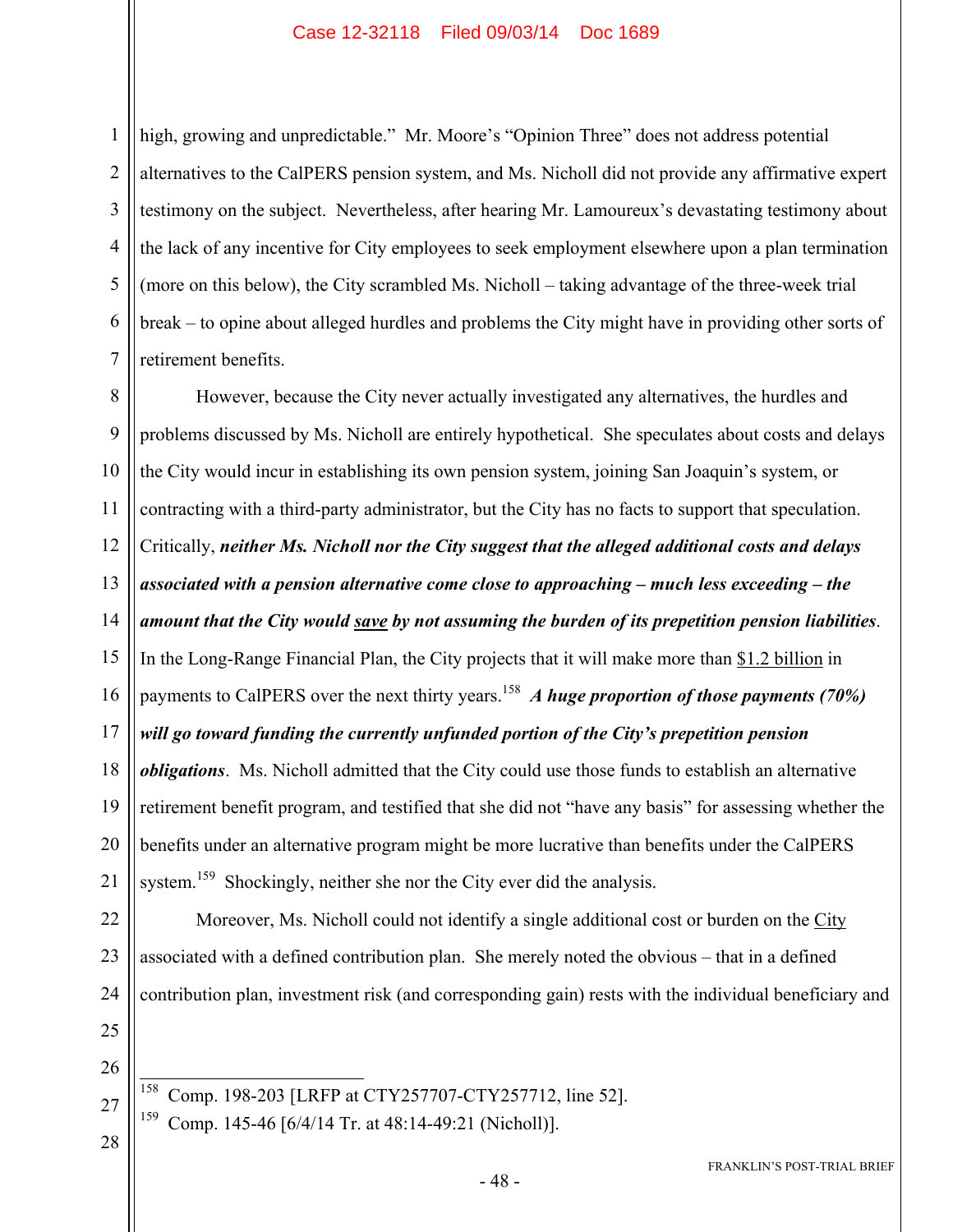2 3 4 5 6 is not spread across a pool as in the CalPERS system.<sup>160</sup> That is, of course, the entire purpose of a defined contribution plan, and it is something that the California Legislature expressly has endorsed. *See LaRue v. DeWolff, Boberg & Assocs.*, 552 U.S. 248, 250 n.1 (2008) ("a 'defined contribution plan' or 'individual account plan' promises the participant the value of an individual account at retirement, which is largely a function of the amounts contributed to that account and the investment performance of those contributions").<sup>161</sup>

7

1

#### b. *Employees Will Act Rationally Based Upon Their Future Compensation And Benefits*.

9 10 11 12 The City asserts that, without a CalPERS pension, employees will leave in droves.<sup>162</sup> The City supports that assertion with the speculative and somewhat self-serving testimony of Chief Jones and various current and former City employees. Because the City has never even hinted that it might seek to terminate its relationship with CalPERS, that testimony is completely hypothetical.

In contrast, Mr. Lamoureux's testimony was not hypothetical. He testified unequivocally

14 that, upon termination of the City's relationship with CalPERS and a corresponding reduction in

15 benefits, *there is nothing that a City employee could do to eliminate or lessen the benefit* 

16 *reduction*, whether by changing employment or otherwise: "nothing they do going forward will

- 17 change their benefits."<sup>163</sup> On cross-examination, Ms. Nicholl grudgingly agreed,<sup>164</sup> and the City
- 18

13

24 162 City Br. at 14-19.

<sup>8</sup>

<sup>19</sup> 160 160 Comp. 139-40 [6/4/14 Tr. at 37:16-38:19 (Nicholl)]. The SPOA offers the same "criticism" of defined contribution plans. SPOA Br. at 6.

<sup>20</sup> 21 22 23 The City complains that, if it were to leave the CalPERS system there would be an "intervening" period" between CalPERS termination and establishment of a new retirement benefit program in which City employees "would be covered by Social Security," which the City denigrates (quoting Ms. Nicholl) as "not like a retirement benefit, realistically." City Br. at 6. This rather arrogantly dismisses a retirement program relied upon by the vast majority of Americans. It also assumes that there would be an "intervening period" when, in fact, the City could time its exit from bankruptcy to coincide with the establishment of a replacement retirement benefit, thereby avoiding any period in which City employees would participate in the Social Security system.

<sup>25</sup> 26 27 163 Comp. 124 [5/14/14 Tr. at 204:17-18 (Lamoureux)]; *see* Comp. 125 [5/14/14 Tr. at 205:14-25 ("But let's say a decision was made that everyone's benefit has to be reduced by ten percent. Then even if someone left City of Stockton 15 or 20 years ago, that benefit would be subject to a reduction. . . . [A]nything that accrued up to the date they leave City of Stockton or the employer for which benefit[s] are reduced, those benefits would be reduced.") (Lamoureux)] and Comp. 126-27 [5/14/14 Tr. at 206:8-207:1 (Lamoureux)].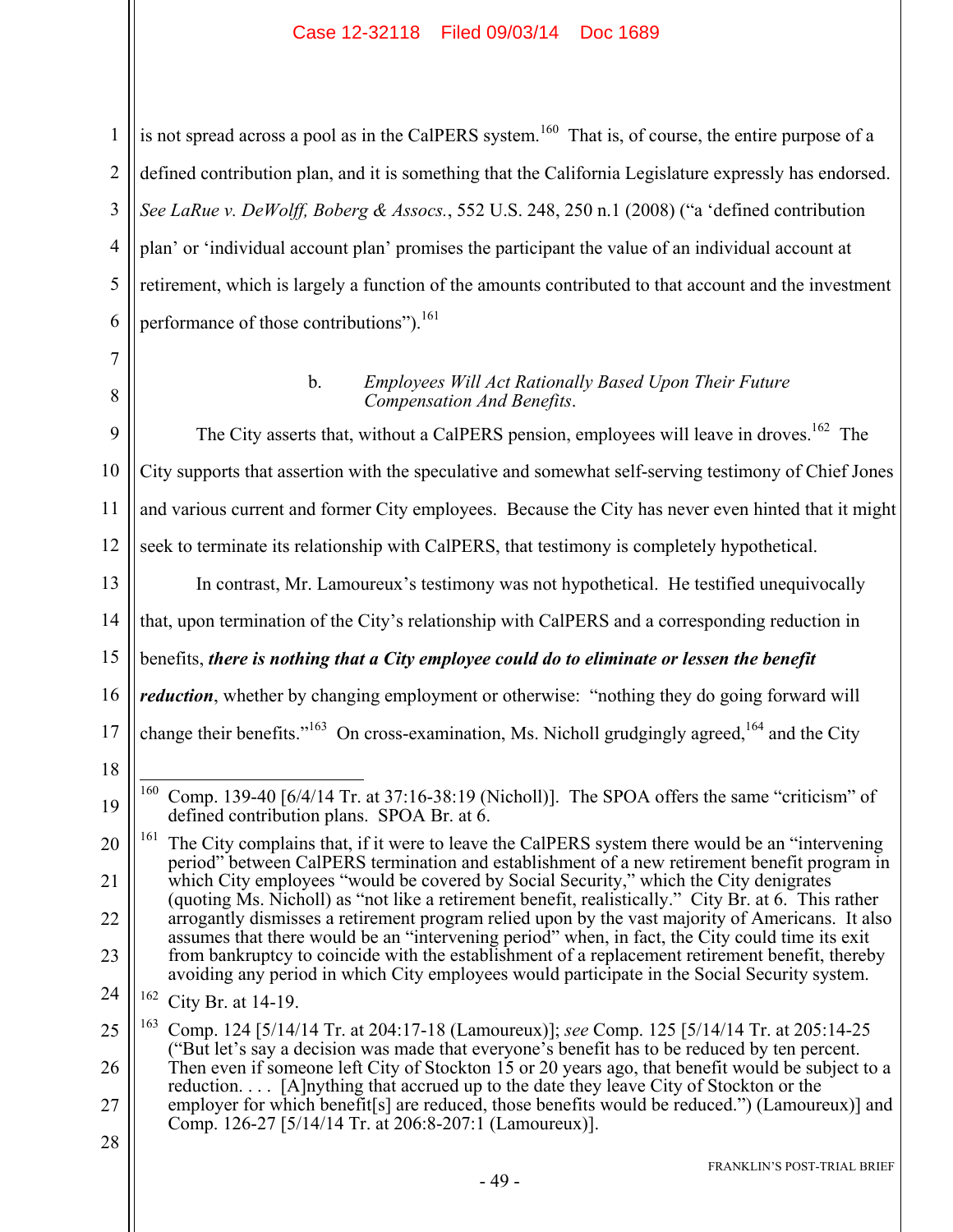now concedes (for the first time) that "it is true that City employees would be unable to recover accrued benefits that had been cut."<sup>165</sup>

Yet the City insists that employees would flee nonetheless due to the "portable" or

3 4 5

1

2

6 7 8 9 10 11 "reciprocal" nature of their CalPERS benefits. Specifically, the City argues that employees would leave the City – despite the fact that they could not resurrect any impaired pension benefits accrued to date – in order to be "grandfathered" into advantageous benefit tiers no longer available to new hires under the Public Employees' Pension Reform Act of 2013 ("PEPRA").<sup>166</sup> CalPERS' recent actions to gut PEPRA – condemned by Governor Brown two weeks ago – indicate that there may be little to no change in the PEPRA regime than under the prior rules. But even if CalPERS eventually has a change of heart and enforces PEPRA as the Legislature intended, the City's speculation misses the point and assumes that employees would not act rationally or in their best interests.

12 13 14 15 16 17 18 19 Specifically, given that there is nothing that can be done about benefits earned through the date of impairment, economically-rational employees considering their situation at the date of impairment would do what all other economically-rational actors would do: they would consider what future job opportunity offers the best compensation package going forward.<sup>167</sup> Even setting aside obvious barriers to employee relocation (such as the need to uproot home and leave family and friends), the fact is that the City would have enormous flexibility to develop at- or above-market compensation packages for employees if it were not shackled with prepetition liabilities for unfunded pensions.

- 20
- 21

1

- 22
- 23

24

25

<sup>164</sup> Comp. 147-48 [6/4/14 Tr. at 51:15-52:1 ("Q. If the City's current plan with CalPERS is impaired, there's nothing that a Stockton employee can do with respect to the impairment of benefits earned to the date of impairment; right? A. No. Although I suspect that if the ... CalPERS contract were impaired, I would suspect that the employees would probably get together and sue someone over that. Q. Okay. Setting that aside, there's nothing they can do with respect to the impaired CalPERS benefit; right? A. Setting that aside, there's nothing they can do about it.") (Nicholl)].

26  $165$  City Br. at 17.

166 City Br. at 17-18.

 $167$  Comp. 148 [6/4/14 Tr. at 52:8-22 (Nicholl)].

28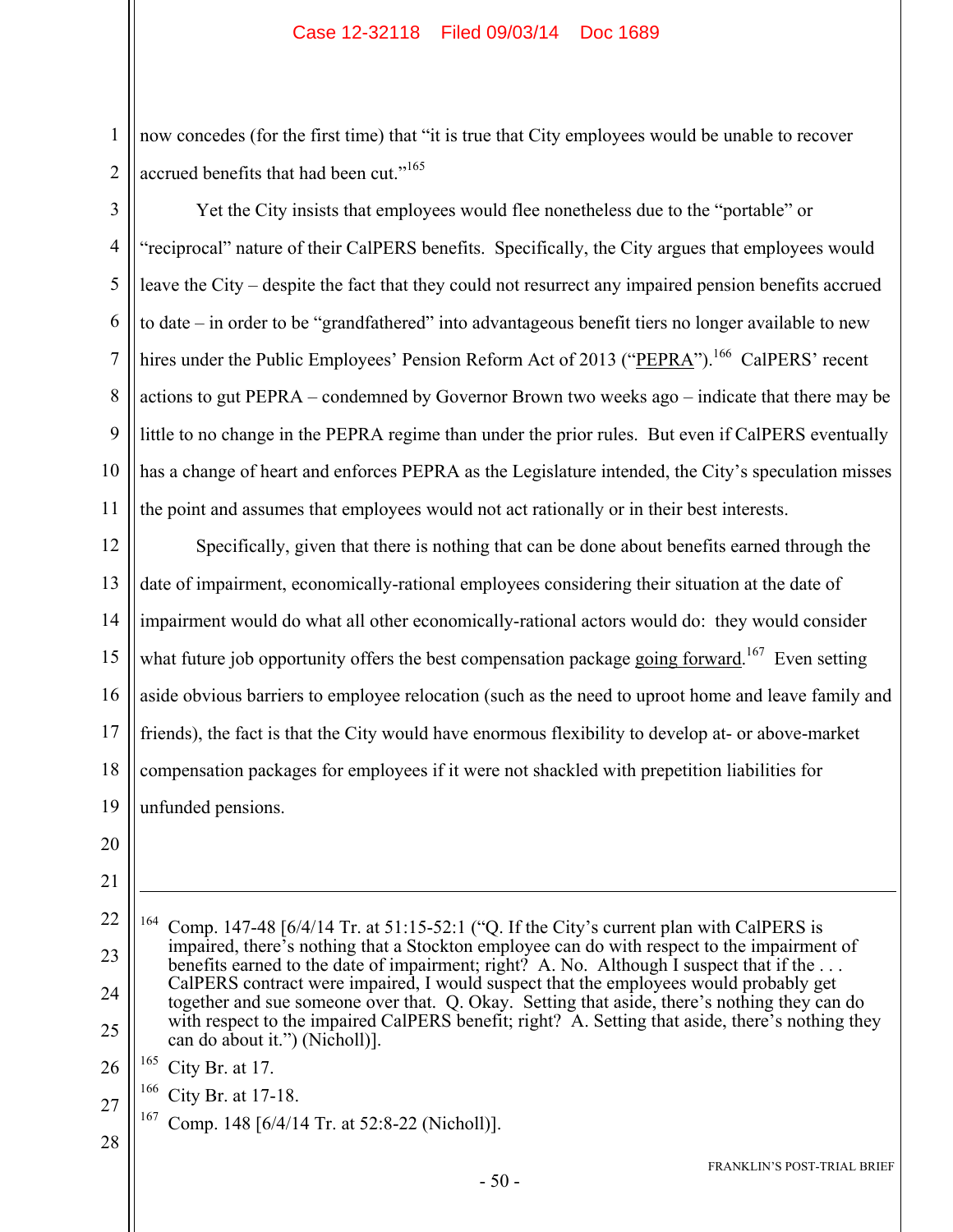| $1 \parallel$ | Quite obviously, freeing up \$1.2 billion in projected payments to CalPERS would pave the                           |
|---------------|---------------------------------------------------------------------------------------------------------------------|
|               | $2 \parallel$ way for the City to offer highly-competitive benefits. The City does not explain, and cannot explain, |
|               | $3$    how payment of prepetition debt in order to remain in the good graces of CalPERS is a more                   |
|               | 4   efficient and effective tool for retaining (much less recruiting) employees than the provision of               |
|               | $5$   enhanced compensation and benefits (including retirement benefits) directly to employees for                  |
|               | 6   service going forward. <sup>168</sup>                                                                           |

7 8 9 10 11 12 13 14 15 16 17 18 19 20 21 22 23 24 25 26 27 28 The City certainly has not met its burden of proof in that regard. In fact, the only nonspeculative, non-hypothetical testimony on this point came from Mr. Moore, who described his personal experience with the City of Detroit. Specifically, Mr. Moore explained that, despite its efforts to impair and reduce prepetition pension liabilities, Detroit did not suffer employee flight. Rather, employees acted rationally with respect to <u>future</u> compensation and benefits: The City of Detroit made a decision that after years of not putting money towards services and investment because it had to devote so much towards pension and OPEB liabilities, that it needed to get those under control, and in order to put adequate funding towards services and investment that residents and businesses expect it needed to adjust those accrued benefits for both pension and OPEB. What I saw in that process, certainly I'm hearing a lot of here, based on comments yesterday, there was a strong belief that if anyone tried to touch accrued benefits, especially pension benefits, that all of the employees would leave. We have not seen that. As has been publicly reported, the city's plan does come up to the plate in adjustment to accrued pension benefits . . . , and we have not seen any impact from an employment standpoint. And the reason why is because I think that similar to a lot of situations when you are in distress, there's an emotional aspect; however, leaving is not going to change anything.  $\overline{a}$ 168 This is the fatal flaw in the demonstrative (Trial Ex. 3085) used by Ms. Nicholl to illustrate alleged incentives for an employee to leave after CalPERS termination. Ms. Nicholl assumed that, following termination, employees who remained with the City would receive no pension and no retirement benefit whatsoever, with no corresponding increase in salary or other benefits. Specifically, "Stockton will lack resources to offer a substitute retirement plan if CalPERS is impaired." Comp. 144; 145 [6/4/14 Tr. at 47:14-18 (Nicholl); *id.* at 48:11-14 (analysis "doesn't include any pension, unknown pension or defined contribution plan that might be put into place if the CalPERS contract were impaired") (Nicholl)]. That is nonsensical. By terminating the CalPERS relationship, the City would not "lack resources" – it would have substantial additional resources to create an alternative retirement plan.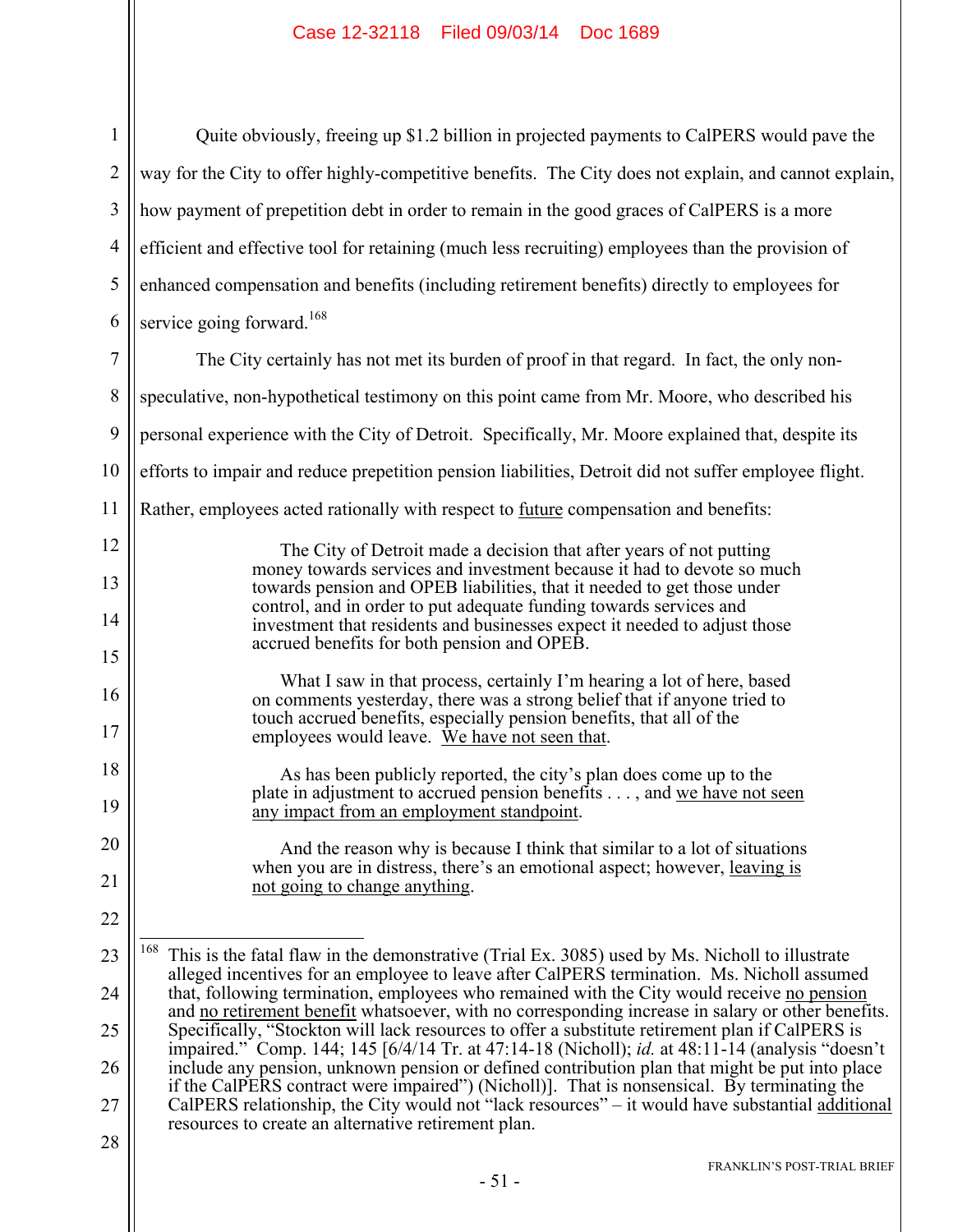And what we have done specifically with the City of Detroit, is we have made sure that we have a package that is going to attract employees going forward . . . .

My experience, my firsthand experience with the situation that's going on right now, where this is happening has not resulted in what has been  $expressed.$ <sup>1</sup>

The bottom line is that alternatives exist. The City cannot use the bogeyman of employee flight to justify assumption of prepetition pensions in the face of a sub-1% cram down of Franklin.

#### 8 9 **IV. CALPERS' ALLEGED CLAIM FOR TERMINATION LIABILITY DOES NOT JUSTIFY ASSUMPTION OF PENSION LIABILITIES**

10 11 12 13 14 15 16 17 Finally, the City and its organized labor groups argue that the City rationally chose to assume its pension liabilities because impairment would result in "a \$1.6 billion termination liability that would swamp other claims."<sup>170</sup> The City and its union groups go so far as to query "how Franklin" can contend that it would receive a greater payout by forcing the City to take on an additional \$1.6 billion claim."171 For its part, CalPERS claims a lien on all of the City's assets for the alleged termination liability, implying that it would be pointless for the City to discharge its pension obligations because CalPERS would suck up all resources that otherwise might be used to provide City services and pay creditor claims.<sup>172</sup>

18 19 20 21 Labor's argument is hypocritical. To recap: members of the labor groups are to receive full payment on their unsecured prepetition pension claims; Franklin is to receive less than 1% payment on its unsecured prepetition bond claim. The unions are in no position to hypothesize about the impact of termination on Franklin's recovery. It cannot get any worse for Franklin.

22

23

1

2

3

4

5

6

7

<sup>172</sup> CalPERS Plan Br. at 25-28.

<sup>169</sup> 169 Comp. 104-05 [5/14/14 Tr. at 78:19-79:25 (Moore) (emphasis added)].

<sup>24</sup>  $170$  City Br. at 3.

<sup>25</sup> 26 27 <sup>171</sup> City Br. at 7; Retiree Br. at 7 ("It's inconceivable that adding a \$1.6 billion claim, even if unsecured, would improve distributions to any unsecured creditors."); SPOA Br. at 11 ("Termination liability that could be assessed under the PERL has been estimated at \$1.6 billion, far larger than any other claim in the case."); Union Br. at 7 ("CalPERS would assert a claim for  $$1.5$  billion-plus<sup>3</sup>.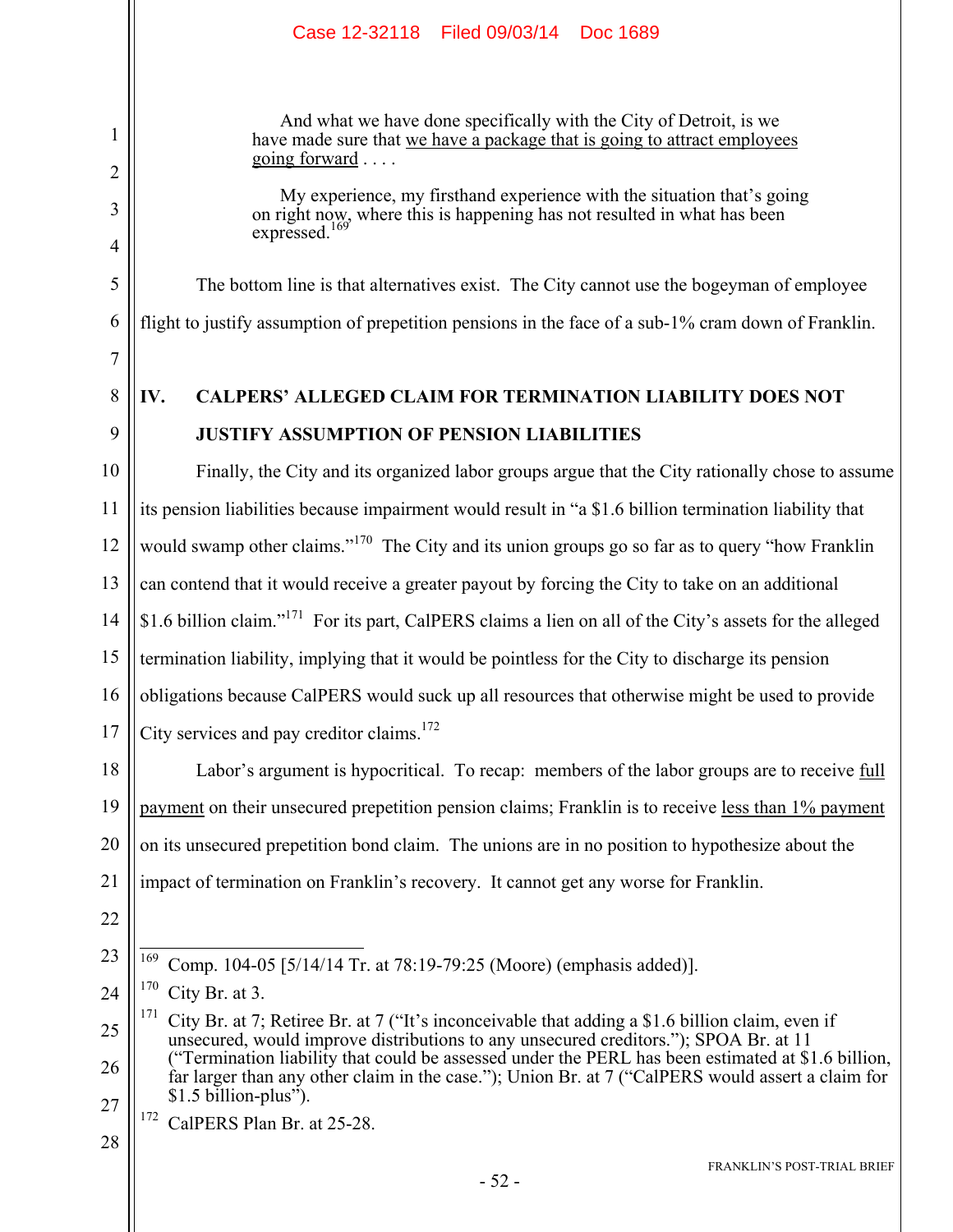| $\mathbf{1}$   | Further, the City and its allies completely misapprehend the nature of the alleged claim for                                                                  |
|----------------|---------------------------------------------------------------------------------------------------------------------------------------------------------------|
| $\overline{2}$ | termination liability. Termination of the City's relationship with CalPERS would not result in a new                                                          |
| 3              | liability; rather, termination simply would liquidate the City's existing liability for its dramatically                                                      |
| $\overline{4}$ | underfunded pensions. It is nonsensical to suggest that the City somehow can avoid "swamping"                                                                 |
| 5              | unsecured claims by assuming <i>(i.e., agreeing to pay forever)</i> the very liability that would be                                                          |
| 6              | liquidated and reduced to an unsecured claim upon termination.                                                                                                |
| 7              | As shown below, the lien asserted by CalPERS is invalid and avoidable, the alleged claim for                                                                  |
| 8              | termination liability is inflated and, in whatever amount allowed, that claim would be a general                                                              |
| 9              | unsecured claim that must be adjusted equitably with all of the City's other unsecured liabilities.                                                           |
| 10             | <b>CalPERS Has No Lien.</b><br>A.                                                                                                                             |
| 11             | Relying on section 20574 of the California Government Code, CalPERS argues that its                                                                           |
| 12             | alleged claim upon termination of the City's CalPERS contract would be secured by a senior lien on                                                            |
| 13             | all of the City's assets. <sup>173</sup> Section 20574 provides in part as follows:                                                                           |
| 14             | A terminated agency shall be liable to the system for any deficit in funding for                                                                              |
| 15             | earned benefits, as determined pursuant to Section 20577, interest at the<br>actuarial rate from the date of termination to the date the agency pays the      |
| 16             | system, and for reasonable and necessary costs of collection, including<br>attorney's fees. The board shall have a lien on the assets of a terminated         |
| 17             | contracting agency, subject only to a prior lien for wages, in an amount equal<br>to the actuarially determined deficit in funding for earned benefits of the |
| 18             | employee members of the agency, interest, and collection costs.                                                                                               |
| 19             | CAL. GOV'T CODE § 20574 [Comp. 371]. As the Court observed on July 8, there are several                                                                       |
| 20             | provisions of the Bankruptcy Code that render section 20574 invalid in a chapter 9 case.                                                                      |
| 21             | Section 545 Invalidates The Termination Lien.<br>1.                                                                                                           |
| 22             | To start, any lien arising by operation of section 20574 is avoidable pursuant to section 545                                                                 |
| 23             | of the Code, which provides in part that:                                                                                                                     |
| 24             | The trustee may avoid the fixing of a statutory lien on property of the debtor                                                                                |
| 25             | to the extent that such lien $-$                                                                                                                              |
| 26             | (1) first becomes effective against the debtor $-$                                                                                                            |
| 27             | 173<br>CalPERS Plan Br. at 25-28.                                                                                                                             |
| 28             | FRANKLIN'S POST-TRIAL BRIEF                                                                                                                                   |
|                |                                                                                                                                                               |

FRANKLIN'S POST-TRIAL BRIEF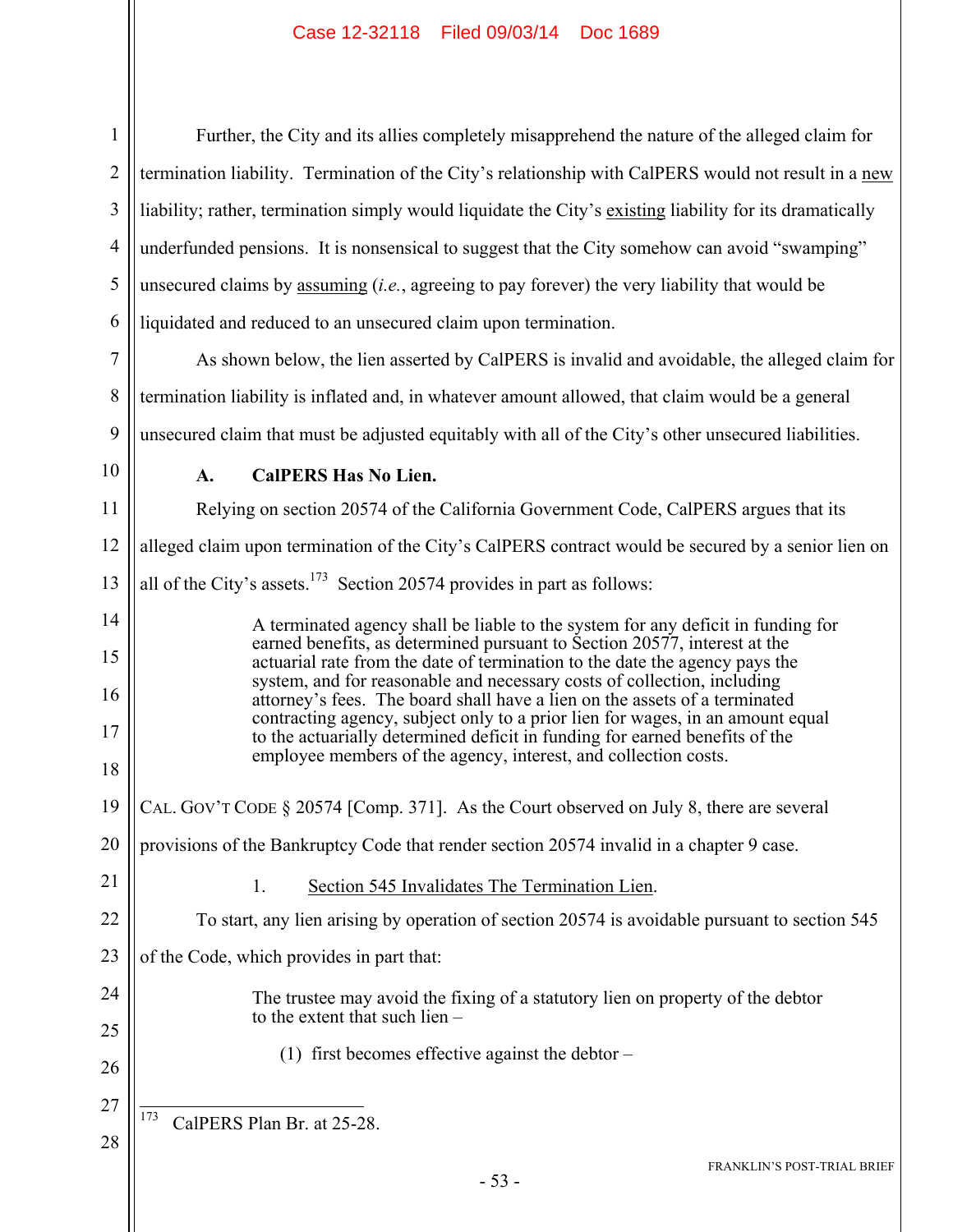|        | Case 12-32118 Filed 09/03/14 Doc 1689                                                                                                                                                                                                |
|--------|--------------------------------------------------------------------------------------------------------------------------------------------------------------------------------------------------------------------------------------|
|        | (A) when a case under this title concerning the debtor is commenced;                                                                                                                                                                 |
| 1      | (B) when an insolvency proceeding other than under this title                                                                                                                                                                        |
| 2      | concerning the debtor is commenced; $\dots$                                                                                                                                                                                          |
| 3      | (D) when the debtor becomes insolvent; [or]                                                                                                                                                                                          |
| 4<br>5 | (E) when the debtor's financial condition fails to meet a specified<br>standard; $\ldots$ [or]                                                                                                                                       |
| 6<br>7 | (2) is not perfected or enforceable at the time of the commencement of the<br>case against a bona fide purchaser that purchases such property at the time of<br>the commencement of the case, whether or not such a purchaser exists |
| 8      | 11 U.S.C. § 545. <sup>174</sup> The alleged lien in favor of CalPERS is a "statutory lien" within the meaning of                                                                                                                     |
| 9      | section 545. 11 U.S.C. § 101(53) ("The term 'statutory lien' means lien arising solely by force of a                                                                                                                                 |
| 10     | statute on specified circumstances or conditions"). It is independently avoidable under both                                                                                                                                         |
| 11     | subsection $545(1)$ and $545(2)$ .                                                                                                                                                                                                   |
| 12     | The Lien Is Avoidable Under Subsection 545(1).<br>a.                                                                                                                                                                                 |
| 13     | Section 545(1) invalidates liens that arise upon a debtor's insolvency or financial distress.                                                                                                                                        |
| 14     | "Congress has perceived such liens to be thinly disguised attempts to impose state-determined                                                                                                                                        |
| 15     | priorities in bankruptcy." In re Loretto Winery Ltd., 898 F.2d 715, 718 (9th Cir. 1990); see, e.g., In                                                                                                                               |
| 16     | re Davis, 22 B.R. 523, 525 (Bankr. W.D. Pa. 1981) ("The history of [the predecessor to section 545]                                                                                                                                  |
| 17     | shows that the act was intended to prevent state laws which prioritized liens on the happening of                                                                                                                                    |
| 18     | insolvency from undercutting federal bankruptcy laws."); S. Rep. 89-1159, at 2 (1966) ("These                                                                                                                                        |
| 19     | spurious liens were in reality disguised priorities and the effect of their recognition in bankruptcy                                                                                                                                |
| 20     | would be to distort the federally ordered scheme of distribution $\dots$ .") [Comp. 434].                                                                                                                                            |
| 21     | Section 20574 is precisely that $-$ an attempt to impose state-determined priorities in                                                                                                                                              |
| 22     | bankruptcy through a "spurious lien." CalPERS basically admits this. It states that "one of the                                                                                                                                      |
| 23     | primary purposes of the statute is to ensure that the System [CalPERS] is protected in the event of                                                                                                                                  |
| 24     | the bankruptcy of a contracting agency." <sup>175</sup> Previously in this case, CalPERS was even more direct:                                                                                                                       |
| 25     | 174<br>Section 545 applies in chapter 9. 11 U.S.C. § 901(a); In re Badger Mountain Irr. Dist., 885 F.2d                                                                                                                              |
| 26     | 606, 608 n.1 (9th Cir. 1989); County of Orange, 191 B.R. at 1018. Should the City refuse to<br>seek avoidance of the purported CalPERS termination lien, the Court would be empowered to                                             |
| 27     | appoint a trustee to do so. 11 U.S.C. $\S$ 926(a).                                                                                                                                                                                   |
| 28     | <sup>175</sup> CalPERS Br. at 26.                                                                                                                                                                                                    |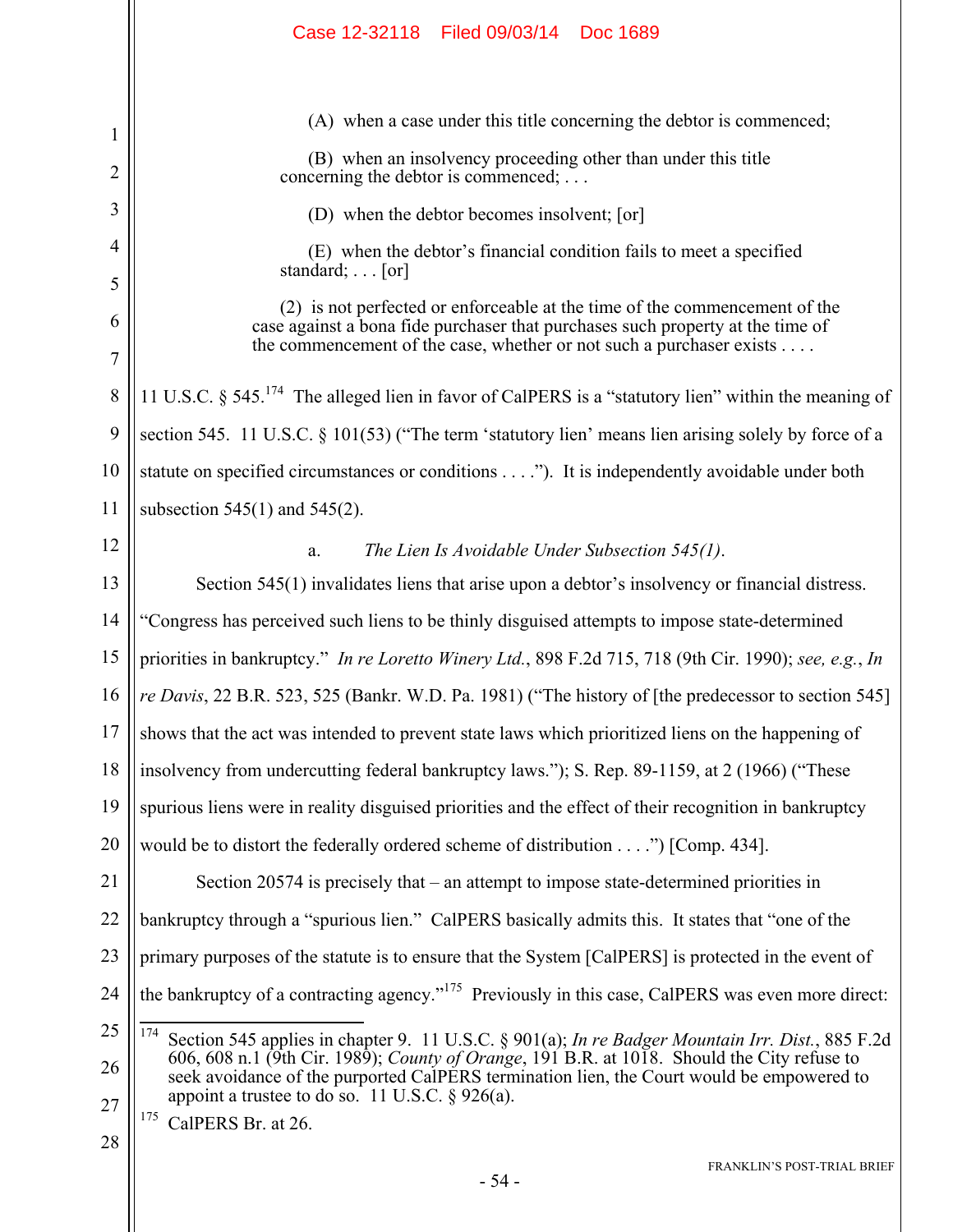|                                    | Case 12-32118 Filed 09/03/14 Doc 1689                                                                                                                                                                                                                                                                                                                                                                                                                                                                                                                                                                                                                                                                                                                                          |
|------------------------------------|--------------------------------------------------------------------------------------------------------------------------------------------------------------------------------------------------------------------------------------------------------------------------------------------------------------------------------------------------------------------------------------------------------------------------------------------------------------------------------------------------------------------------------------------------------------------------------------------------------------------------------------------------------------------------------------------------------------------------------------------------------------------------------|
| 1<br>$\overline{2}$<br>3<br>4<br>5 | Based on the legislative history, the intent of this section (adopted in 1982)<br>was to elevate CalPERS' rights from that of a general unsecured creditor to<br>that of a senior secured creditor as a matter of law. The legislative history<br>contains discussion of the intent to "grant PERS a lien against the assets of<br>public agencies who have terminated their membership in the system, usually<br>as a result of agency dissolution and bankruptcy who have unfunded liabilities<br>owed to PERS for vested employee benefits and have no ability to pay such<br>liabilities." The legislative history goes on to indicate that under then existing<br>law CalDEDS was sply an uncounsel are<br>ditar $^{176}$<br>law, CalPERS was only an unsecured creditor. |
| 6                                  | In fact, CalPERS was the sponsor of the bill that led to the enactment of section 20574, <sup>177</sup>                                                                                                                                                                                                                                                                                                                                                                                                                                                                                                                                                                                                                                                                        |
| 7                                  | shortly after Congress amended the Bankruptcy Code in 1978 to broaden chapter 9 to provide for                                                                                                                                                                                                                                                                                                                                                                                                                                                                                                                                                                                                                                                                                 |
| 8                                  | rejection of collective bargaining agreements and adjustment of resulting claims and other employee                                                                                                                                                                                                                                                                                                                                                                                                                                                                                                                                                                                                                                                                            |
| 9                                  | obligations. <sup>178</sup> The legislative record of that bill unequivocally evinces an intent to elevate and                                                                                                                                                                                                                                                                                                                                                                                                                                                                                                                                                                                                                                                                 |
| 10                                 | prioritize alleged claims of CalPERS in the event a terminating agency's financial condition renders                                                                                                                                                                                                                                                                                                                                                                                                                                                                                                                                                                                                                                                                           |
| 11                                 | it unable to satisfy those claims in bankruptcy or otherwise:                                                                                                                                                                                                                                                                                                                                                                                                                                                                                                                                                                                                                                                                                                                  |
| 12<br>13                           | In the event an agency is unable to provide for the payment of the vested<br>retirement liabilities of its employees, PERS is in the position, essentially, of<br>an unsecured creditor. Current retirement law does not provide any priority                                                                                                                                                                                                                                                                                                                                                                                                                                                                                                                                  |
| 14<br>15                           | for retirement obligations. If we are unable to secure adequate financing,<br>member retirement benefits must be proportionately reduced, both for current<br>and future employees. This bill would follow traditional wisdom that                                                                                                                                                                                                                                                                                                                                                                                                                                                                                                                                             |
| 16                                 | retirement contributions are, in reality, deferred compensation, by establishing<br>a lien against agency assets second only to wages. The purpose is to secure<br>the employees' retirement rights before the assets of the bankrupt agency are<br>179<br>distributed to holders of other liens.                                                                                                                                                                                                                                                                                                                                                                                                                                                                              |
| 17                                 | As explained below, there is no lien under section 20574 until a CalPERS member becomes a                                                                                                                                                                                                                                                                                                                                                                                                                                                                                                                                                                                                                                                                                      |
| 18                                 | "terminated agency" and CalPERS calculates a "deficit in funding for earned benefits pursuant to                                                                                                                                                                                                                                                                                                                                                                                                                                                                                                                                                                                                                                                                               |
| 19<br>20                           | [s] ection 20577" of the Government Code. Because the required calculation of the "actuarially                                                                                                                                                                                                                                                                                                                                                                                                                                                                                                                                                                                                                                                                                 |
| 21                                 | <sup>176</sup> CalPERS Elig. at 15 n.12 (quoting legislative history of section 20574) (emphasis added).                                                                                                                                                                                                                                                                                                                                                                                                                                                                                                                                                                                                                                                                       |
| 22                                 | 177<br>Comp. 395, 396, 397, 399 [excerpts from legislative history of section 20574, as compiled by                                                                                                                                                                                                                                                                                                                                                                                                                                                                                                                                                                                                                                                                            |
| 23                                 | Legislative Research & Intent LLC ("Leg. Hist. 20574"), at 24, 33, 37, 45].<br>178<br>See, e.g., H.R. Rep. 94-686, at 8 (1976) ("The bill grants the court two powers which a                                                                                                                                                                                                                                                                                                                                                                                                                                                                                                                                                                                                  |
| 24                                 | bankruptcy court has under Chapters X and XI, and under section 77, but which had not<br>previously been granted under Chapter IX. The first is the power to permit the petitioner to                                                                                                                                                                                                                                                                                                                                                                                                                                                                                                                                                                                          |
| 25<br>26                           | reject executory contracts.") (referencing rejection of collective bargaining agreements)<br>[Comp. 438]. CalPERS ignores the obvious correlation between the enactment of amended<br>chapter 9 and the subsequent passage of section 20574, blithely asserting that the Court was                                                                                                                                                                                                                                                                                                                                                                                                                                                                                             |
| 27                                 | wrong to connect the dots in this regard. CalPERS Br. at 27 n.20.<br>179<br>Comp. 400; 398, 401, 402, 403, 404, 405 [Leg. Hist. 20574 at 72 (emphasis added); see, e.g., id.                                                                                                                                                                                                                                                                                                                                                                                                                                                                                                                                                                                                   |
| 28                                 | at 43, 105, 125, 128, 131, 136 (same).                                                                                                                                                                                                                                                                                                                                                                                                                                                                                                                                                                                                                                                                                                                                         |
|                                    | FRANKLIN'S POST-TRIAL BRIEF<br>$-55-$                                                                                                                                                                                                                                                                                                                                                                                                                                                                                                                                                                                                                                                                                                                                          |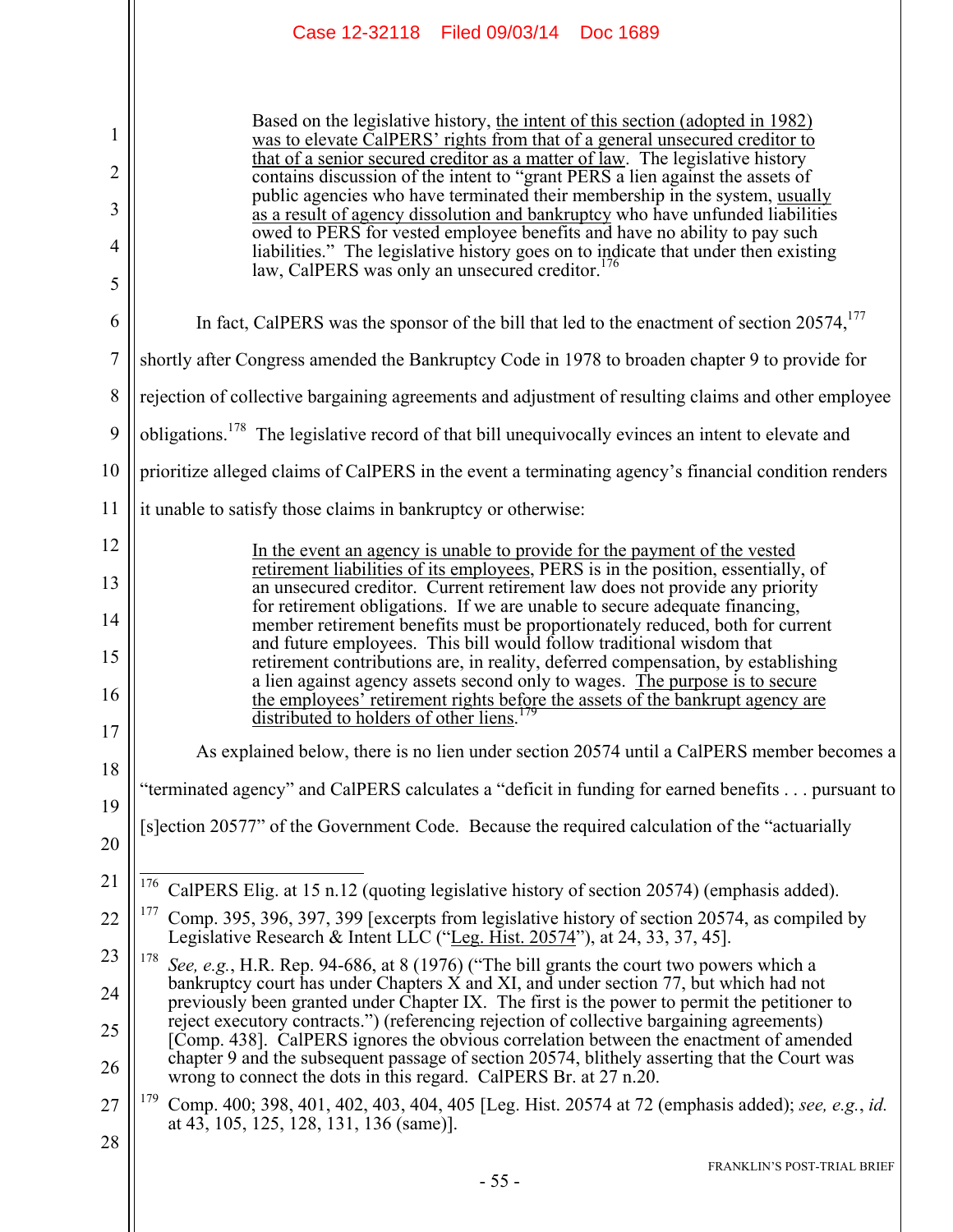determined deficit in funding" under section 20577 cannot occur until "the date of termination," CAL. GOV'T CODE § 20577 [Comp. 375], the lien by definition arises only upon the terminated agency's financial distress and inability to pay its alleged termination liabilities.

As a consequence, the lien "first becomes effective against the debtor . . . when the debtor becomes insolvent [or] when the debtor's financial condition fails to meet a specified standard" and it therefore is avoidable pursuant to section 545(1).

7

1

2

3

4

5

6

8

9

## b. *The Lien Is Avoidable Under Subsection 545(2)*.

Independently, the alleged CalPERS lien also is avoidable under subsection 545(2) because it was unenforceable against a bona fide purchaser on the date the City filed its chapter 9 petition.

10 11 12 13 14 15 16 In fact, the text of section 20574 makes clear that CalPERS had no lien whatsoever on the petition date because, at that time, the City had not terminated its relationship with CalPERS. Section 20574 provides only for CalPERS to "have a lien on the assets of a terminated contracting agency." CAL. GOV'T CODE § 20574 (emphasis added). At the time of bankruptcy (and to this date), the City was current in its obligations to CalPERS and had not attempted to terminate the CalPERS contract. Accordingly, the City was not a "terminated contracting agency" and section 20574 did not apply to it.

17 18 19 20 21 22 23 24 25 26 Further, section 20574 provides for a lien only "in an amount equal to the actuarially determined deficit in funding for earned benefits," which is "determined pursuant to Section 20577" of the Government Code. *Id.* Section 20577 provides for the terminated agency to pay an amount equal to the difference between accumulated contributions and "the actuarial equivalent specified in clause (1) of subdivision (a) of Section 20576." *Id*. § 20577. The "actuarial equivalent" specified in section  $20576(a)(1)$  is a calculation of "the amount th[e] system is obligated to pay after the effective date of termination." *Id*. § 20576(a) (emphasis added) [Comp. 373]. In other words, there can be no calculation, and hence no lien, under section 20574 until "the effective of termination." This is made clear by the fact that section 20577 provides for interest on the claim to run "from the date of contract termination" and not earlier. *Id*. § 20577.

- 27
- 28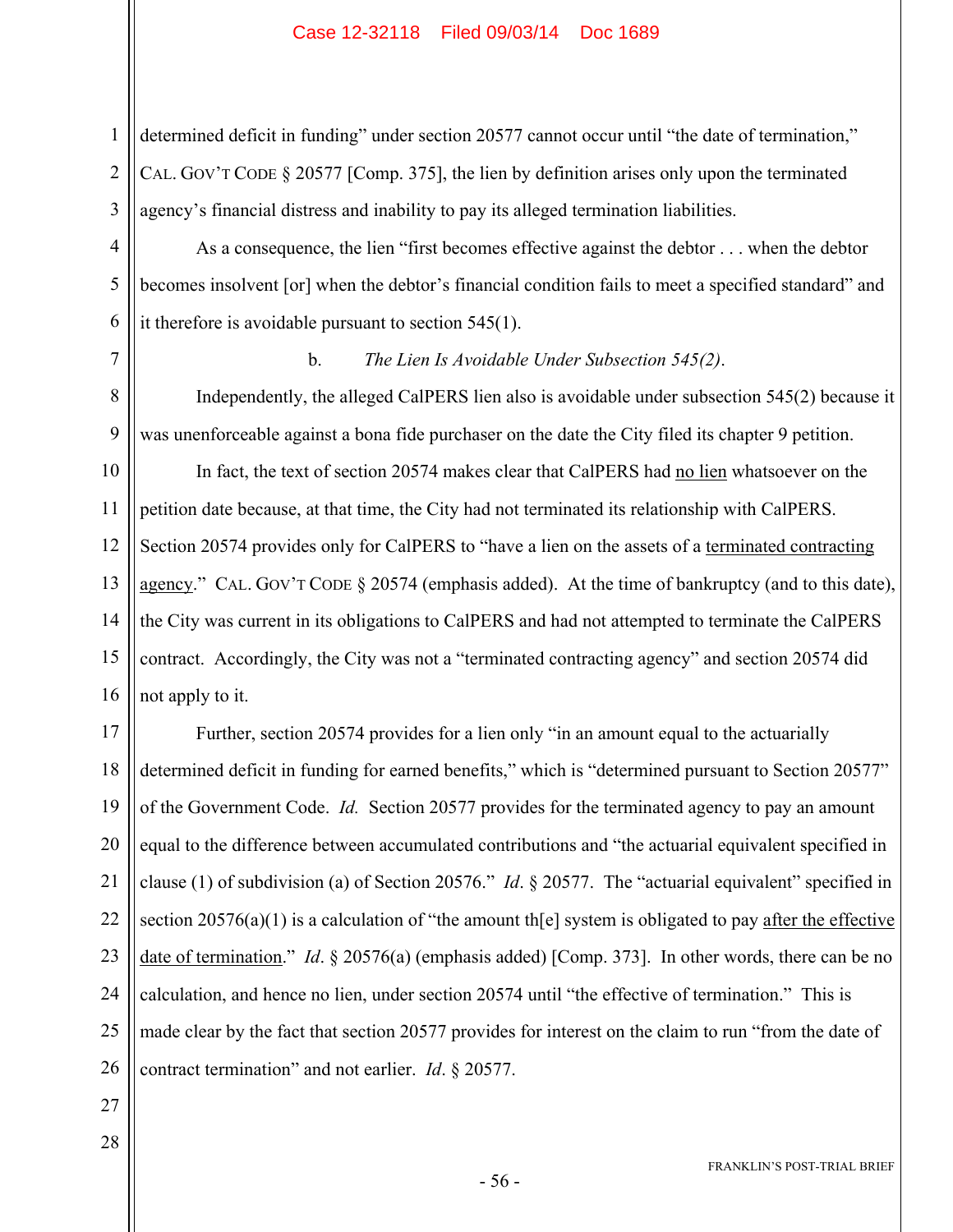1 2 3 4 5 6 7 8 9 10 11 12 13 14 Mr. Lamoureux testified to this point. He stated that the effective date of termination "is really the only time where the unfunded liability would become owing and due . . . . When a member terminates their contract, the unfunded liability is due at that time."<sup>180</sup> CalPERS admits as much in its brief, conceding that it does not perform a final calculation of termination liability until "the effective date of termination occurs."<sup>181</sup> Indeed, on several prior occasions CalPERS asserted that it would have no claim whatsoever unless the City sought to terminate the CalPERS contract. According to CalPERS: "So long as the City continues to participate in the system, it does not owe CalPERS unfunded liability amounts or termination obligations in the millions or billions of dollars. . . . The City is in good standing with CalPERS and is current on its payments to the system. Accordingly, there is no debt to CalPERS that will be adjusted in the City's plan."<sup>182</sup> While this reveals CalPERS' ignorance of the Bankruptcy Code's broad definition of "claim," which includes unliquidated, contingent and unmatured obligations, $183$  it also shows that there was no liquidated amount of termination liability as of the petition date, meaning that there could not possibly have been a lien under section 20574 at that time.

15 16 17 18 19 Under California law, "[n]o lien arises by mere operation of law until the time at which the act to be secured thereby ought to be performed." CAL. CIV. CODE § 2882 [Comp. 355]. Because the City had no obligation to make a payment for alleged termination liability as of the petition date, no lien existed in favor of CalPERS at that time. CalPERS' new assertion to the contrary – that "CalPERS has a lien on the assets of a municipality as soon as the municipality joins CalPERS" –

20

 $180\,$ Comp. 112 [5/14/14 Tr. at 178:2-5 (Lamoureux)].

<sup>21</sup> 22 23 <sup>181</sup> CalPERS Plan Br. at 21 ("Once CalPERS receives the initial notice of intent to terminate, it performs a preliminary termination calculation with a termination date one year from the effective date of the resolution to terminate. Once the effective date of the termination occurs, CalPERS completes a final calculation based on final data.") (citing Lamoureux trial testimony).

<sup>24</sup> 25 26 27 182 CalPERS Elig. at 2-3; *see, e.g.*, CalPERS Conf. at 7 n.1 ("Because the City has timely fulfilled its contribution obligations under the CalPERS Pension Plan, CalPERS does not concede that it would have any 'Pre-Confirmation Date Claims' purportedly subjecting it to the injunction. The Bankruptcy Code definition of 'claim' may not apply to any part of a theoretical future Termination Payment associated with pre-Confirmation Date Services."); *CalPERS' Summary Of Supplemental Limited Objections Regarding The City Of Stockton's First Amended Plan Of Adjustment* [D.I. 1362] at 6 n.1 (same).

 $183$  11 U.S.C. § 101(5).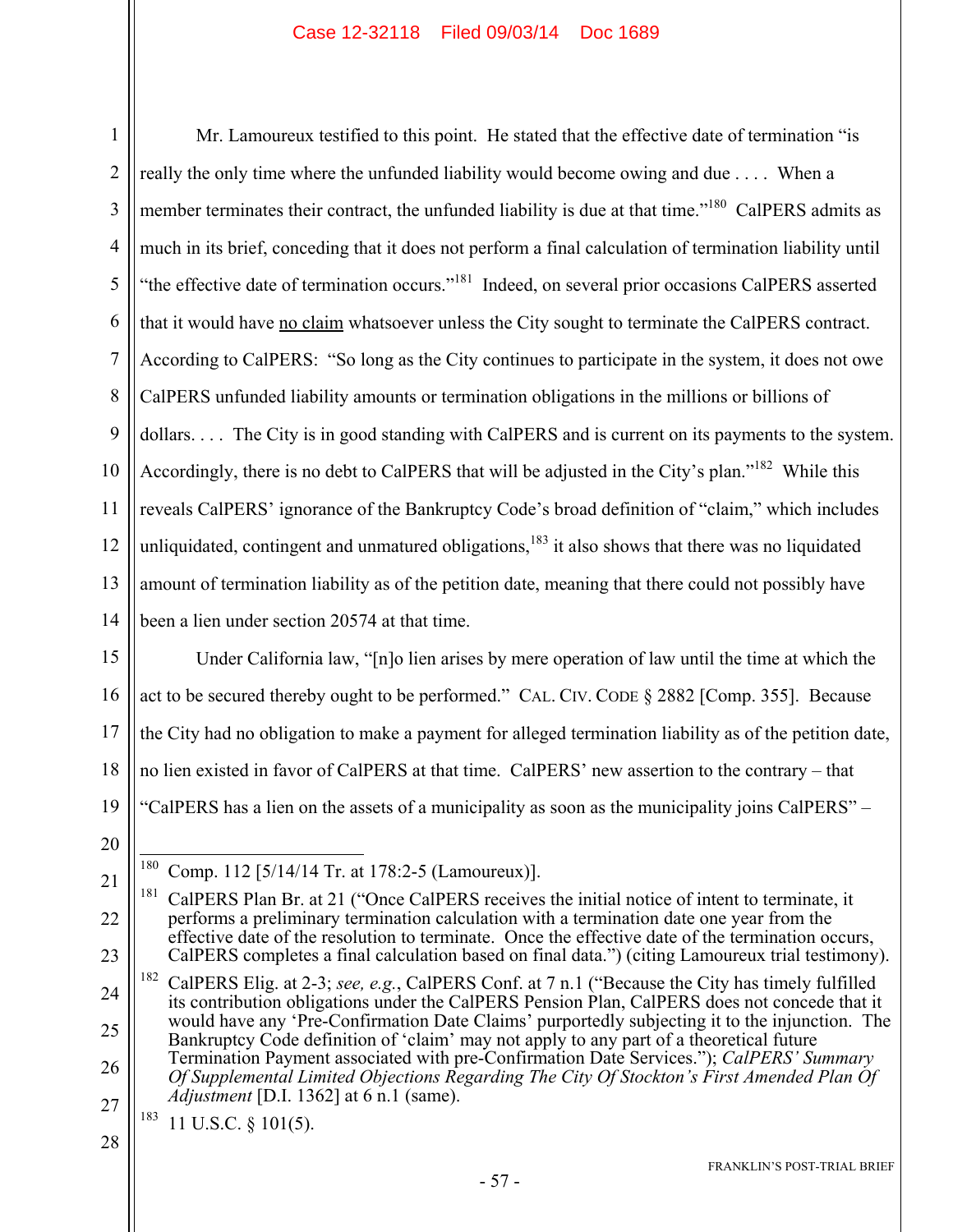conflicts with the text of the statute, with the basic principles established by the California Civil Code, and with CalPERS' own pronouncements in this case. It simply is not credible.<sup>184</sup>

3 4 5 6 7 8 9 10 11 12 13 14 15 In any event, under governing California law,  $185$  a bona fide purchaser of assets from the City on the petition date would have had rights superior to CalPERS' alleged lien. *Islander Yachts, Inc. v. One Freeport 36-Foot Vessel, No. 145*, 173 Cal. App. 3d 1081 (1985), demonstrates this point. There, a sailboat manufacturer built a vessel for a dealer. The manufacturer had a statutory lien on the vessel with "preference over all other demands" under section 491 of the California Harbors and Navigation Code.<sup>186</sup> The dealer sold the vessel to a bona fide purchaser without paying the manufacturer, and the manufacturer claimed that its statutory lien remained on the vessel. The court held that the bona fide purchaser had rights superior to those of the manufacturer, concluding that "there is nothing about the statutory lien . . . which protects it from defeasance upon transfer of the property to a bona fide purchaser for a value without notice." *Islander Yachts*, 173 Cal. App. 3d at 1089 (quoting trial court); *see, e.g.*, *Graham v. Annis*, 28 Cal. App. 754, 760 (1915) (same); *see also* CAL. COM. CODE § 2403(1) ("A person with voidable title has power to transfer a good title to a good faith purchaser for value.").

16 17 18 19 20 In other words, the rights of the bona fide purchaser prevailed over the rights of the statutory lien holder. Applying the same reasoning, a hypothetical bona fide purchaser from the City on the petition date would have rights superior to CalPERS' alleged rights. Any lien that CalPERS otherwise might possess by virtue of section 20574 of the Government Code therefore is avoidable under section 545(2) of the Bankruptcy Code.

21

1

2

<sup>22</sup> 23 184 The City asserts that outside of bankruptcy "the CalPERS Lien would . . . trump Franklin's own security." City Br. at 27. The City provides no support for that astonishing claim. Given that Franklin's lien arose years before any CalPERS lien might arise, Franklin has vested property rights in the collateral as to which CalPERS would possess a junior lien, at best.

<sup>24</sup> 25 <sup>185</sup> "[A] statutory lien's validity against a bona fide purchaser is determined under state law." *Loretto Winery*, 898 F.2d at 720.

<sup>26</sup> 27 <sup>186</sup> "All vessels are liable for: . . . (c) Work done or materials furnished in this State for their construction, repair, or equipment. . . . Demands for these several causes constitute liens upon all vessels, have priority in the order enumerated, and have preference over all other demands; but such liens only continue in force for the period of one year from the time the cause of action accrued." CAL. HARB. & NAV. CODE § 491.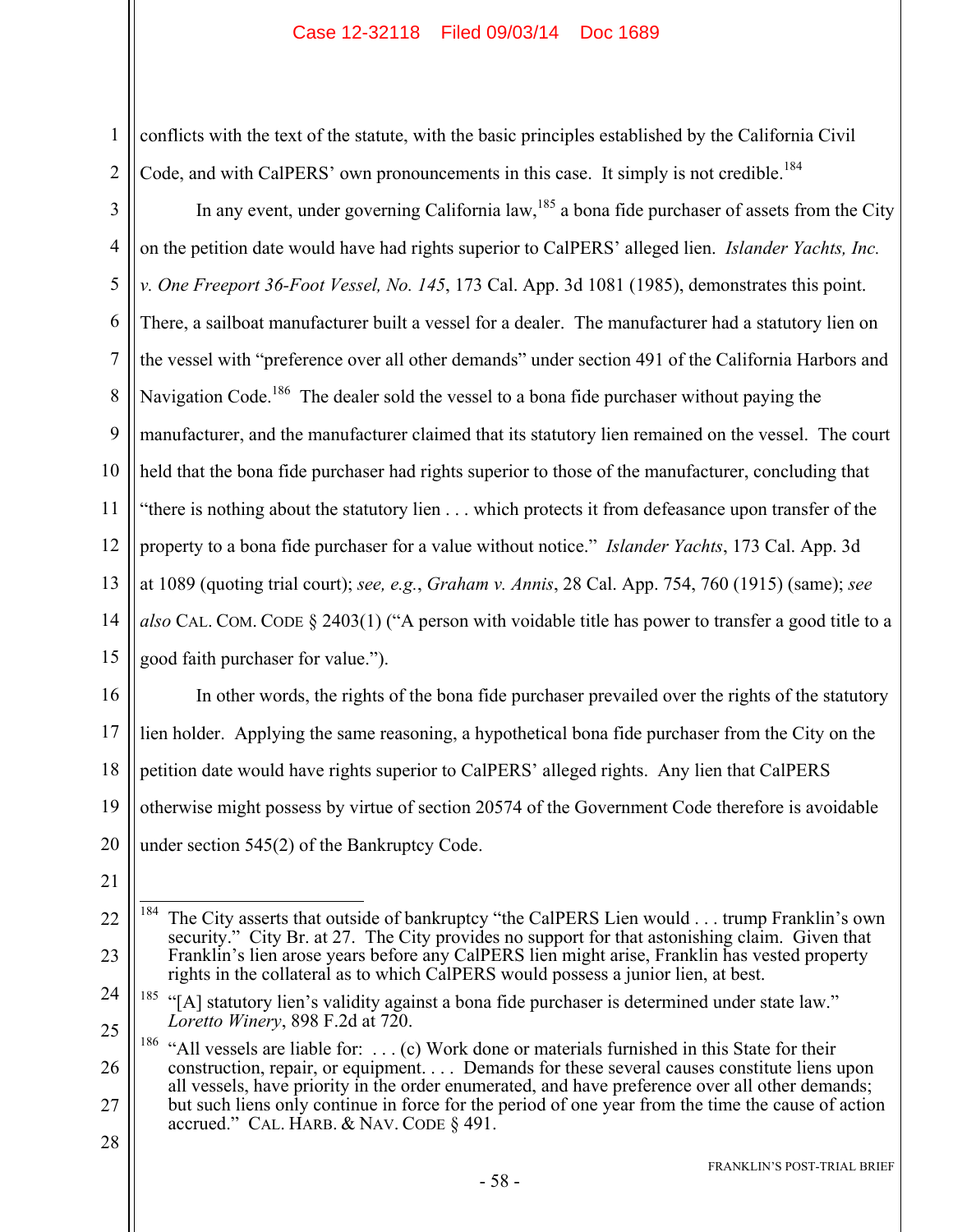Consequently, CalPERS' efforts to establish priority over Franklin fails, and the alleged termination lien cannot be a basis for the City's decision to assume its prepetition pension liabilities.

1

2

3

4

5

6

7

8

9

10

11

12

13

2. Section 362 Prohibits Creation And Enforcement Of The Termination Lien. Independently, regardless of whether or not the termination lien is avoidable, section 362 of the Bankruptcy Code prohibits the alleged lien from attaching to any assets of the City. Specifically, section 362(a)(4) stays "any act to create, perfect, or enforce any lien against property" of the City. 11 U.S.C. § 362(a)(4). Because CalPERS had no lien as of the petition date, it is now stayed from enforcing any of its alleged lien rights. *See, e.g.*, *In re CSC Indus., Inc.*, 232 F.3d 505, 510 (6th Cir. 2000) (section 362(a)(4) prohibits the postpetition attachment of the PBGC's statutory lien for a debtor's unfunded prepetition pension obligations); *In re CF&I Fabricators, Inc.*, 179 B.R. 704, 708 (D. Utah 1994) (same); *In re Kent Plastics Corp.*, 183 B.R. 841, 845 (Bankr. S.D. Ind. 1995) (same); *In re Chateaugay Corp.*, 130 B.R. 690, 697 (S.D.N.Y. 1991), *vacated due to settlement*, 1993 U.S. Dist. LEXIS 21409 (S.D.N.Y. June 16, 1993) (same).

14 15 16 17 18 Thus, if the City were to terminate its relationship with CalPERS during the bankruptcy case, CalPERS would have no ability to assert or enforce the alleged statutory lien. Then, after confirmation of a plan providing for impairment of pension obligations, the City would be protected by the discharge injunction. 11 U.S.C. § 944. Here again, the alleged termination lien cannot be a basis for the City's decision to assume its prepetition pension liabilities.

19

20

21

#### **B. CalPERS' Alleged Claim For Termination Liability Is Inflated.**

It also is evident that CalPERS' claim for termination liability would not approach the \$1.6 billion claimed by the City and its allies.

22 23 24 25 26 The \$1.6 billion calculation is set forth in the CalPERS 2012 Annual Valuation Report for the City's Safety Plan and Miscellaneous Plan. In those reports, CalPERS calculated the City's "hypothetical termination liability" as if the City "had terminated [its] contract with CalPERS as of June 30, 2012."<sup>187</sup> Specifically, CalPERS determined that the assets in the City's Safety Plan as of June 30, 2012, had a market value of approximately \$571.6 million while the City's "hypothetical

27

 $\overline{a}$ 

187 Comp. 288 [Safety Plan Rep. at 28]; Comp. 291 [Misc. Plan Rep. at 28].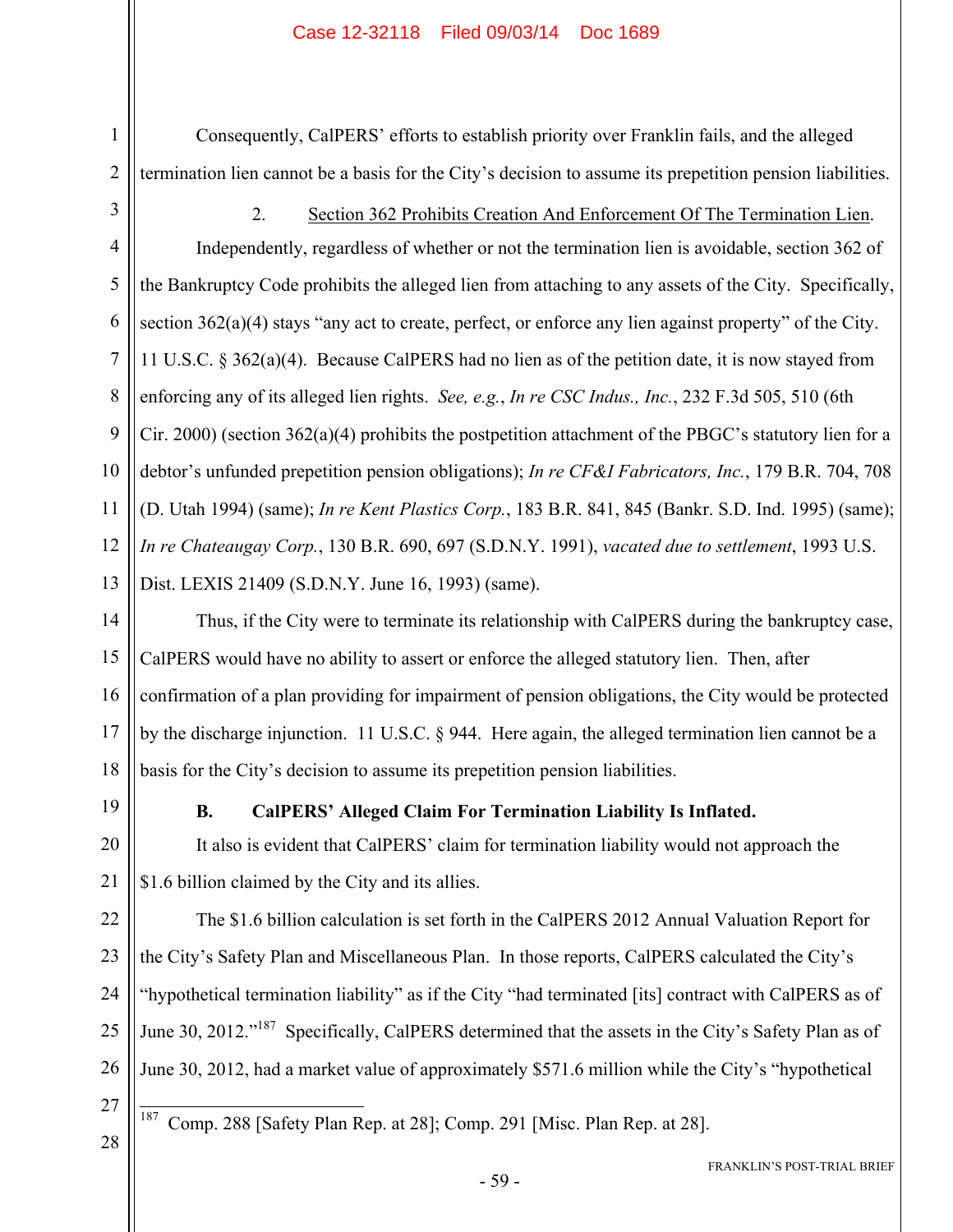2 3

4

5

6

7

1

termination liability" – *i.e.*, the estimated liability of all benefits vested as of that date – was approximately \$1.61 billion, leaving an alleged "unfunded termination liability" of approximately \$1.04 billion.<sup>188</sup> For the Miscellaneous Plan, CalPERS determined that the market value of plan assets as of June 30, 2012, was approximately \$431.2 million while the City's hypothetical termination liability was approximately \$1.01 billion, leaving an alleged unfunded termination liability of approximately \$575.9 million.<sup>189</sup> Thus, CalPERS calculated the City's total hypothetical termination liability to be approximately  $$1.62$  billion  $$1.04$  billion +  $$575.9$  million).

8 9 10 11 12 13 14 15 16 17 18 One problem is that those calculations were made with data as of June 30, 2012. Since that time, the market value of assets under CalPERS management has soared. The value of CalPERS investments grew by 12.5% in fiscal year 2012-13 (ending June 30, 2013) and by another 18.4% in fiscal year 2013-14 (ending June 30, 2014).<sup>190</sup> This obviously has the effect of increasing the market value of assets in the City's Safety and Miscellaneous Plans and thereby reducing the alleged hypothetical termination liability. Moreover, since June 30, 2012, the discount rate used to calculate the hypothetical termination liability – the yield on 30-year US Treasury Separate Trading of Registered Interest and Principal of Securities (STRIPS) – has increased materially, from 2.98% on June 30, 2012, to 3.25% as of August 29, 2014.<sup>191</sup> This also has the effect of decreasing the amount of the hypothetical liability, again reducing any claim that might arise upon the City's termination of its CalPERS relationship.

19 20 21 22 Further, as Mr. Lamoureux testified, CalPERS has "determined that, because of the 2008/2009 losses, employers should retire the unfunded liability on a more accelerated basis. This policy decision has the effect of front loading the payments necessary to fund benefits such that contributions will increase and be higher than under the previously approved amortization

- <sup>191</sup> RFJN, Ex. G.
- 28

<sup>24</sup> 188 Comp. 288 [Safety Plan Rep. at 28].

<sup>25</sup> <sup>189</sup> Comp. 291 [Misc. Plan Rep. at 28].

<sup>26</sup> 27 <sup>190</sup> RFJN, Ex. E. In comparison, the S&P 500 has returned 47.1% since June 29, 2012. RFJN, Ex. F. At least for the last several years, beneficiaries would have been better off with a 401(k) (a defined benefit plan) invested in an S&P index fund.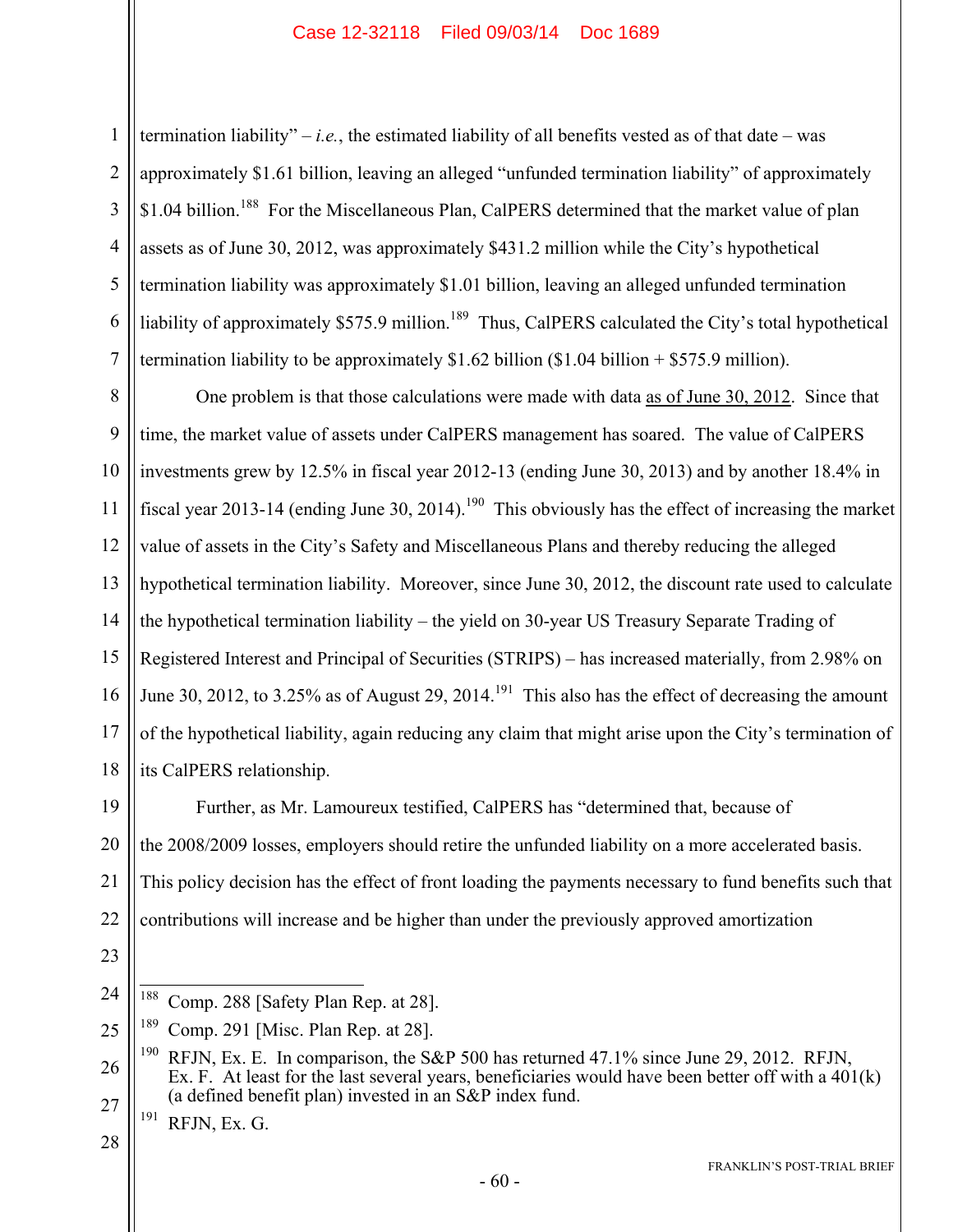1 2 3 4 5 policies."192 Under this revised policy, because the City has continued to pay its CalPERS contributions during the bankruptcy case, the size of the City's unfunded pension liability has decreased since June 30, 2012. As a consequence, the City's current alleged termination liability is substantially smaller than the hypothetical liability calculated by CalPERS as of a date that is now more than two years in the past.

6 7 8 9 10 11 12 13 14 15 16 More fundamentally, CalPERS' calculation of termination liability materially overstates the City's actual liability in respect of vested pension obligations. Per Mr. Lamoureux, the CalPERS calculation is deliberatively "conservative."<sup>193</sup> It is designed to ensure that CalPERS has no conceivable risk of underfunding upon a contracting member's termination.<sup>194</sup> In fact, CalPERS recently changed the calculation methodology in order to maximize the amount of a terminated member's liability. In a directive to its members, CalPERS specifically noted that, "[d]ue to the current economic environment and budget issues faced by public agencies, there is increasing pressure on public agencies to amend or terminate pension plan contracts," and it explained that "this new termination calculation method will increase the amount of assets that employers will need to leave behind when they terminate; if there is insufficient assets in the employer's account at CalPERS, the employer will be required to make up the shortfall."<sup>195</sup>

17 18 19 20 21 22 The dramatic impact of CalPERS' change in methodology – specifically designed to burden the most vulnerable of its members (those with "budget issues") – can be seen from the 2012 Valuation Reports referenced above. The Safety Plan Report, for example, reveals that the methodology change caused the City's hypothetical termination payment to increase by nearly \$454 million from June 30, 2011 (using the prior calculation methodology) to June 30, 2012 (using the modified calculation methodology).<sup>196</sup> Similarly, the change in methodology for the

- 23 24 192 192 Comp. 345-46 [Lamoureux DTD ¶ 36]; Comp. 121-23 [5/14/14 Tr. at 198:16-200:22] (Lamoureux)].
- 25 26 193 Comp. 347 [Lamoureux DTD ¶ 39]; Comp. 113-14 [5/14/14 Tr. at 179:17-180:8 (Lamoureux)]. 194 Comp. 347-48 [Lamoureux DTD ¶¶ 39-40]; Comp. 112-14 [5/14/14 Tr. at 178:6-180:8 (Lamoureux)].
	- <sup>195</sup> Comp. 351 and 353 [Lamoureux DTD, Ex. 11 at 1 and 3 (emphasis removed)].
- 27 196 Comp. 288 [Safety Plan Rep. at 28].
- 28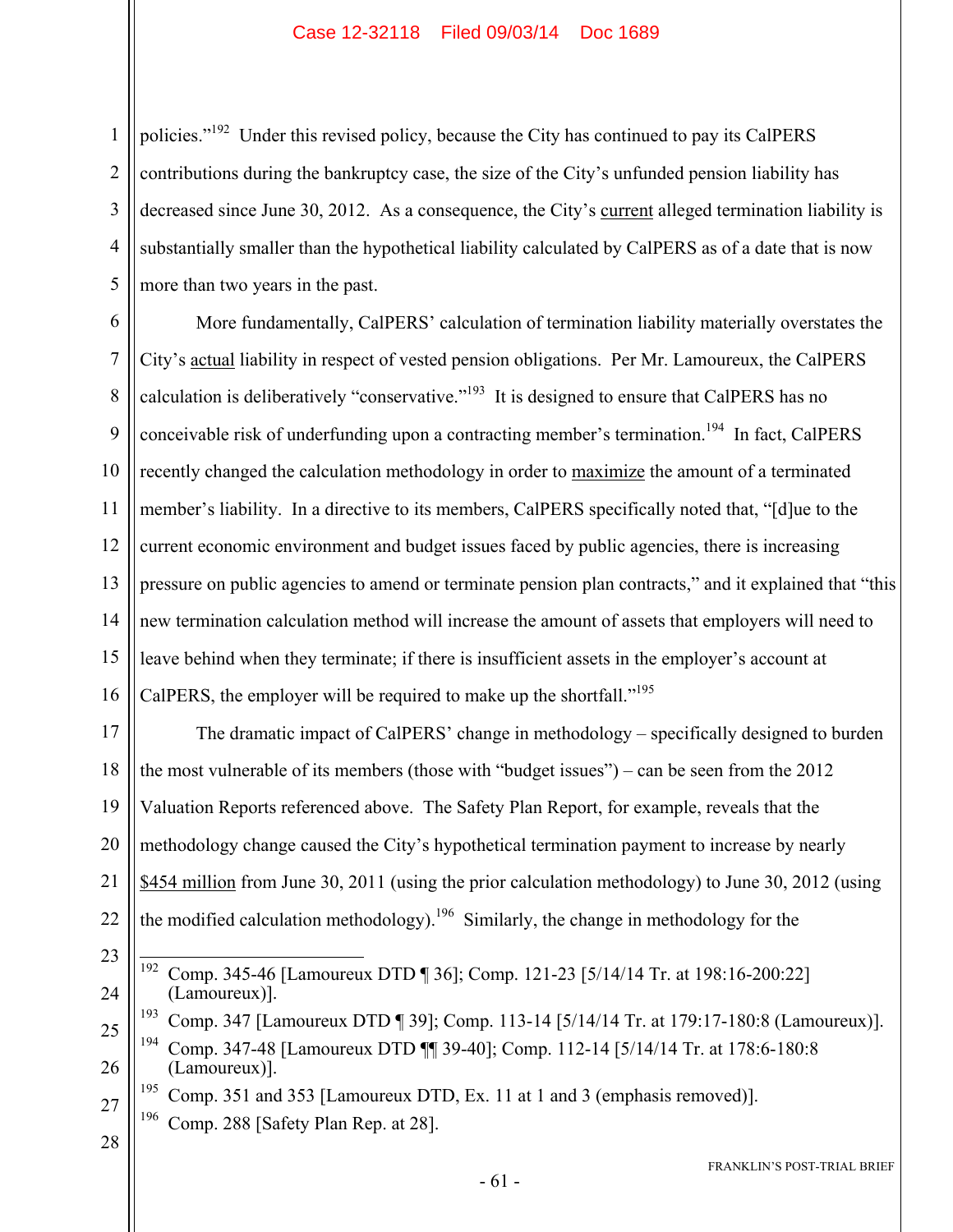Miscellaneous Plan caused the City's hypothetical termination payment to increase by an additional \$218 million. 197 *The mere stroke of CalPERS' pen produced a \$672 million increase in the alleged termination liability*.

4 5 6 7 8 9 10 11 12 This case starkly illustrates the skewed nature of CalPERS' methodology in calculating a member's termination liability. As noted above, the Long-Range Financial Plan projects that the City's total payments to CalPERS over the next thirty years will approximate *\$1.2 billion*. This includes both payments to fund the unfunded portion of the City's prepetition pensions and payments to fund the "normal cost" of pension benefits earned over that period. In contrast, CalPERS calculates the City's termination liability as of the petition date – which represents only the City's unfunded prepetition liability – at more than *\$1.6 billion*. The difference between \$1.2 billion paid over thirty years and an immediate \$1.6 billion liability is enormous. Clearly the CalPERS termination claim is inflated and not reflective of the City's actual prepetition liability.

13 14 15 16 17 18 19 20 21 22 23 The CalPERS methodology thus does not produce an accurate, realistic estimate of the City's actual petition date liability for unfunded pensions. As a result, that methodology is not appropriate for use in determining the amount of the claim that would be allowed upon termination of the City's CalPERS contract. Rather, in the event of termination by the City, the Court would estimate the City's actual liability using standard methods frequently employed in the estimation of unliquidated claims under section 502(c) of the Bankruptcy Code. *See, e.g.*, *In re SNTL Corp.*, 571 F.3d 826, 838 n.13 (9th Cir. 2009); *In re Falk*, BAP No. NC-12-1385-DJuPa, 2013 Bankr. LEXIS 4645, at \*17 (BAP 9th Cir. Sept. 26, 2013) ("'Estimation' for the purposes of section  $502(c)(1)$  simply means that the bankruptcy court may exercise its discretionary powers to determine the allowability of claims in bankruptcy in accordance with the principles of equity.") (quoting *In re Ford*, 967 F.2d 1047, 1049 n.3 (5th Cir. 1992)).

24 25 Those methods – grounded in equity – are sure to produce a dramatically-smaller claim in the event of the City's termination of its relationship with CalPERS.

26

27

28

1

2

3

 $\overline{a}$  $197$  Comp. 291 [Misc. Plan Rep. at 28].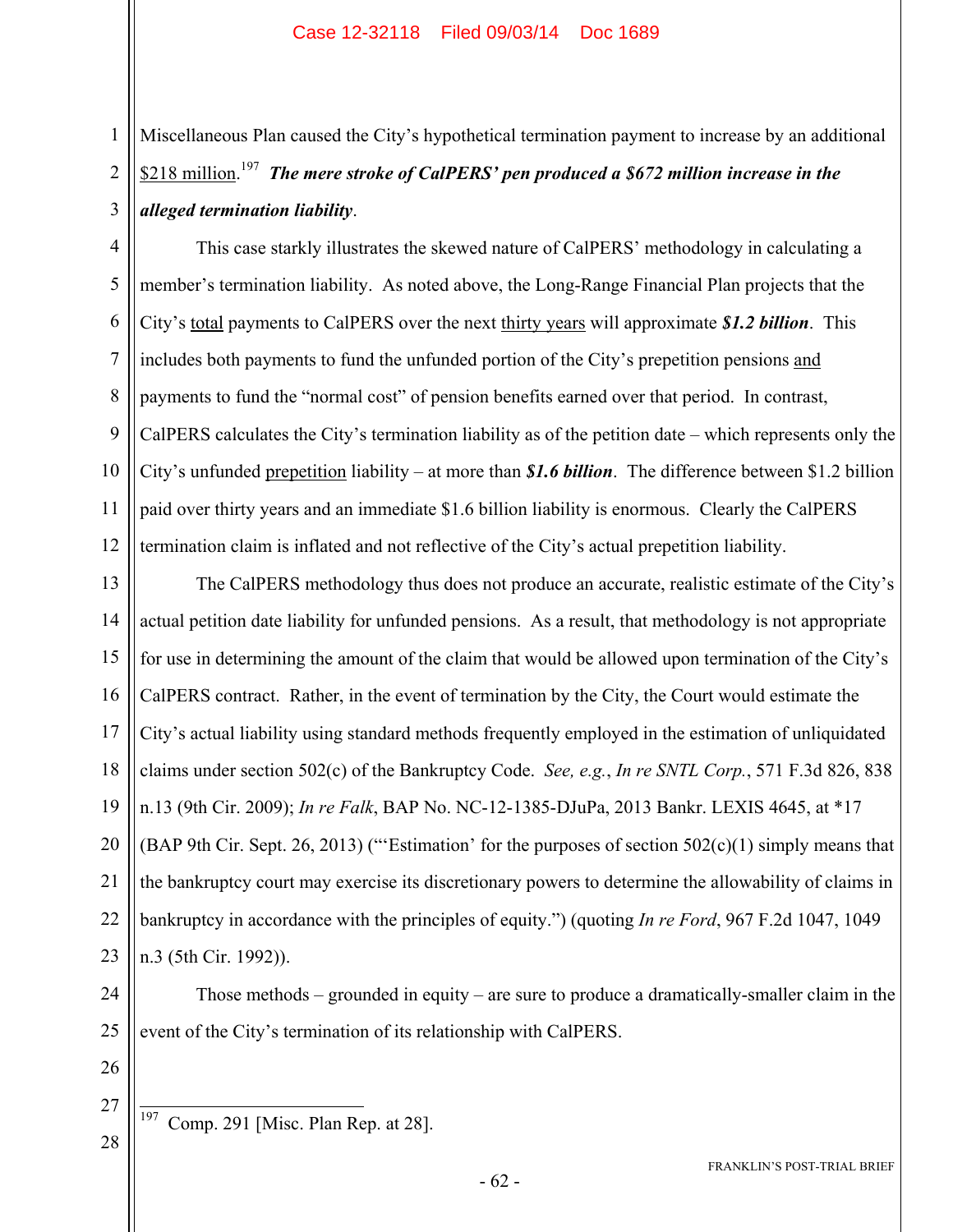1 2

3

4

5

6

7

8

9

10

#### **C. CalPERS' Claim For Termination Liability Must Be Adjusted Equitably With The City's Other Unsecured Liabilities.**

In any event, whatever the amount of the claim upon termination, the Bankruptcy Code requires that the City adjust that debt fairly and equitably with the City's other debts. The mere size of the claim – no matter how large – provides no justification for the City to assume the liability.

Indeed, the larger the claim, the more the Bankruptcy Code mandates an adjustment, lest a municipal debtor leave unadjusted so much debt that the plan becomes infeasible and likely to be followed by the need for further financial reorganization of the debtor. *See, e.g.*, *In re Mount Carbon Metro. Dist.*, 242 B.R. 18, 34-35 (Bankr. D. Colo. 1999) ("Since insolvency is the foundation of Chapter 9 eligibility, it would make little sense to confirm a reorganization plan which does not remedy the problem.").

11 12 13 14 Bankruptcy is about fair, equitable and nondiscriminatory debt adjustment. It is not about wholesale debt assumption and discrimination. Assumption of a billion dollar liability for unfunded prepetition pensions does nothing to justify the City's punitive 1% treatment of Franklin's much smaller claim.

- 15
- 16

## **V. CONCLUSION**

17 18 19 20 21 However calculated, the City's liability for unfunded prepetition pensions is massive, potentially \$1 billion or more. That debt, which is a remnant of irresponsible decisions of the City's not-so-distant past, is subject to adjustment in this case. In fact, this case is the City's only realistic opportunity to reduce its crushing pension liability. If the City does not act now, it will squander its one-time opportunity and continue paying for the sins of its past for decades to come.

22 23 24 25 26 The Bankruptcy Code requires the City to adjust all of its debts fairly, equitably, and without unfair discrimination. There is nothing about pension liability that immunizes it from adjustment, and there is no "business judgment" rule that exempts pensions from the strictures of the Code. Nothing supports the City's preordained decision to immunize pensions in any event. The City has plenty of alternatives. It simply does not want to explore them.